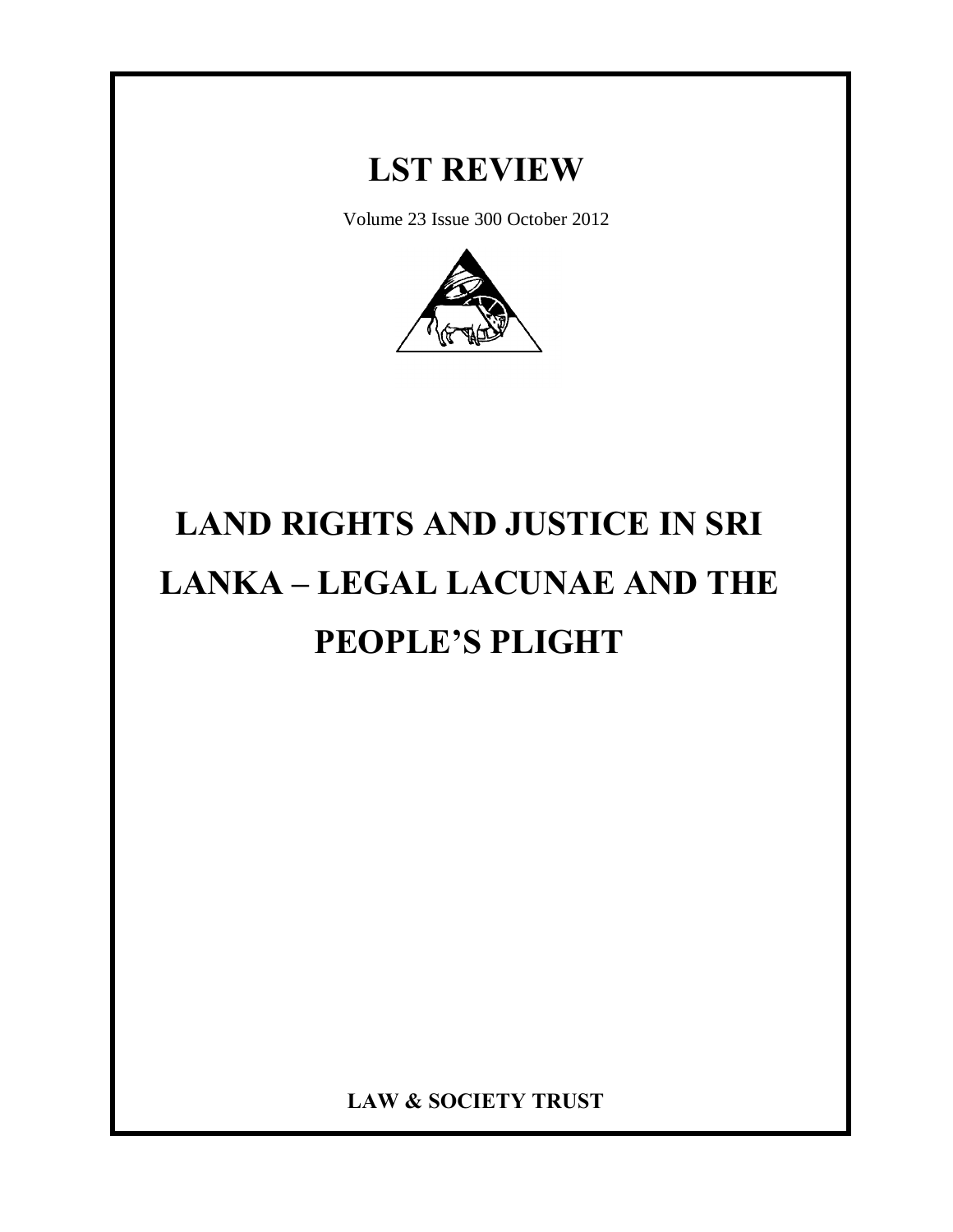| <b>CONTENTS</b>                                                                        |           |
|----------------------------------------------------------------------------------------|-----------|
| <b>LST Review Volume 23 Issue 300 October 2012</b>                                     |           |
| <b>Editor's Note</b>                                                                   | $i - iii$ |
| Land Rights and Justice in Sri Lanka – Legal Lacunae and the<br><b>People's Plight</b> | $1 - 88$  |
|                                                                                        |           |

**Printed by: Law & Society Trust 3 Kynsey Terrace, Colombo 8, Sri Lanka (+94)11-2691228, 2684845, 2684853 | fax: 2686843 lst@eureka.lk www.lawandsocietytrust.org**

**ISSN 1391-5770**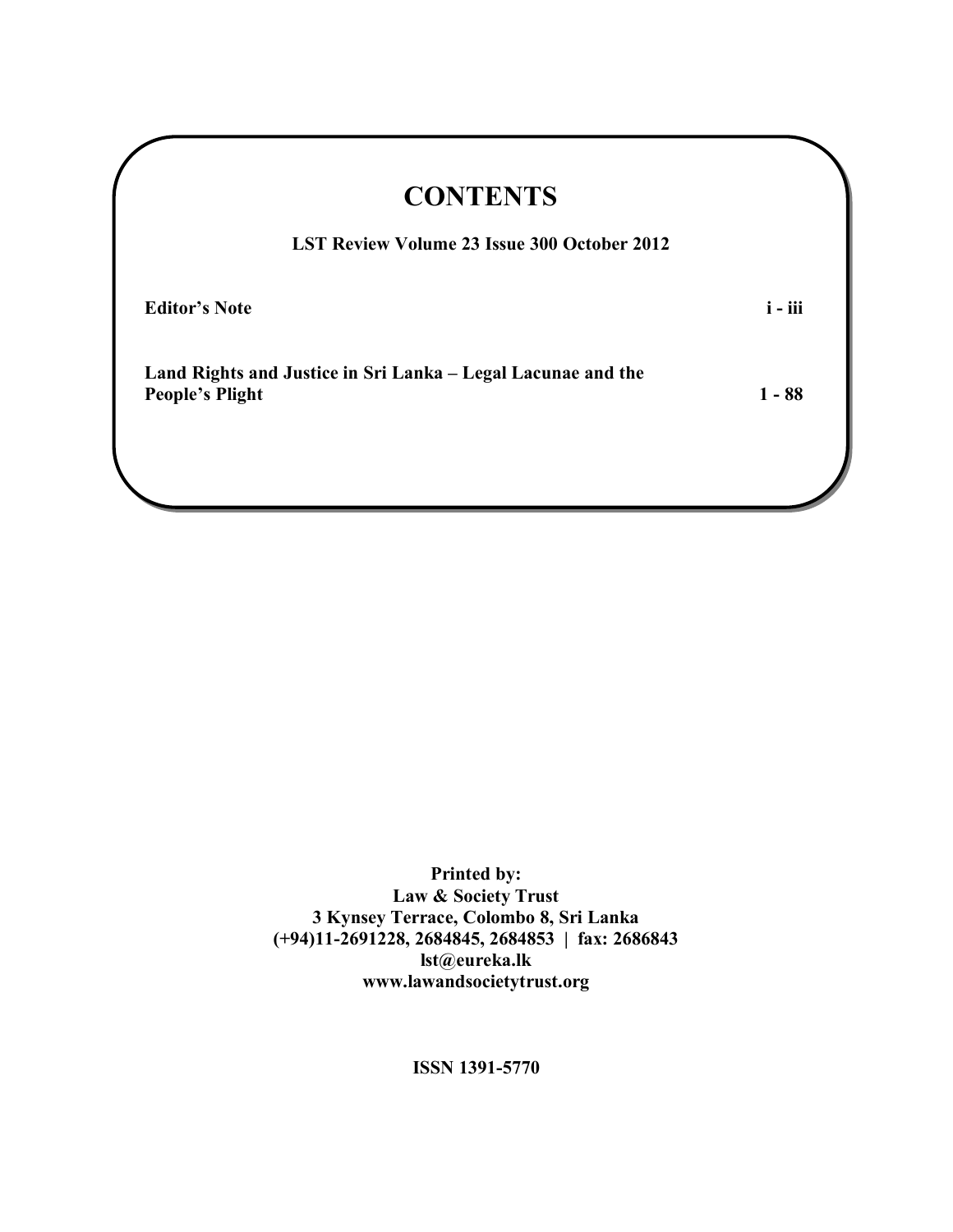### *Editor's Note… … …*

Possessing rights to land is an indicator, which demonstrates an individual is socio-economic, political, cultural and ethnical identity. It is a vital means of livelihood for people and has moreover an emotive and highly symbolic value in respect of the construction of identity. The end of 30 years ethnic conflict in Sri Lanka has resulted in major scale developments where the influx of local and foreign capital in the market has speeded the urbanization of the cities and led to unprecedented development drives all over the country including in the former war affected areas. A careful analysis of the Sri Lankan experience in the present context clearly demonstrates a strategy where government power has been used in order to acquire acres and acres of land for development purposes without much respect for adhering to law or individual rights of landowners.

Generally Sri Lanka $\alpha$  legal system<sup>1</sup> relating to land is characterised by a serious inability to safeguard the property rights of the population, particularly where land acquisitions are concerned. An absence of systematic revision of a number of pre-colonial statutes that yet govern land use, distribution and acquisition together with the lack of a national lands policy clearly defining the role of the State where land protection is concerned, have been key contributory factors to this. This general lacunae has impacted in a far more pressing manner where land rights of thousands of persons displaced by decades of conflict in the North-East as well as those still affected by the Southern conflict in the mid eighties<sup>2</sup> are concerned. Amendment of particular laws, particularly those relating to prescription, is necessary in order to assist repatriation and to fully satisfy the requirements of voluntary, safe, secure and dignified return.

 $1$  Comprising a mix of statutory law and Roman Dutch law, the latter being the common law of the country. That part of the legal system relevant to matrimonial property and the laws of inheritance are also governed insofar as certain minority groups are concerned, by customary (or personal) law, primarily Muslim Law, Kandyan Law and the Tesawalamai. The latter part of the legal framework relating to the intermixing of matrimonial property/inheritance rights within the context of customary law will not, however, be the subject of this particular study.

<sup>&</sup>lt;sup>2</sup> Decades of conflict in the North/East between the Liberation Tigers of Tamil Eelam (LTTE) and Government forces have resulted in thousands of internally displaced persons (IDPs) of all communities, Tamils, Sinhalese and Muslims. The overall figure of -disappeared persons in the struggle between the youth insurrectionist Peoples Liberation Front and the government in the South during the mid eighties to the early nineties is estimated unofficially at some sixty thousand persons.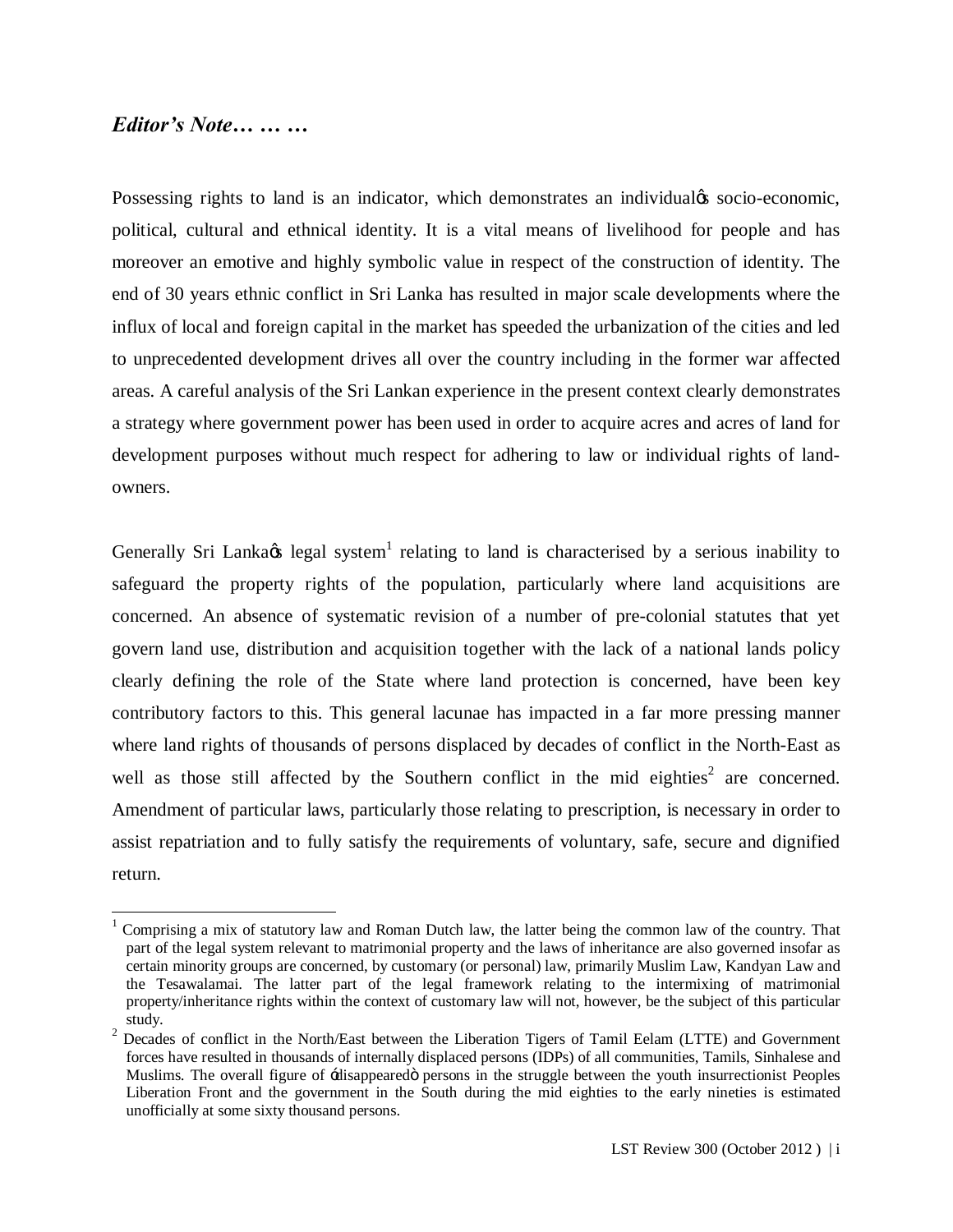As a result of both these conflicts, the increase in female -headed households in both the South and the North/East has been phenomenal. More than two decades have passed since the Southern conflict was brought to an end and a number of years have lapsed since the cessation of war in the North. Yet, many of these women are unable to assert their property rights in a manner as to empower them to claim all the manifold rights attaching to property ownership (such as the ability to raise loans, obtain credit and agitate their rights in judicial and quasi-judicial fora upon attempts to dispossess their land either by the State or a private party) due to a rigid legal framework and the working of a legal system that is insensitive to their plight.

The *tsunami* disaster in the coastal areas of the South and the North/East (2004) resulted in different and equally gargantuan problems. The property rights of tsunami affected landowners and/or their successors in title and/or their heirs still remain outstanding even eight years after the event. Though a specific law has been enacted, resolution of some of these issues which would be adverted to later on in this paper, are yet matters of concern.

This Study will examine relevant constitutional provisions, statutes, regulations, circulars relating to acquisition of land in Sri Lanka as well as relevant judicial initiatives taken thereon, leading to comment on their adequacy, or otherwise thereon. The theoretical analysis will be interspersed with empirical observations stemming from field visits undertaken by the Civil & Political Rights Programme of the Law & Society Trust during 2012 and 2013.

Lacunae in the general legal framework will inevitably impact negatively (and in fact, in a far more aggravated manner) when the acquisition of properties become necessary in a special context as in the case of a post disaster situation or where persons properties are sought to be acquired in the name of development. Land issues in the North and East has been identified as one of the root causes of the ethnic conflict. The manner in which post- conflict measures have impacted on property rights of affected persons with drastically increased militarisation will be a specific focus. The resulting analysis will pinpoint various deficiencies in the present legal framework relating to land and suggest amendments thereto. An overall analysis of outstanding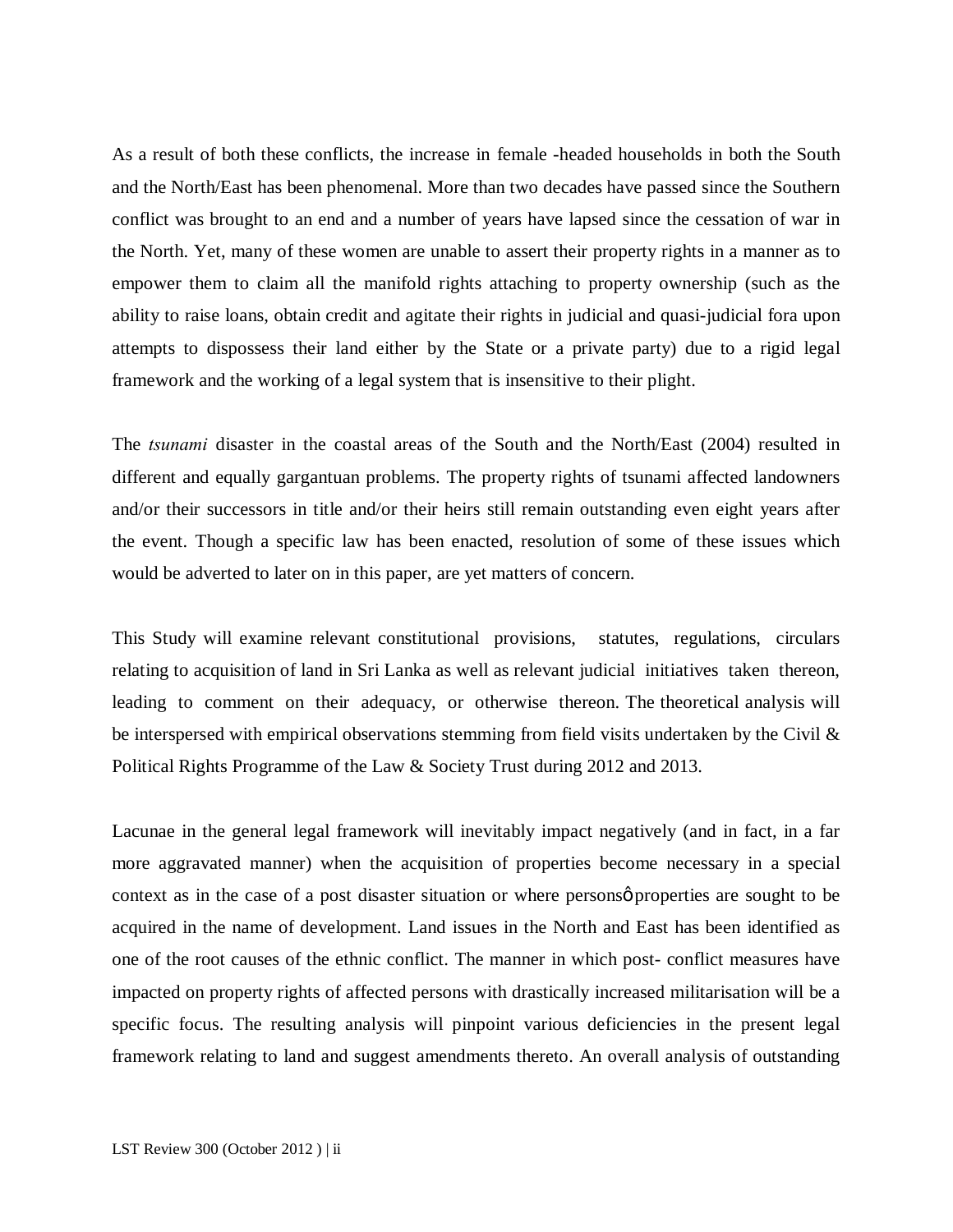issues pertaining to land rights and land use in Sri Lanka rather than a study that is limited to questions of land rights arising from the conflict will be its main focus.

This approach is adopted in order that proposed reform of the Sri Lankan legal framework relating to land is posited within a broad framework of reform rather than on a narrow and *ad hoc* basis. Empirical studies will buttress the examination of theoretical legal provisions.

#### *Kishali Pinto-Jayawardena*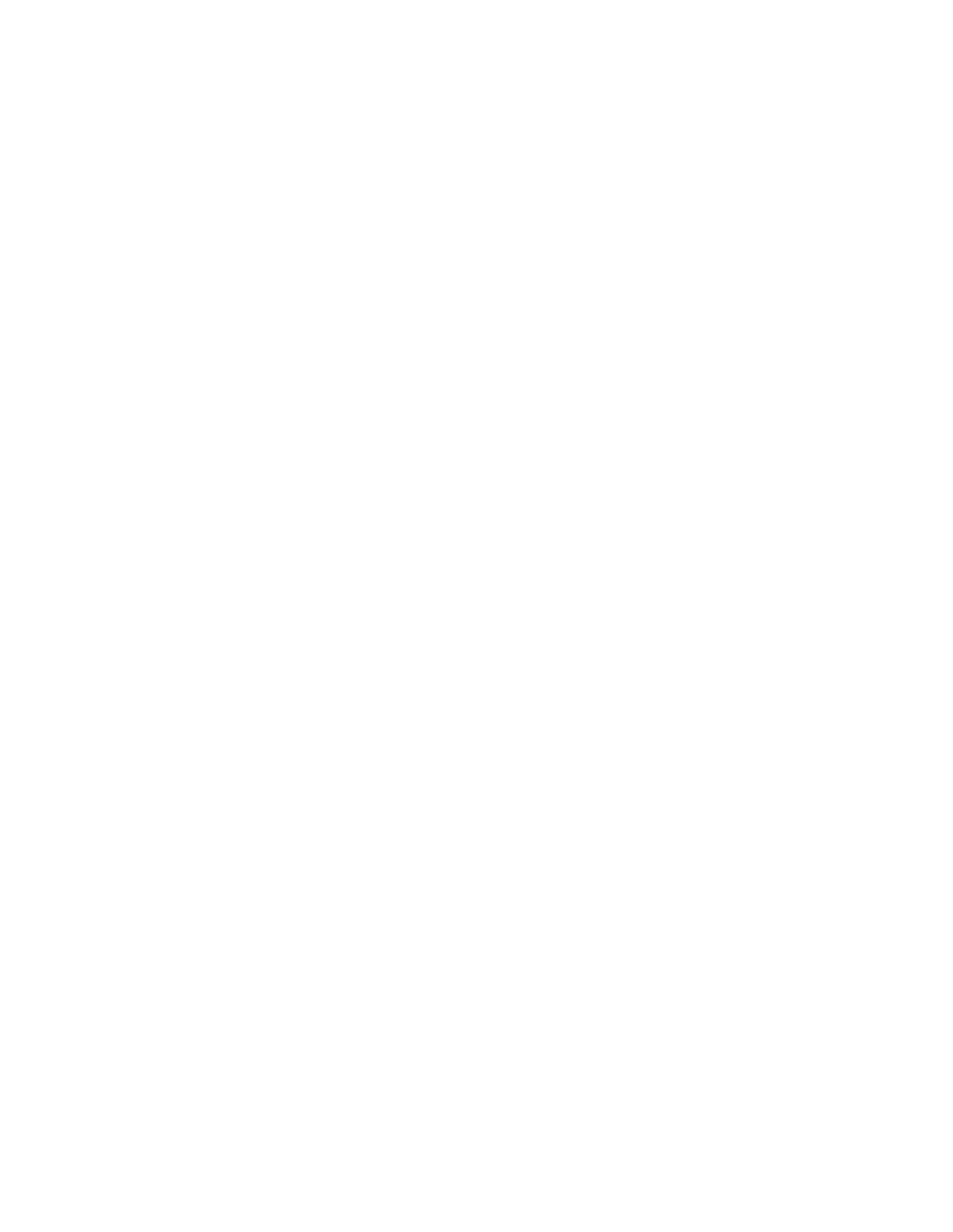# **LAND RIGHTS AND JUSTICE IN SRI LANKA – LEGAL LACUNAE AND THE PEOPLE'S PLIGHT**

Land issues including land acquisition by the State has been a controversial topic in Sri Lanka. This is because of the lacunae in the law, lack of progressive judicial thinking, and the political motivations behind acquisition. Land acquisition has also played an important part in maintaining the seeds of tension between ethnic communities as seen in 2012 through the Dambulla Mosque incident as well the continued land acquisitions in the North for military encampments. This paper while discussing the legal aspects of land acquisition in comparative perspective also illustrates some recent controversial issues regarding the taking over of land affecting not only minority communities but also members of the majority community. The need to have a coherent lands policy and the need to prevent arbitrary land grabs is discussed in length.

Due to the war that lasted three decades and the large number of people displaced as a consequence who find it hard to prove ownership over their lands, land has become a hotly contested area in the political sphere. It is so also due to the devolution of powers envisioned in the  $13<sup>th</sup>$  amendment to the Sri Lankan Constitution, which posits Land i.e. rights in or over land, land tenure, transfer and alienation of land, land use, land settlement and land improvement, to the extent set out in appendix II of the  $13<sup>th</sup>$ Amendment as a Provincial Council Subject.<sup>1</sup> The unwillingness in practice of the Sri Lankan government to devolve land powers to the Provinces has caused much discontent amongst the Tamils who wish to maintain their autonomy in the governance of their lands.

Furthermore, the question of High Security Zones and forced acquisition by the military has been raised not only in the North (as discussed in length below) but also in the Eastern Province as illustrated during a field visit by the CPR team.<sup>2</sup> There is also much

See Appendix II of the 13<sup>th</sup> Amendment to the Constitution of Democratic Republic of Sri Lanka which sets out the powers relating to land that Provincial Councils are vested with, this includes State Land that the Government could distribute to the Provinces, consultation with regard to irrigation projects, allottees of State Land grants and the establishment of a National Land Commission.

<sup>&</sup>lt;sup>2</sup> Field visit by the LST/CPR team to Palugamam and Thiruppalugamam, Batticaloa, (August 2012) and Kalawanchikudi and Mandur, Batticaloa in September 2012. Discussions conducted with Grama Niladharis, development officers, land officers and community leaders.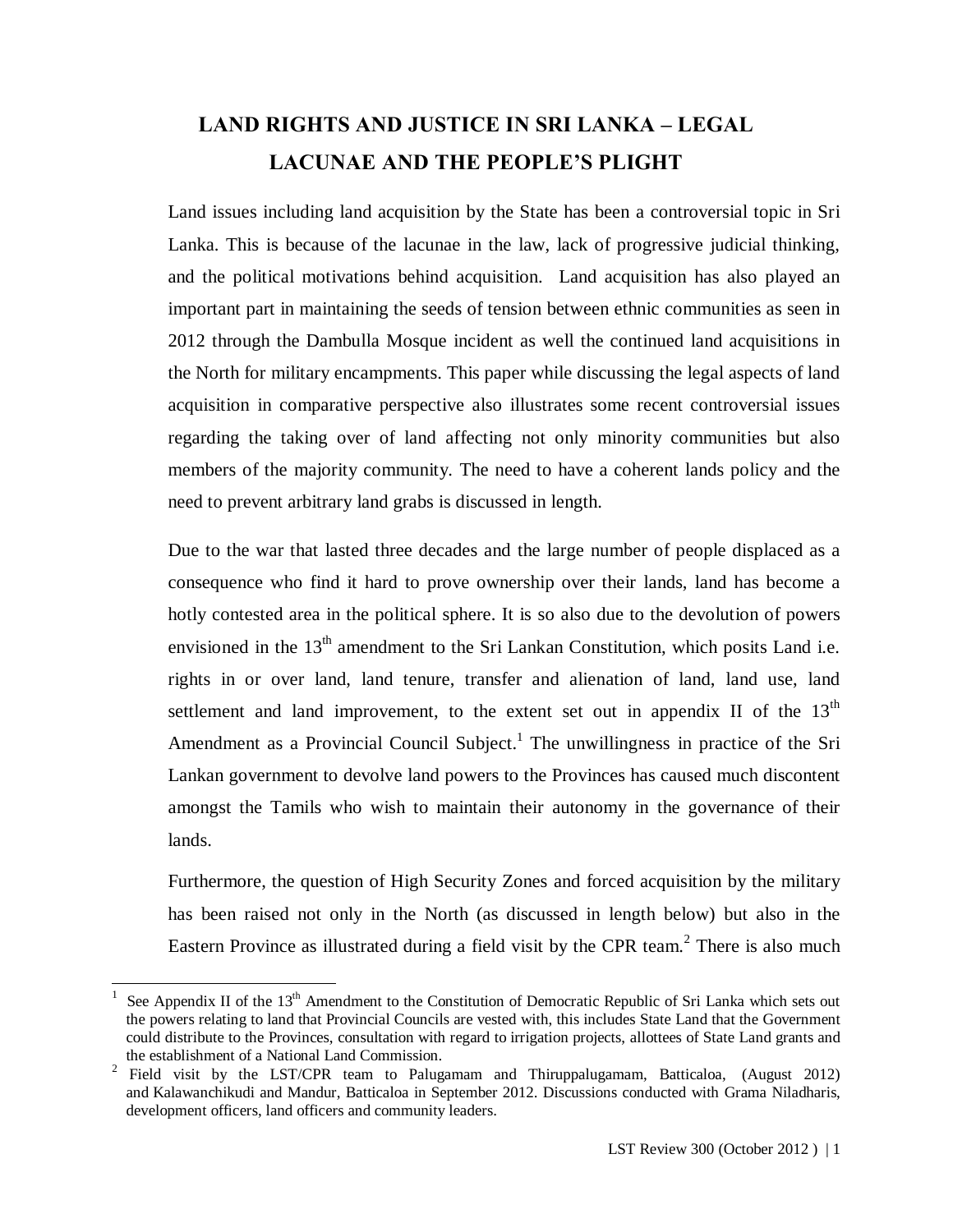distrust with regard to the Tsunami Buffer Zone where in certain instances hotel developers are allowed to build within that area while the people are unable to rebuild their houses and continue to remain in temporary shelters.<sup>3</sup> Such issues need to be addressed in order for those who have been affected to gain proper redress as well as to promote reconciliation between communities.

**1. The Law and Policy: The Constitutional Framework Relating to Land, Relevant Statutory Provisions, Legislative History and Case law, the Impact of Devolution of Power in respect of Lands, the Lands (Amendment) Bill with other recent Determinations and Relevant State Policies**

#### **1.1. Overview of the Constitutional Regime Relating to Land Rights**

The Constitution of Sri Lanka does not recognize the right to own land as an expressed fundamental right. However, flowing from the right to equality it would be possible to challenge an acquisition by the State on the ground of arbitrary action postulated by the concept of the Rule of Law. Although this development forms part of the legal jurisprudence of the Country, in the context of the right to equality in general applied to the acquisitions of land as well, there is still the rival school of judicial thought that bases the right to equality on the  $\tilde{\text{cequally}}$  circumstanced doctrine. This proceeds on the basis that a landowner of fundamental rights application can only succeed on the basis of the fundamental right violation if he / she is able to show particular discrimination as against another equally circumstanced landowner who has been treated differently and with more favour.

Apart from that, an acquisition could be challenged under Article 140 of the Constitution through an application for an order in the nature of a Writ of Certiorari, prohibition and / or Mandamus on the basis of the well known doctrines of *ultra – vires* ( substantive and procedural ) and error of law on the face of the record in Administrative Law, subsumed in the later established doctrines of illegality, irrationality, proportionality and procedural

 <sup>3</sup> *id.*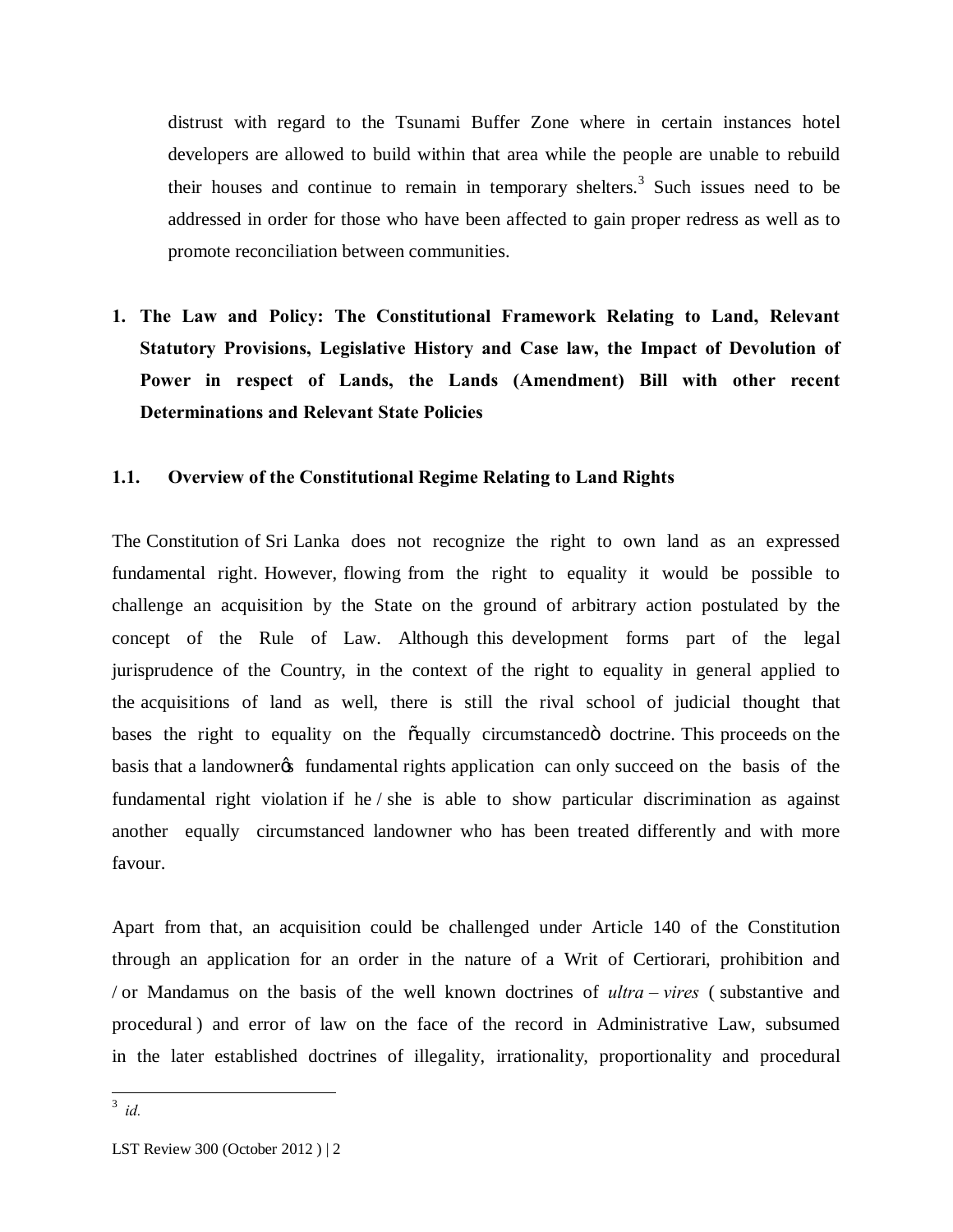impropriety, acknowledged by the Sri Lanka judiciary. The doctrine of reasonableness established in the English Law being also absorbed into our legal jurisprudence as an extended arm of the doctrine of *ultra – vires*, subsumed in the subsequently developed doctrine of Proportionality.

Finally, by way of remedies open to a land owner whose land is proposed to be acquired by the State, there is remedy by way of a declaratory action that it was not liable to be acquired in terms of Section 217 (G) of the Civil Procedure Code. But, such a course of relief would be hardly expedient on account of the fact that, a land owner is not entitled to institute action to prevent his / her land being acquired through injunctive relief in view of the Interpretation (Amendment) Act, No.18 of 1972 read with the Amendment Law No.28 of 1974. This explains why an aggrieved land owner will not be inclined to pursue that remedy but would rather opt to pursue an application by way of fundamental rights and / or by way of an application for an order in the nature of Writ under Article 140 of the Constitution for the reason that, the said provisions of the Interpretation Statutes would not bind the Supreme Court exercising Fundamental Rights Jurisdiction and the Court of Appeal exercising Writ Jurisdiction under Article 140 where an aggrieved land owner would be able to obtain interim relief preventing an acquisition.

Thus, although the constitutional regime is not found to be wanting in regard to what an affected land owner may pursue by way of relief, the judicial jurisprudence evolved through years have set that at nought. First, our appellate Courts have consistently held that, when the Minister of Lands declares by Gazette under the provisions of the Land Acquisition Act that, any land is required for a public purpose, such executive fiat cannot be questioned in any Court although the higher judiciary has questioned this aspect but, only in one solitary decision. That too, only addressing a procedural aspect, on that, wherein the Supreme Court held that, the public purpose reflected in the gazette in question must be stated, in effect therefore, the Minister & action to, by a subsequent Gazette state the public purpose, was not proper.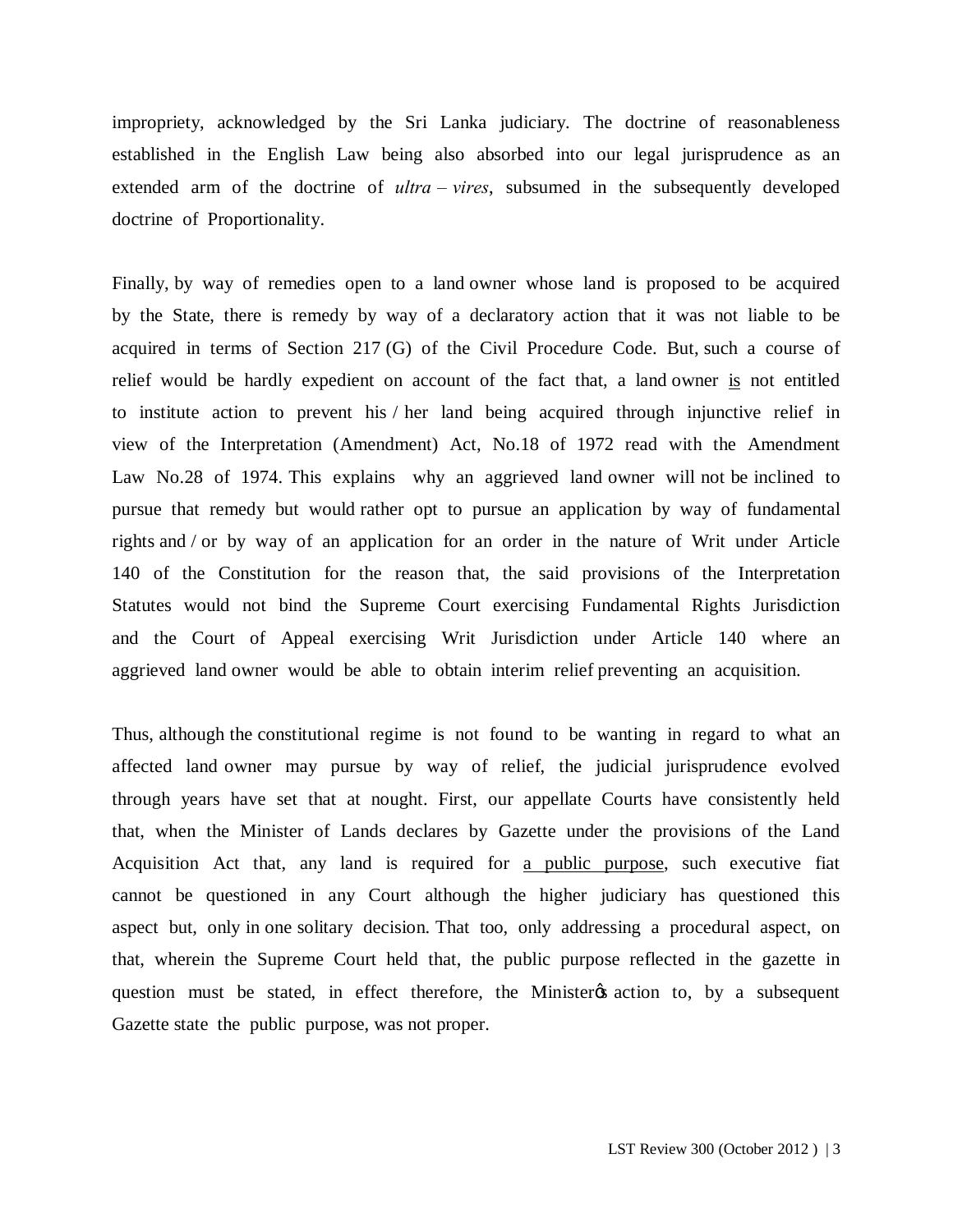On the other hand, the Court of Appeal has meanwhile held that, although, the Gazette fails to disclose the public purpose, such may be inferred from correspondence between the affected land owner and the authorities. Thus, if there was no doubt as to the purpose for which the land in question was proposed to be acquired, the procedural flaw would stand circumvented on the fact that no prejudice is deemed to have been caused to the landowner.

In the background of the aforesaid judicially swinging attitudes in the context of private land proposed to be acquired by the State, the concept of sustainable development has seeped into the judicial thinking which stood illustrated in the context of acquisition of massive expanses of land for the construction of the Southern 6 Expressway, where thousands of villagers were rendered landless. This seminal case would be discussed later in this paper. In this case, even if the Supreme Court was reluctant to quash the acquisition which was found to be flawed procedurally thus, upholding in effect, the State ts action to launch an expressway as against individual is right to property, it modified the Court of Appeal ruling in decreeing that, compensation must be paid to the land owner (the Petitioner in the case), who had resisted vacation until then and who eventually vacated only upon compensation being paid on the strength of the ruling of the Supreme Court on a subsequent order of the Court of Appeal.

This instance illustrates the case of a land owner, who had the financial resources to challenge State action in acquiring her land and who ultimately was able to obtain monetary compensation from the State before vacating her privately owned land. But what about those people marginalized in society for want of financial resources who have had to vacate their lands along with residential houses and are unable to challenge the acquisition for that reason without any compensation for their expropriated land before vacating?

In the instance of the Southern expressway, some landowners had received compensation by the State but without further question as to the reasonableness or adequacy of compensation paid under the provisions of the Land Acquisition Act, which no doubt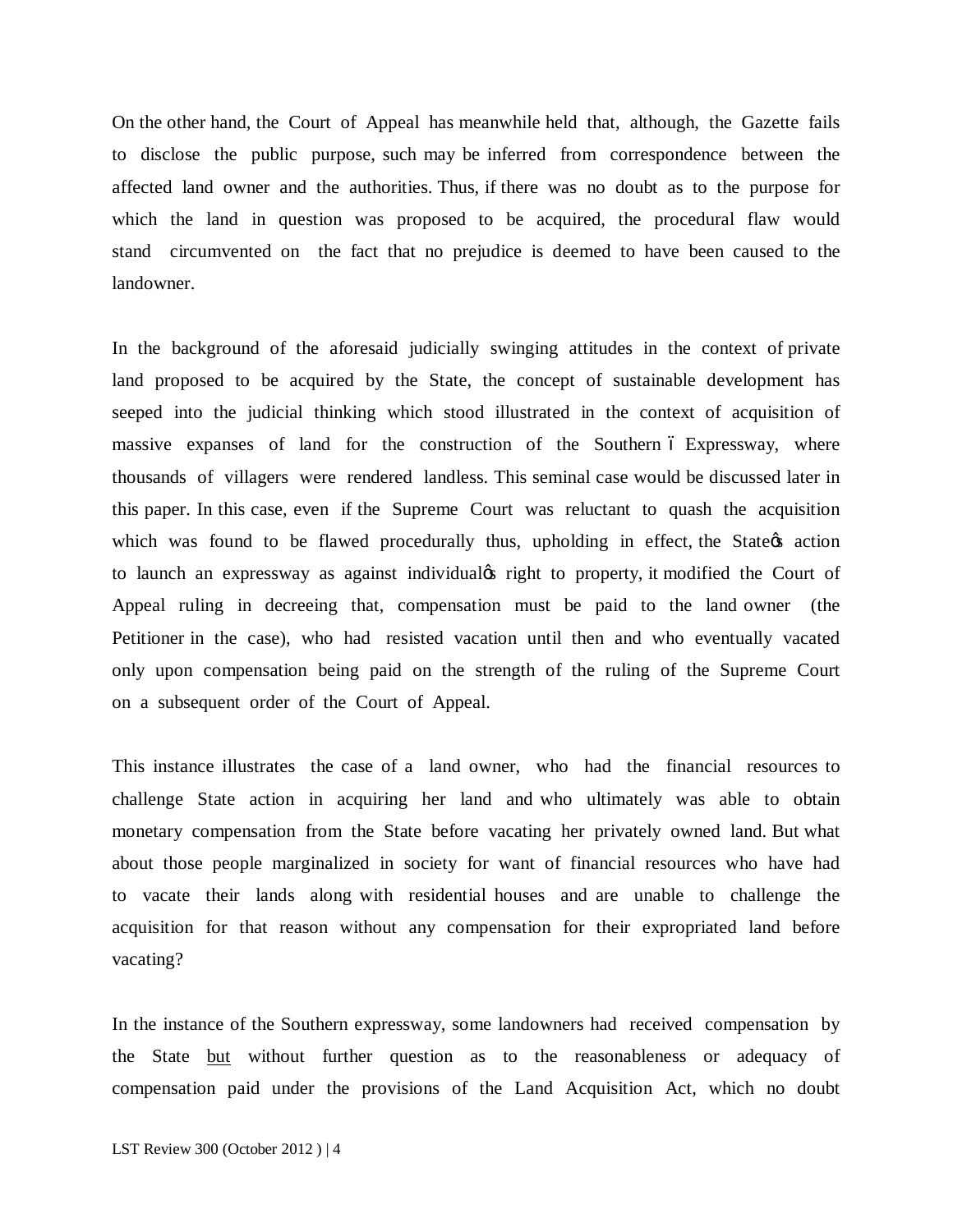provides for a mechanism to appeal against acquisition to a Board of Review and thereafter to the Appellate Courts therefrom. However, this relief provided by statute is rendered a dead letter on account of the lack of financial resources of poor litigants to indulge in litigation, at any rate, beyond a point, being persons marginalized in society.

# **1.2. Laws, Legislative History and Case Law relating to Land Ownership, Possession and Ancillary Rights**

#### **(1) Some Preliminary Reflections**

There are two principal Statutes in pursuance of which a privately owned land could be acquired by the State viz the Land Acquisition Act and the Urban Development Authority Act. While it is the Minister of Lands who is empowered to acquire a privately owned land under the Land Acquisition Act, the President of Sri Lanka could sanction an acquisition under the Urban Development Authority Act. There are other statutes impacting on the said principal statutes, the Provincial Council Act and other several statutes in the context of local government namely, the Municipal Councils Ordinance, the Urban Councils Ordinance, the Pradeshiya Sabha Act. To these may be added several statutes where statutory authorities may require to acquire a privately owned land including line Ministries which may propose to acquire privately owned land for stated purposes of education, (for school development); health (for the purpose of putting up a hospital) etc.

However, the point to make is that, any such proposed acquisition must receive the sanction of the Minister of Lands under the Land Acquisition Act in the generality of cases and in specific contexts, the sanction of the President under the Urban Authority Act. While the Minister as said power has not been held to be immune from judicial review, even the Presidentos power itself has not been regarded as being beyond the reach of judicial scrutiny, notwithstanding Article 35 of the Constitution relating to the concept of Presidential immunity.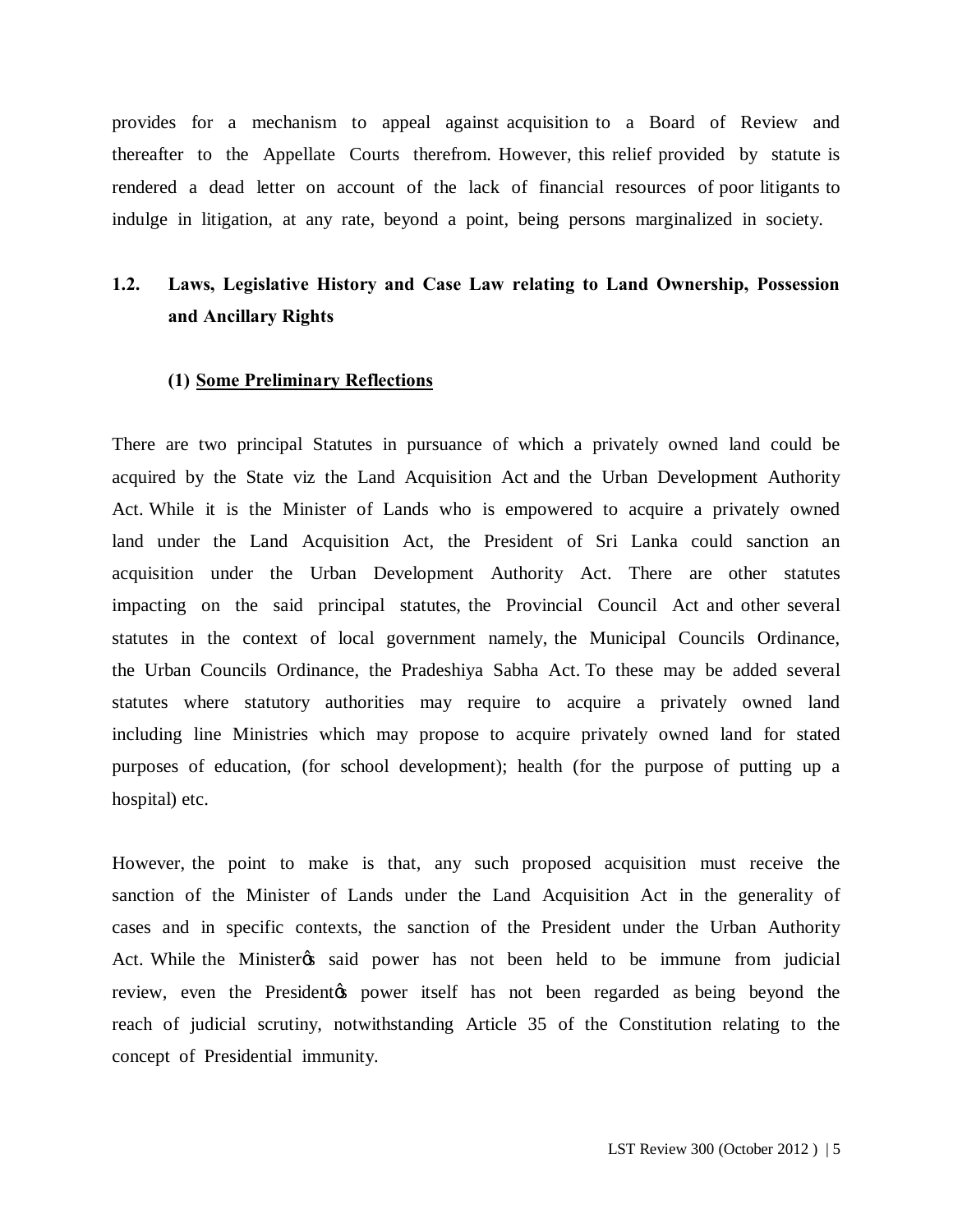While that may, represent the strict legal regime, in practice, the initial studies, gathered from empirical data, have revealed that, there is an extra  $\acute{o}$  legal parallel regime that is in operation through purported regulations made under those statutes. The empirical data collected by the CPR research team into the overall issue of how privately owned land is being acquired by State authorities has revealed that, on the presentation of bogus deeds, owners of land possessing prima facie valid deeds are being told to vacate on the strength of such bogus deeds, and *ad nauseam*. This plight is being faced by Tamil citizens due to the militarization of the North and East (those who had been compelled to vacate their lands during the war and who are now faced with frauds that are perpetrated on them) and by Sinhalese citizens due to the state policy of acquiring private properties for development, thereby selling them to private companies.

We now proceed to a discussion of the legislative history as well as examination of the numerous statutes relating to Land in Sri Lanka.

In brief the relevant statutes would include;

- a. The Land Grants (Special Provisions) Act, No 43 of 1979<sup>4</sup>
- b. The State Lands Ordinance No 8 of 1947 (as amended)<sup>5</sup>
- c. The Land Resumption Ordinance No 4 of 1887 (as amended)  $<sup>6</sup>$ </sup>
- d. The Land Acquisition Act No. 9 of 1950 (as amended)<sup>7</sup>

 <sup>4</sup> Confers authority upon the President to grant agricultural or estate land to any citizen of Sri Lanka who is landless. Transfer of state land in terms of this Act is subject to *inter alia*, prior written consent of the Land Commissioner, survey is done of the land and the instrument of disposition is registered with the Government Agent (GA) and the title is subject to any servitudes attaching to the land. There is provision for the land to revert back to the State if any of the prescribed conditions are not met. Its provisions regarding intestate succession in the absence of a nominated successor are gender discriminatory as explained below.

<sup>&</sup>lt;sup>5</sup> Provides for grants, leases and other dispositions of state lands as well as management and control of such lands. The President is empowered to make absolute or provisional grants of land/sell or dispose of state land. The

Ordinance allows permits to be issued for occupation of land in addition.<br><sup>6</sup> Provides for the State to take back land (after due notification to the owner) that it has alienated which has then been abandoned for a minimum of eight years.

<sup>7</sup> This is the primary law applying to the acquisition of lands. Generally, it stipulates that once the Minister of Lands decides on his own initiative (or upon some other statutory authority such as the Urban Development Authority or a local authority or some other line ministry, for example the Education Ministry requiring land to construct a school building, making a request to the Minister) that a land may be acquired for a public purpose, due notification is given of this decision to the owner by publication in the gazette consequent to which any objections may be raised. Earlier, the ministerial authority in the determination of  $\div$ a public purpose $\phi$  was not judicially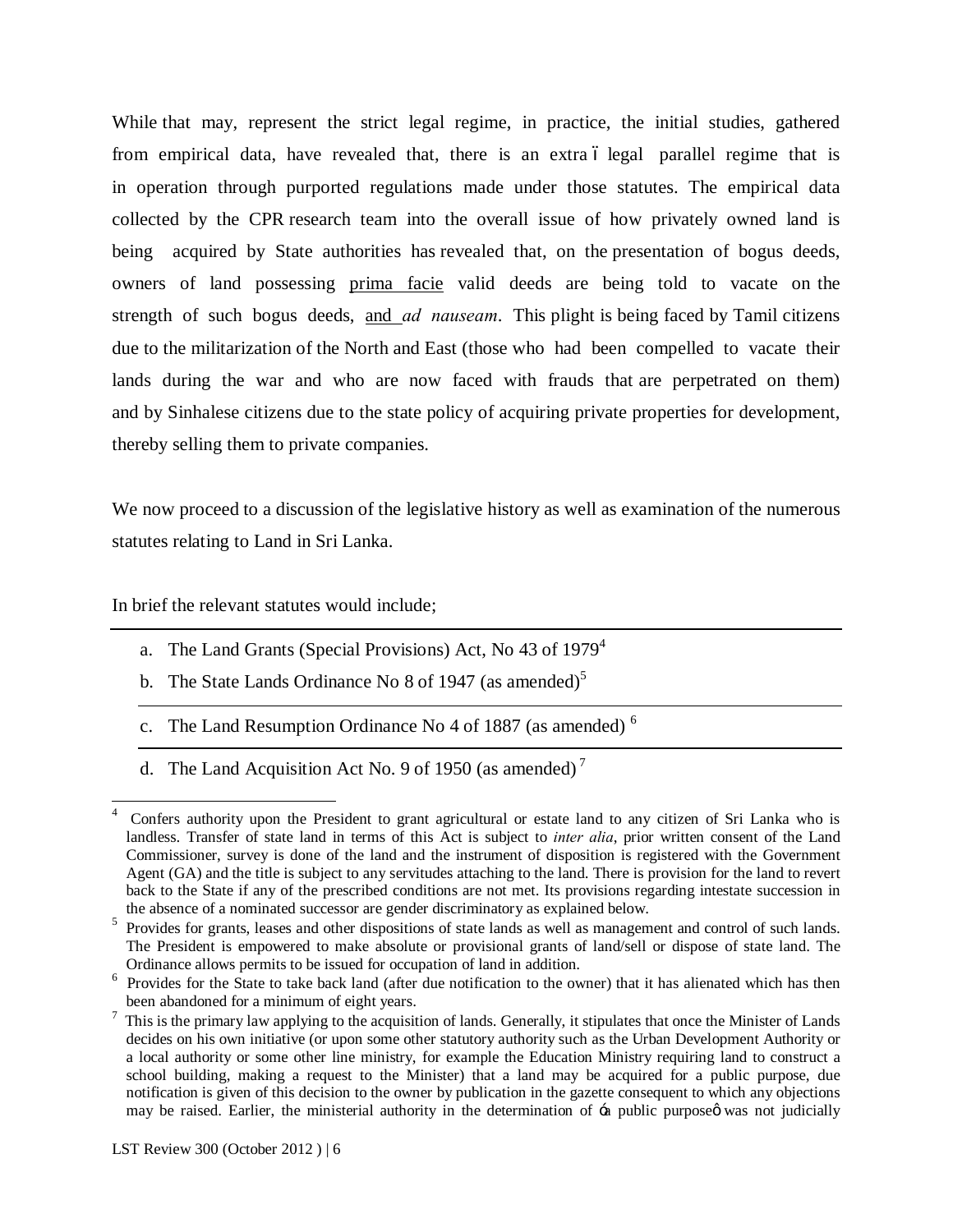- e. The State Lands (Recovery of Possession) Act No 7 of 1979<sup>8</sup>
- f. The State Lands Encroachments Ordinance No 12 of  $1840^9$
- g. The Prescription Ordinance No 22 of 1871 (as amended by Ordinance No 2 of 1889)<sup>10</sup>
- h. The Land Development Ordinance No 19 of  $1935<sup>11</sup>$

In addition to the above, other laws in this regard would include the State Land Marks Ordinance No. 9 of 1909, the Definition of Boundaries Ordinance No. 1 of 1844 (as amended), the State Land (Claims) Ordinance No. 21 of 1931, the Nindagama Lands Act, No. 30 of 1968, the Land Settlement Ordinance No. 20 of 1931 (as amended) and the Land Reform Law No. 1 of 1972 (as amended).

Ancillary statutes impacting on property and housing rights may also form part of this analysis given their impact on the primary statutes relating to land. These statutes comprise, in the main;

- a) The Debt Conciliation Ordinance of 1943 (as amended particularly by Act 29 of 1999)
- b) The Mortgage Act No 6 of 1949 (as amended)
- c) The Partition Law No 21 of 1977

 $\overline{a}$ 

- d) The Rent Act No. 7 of 1972 (as amended)
- e) The Ceiling on Housing Property Law No. 1 of 1973 (as amended)

looked upon as being circumscribed by any necessity to state what that purpose was. However, as discussed in greater detail in the following segments of this paper, the Minister  $\alpha$  -power as conceived at that time, has been significantly narrowed down by creative judicial interpretation in recent times on the basis that  $\pm$ powerø which implies discretion necessarily imposes a duty upon the Minister to reveal to the person whose land is sought to be acquired, the purpose for which it is being acquired.

<sup>8</sup> Provides for the recovery of possession of state lands from unauthorized possessors or occupiers.

A generally unutilized law which empowers the District Court to make orders in respect of encroachments upon state lands.

<sup>&</sup>lt;sup>10</sup> Provides for acquisition of private property through proof of undisturbed and uninterrupted possession for ten years by title adverse to or independent of that of the owner/claimant. Adverse possession would mean the absence of any right accruing to the owner/claimant including obviously the payments of rents. This law has had special impact in the case of post conflict or post disaster situations as discussed below

<sup>&</sup>lt;sup>11</sup> Provides for the grant of state land vested with the Lands Commissioner to develop the land. Permits must first be obtained for the occupation of the said land subject to strict conditions including a prohibition on disposal of the land and erection of structures only as specified in the permit with additional structures needing the approval of the GA. The permit holder can also mortgage the land only with the prior consent of the Government Agent (GA) and is liable to have his permit cancelled if the conditions are not met. Upon further conditions being met, including residing on the land (for three years if it is farmland and one year if it is for housing) and developing the land in a satisfactory manner, the permit may be converted into a grant. However, even after such a conversion, the grantee cannot subdivide the land and cannot transfer the ownership thus converted.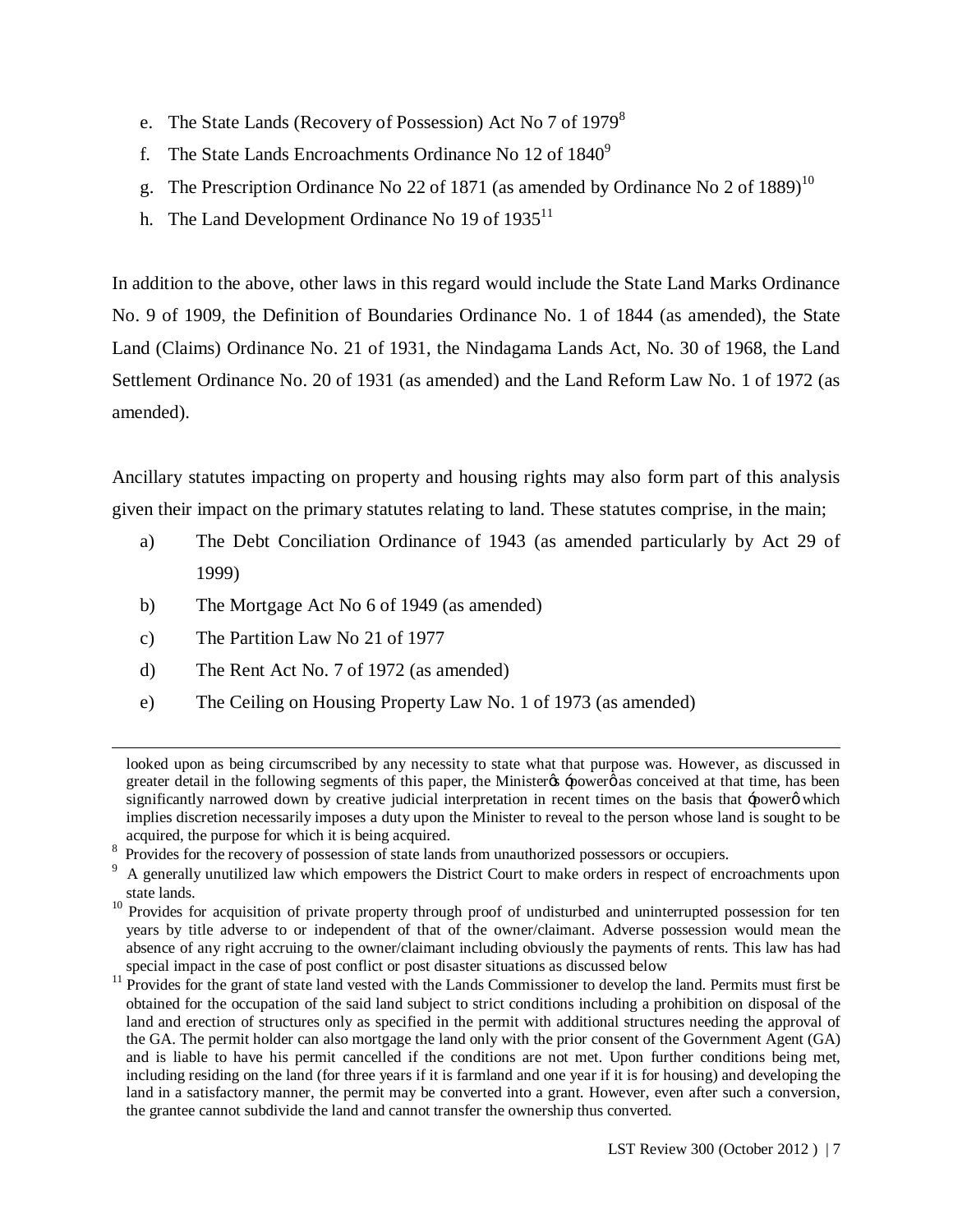- f) The Protection of Tenants Act, No. 28 of 1970 (as amended from time to time)
- g) The National Housing Act (Cap. 336, Vol. XII, 1980 (LEC)

#### **(2) Early Legislation on Land Acquisitions in Sri Lanka**

At this point it may be pertinent to reflect on the early statutes relating to land acquisitions in Sri Lanka, and their features. The first ever statute was Ordinance No 16 of 1843 later replaced by Ordinance No 2 of  $1863^{12}$ . However, since no case law precedents could be unearthed on the said initial statutes, the following reflections will be made on the Ordinance of  $1876$ .<sup>13</sup>

#### *Re: The proposed acquisition*

Section 3 of this Ordinance provided that,

"Whenever it shall appear to the governor that land in any locality is likely to be needed for any public purpose, it shall be lawful for the governor to direct the surveyor general to examine, or cause to be examined, such land and report, or cause a report to be made as to, whether the same is fitted for such purpose. And it shall thereupon be lawful for the Surveyor 6 General or for any officer of his Department or any surveyor authorised by the Surveyor 6 General and for the servants and workmen of the Surveyor 6 General or of any officer or surveyor so authorised as aforesaid ó

- a) To enter upon and survey and take levels of any land in such locality;
- b) To dig or bore into the sub-soil;
- c) To do all other acts necessary to ascertain whether the land is adopted for such purpose;
- d) To set out the boundaries of the land proposed to be taken and the intended line of the work (if any) proposed to be made thereon;
- e) To make such levels, boundaries, and line by placing marks and cutting trenches;
- f) And, where otherwise the survey cannot be completed and the levels taken and the boundaries and line marked, to cut down and clear away any part of any standing crop, fence, or jungle:

<sup>&</sup>lt;sup>12</sup> See, Karunaratne Herath, Law Relating to State Land (2009, Vijaya Publishers)

 $13$  No 3 of 1876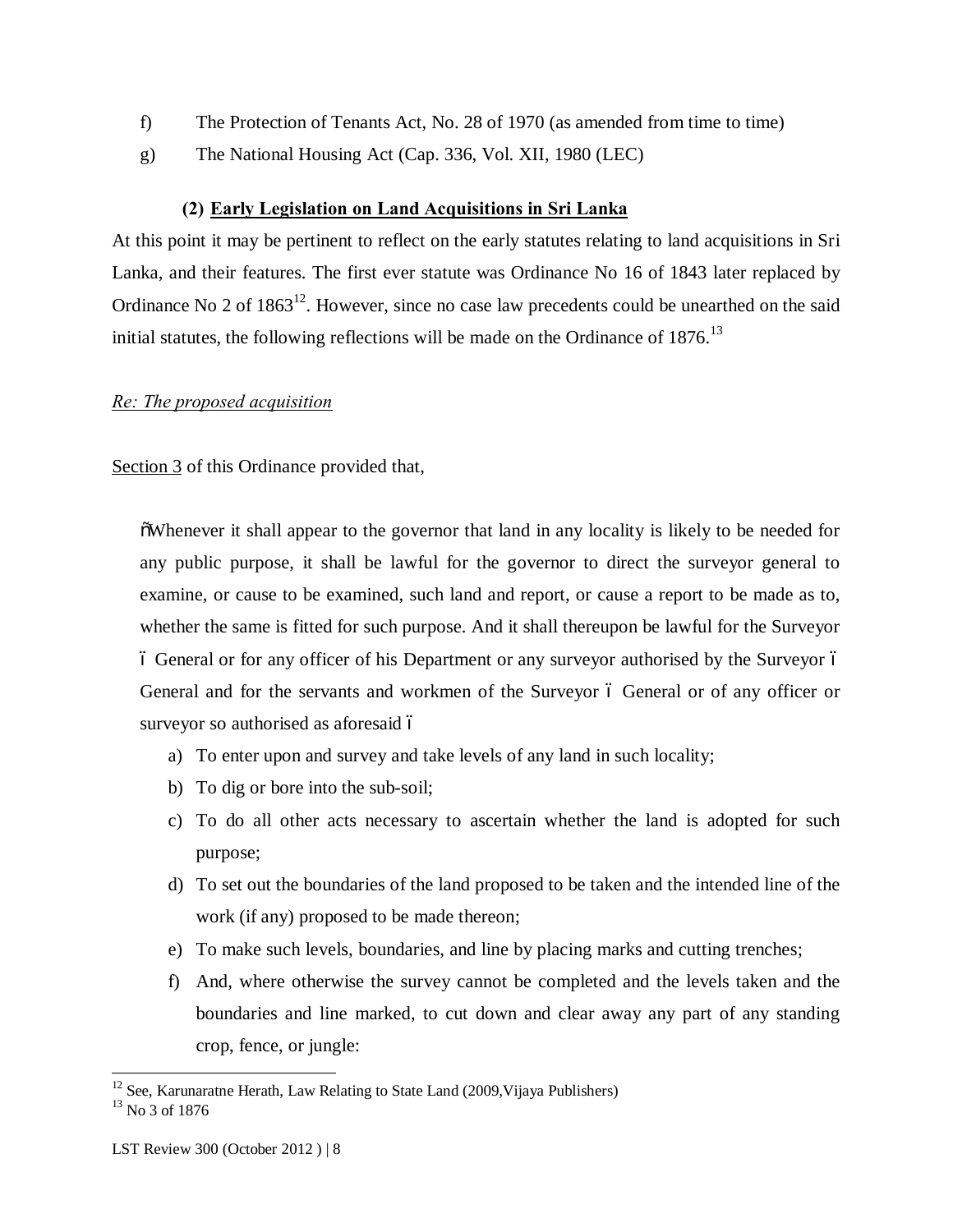Provided that no person shall enter into any building or upon any enclosed court or garden attached to a dwelling house (unless with the consent of the occupier there of without previously giving such occupier or leaving on the premises at least seven dayso notice in writing of his intention to do so. $\ddot{o}$ 

This power of the governor was made subject to delegation by the year 1931, to what was called at the time the Executive Committee of Local Administration.<sup>14</sup>.A brief reflection that needs to be made at this point on that aspect of the matter is how, the governor (the Queen $\alpha$ representative at the time, Sri Lanka being a crown colony) had direct control over land acquisitions. The case law up to the present Act of 1950 does not reveal one single instance of a *mala fide* acquisition during that time.

#### *Re: Payment of Compensation*

Section 6 of the Ordinance decreed as follows:-

"The Government Agent shall thereupon cause public notice to be published in the Government Gazette, and to be posted at convenient places on the land to be taken, or as near thereto as practicable, stating that the Government proposes to take possession of the land, and that claims to compensation for all interests in such land may be made to him. Such notice shall be published in the English, Sinhalese, and Tamil languages respectively, and shall state the particulars of the land so needed, and shall require all persons interested in the land to appear personally or by agent before the Government Agent at a time and place therein mentioned ( such time not being earlier than twentyone days after the date of publication of the notice), and to state the nature of their respective interests in the land and the amount and particulars of their claims to compensation for such interests. $\ddot{\text{o}}$ 

This provision clearly shows the requirement to tender compensation before taking over possession of a land that is sought to be acquired.

 $\frac{14}{14}$  see Gazette no 7885 of  $2<sup>nd</sup>$  October, 1931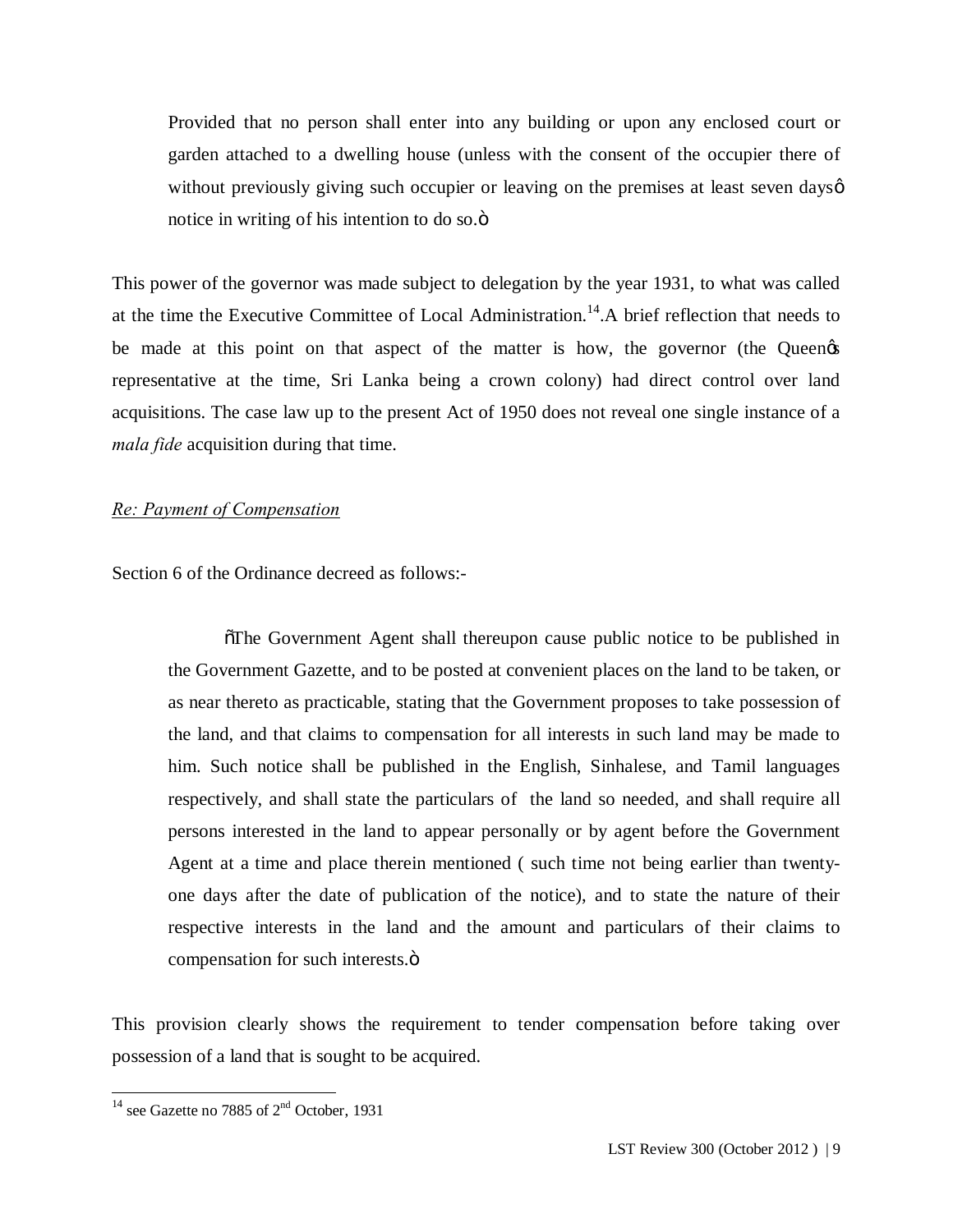#### *Re: Taking over possession in case of urgency.*

Section 12(2) qualified Section 6, which read thus;

 $\ddot{\text{o}}$  in cases of urgency, whenever the Governor so directs, the Government Agent, though he has made no award or reference to the court as aforesaid, may, on the expiration of twenty-one days from the publication of the notice mentioned in section 6, take possession of any land needed for public purposes. Such land, upon the Government Agent signing a certificate substantially in the form A in the Schedule shall vest absolutely in His Majesty free from all encumbrances. $\ddot{o}$  And further qualified by Section  $12(3)$   $\delta$  Whenever, owing to any slip or other accident happening or being apprehended to any cutting, embankment, or other work connected with any railway constructed or being constructed by or on behalf of the Ceylon Government, it becomes necessary to acquire to immediate possession of any land for the maintenance of traffic or for repairing or preventing the accident, the Government Agent may, immediately after the notice mention in Section 6, and with the previous sanction of the Governor, enter upon and take possession of such land, which, upon the Government Agent signing such certificate as aforesaid, shall vest absolutely in His Majesty free from all encumbrances: provided that the Government Agent shall not take possession of any building or part of a building under this subsection without giving the occupier at least forty-eight hourse notice of his intention so to do, or such longer notice as may be reasonably sufficient to enable such occupier to remove his movable property from such building without unnecessary inconvenience  $\ddot{\text{o}}$  and further qualified by Section12(4)  $\ddot{\text{o}}$  In every case under either of the preceding subsections the Government Agent shall, at the time of taking possession, offer to the persons interested compensation for the standing crops and trees (if any) on such land and for any other damage sustained by them caused by such sudden dispossession and not excepted in Section 22; and in case of such offer is not accepted the value of such crops and trees in the amount of such other damage shall be allowed in awarding compensation under the provisions in the Ordinance contained. $\ddot{o}$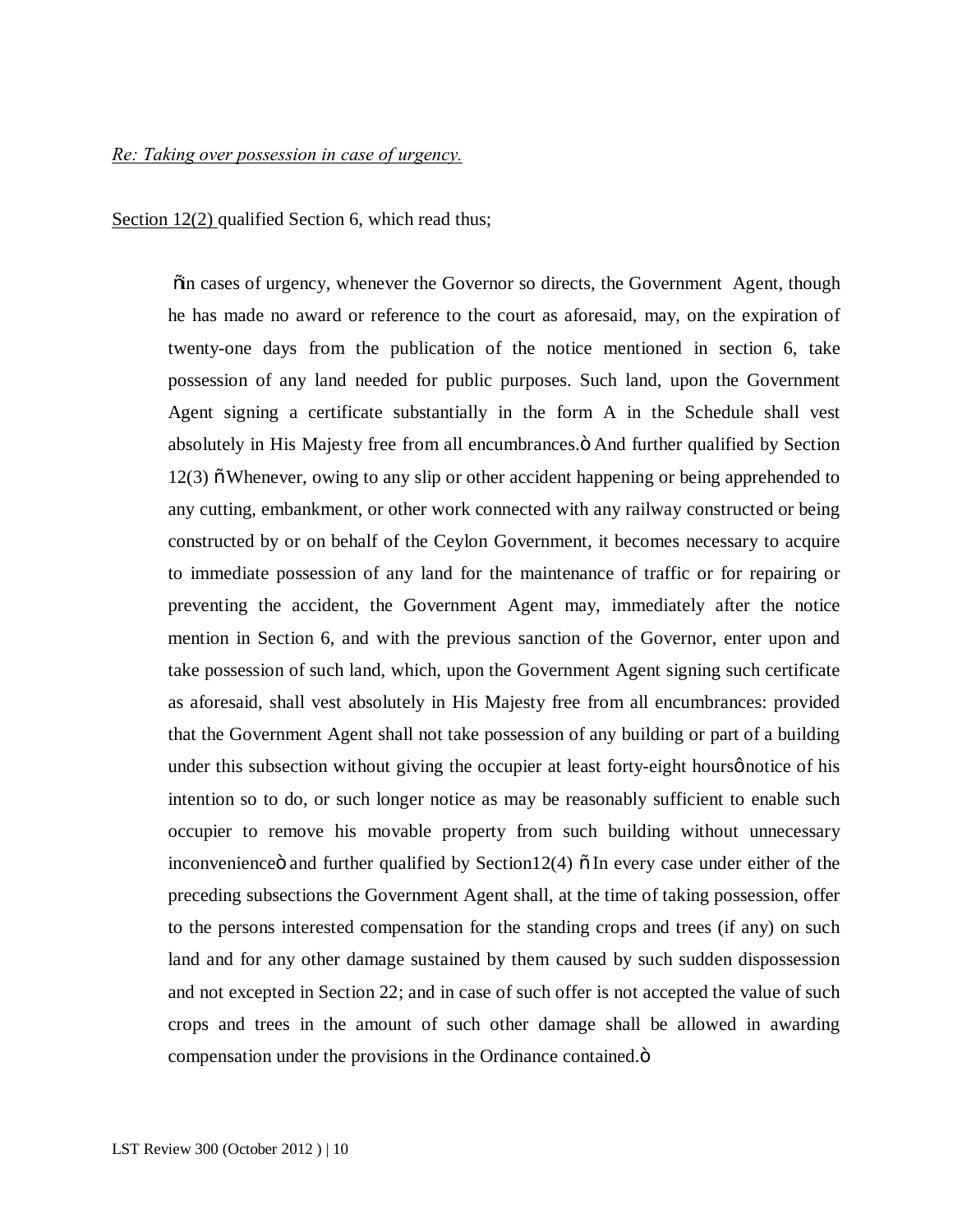The terms of those provisions in requiring at least 21 days notice in terms of section  $12(2)$ , at least 48 days *g* notice in the proviso to  $12(3)$  and moreover, the requirement to offer compensation at the time of taking over possession in terms of  $12(4)$ , show the essential balance which the said Ordinance sought to maintain between the state interest and an individual landowner  $\alpha$  rights.

In contrast, the present Land Acquisition Act of 1950 which stood amended in the year 1964 brought in the requirement of urgent acquisitions and/or possession which reads as follows:-

"provided , however, that the costs ( if any) payable to the Government Agent by the person interested shall be deducted from such amount and percentage; provided also that in cases where the decision of the District Court is liable to appeal, the Government Agent shall not pay the amount of compensation or the percentage, or any part thereof, until the time for appealing against such decision has expired and no appeal shall have been presented against such decision, or until any such appeal shall have been disposed of. ö

It needs no comment that, the law as it presently stands fails to strike a reasonable balance between the State interest and a private landowner interest, both of which are important considerations that need to be treated with equity.

#### *Re: Matters to be considered in determining compensation*

Section 21 was phrased in the following terms:

 $\delta$ In determining the amount of compensation to be awarded for land acquired under this Ordinance, the District Judge and assessors shall take into consideration -

- (a) firstly, the market value at the time of awarding compensation of such land;
- (b) secondly, the damage (if any) sustained by the person interested at the time of awarding compensation, by reason of severing such land from his own land;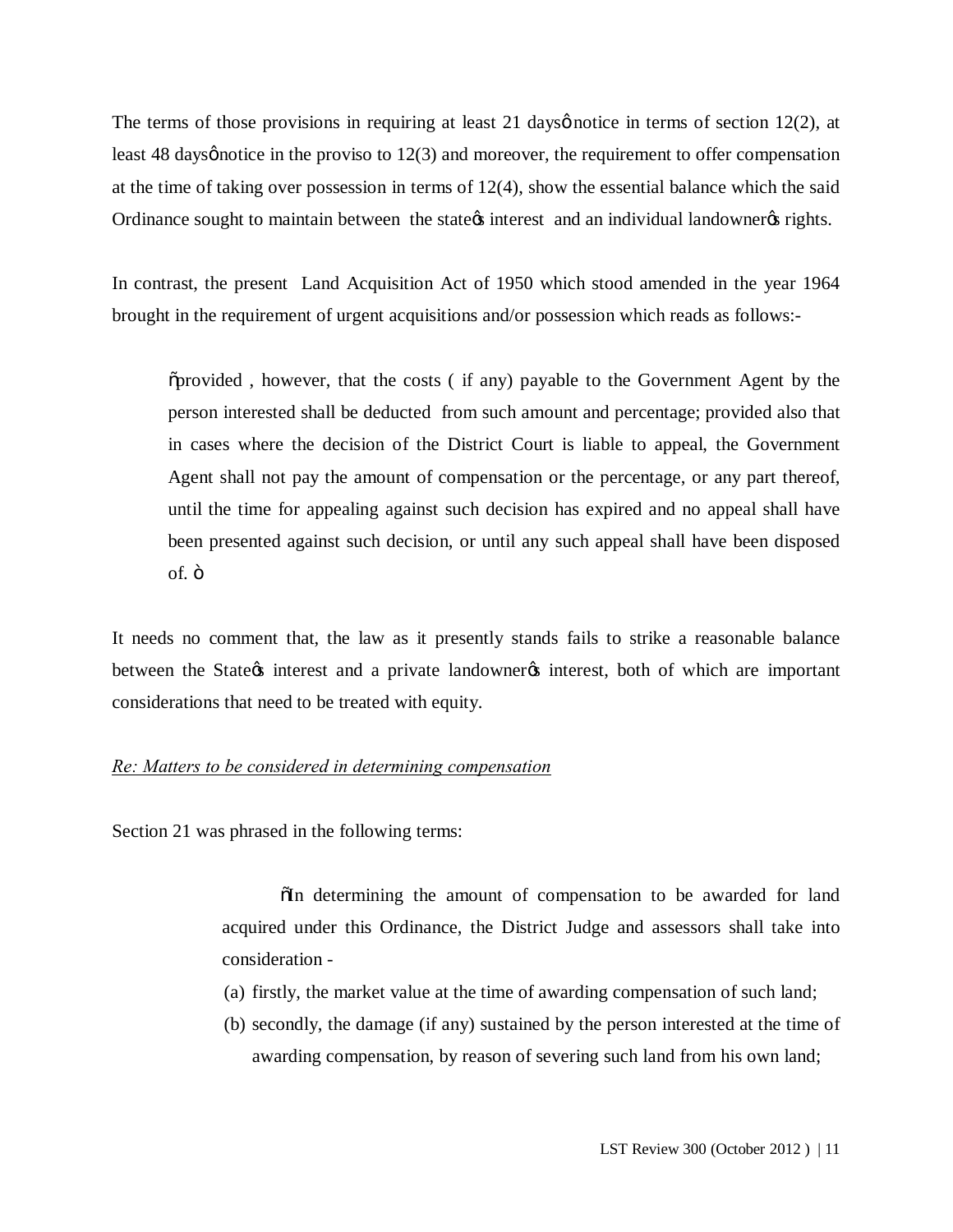- (c) thirdly, the damage (if any) sustained by the person interested at the time of awarding compensation, by reason of the acquisition injuriously affecting his other property, whether movable or immovable, in any other manner, or his earnings; and
- (d) Fourthly, if any consequence of the acquisition he is compelled to change his residence, the reasonable expenses (if any) incidental to such change. $\ddot{o}$

#### *Re: Matters to be neglected in determining compensation.*

Section 22 decreed that:-

 $\delta$ But the judge or assessors shall not take into consideration -

- (a) firstly, the degree of urgency which has led to the acquisition;
- (b) secondly, any disinclination of the person interested to part with the land acquired;
- (c) thirdly, any damage sustained by him, which if caused by a private person, would not render such person liable to a suit;
- (d) fourthly, any damage which, after the time of awarding compensation, is likely to be caused by or inconsequence of the use to which the land acquired will be put;
- (e) fifthly, any increase to the value of the land acquired likely to accrue from the use to which it will be put when acquired;
- (f) sixthly, any increase to the value of the other land of the person interested likely to accrue from the use to which the land acquired will be put; or
- (g) seventhly, any outlay or improvements on such land made, commenced, or effected with the intention of enhancing the compensation to be awarded therefore under this Ordinance. $\ddot{\text{o}}$

*Re: Payment of compensation, to whom made, percentage on market value to be allowed and interest when payment delayed.*

These aspects were addressed in sections 36 to 38 of the said Ordinance. Since it is proposed to compare these provisions with the present Act, it would be appropriate to refer to them at this point.

LST Review 300 (October 2012 ) | 12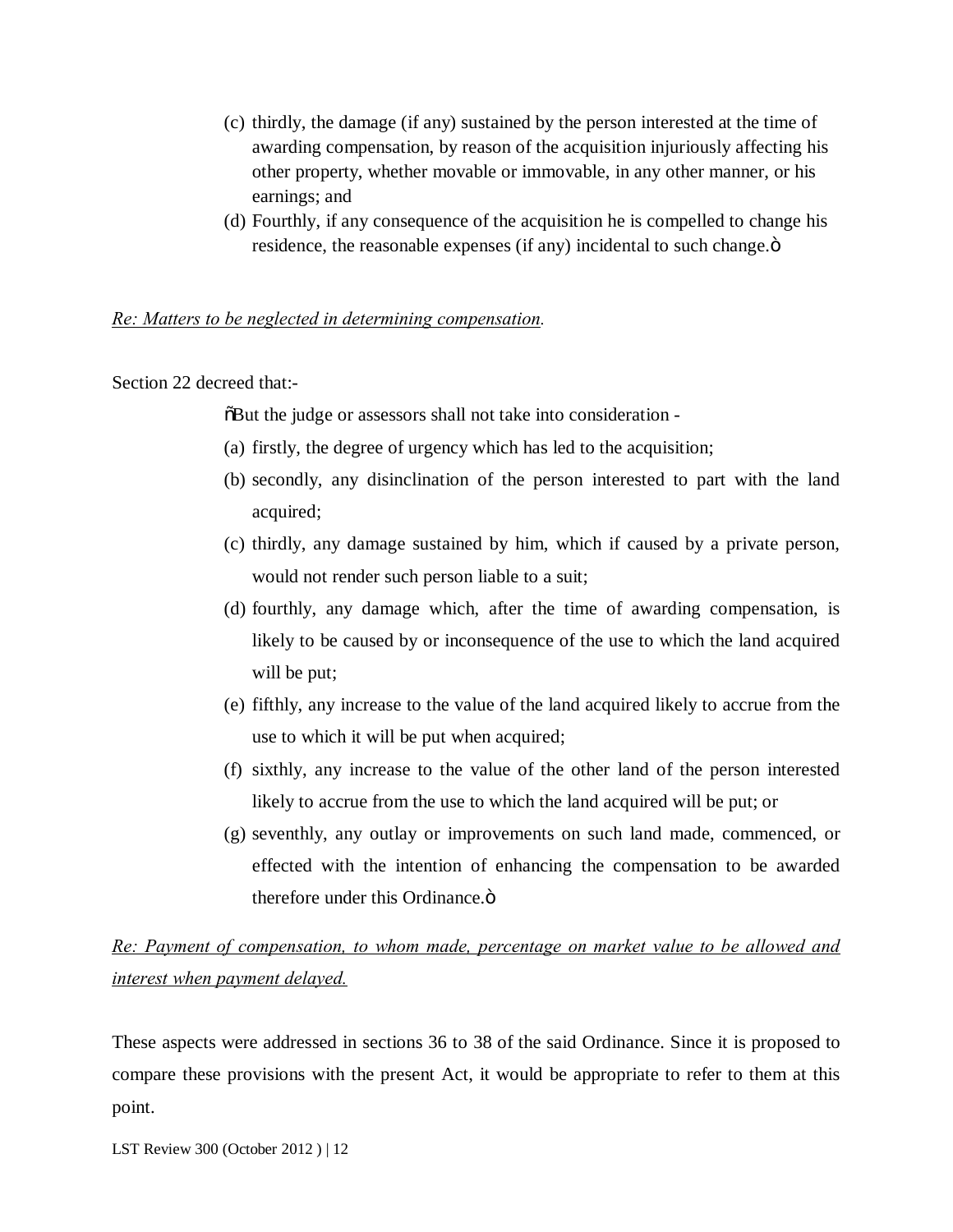Section 36 6  $\ddot{\text{o}}$  payment of the compensation shall be made by the Government Agent according to the award to the persons named therein or, in the case of an appeal, according to the decision on such appeal, and after such payment has been made according to such award or such decision no further claim against the Government in respect of compensation for the land so taken shall be allowed at the instance of any person whomsoever:

Provided that nothing herein contained shall affect the liability of any person who may receive the whole or any part of any compensation awarded under the Ordinance, to pay the same to the person lawfully entitled theretoö

Section 37 6 owhen the land taken is subject to any entail, settlement, or *fideicommissum* the compensation payable in respect thereof shall be subject to the same entail, settlement, or *fideicommissum*, so far as the different nature of the property will admit; and such compensation shall be paid into court to abide its further orders as to the disposal or investment thereof. It shall also be lawful for the District Judge in any case to require the compensation payable in respect of any land to be paid into court to abide its further orders, if the court shall think such course just or expediento

Section 38 6  $\ddot{\text{o}}$  in addition to the amount of compensation finally awarded, the Government Agent may, in consideration of the compulsory nature of the acquisition, pay ten per centum on the market value mentioned in S. 21. When the amount of such compensation is not paid either to the persons interested or into court on taking possession, the Government Agent shall pay the amount awarded and the said percentage with interest on such amount and percentage at the rate of six per centum per annum from the time of so taking possession:

Provided, however, that the costs (if any) payable to the Government Agent by the person interested shall be deducted from such amount and percentage; Provided also that in cases where the decisions of the District Court is liable to appeal, the Government Agent shall not pay the amount of compensation or the percentage, or any part thereof, until the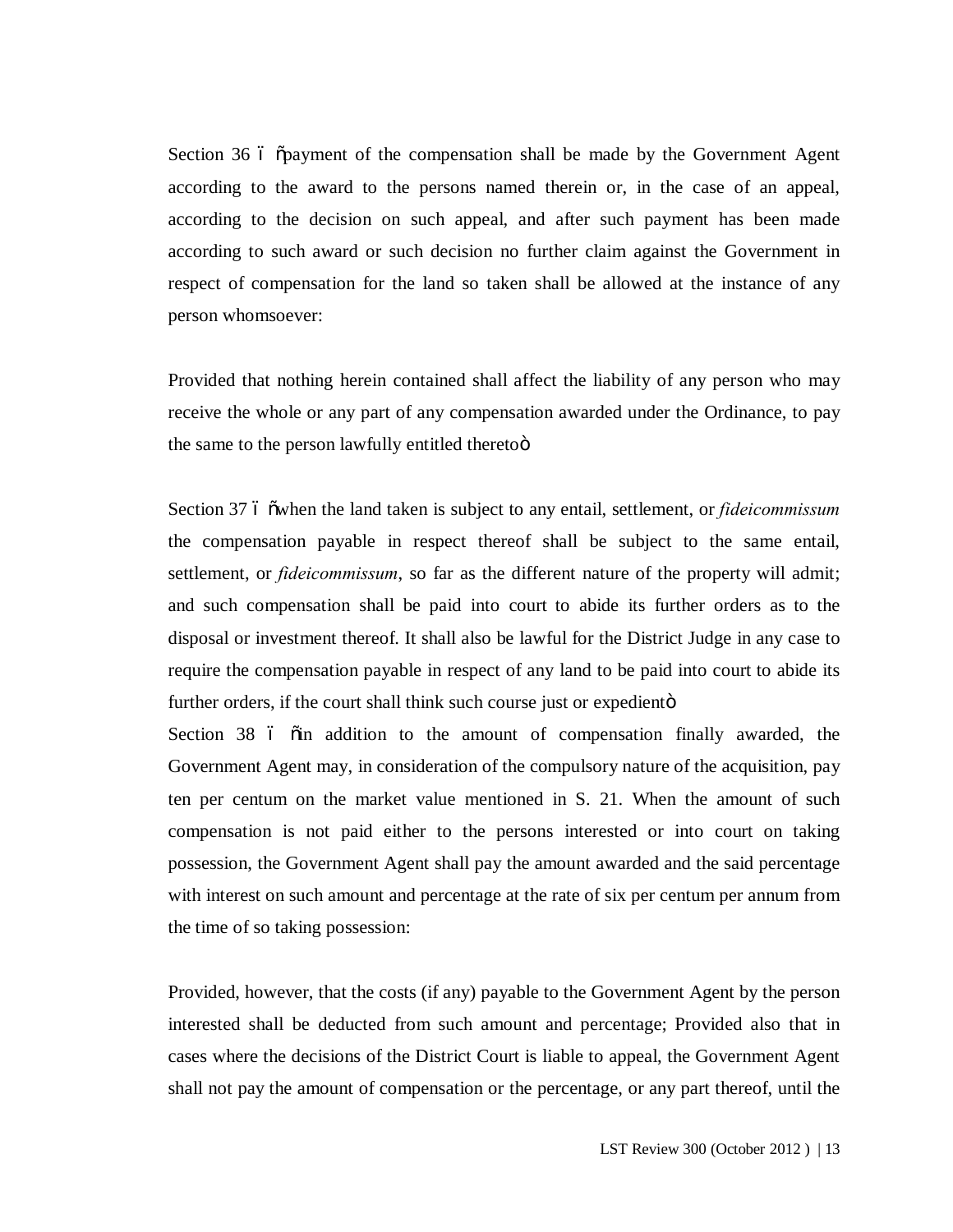time for appealing against such decisions has expired and no appeal shall have been presented against such decision, or until any such appeal shall have been disposed of  $\ddot{o}$ 

Apart from the many salutary features in the said sections, Section 38 needs special mention where:-

a) in consideration of the compulsory nature of the acquisition 10% on the market value (though prima facie was payable at the discretion of the Government Agent) on account of the use of the word  $\tilde{\text{om}}$  eferred to in the earlier part of that section, the section provided a classic illustration of how  $\delta$ mayo shall mean  $\delta$ shallo in view of the latter part of the section which decreed that (b) when the amount of such compensation is not paidí í on taking possession, the Government Agent Shall pay the amount awarded and the said percentage with interest on such amount and percentage at the rate of six per centum from the time of so taking possession:

This provision showed how the crown in whom sovereignty resided was sensitive to the subjects  $\varphi$ land rights (whose land was to be acquired urgently). The amending Act of 1964 to the Act of 1950 which replaced the 1876 Ordinance (though amended several times thereafter) was brought into operation after the island nation gained independence in the year 1948. The British crown remained sovereign but only in form. No similar provision as contained in the 1876 Ordinance found expression in the 1950 Act as amended in 1964. Even after the 1st Republican Constitution which in Article 3 vested sovereignty in the people, though paying lip service only to the said concept, and even after the  $02<sup>nd</sup>$  Republican constitution which in Article 3 vested Sovereignty in the people converting the said concept to a justiciable one, the 1950 Act as amended in 1964 has remained un-amended to this date.

This aspect needs to be addressed by the government of the day which rules under a Constitution which vests sovereignty in the people. Property (land) rights of a citizen ought not to be sacrificed in the name of sustainable development. A balance must necessarily be struck in a sensitive manner to such rights. If this was done at a time when sovereignty resided in a foreign monarch, *a fortiorari*, it must be done where sovereignty is declared to be vested in the people. This would then be an instance where the concept of sovereign power of the people could be given material and meaningful content.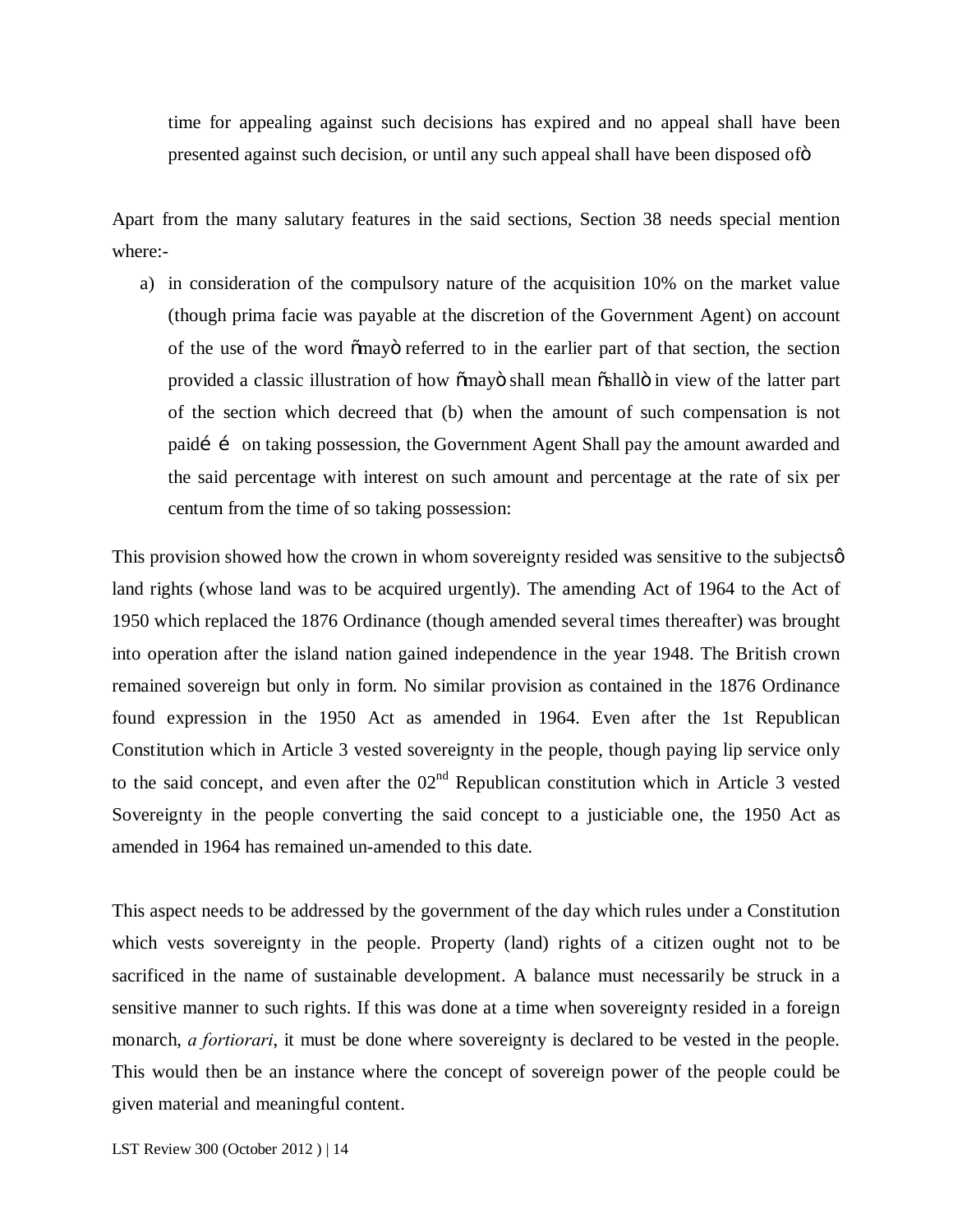For the said reasons, the provisions contained in Section 38 of the 1876 Ordinance should be restored in cases where possession is taken over on the grounds of urgency with appropriate modifications to the percentage and interest rates referred to therein. An immediate amendment to Section 46 of the present Act is required for this purpose which is more fully dealt with in the Concluding part of this Study.

#### *Re: Matters to be neglected in determining compensation.*

This aspect was referred to earlier. Section  $22(e)$  of the 1876 Ordinance decreed that:-  $\tilde{o}$ the judge shall not take into consideration any increase to the value of the land acquired likely to accrue from the use to which it will be put when acquired The same provision is contained in section 48(e) of the present Act.

#### *Relevance of motives in acquiring land.*

It was noted earlier that, there was not a single case where improper motives had been alleged in respect of land acquisitions under the Ordinance of 1876. There is judicial precedent under the present Act of 1950 to the effect that, even if in contrast, proposed acquisition is prompted by political cum personal motives, this would stand removed from the pale of judicial review.<sup>15</sup> That judicial attitude perhaps stood consonant with the fact that, the courts had been taking the view that,  $\ddot{\text{o}}$  purpose  $\ddot{\text{o}}$  is not reviewable. That view has been persisted with even in recent times. The competing judicial stand is to be preferred given the logical reasoning contained therein and followed thereafter $^{16}$ .

Consequently there may be situations where Section 48(e) of the present Act needs to be modified where, a local authority, a public corporation or a statutory authority may be prompted by a financial motive in requiring land to be acquired on the basis of a prima facie  $\ddot{\text{o}}$ public purposeö.

 <sup>15</sup> *Mallika Ratwatte v. Minister of Lands* (76 NLR 128 )

<sup>&</sup>lt;sup>16</sup> See:later.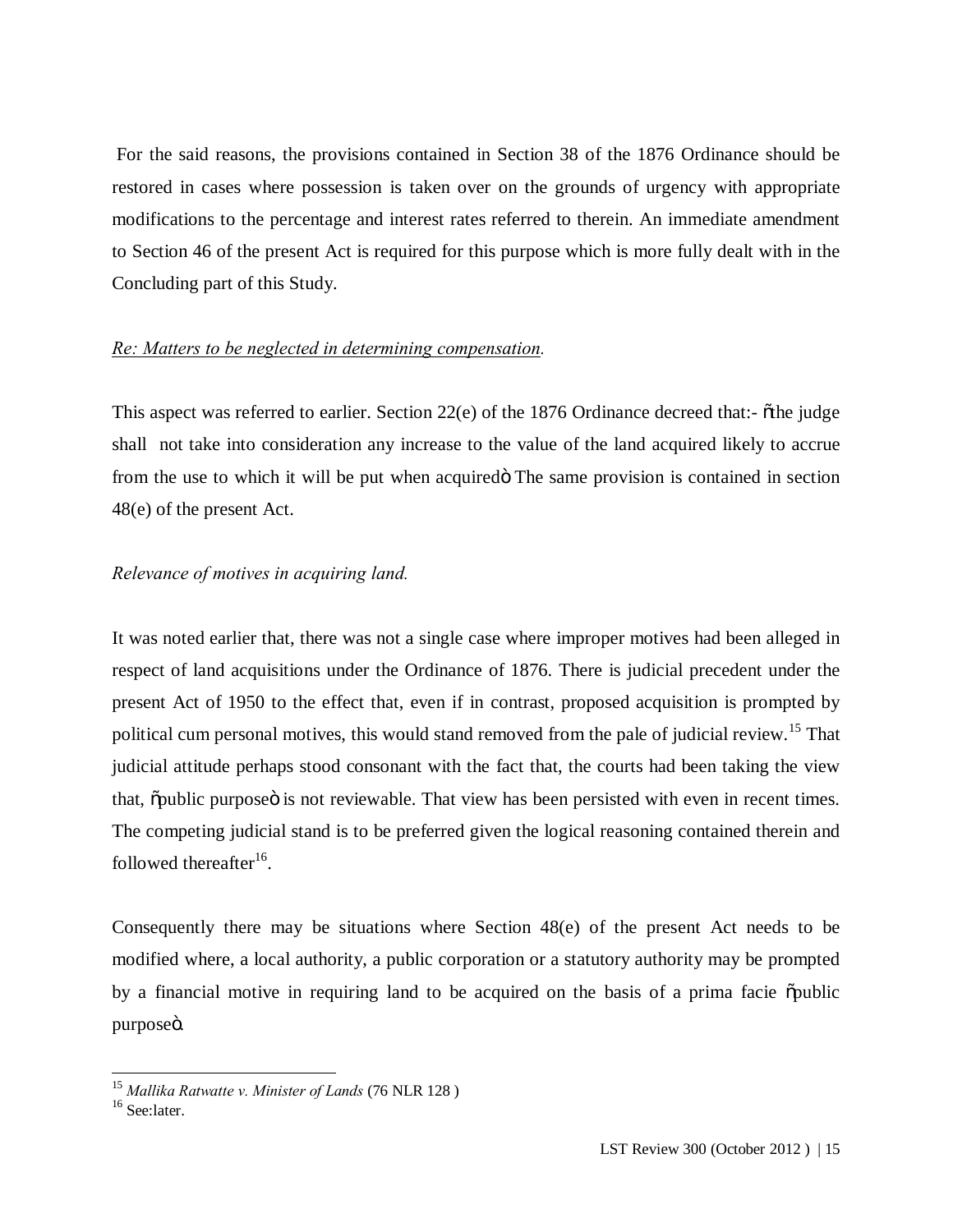A classic illustration of such a situation arose in the English case of *Municipal Council of Sydney v. Campbell*<sup>17</sup>. In that case, the council had power to compulsorily purchase land required for õcarrying out improvements in or remodelling any portion of a cityö. In that case, the English courts held that, it was an abuse of that power to acquire land to obtain for itself an expected increase in the value of that land as the result of development of adjoining land. Therefore, in the interest of good governance, Sri Lankan legislation must respond to the said dictate, which Section 48(e), though, *prima facie* is equivocal, must respond to, in introducing an amendment thereto by way of a proviso in the following terms (viz:);

"provided that, in determining under Section 46 the compensation to be paid for the acquisition the fact that, the land was so acquired in addition for the stated public purpose, to obtain for the authority an expected increase in the value of the land as a result of development of any adjoining land or some other collateral motive, shall be a matter that shall be taken into consideration in determining such compensation o.

It will be noted that, the suggestion is not to annul the acquisition as the English courts did but, on equitable considerations to compensate the landowner, but for the acquisition, would have fetched an enhanced market price if he/she desired to sell it to a willing buyer.

# **(3) Acquisition of Private Lands - A Major Issue for Consideration under the Land Acquisition Act of 1950 (as amended)**

It has come to be accepted that, a government to seminent domain power is its right to take or acquire private property for  $\tilde{a}$  public purpose on payment of just compensation. Thus, the requirement of any private property being required for a public purpose and the payment of  $\ddot{\text{o}}$  just compensation operate as conditions precedent to the actual  $\tilde{\alpha}$  taking of a private land by the government (or State). The Land Acquisition Act of Sri Lanka confers power on the Minister to set in motion the exercise of acquiring private land for  $\tilde{\alpha}$  public purpose by merely declaring that by gazette notification he is empowered to state that, a private land is required for a 'public

 $17$  1925 (AC) 338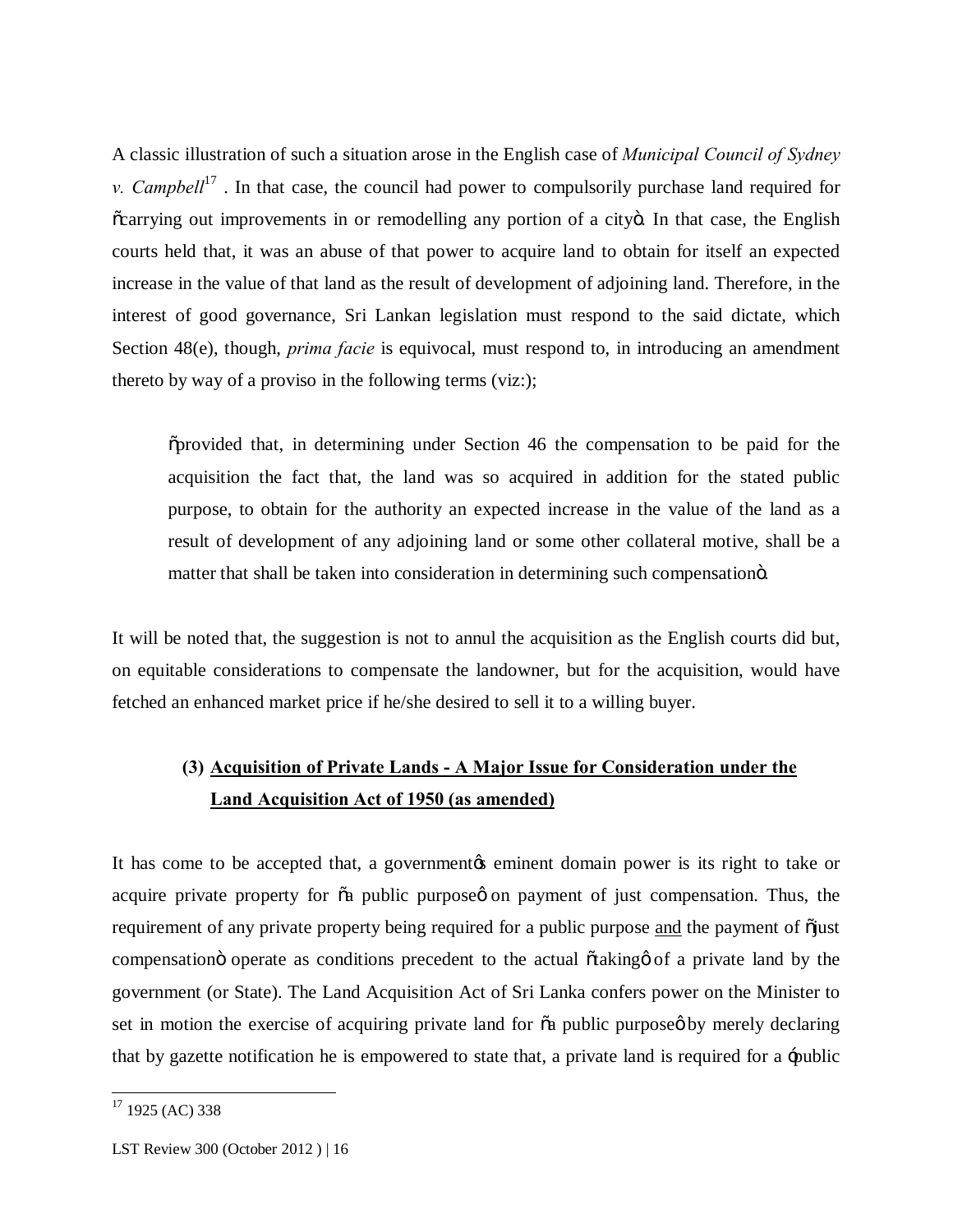purpose . The Act does not require the minister to state the public purpose for which such private land is required. In a series of decisions of the Appellate Courts of Sri Lanka, it had been consistently held that, the Minister is not obliged to state  $\pm$  the public purpose. $\varphi$ This judicial trend as impacting on a private landowner orights has been further compounded by the Courts of Sri Lanka holding that, at the stage of the Minister so declaring that, a private land is required for a public purpose, the said declaration is not challengeable, apparently on the reasoning that, the affected landowner  $\alpha$  interests are not affected at that stage, in as much as the land still remains privately owned land.

That judicial attitude completely fails to address the economic impact of such a ministerial declaration (that, the land is required for a public purpose) on the owner and the extent to which such a declaration interferes with investments on the security of his property based on his legitimate expectations regarding the future use of his property.

On a perusal and analysis of the case law in Sri Lanka, it would appear that, in fairness to our appellate courts, this aspect has not been put in issue for judicial consideration exemplified by the fact that, the Constitution of Sri Lanka does not guarantee the right to property in explicit terms through a provision to that effect. In that legislative background as judicially interpreted, coupled with the constitutional law in not containing any provision relating to due process in the context of acquisition of privately owned property, even if a proposed acquisition is prompted by political cum personal motives, this would stand removed from the realm of judicial review.<sup>18</sup>

*Whether the notice under Section 2 and Section 4 read with Section 5 and/or 7 by the Minister that, a land is required for a 'Public Purpose' is reviewable by Court*

It may be apt to refer to the first reported decision in that context namely, the then Supreme Court decision in 1963 in the case of *Gunasekara v. Minister of Lands and Agriculture*<sup>19</sup> which held that, the requisite notices under the Act are not reviewable. This was followed by the succeeding Supreme Court after the 1972  $(1<sup>st</sup>)$  Republican Constitution (which in effect became the apex Court of the Country in place of the Privy Council) in *Gamage v. Minister of Lands and* 

 <sup>18</sup> *Mallika Ratwatte* v. *M/Lands* (76 NLR 128).

<sup>&</sup>lt;sup>19</sup> (1963) 65 NLR 119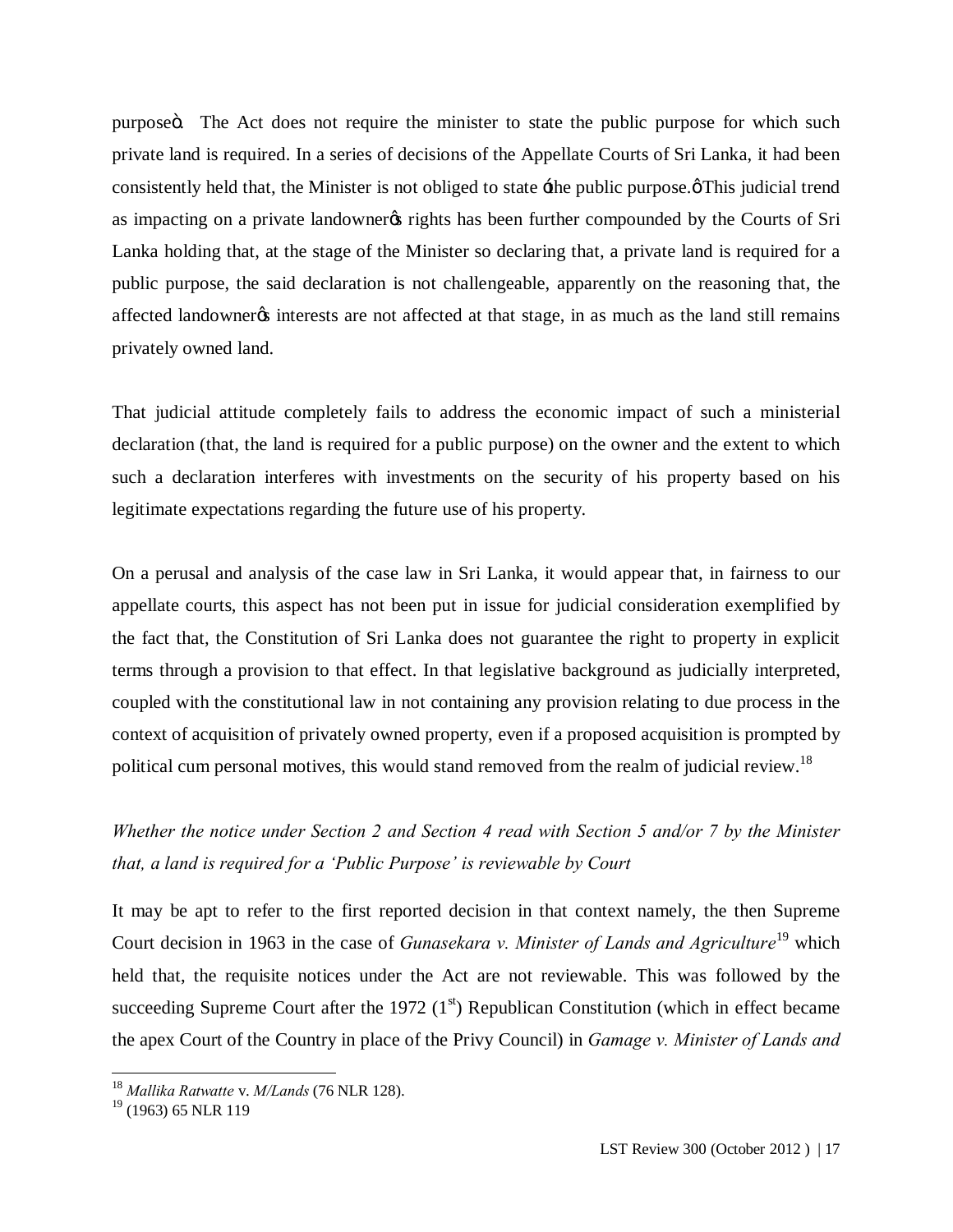*Agriculture*<sup>20</sup> and thereafter coming to more recent times in *Kingsley Fernando v. Davaratne*<sup>21</sup> by the present Court of Appeal.

This judicial trend continued until the present Supreme Court decision in *Manel Fernando v. Jayaratne*<sup>22</sup> departed therefrom by requiring the minister to state the opublic purpose in the said notices. Here, the Supreme Court sought to respond to due process where a private owner% land was sought to be acquired by the State, wherein it was held (per Justice Mark Fernando) that, where a Minister declares that, a land is required for a public purpose he must disclose **what that purpose is**<sup>23</sup>(emphasis ours). That decision posed certain vital questions; why should not someone whose land is sought to be taken be told the purpose for which it is being taken? If he is not told how would he be in a position to demonstrate that the purpose for which it is to be taken is not viable?

The said decision brought in a welcome element of ministerial accountability into the process of land acquisitions. However, this judicial thinking is by no means uniform as evidenced by a Court of Appeal decision which sought to distinguish Manel Fernandors Case on the basis that even if the public purpose is not disclosed in the Minister of declaration, if circumstances (gathered from the correspondence between the landowner and officials) showed that the aggrieved party in fact knew what that purpose was, he could not be said to have been prejudiced.<sup>24</sup>

This reasoning sought to return to the old position that a Minister test intention *ipse dixit* as appearing in his statutory declaration as mandated by the Land Acquisition Act, that, a land is required for a public purpose (without having to disclose the particular purpose) would be conclusive. However, the effect of the of Court Appeal decision would thus be that, if a landowner is aware of the purpose for which the land, (as revealed from correspondence and representations), is ostensibly intended to be taken, the Minister is mere declaration that the land is required for a public purpose, (without disclosing the purpose), would be sufficient although

 $^{\rm 20}$  76 NLR 25

<sup>21</sup> 1991 (2) SLR 129 (per S N Silva, J)

 $22$  2000(1) SLR 112 ( per Mark Fernando, J)

<sup>23</sup> *Manel Fernando* v. *Jayaratne* 2000(1) SLR 112(SC).

<sup>24</sup> *Seneviratne* v. *Urban Council, Kegalle* 2001(3) SLR 105 (CA)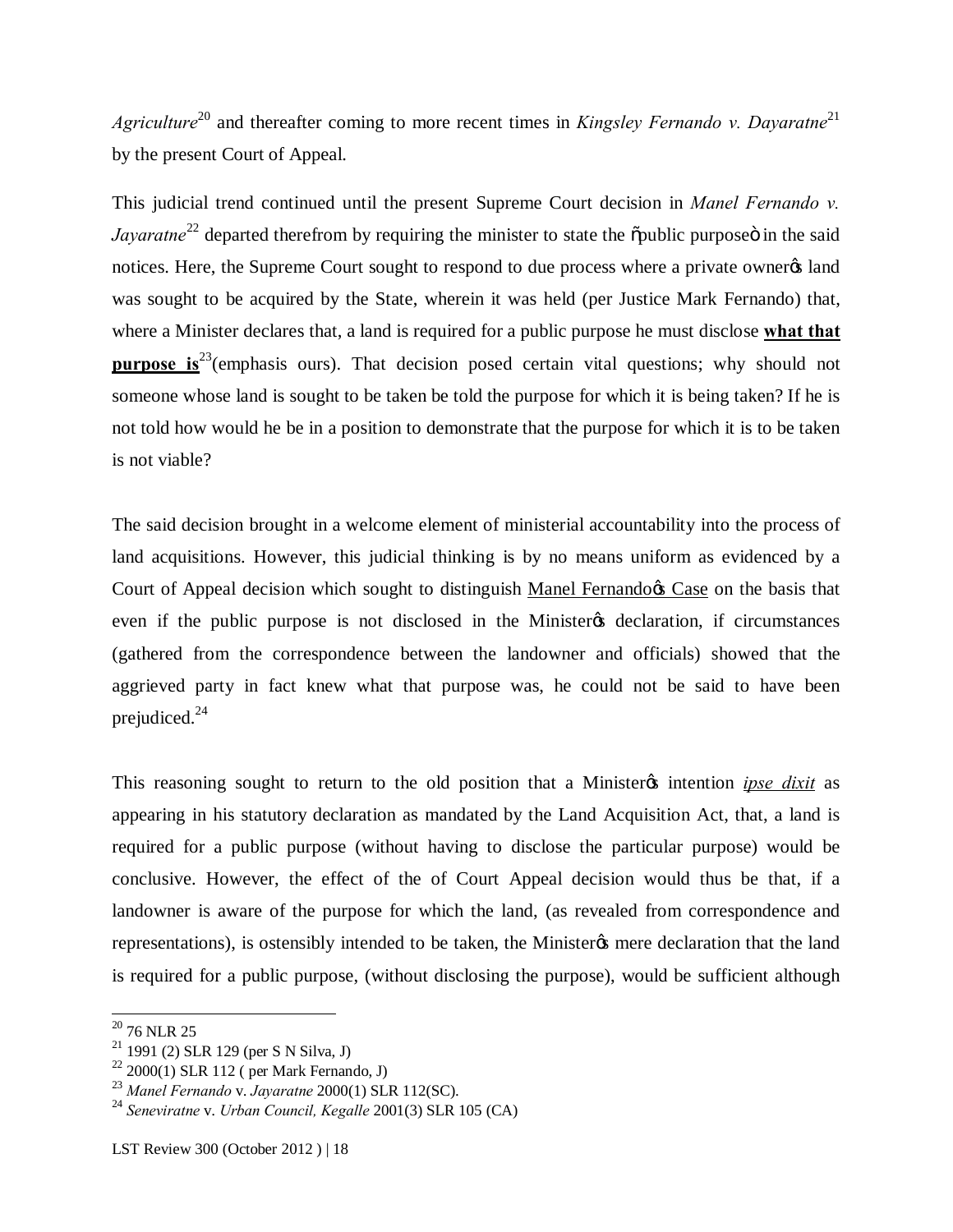the public purpose which the landowner thought it was to be taken for, could be changed by the Minister at any time subsequently.

It is this kind of eventuality that was judicially circumvented in the Supreme Court decision in Manel Fernando & Case which strikes a responsive chord with due process when a person & land rights are sought to be taken away.

More recently, we have had the Court of Appeal opting to follow the aforesaid thinking of the Supreme Court (in comparison with the earlier decision of the appeal court already discussed which sought to distinguish the decision in Manel Fernando). <sup>25</sup> The two decisions of the Court of Appeal evidence a difference of opinion within the Court in this regard. In the interests of maintaining accountability in ministerial decision- making where property rights are concerned, it is hoped that an approach which keeps to the spirit as well as the letter of the decision of the Supreme Court in Manel Fernando $\alpha$  Case will be preferred.

Mention must also be made of a Court of Appeal decision which invoked the principle of due process in the context of an occupier of land which had been acquired thirty years ago under the Land Acquisition Act. No steps had been taken under the Land Acquisition Act to take over possession of the portion of the said land of which the aggrieved party had continued to be in possession. After a lapse of thirty years the State sought to eject him by invoking the provisions of the State Lands (Recovery of Possession) Act of 1979 on the basis that he was in unauthorised possession of State land.

In that context, Justice U. de Z. Gunawardena in *Edwin v. Tillekeratne* 26after recalling those  $\delta$ historic words which the Courts adopted as a general rule of conduct,  $\delta$ That no man of what estate or condition that he be, shall be put out of land or tenement  $\mathbf{i}$  is without being brought in answer by due process of lawö held that,  $\tilde{\sigma}$  boseek to eject the petitioner under State Lands (Recovery of Possession) Act, when in fact, he ought to be ejected, if at all,  $i$  i under the Land Acquisition Actö was violative of due process. It may be pertinent to note that, (in contrast to the

 $\frac{25}{25}$  See Sripavan J. in 2004 (2) Appellate Law Recorder (ALR).

 $^{26}$  2001(3) SLR 34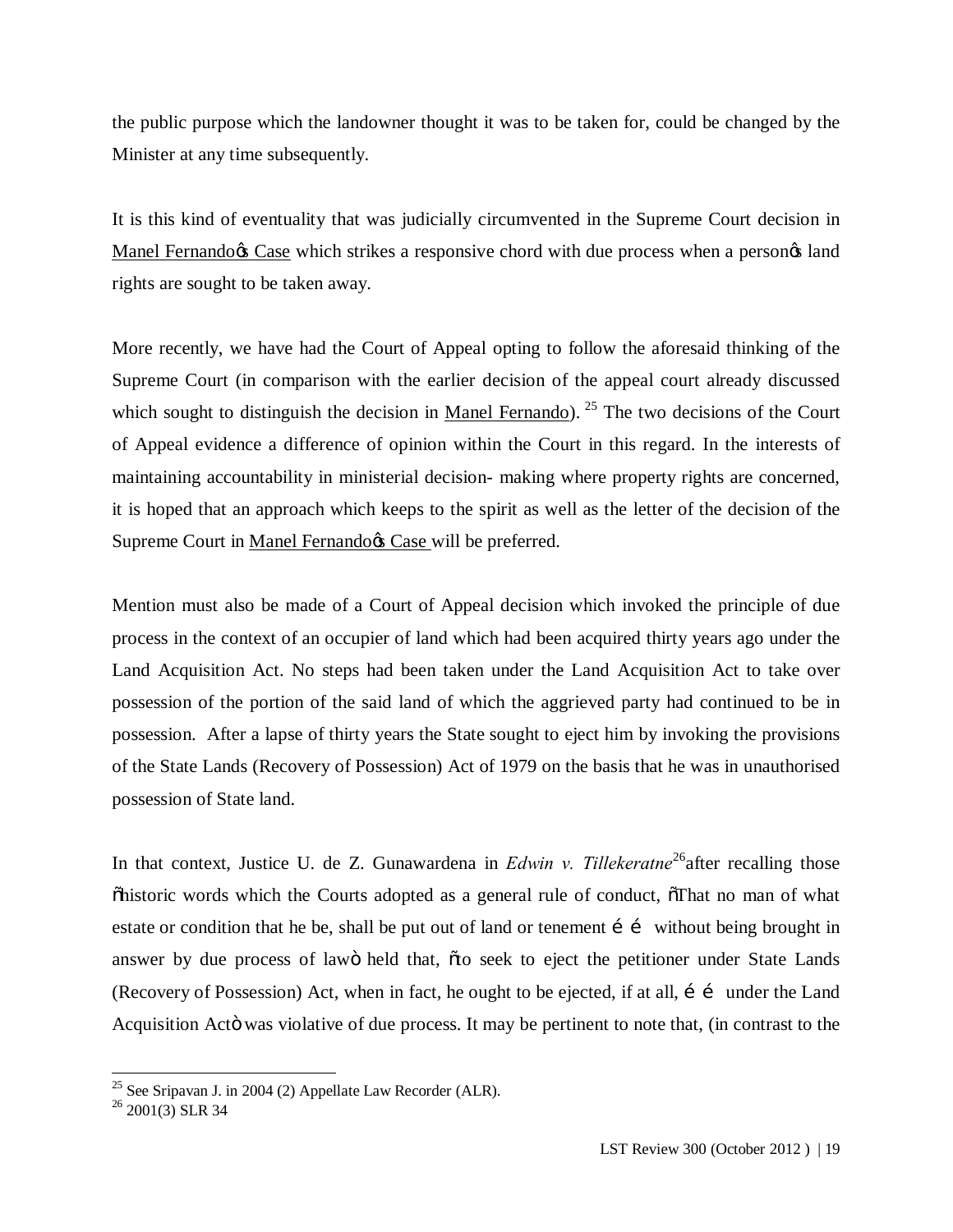several cases in issue in terms of the present law), the conclusiveness or otherwise of the governor<sub>of</sub> declaration under the Ordinance of 1876, that a land is required for a public purpose, had not been the subject of litigation as reflected in the decision of the Appellate Courts.

*The question of possession of land being required urgently under Section 38 (a) proviso of the present Act*

Again, in *Gamage v. Minister of Lands et al*<sup>27</sup> the Supreme Court under the 1972 (1<sup>st</sup>) Republican Constitution in unequivocal terms had held that, an order by the Minister under the said provision cannot be questioned in a court of law as being a matter of policy<sup>28</sup>.

The first departure from that judicial stance was seen in the present Supreme Courtos decision in *Fernandopulle v, Minister of Lands et al*<sup>29</sup> wherein it was held that, such an order can be reviewed by the courts but subject to the qualification that, the burden to prove that there was in fact no urgency would be on the petitioner seeking relief.

There is another aspect that needs to be mentioned in the context of land acquisitions. That is, the law of Sri Lanka does not set a time frame within which compensation for expropriated land has to be paid to a land-owner who has been deprived of his land. This is another matter that continues to be ignored by the legislature notwithstanding recommendations made by the Law Commission of Sri Lanka to address the issue. Sometimes landowners have had to wait several years without payment of compensation. In this regard mention may be made of the Malaysian Constitution which decrees that, compensation must be paid before a land which has been expropriated is utilised for the public purpose for which it was so expropriated. Such a provision would certainly accord with due process.

*Acquisition of Lands for the Southern Expressway*

 $^{27}$  76 NLR 25

<sup>28</sup> *id.,* p.26

<sup>29</sup> (1978-79), 79(2) NLR 116 (per Samarakoon C.J)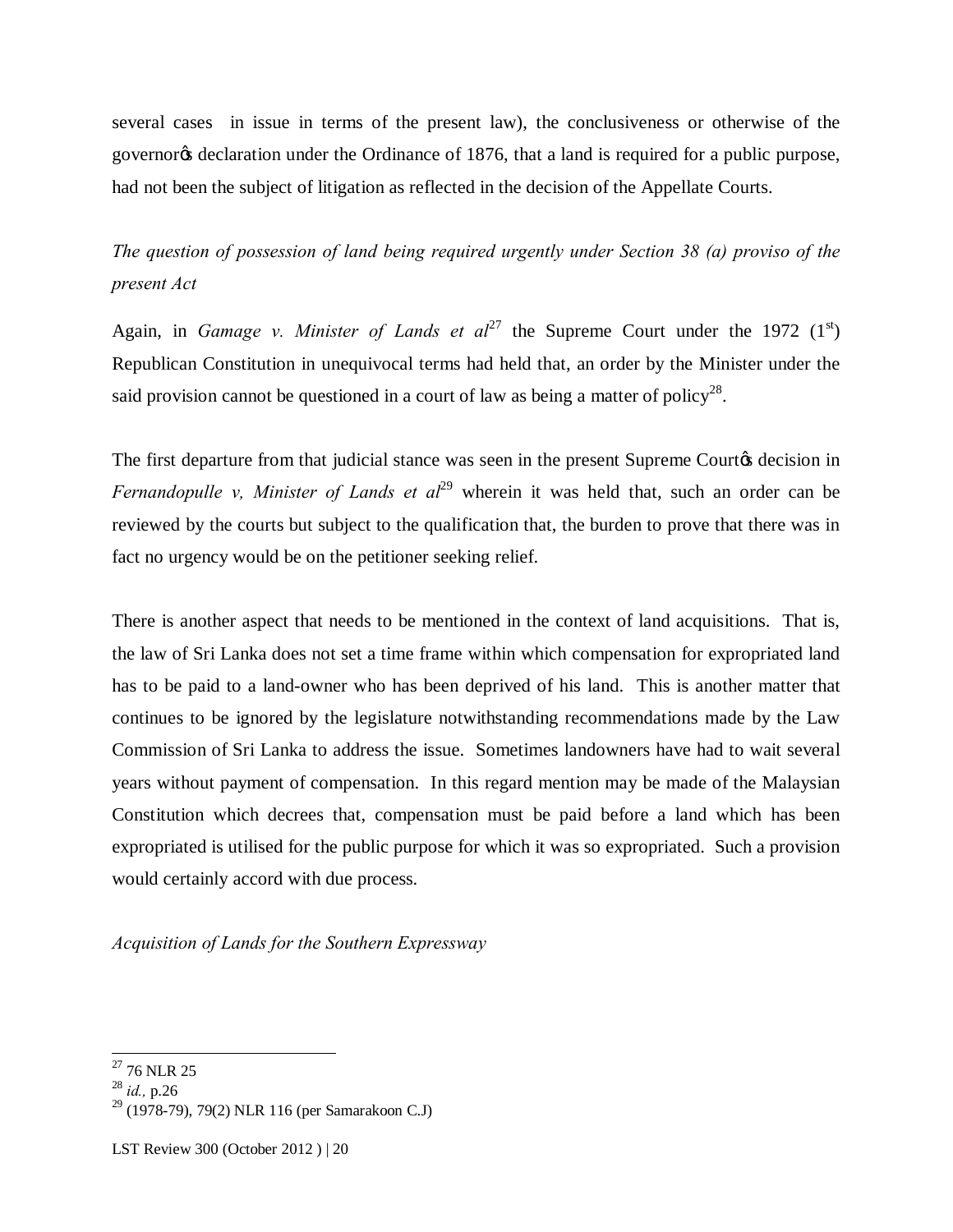#### *Heather Therese Mundy v. Central Environmental Authority and Others*<sup>30</sup>

Property owners whose lands in Akmeemana and Bandaragama were sought to be acquired by the government for the purposes of constructing the Southern Expressway appealed to the Supreme Court from a dismissal of their writ petition by the Court of Appeal.

They preferred an appeal on the basis that the Court of Appeal misdirected itself and/or erred in law in not finding that the decision of the Road Development Authority to change the final route of the Expressway without noticing the affected property owners was contrary to the National Environmental Act (NEA) No.47 of 1980, as amended by Acts No.56 of 1988 and 53 of 2000 and its regulations.

The Expressway had first been scheduled to run on the Original Trace, which had been environmentally studied, and then changed to a Combined Trace which was also environmentally studied and assessed, as mandated by law. Its further deviation to the Final Trace, which had not undergone a thorough mandated impact assessment either in terms of its environmental consequences or human resettlement issues, was sought to be challenged by the appellants.

The State contended that the deviation from the Combined Trace to the Final Trace, was occasioned by the directions of the CEA, which had indicated that the Combined Trace should be moved on to the Original Trace at one point in order to avoid the recreation area of the Weras Ganga/Bolgoda Lake wetland. However, in counter opposition, the appellants argued that this deviation by the Road Development Authority (RDA) went far beyond the deviation directed to be done by the CEA and, as a consequence, affected property owners who had not been even remotely aware that the Expressway might affect their properties. The Supreme Court gave judgement in favour of the appellants but restricted itself to an award of compensation for the violation of the right not to have been given adequate notice that their lands were going to be acquired as a result of the changed trace.

 <sup>30</sup> *Heather Mundy v. Central Environmental Authority and Others* SC Appeal 58/03, SC Minutes of 20.01.2004. SC Appeal 58/2003, judgment of Justice Mark Fernando with Justices Ismail and Wigneswaran agreeing, at page 13.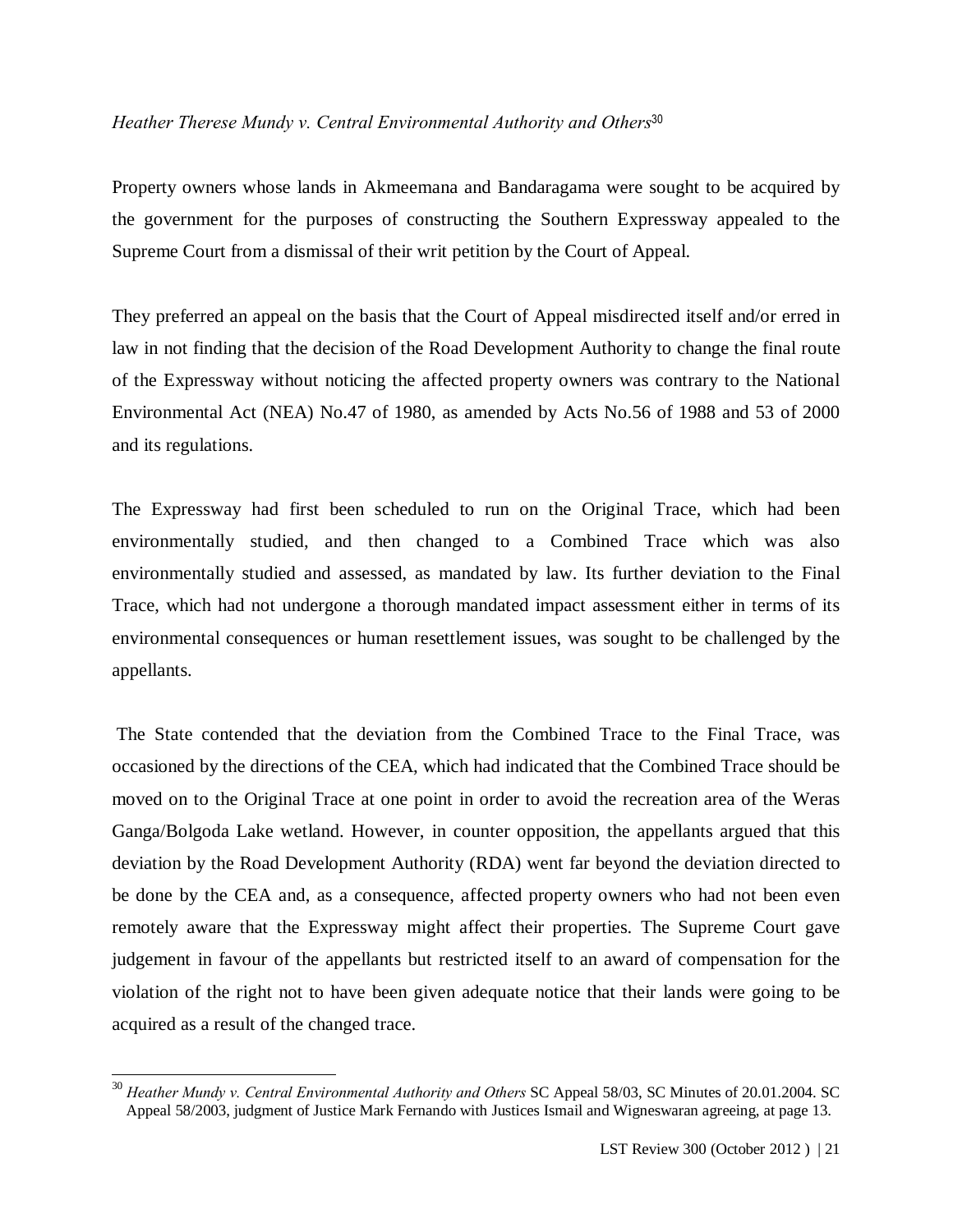The judgment of the Court is notable in two primary respects. Firstly, it is distinguished for its strong articulation of the -public trust of doctrine: that powers vested in public authorities are not absolute or unfettered but are held in trust for the public, to be exercised for the purposes for which they have been conferred, and that their exercise is subject to judicial review by reference to those purposes. Accordingly, executive power is also necessarily subject to fundamental rights review in general, and to Article 12(1) in particular, which guarantees equality before the law and the equal protection of the law. The  $\tilde{\text{op}}$  protection of the law is would include the right to notice and to be heard. Administrative acts and decisions contrary to the "public trust" doctrine and/or violative of fundamental rights would be in excess or abuse of power, and therefore void or voidable.

Secondly, the judgment is important for the reason that the application to the Supreme Court was on appeal from the judgment of the Court of Appeal and would therefore normally not have involved matters concerning violation of rights (which are impugned in fundamental rights applications made directly to the Supreme Court in terms of Article 126 (2) of the Constitution). However, in the instant case, the Court utilised Article 126(3) of the Constitution in order to determine the violation of the rights of the petitioners under Article 12(1) of the Constitution in terms of the right to be heard before the trace of the expressway was altered in a manner that affects their lands, followed by the ordering of compensation commensurate to the violation of that right alone. Article 12(1) provides for the equality of all persons before the law and the entitlement to equal protection of the law.

Specifically, the Court ruled that:

a) The deviation of the route at Akmeemana and Bandaragama constituted "alterations" within the meaning of section 23EE of the NEA, Regulation  $17(i)(a)$ , and CEA condition III. The changes were substantial, as a committee of judges appointed by the Court of Appeal to conduct an empirical study of the affected areas also found; they adversely affected the appellants and their property rights; they were changes in respect of the route of the Expressway, and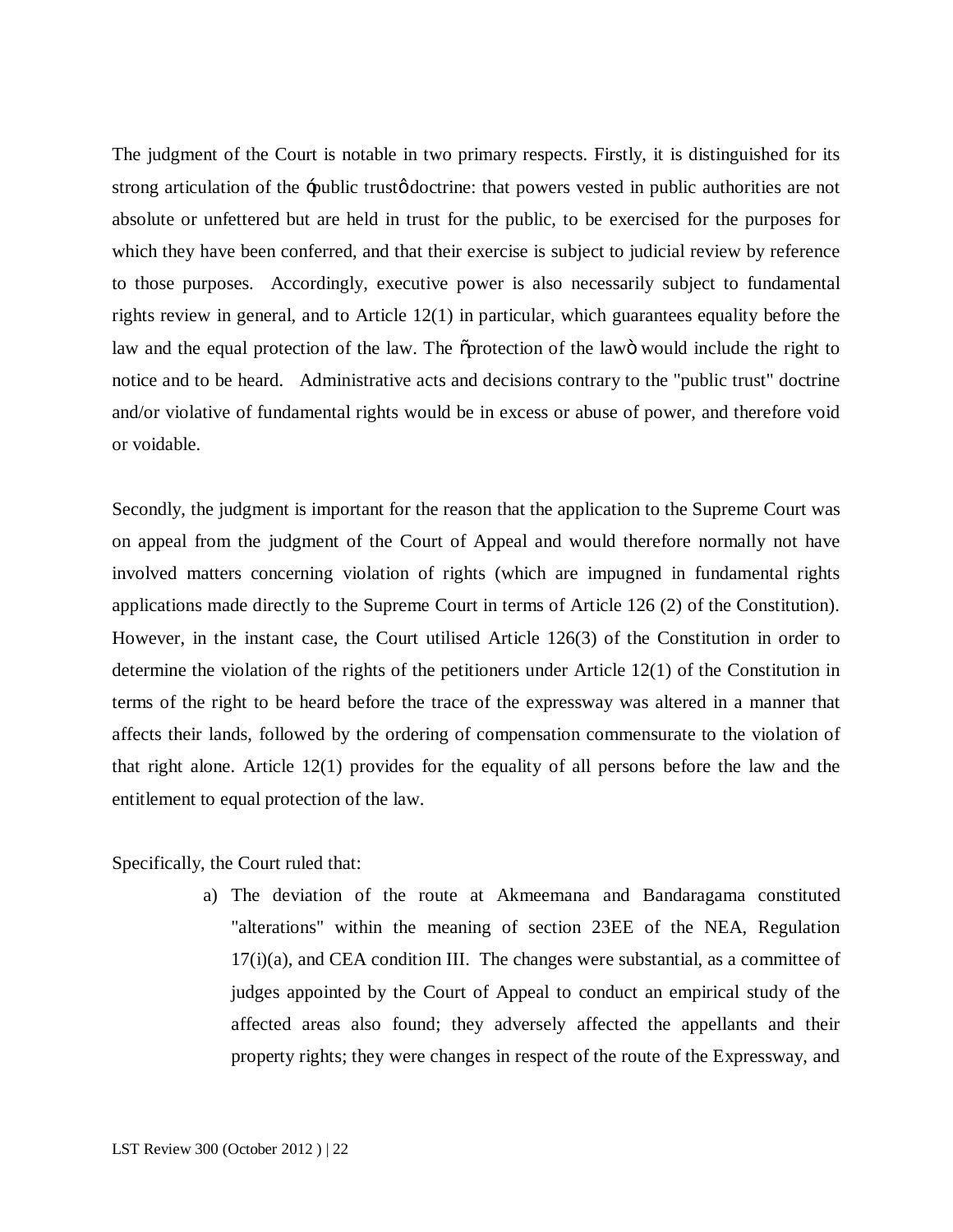the route was a principal component of the project; and they were changes proposed before the commencement of the project;

- b) The affected villagers, as persons affected, were entitled to notice and to be heard as per the principles of natural justice, and their fundamental right to equal treatment and to the equal protection of the law, which entitled them to notice and a hearing. Even if the deviations were not alterations, they were adversely affected thereby and were therefore entitled to a hearing, under the *audi alteram partem* rule as well as Article 12(1);
- c) Section 23EE of the NEA and Regulation 17(i)(a) further required the RDA to notify the CEA of alterations and obtain CEA approval; and so did CEA condition III. A osupplemental reporto in terms of Regulation 17(ii) was necessary;
- d) Having regard to the purposes and procedure, the CEA was obliged to consider the Final Trace in substantially the same way as those two Traces. That was a power and a duty which the CEA held subject to a public trust, to be exercised for the benefit of the public, including affected individuals. The CEA was not empowered to delegate that power and duty to any other body, and least of all to the project proponent itself - for that would make the project proponent the sole and final judge in its own cause. The 1999 CEA approval did not constitute, and cannot be construed as constituting, an absolute, uncontrolled and irrevocable delegation to the RDA to determine the Final Trace;
- e) In any event, CEA condition IX required the Final Trace to be moved on to the Original Trace, and not just near the Original Trace, and thus the location of the Final Trace was contrary to the CEA approval.

Evaluating the approach of the Court of Appeal, the Supreme Court held that although the Court of Appeal seemed to agree in regard to certain considerations (i.e. that the rights of the affected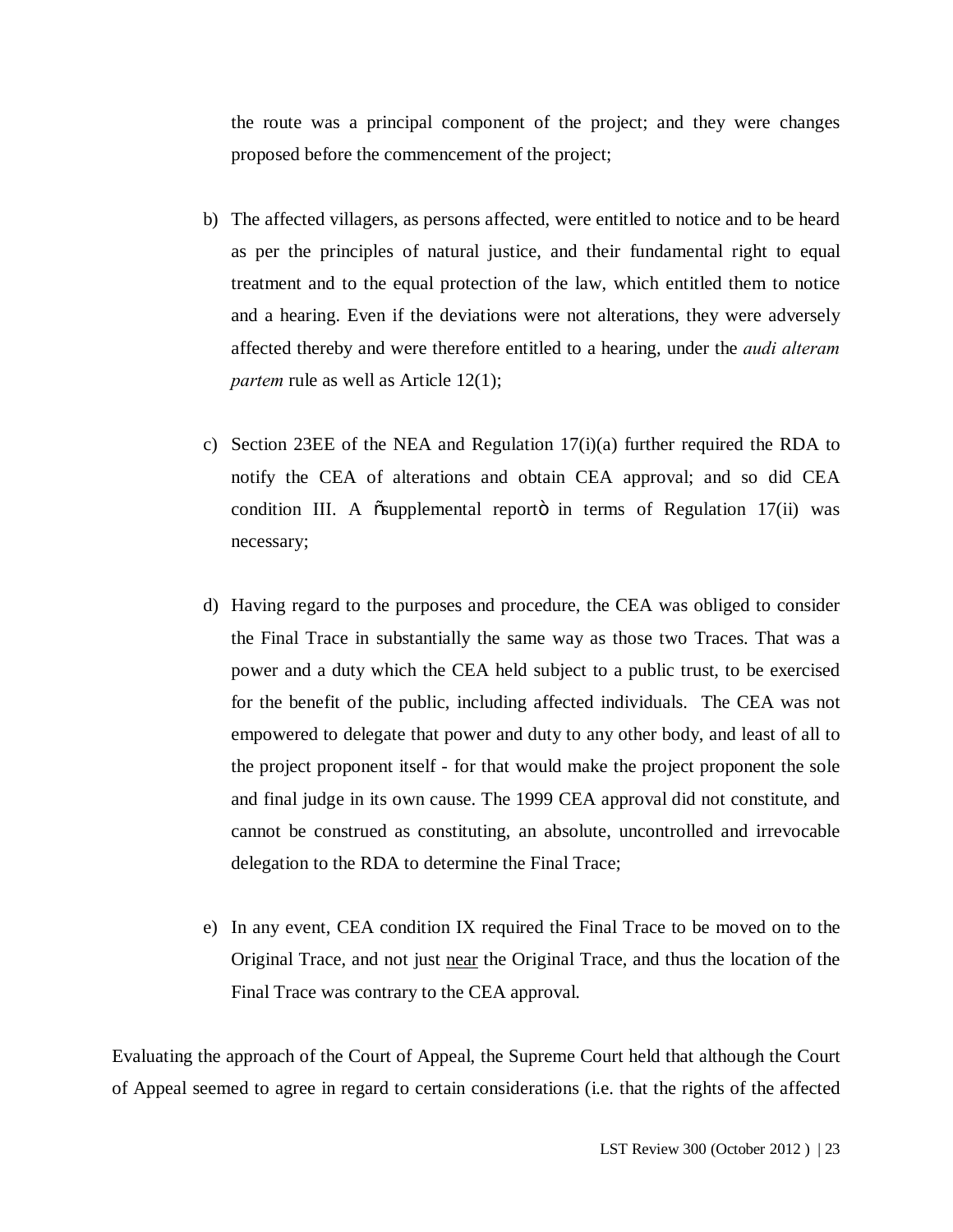villagers had been infringed in respect of the proposed acquisition of their lands, that their sacrifice had not been duly recognized, and that the Court should minimize as much as possible the effect on their rights), nevertheless it had felt obliged to choose between two options only: to grant relief or to dismiss the applications. This approach did not, however, take note of the impact of the fundamental rights on its writ jurisdiction. Thus:

- a) While the circumstances were such that the Court of Appeal could reasonably have concluded that, on balance, the Final Trace should be left undisturbed, one of the major considerations was cost - as well as delay, which also involved cost. Accordingly, if a judicial discretion was exercised in favour of the State, *inter alia,* to save costs, it was only equitable that the affected villagers should have been compensated for the injury to their rights;
- b) Had the matter been referred to the Supreme Court under Article 126(3), the villagers would have been held entitled to compensation in lieu of further Environmental Impact Assessment procedures. It is only right therefore that compensation for the violation of rights is ordered.

Though as stated earlier, the Mundy Case has since then come to be noted for its cogent articulation of the applicable principles both in relation to the public trust doctrine as well as in regard to the interlinking of the fundamental rights jurisdiction of the Supreme Court with the writ jurisdiction of the Court of Appeal, the judges did not go so far as to order a supplementary environmental assessment in respect of the final trace, which was, in actual fact, the substantive basis of the villagers  $\phi$  case.

In addition, despite engaging in its constitutional authority to 'grant such relief or make such directions as it may deem just and equitable  $\varphi$  (emphasis ours), the Court appears to have (respectfully) confined itself to a narrow finding of the violation of the right to natural justice. Consequently, it did not address the violations of other rights occasioned by the actions of the Respondent, particularly the blatant denial of information regarding the acquisition of their lands.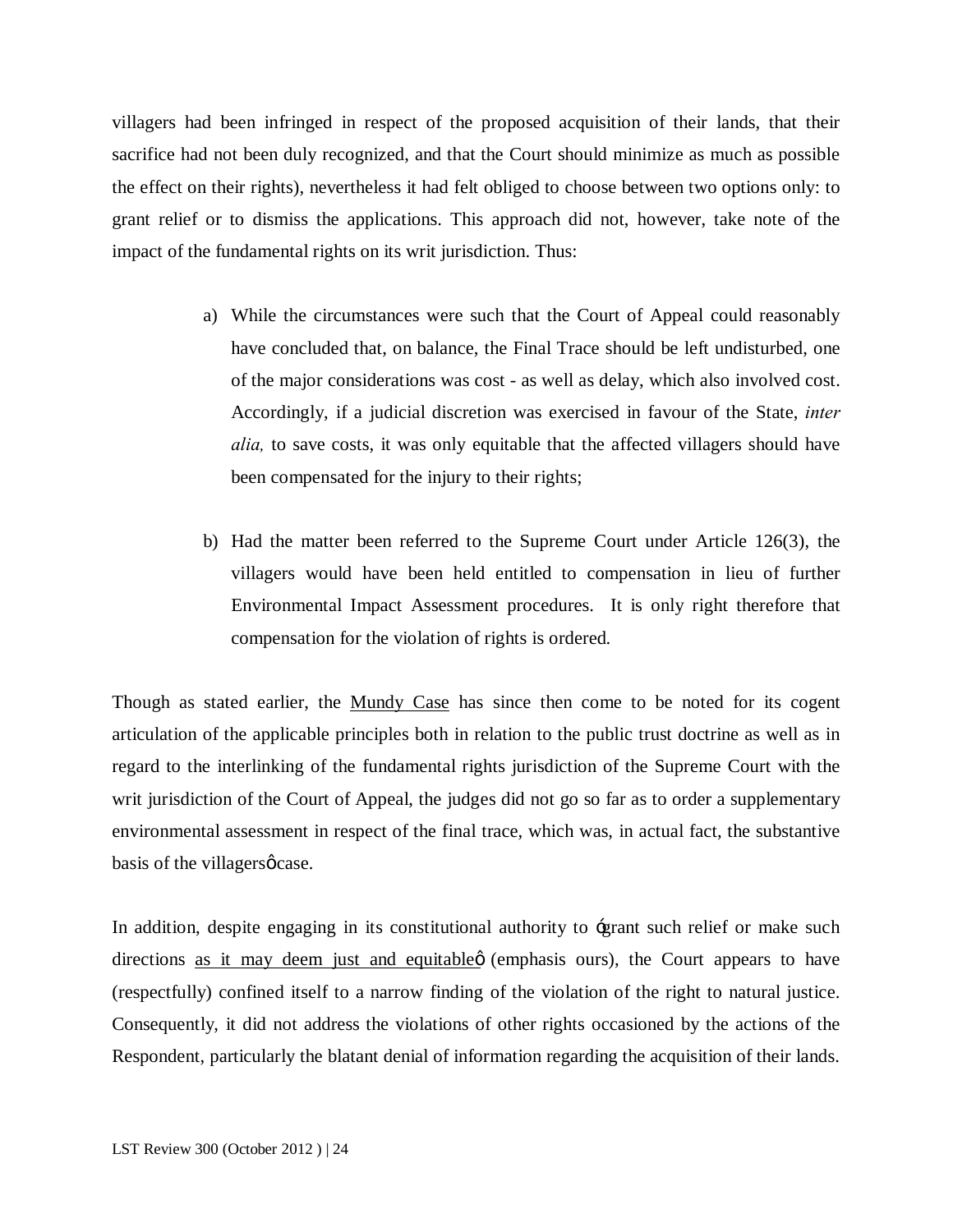While on the one hand, affording the petitioners a measure of monetary relief for the violation of their rights, the judgment also affirms the fragile nature of the protection afforded to landowners where major development projects are in issue. Unless the particular landowner has financial means and possesses the requisite initiative to question lacunae in  $\pm$ due processo requirements of the acquisition process (as indeed, Heather Mundy was able to do not only in the case discussed above but also in a later petition in the Court of Appeal which successfully challenged attempts by the government thereafter to acquire her property without paying her adequate compensation), his/her grievances, substantial though they may be, are swept under the carpet.

The impact of the Mundy decision on government officials in so far as compelling them to observe norms of fairness and equity in land acquisitions, has been negligible. This has dangerous ramifications that go beyond the specific cases for the reason that the Southern Expressway is only the first of the mega expressways contemplated in Sri Lanka; others are to follow, including the Kandy-Colombo Expressway and the Colombo-Katunayake Expressway. A continuing failure to meet the requirements of due process in land acquisitions in respect of all these highways would present a nightmare scenario of forced evictions in their thousands.

## **(4) The Requisitioning of Land Act**<sup>31</sup>

Apart from the Land Acquisition Act where privately owned land may be acquired for a  $\ddot{\text{o}}$ public purpose ias discussed above, some reflections may be appropriate on this Act which authorize the taking of possession and the use of privately owned land for certain essential purposes such as;

- a) The maintenance of supplies or service essential to the life of the community;
- b) The storage or distribution of essential commodities;
- c) The use or occupation by the armed forces or any visiting force<sup>32</sup>

This Act must be read with Section 5 of the Public Security Ordinance<sup>33</sup> (as amended) which confers power on the president to proclaim emergency regulations. Following the July, 1983

 $31$  No. 33 0f 1950 (as amended)

 $32$  Section 2(1)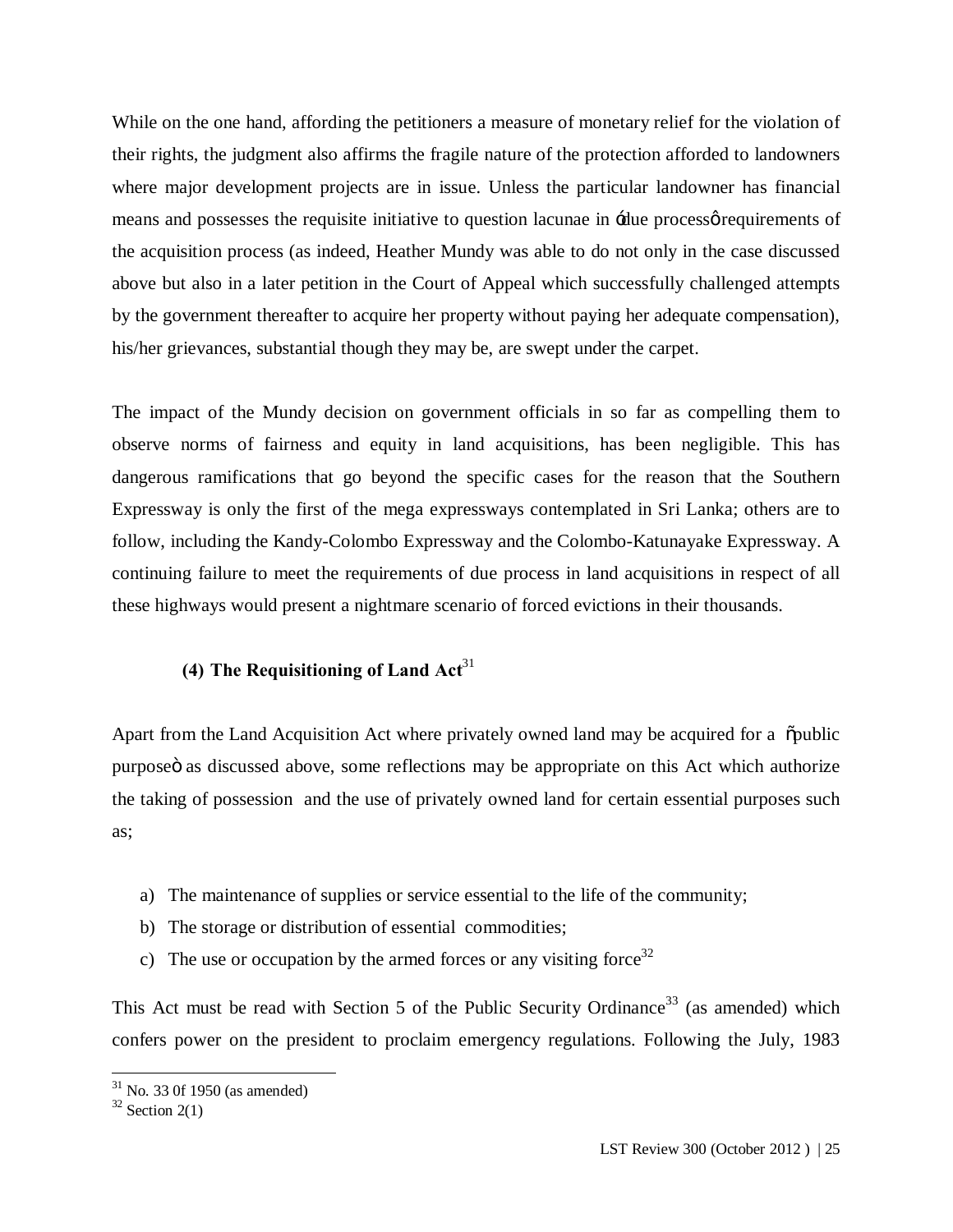riots, there have them several occasions where although the provision of the Requisitioning of Land Act ought to have been put into motion, requisitioning of land was continuously done under emergency regulations.  $34$ 

One does not see the provisions of the Act being resorted to in regard to privately owned land in the post conflict times even though such state land are being used and occupied by the armed forces as envisaged in Section 2(c) of the Requisitioning of Land Act of 1950. Instead, the applicability of this Act is limited to state lands where permits and grants had been issued under the Land Development Ordinance<sup>35</sup>, State Land Ordinance<sup>36</sup> and the Land Grants (Special Provisions)  $Act^{37}$  by and large.

Some of these lands, though state lands, had been occupied by people in some parts in the North and the East and had been subsequently abandoned owing to the war. As illustrated in the field visits carried out for the purposes of this Study, these internally displaced persons now desire to be resettled and resume their use and occupation of their lands but have been left with no relief. Should the provisions of the requisitioning of Land Act had been resorted to, at least they would have been entitled to some monetary compensation as contemplated by the said Act.<sup>38</sup> As this Study reveals, the following perspectives arising out of the field studies engaged in by the CPR team which would be elaborated in detail later, highlights the immensity of their plight.<sup>39</sup>

#### **(A)In the Trincomalee District**

(a) the deeds (grants or permits ) families had possessed prior to the abandonment of their occupied lands had been lost owing to the *Tsunami of 2004***,** and new persons were now found to be in occupation when they had attempted to regain their occupation.

 $33$  Vol III, (Chap. 51), (LESL 1980 Revised)

<sup>&</sup>lt;sup>34</sup> Section 19 of the Emergency (Rehabilitation of affected property, business or industries) Regulations (REPIA Regulations) provides one such instance.

<sup>35</sup> Vol XI (Chap. 300), (LESL, 1980 Revised)

 $36$  Vol XI (Chap. 286), (LESL, 1980 Revised)

<sup>37</sup> No 43 of 1979

<sup>&</sup>lt;sup>38</sup> Vide: Sections 5 to 7 of the said Act

<sup>&</sup>lt;sup>39</sup> Vide: Field visits made by the LST/CPR team to parts of the Eastern Province during 2012 and 2013 as elaborated in later segments of this Study.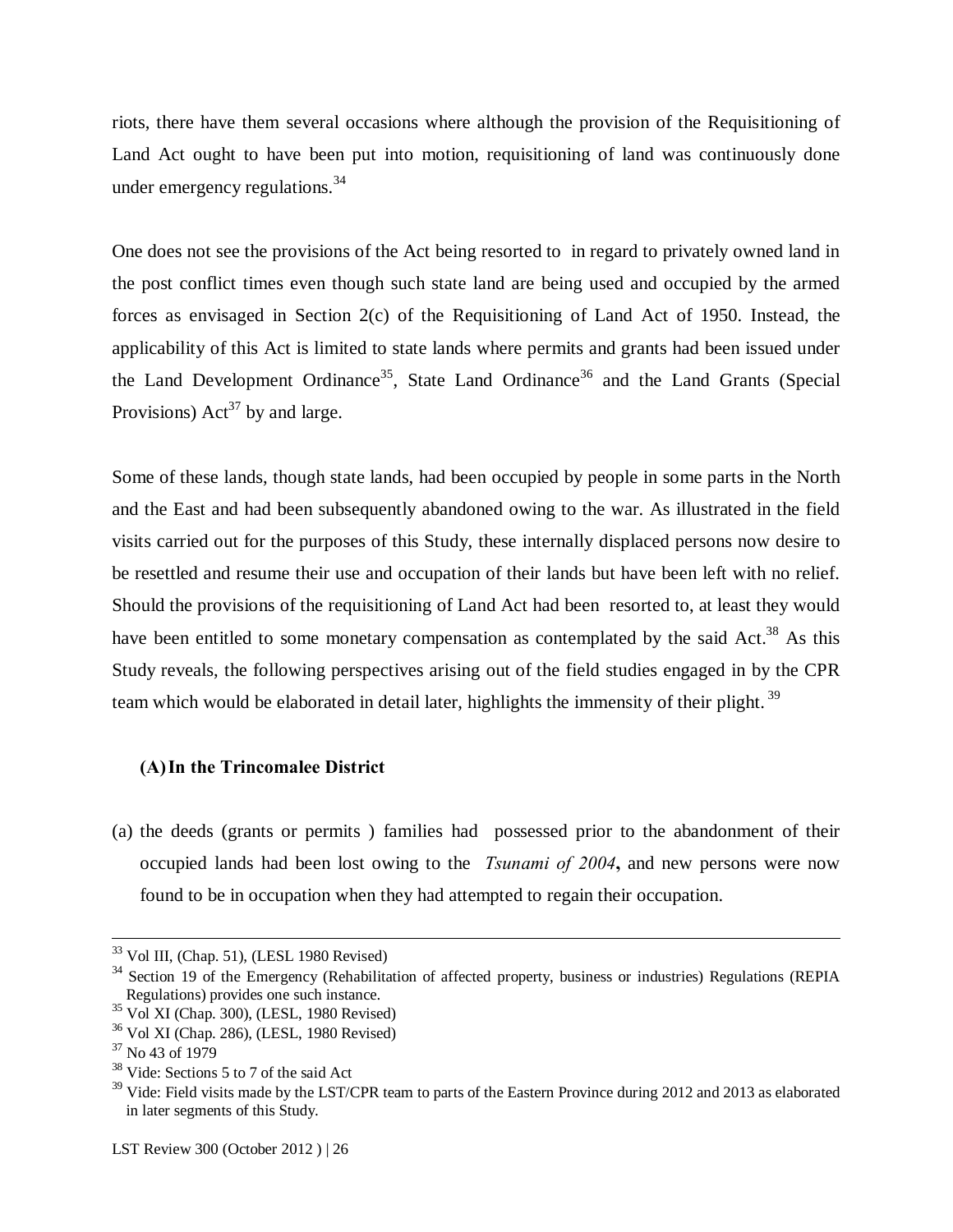(b) supposedly, under the Land Acquisition Act, government departments had taken over the use and occupation of the Lands in question for  $\tilde{\alpha}$  development work. $\ddot{\sigma}^{40}$ .

 $(c)$   $\exists$ X $\emptyset$  who had been occupying the land in question under a presidential grant under the Land Development Ordinance, on seeking to return finds that  $\div Y\phi$  has also been given a grant who has been developing the land thereafter.

#### **(B)In 'Vaharai'**

Before the war situation arose, a particular enclave in  $\mathcal{N}$ aharai $\varphi$  had been almost occupied by persons of Tamil ethnicity. It was revealed that, even as they had been prevailing on the government to allow them to return to their abandoned lands, as recent as January 6 February, 2013, as many as fifteen houses carrying around 600 persons of Muslim ethnicity along with seven Tamils had been re 6 settled. On being questioned by the resource persons when these facts were brought out, one participant had made bold in saying othis is the work of politicians of the lands involved, it was revealed were pre 6 dominantly -pasture land $\phi^{41}$ .

#### **(C)In 'Amparai'**

A similar situation was reported to be taking place here as well.  $\delta$ Some of these issues are now pending in Courto, said one participant<sup>42</sup>.

#### **(D)In 'Muthur'**

The lands in question are paddy land 6 neglected by the cultivators and abandoned. 1500 families seeking to return after the war had found-

 $^{40}$  Id.

 $^{41}$  Id.

 $^{42}$  Id.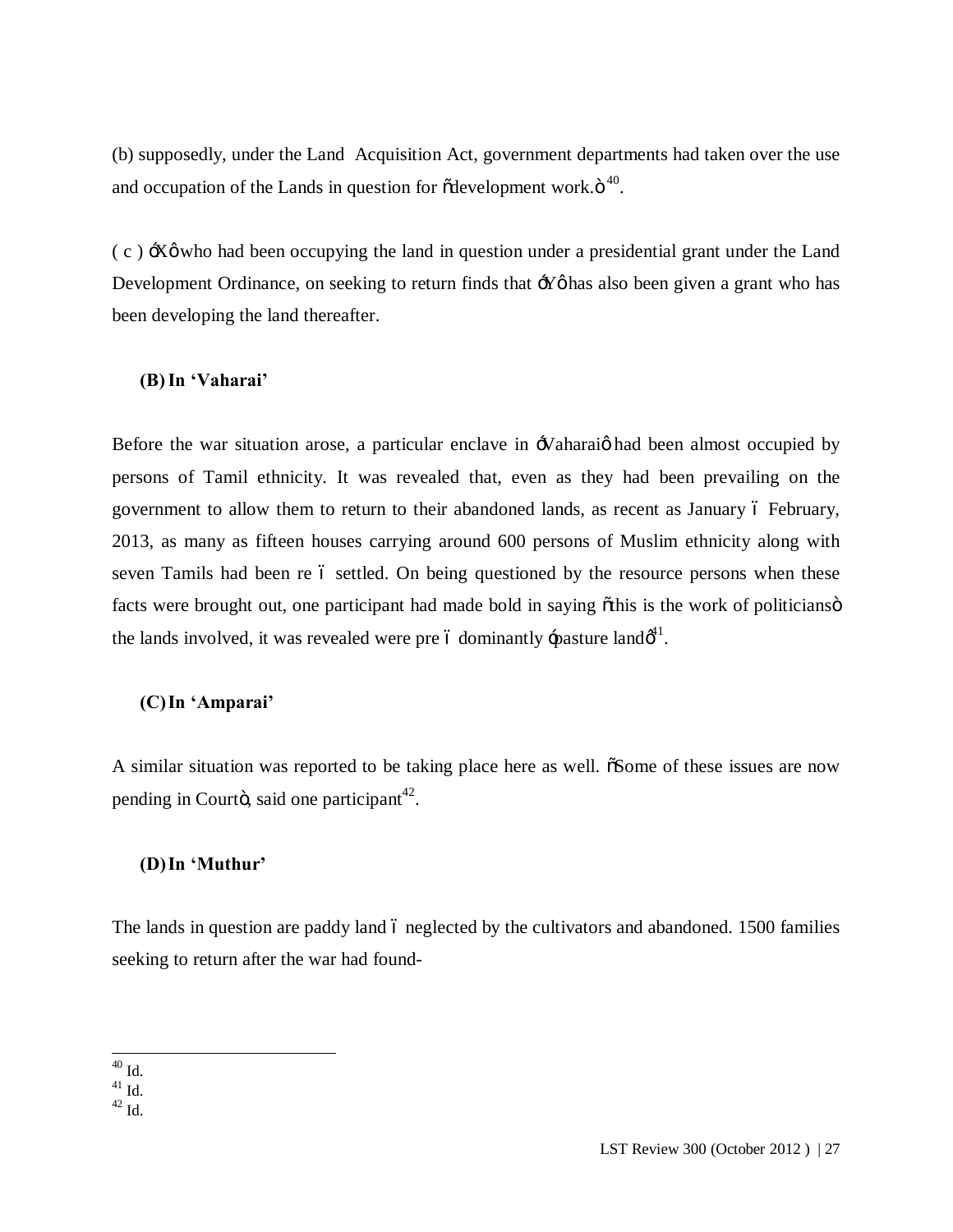- i) in the case of 400 families,  $\tilde{\sigma}$ Grama Arakshaka batayosö and their families were running a govipolag paying to the government  $\tilde{\alpha}$  stipend. $\ddot{\sigma}^{43}$
- ii) in the case of 1100 families, again these so called  $\delta$ Grama Arakshakayos had used force in preventing those former occupiers from regaining possession, notwithstanding**,** the fact, as to what had being revealed as being a  $\ddot{\text{o}}$  and listo maintained by the Divisional Secretary.<sup>44</sup>

#### **(5) Land Resumption Ordinance and Forest Ordinance**

There is not one single reported precedent addressing the workings of the said Ordinance directly. However, there is the Supreme Court decision in *The Attorney General v. Arnolis*45which warrants reflection. In that case, the issue was, under and in terms of Forest Ordinance<sup>46</sup>, whether,  $\div X \div$  had cultivated a field which The Crown (State) had bought when sold for non-payment of the grain tax as envisaged in the said Ordinance. The following observations are appropriate in the context of the objective of this Study. Forest lands "are state landsö, alienated to a person and therefore, by simple logical reasoning was not needed to be bought by the state, for the title would have still remained in the state or "at the disposal of the State ä as contemplated in Section 3 of the Forest Ordinance:

#### As Lascelles A.C.J. observed:

 $\tilde{\alpha}$ . Land at the disposal of the (Crown) includes, *inter alia*, all lands which the Crown is lawfully entitle, for example land which has been resumed by the Crown under the provisions of the Land Resumption Ordinance, 1887ö.<sup>47</sup>

This shows that while a certain land may not come within the strict language sense of Forest Land, yet, for the purposes of the Ordinance such land may well be in the occupation of a person but sought to be resumed by the State under the Land Resumption Ordinance. Looking at and

 <sup>43</sup> Id.

 $^{44}$  Id.

<sup>45</sup> 1911 (14NLR159)

 $46$  No. 10 of 1907

 $47$  Vol 11, (Chap 290)(LESL 1980 Revised)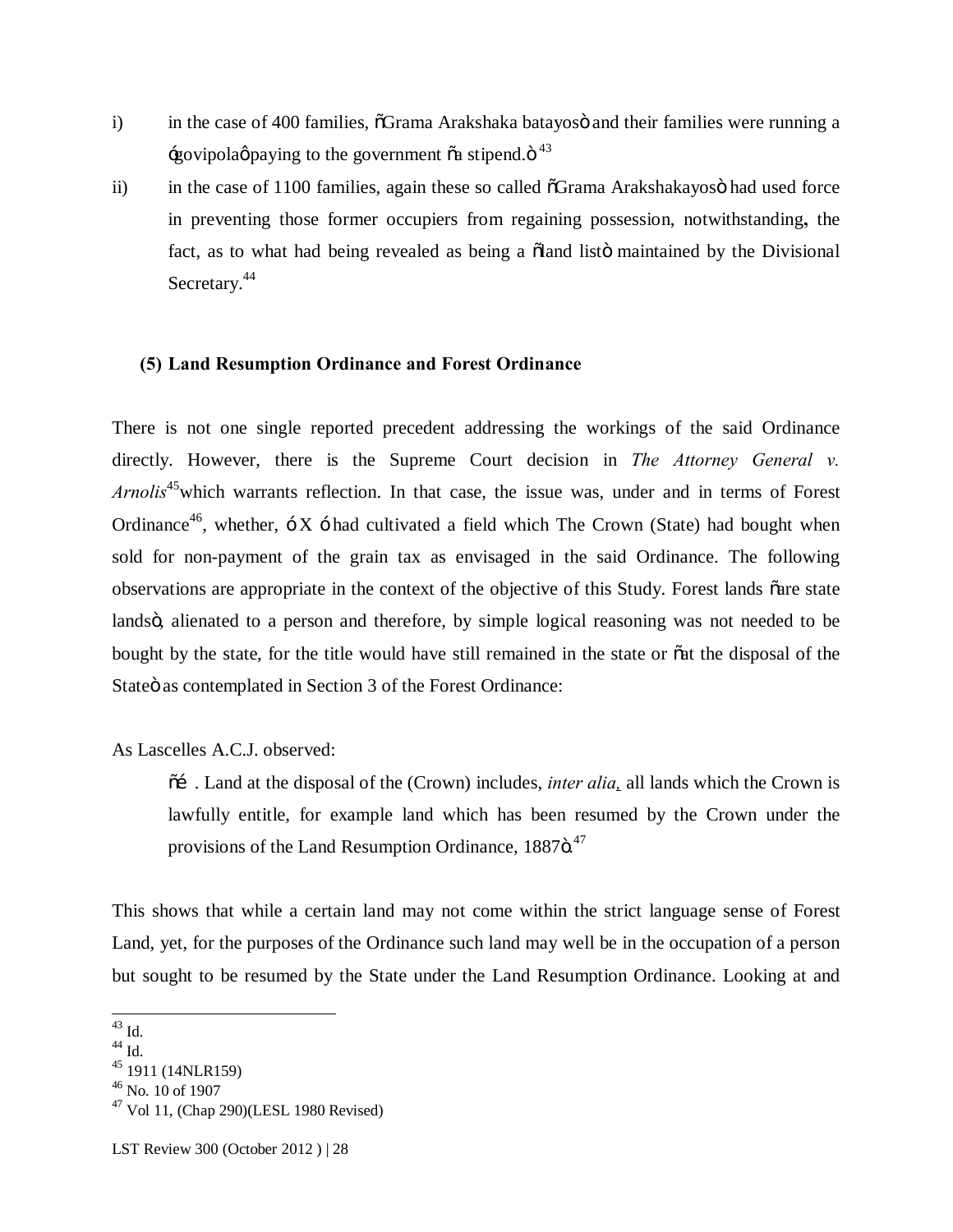analyzing the issue in the context of an earlier factual situation discussed in this Study relating to *"Grama Arakshaka Batayos*<sup>48</sup> who have now taken possession of the said previously occupied lands by persons belonging to Tamil ethnicity in certain formerly war affected areas, it must be questioned as to the manner in which such possession has occurred-

- (a) Not through any action or initiative taken by the President under Emergency Regulations or otherwise,
- (b) Not through the setting in motion of the Requisitioning of Land Act (1950) but
- (c) Apparently, through, Defence Ministry directives.

The above leads us to the conclusion that, by the mere strength of administrative directives/ circulars, the law of the country is being subverted and a new regime is being created, through administrative directives under the aegis of the Ministry of Defence reducing the rule of Law to a rule of Administrative Discretion.

## *Reversion to the Past? - the Proclamation of May 3rd, 1800 – Malapala Lands*

A further consideration becomes pertinent here. Traditionally the historic definition of  $\delta$ Malapala Lands means  $\pm$ lands which revert to the State owing to the failure of heirs. $\emptyset$ In olden times, such land was given on certain conditions to minor or petty headmen to be possessed by them as remuneration for their services or to cultivators upon terms that they gave a share of the produce to the state. In both cases the lands had remained the property of the State. By a Proclamation of 1800, the occupiers of such lands had been permitted to appropriate the same upon terms that they proved material facts before the Land Raad<sup>49</sup> and contained in former occupiers $\varphi$  lists, supposed to be in the hands of Divisional Secretaries but due to the absence of such lists presently had not been able to resolve claims.

*Is current State practices relating to possession of land, a return to the phenomenon of 'Malapala Lands'?*

 <sup>48</sup> See immediately preceding discussion in this Study.

<sup>&</sup>lt;sup>49</sup> A village tribunal set-up during the Dutch times 6 see : T.Nadaraja, The Legal System of Ceylon in its Historical Setting (E.J. Brill, Leiden:1972), p.5 on the functions of this tribunal.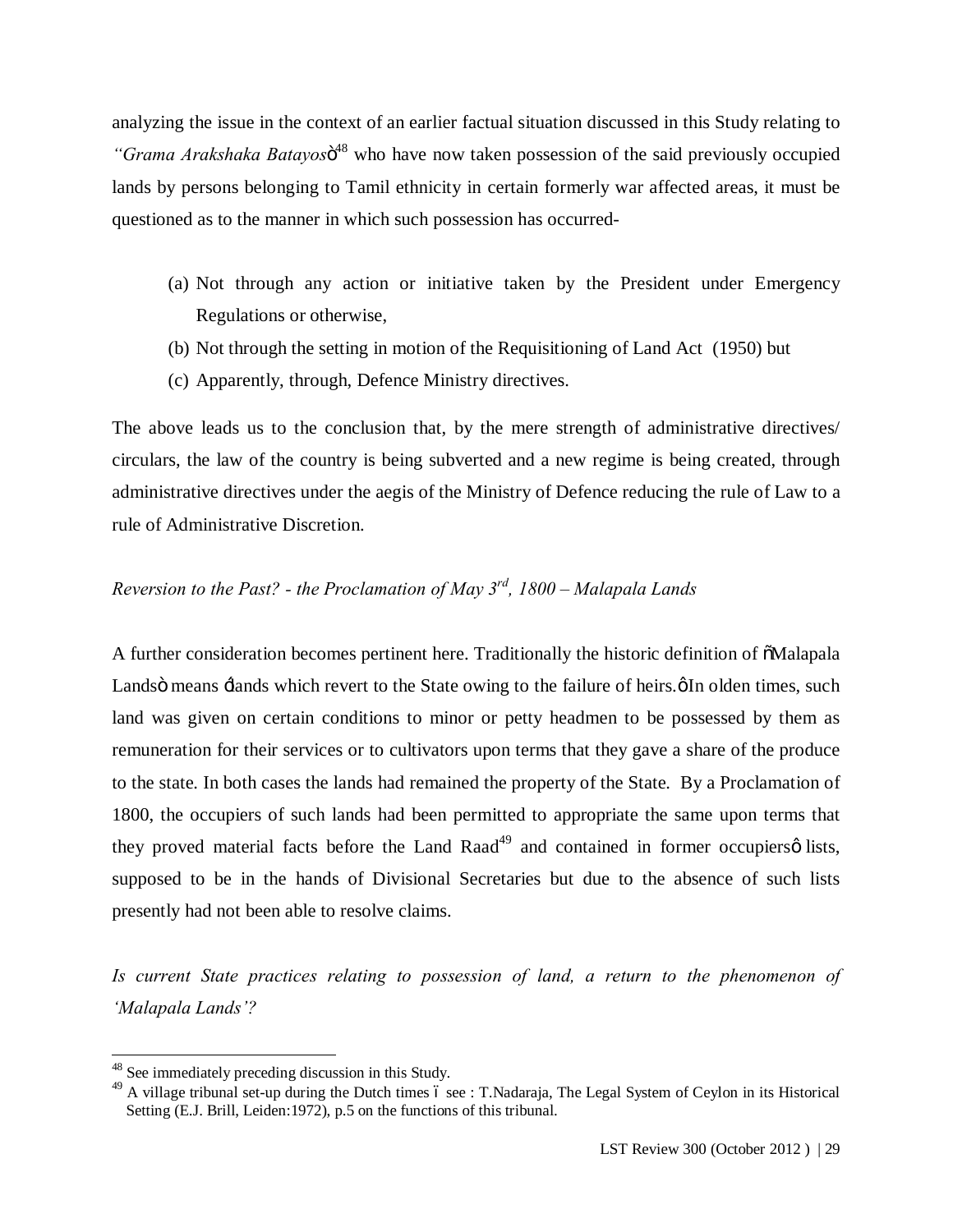01. To repeat, what are -Malapala Lands  $\varnothing$ ? They are lands, which stand reverted to the Crown (State) owing to the failure of heirs, lands, which were given on certain conditions to minor headmen to be possessed by them as remuneration for their services or to cultivators upon terms that they gave a share of the produce to the Crown, though, in both cases, the lands remained the property of the Crown (State) but, by a Proclamation of 1800 the occupiers of such lands to whom they were given as remuneration for services so rendered.

02. Applying this concept, vividly brought out in one single reported judicial precedent<sup>50</sup>in the judicial annals of Sri Lanka, the following reflections may be apt to make.

- (a) for the said lands to revert to the State there is no issue regards failure or the part of õheirsö. The occupiers had been forced to abandon their lands owing to the war at the time.
- (b) The occupiers in question had no condition attached to their occupation as minor headmen but who were cultivators, and, who had paid certain monetary dues to the requisite cultivation committee (as it transpired in the discussion had with the CPR research team).
- (c) Consequently then, the terms of the 1800 Proclamation not being breached, what provision of law prevents them from regaining possession of their lost (abandoned) lands, owing to the North - East conflict?

#### *Is it reasonable to require these claimants to produce documentary evidence of their claims?*

It is to be noted that these claimants do not hold permits or grants under any of the statutes that provide for the same such as the State Lands Ordinance, Land Development Ordinance or the Land Grants (Special Provision Act). These claimants fell into two categories.

- (a) Those who were able to show payments made to Cultivation Committees.
- (b) Those who were not able to show any such payments but who claimed to have been cultivating for generations before they were forced to abandon the lands.

 <sup>50</sup> See : *Uparis v. Robert* (1934) 36 NLR 322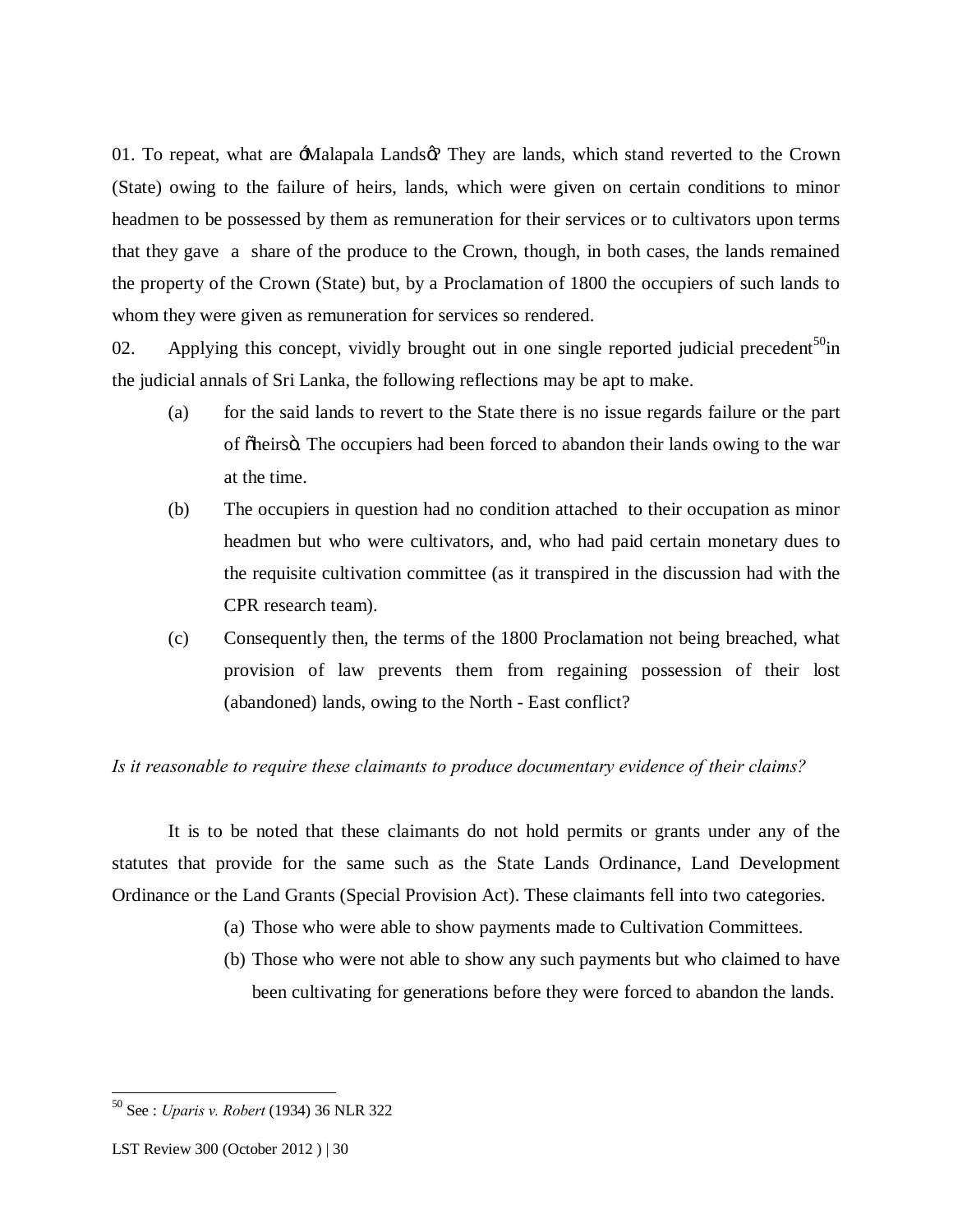Could they be considered to be squatters? Or would it not be realistic to assume that they had been in occupation such as under the 1800 Proclamation if by secondary evidence they are able to establish that they had been in occupation and cultivating from time immemorial? This is another matter, the government of the day must be prevailed upon to look at. There is yet another category to which these claimants fall,that is those who have managed to get into occupation without any documentary proof to establish their previous occupation. Although prescription cannot be pleaded against the State, should they be in a position to establish prescriptive possession against third parties<sup>51</sup> they should be restored to possession.

It would amount, to say the least, unreasonable, to invoke the State Lands (Recovery of Possession) Act,<sup>52</sup> to have them evicted.

## **(6) The State Lands (Recovery of Possession) Act, No.7 of 1979**<sup>53</sup>

At this point, it may be appropriate to examine the workings of this Act. The preamble to this Act declares that it is  $\tilde{o}$ An Act to make Provision for the Recovery of Possession of State Lands from persons in Unauthorized Possession or Occupation. $\ddot{o}$ 

#### *Rival Judicial Schools of Thought*

The State Lands (Recovery of Possession) Act has resulted in two clear distinct Judicial schools of thought, one adopting a state friendly approach and the other seen to have adopted a Rights Friendly stance.

## *Farook v. Gunewardena, Government Agent, Amparai*<sup>54</sup>

This was one of the earliest cases decided under the Act, on that case, the petitioner had complained that the land in question was not state land but private land of which he was in

 <sup>51</sup> *Palisena v Perera,* 56 NLR 407

<sup>52</sup> No. 7 of 1979

<sup>53</sup> Vol XI (Chap 289), (LESL (1980 Revised)

 $54$  1980 (2) SLR 243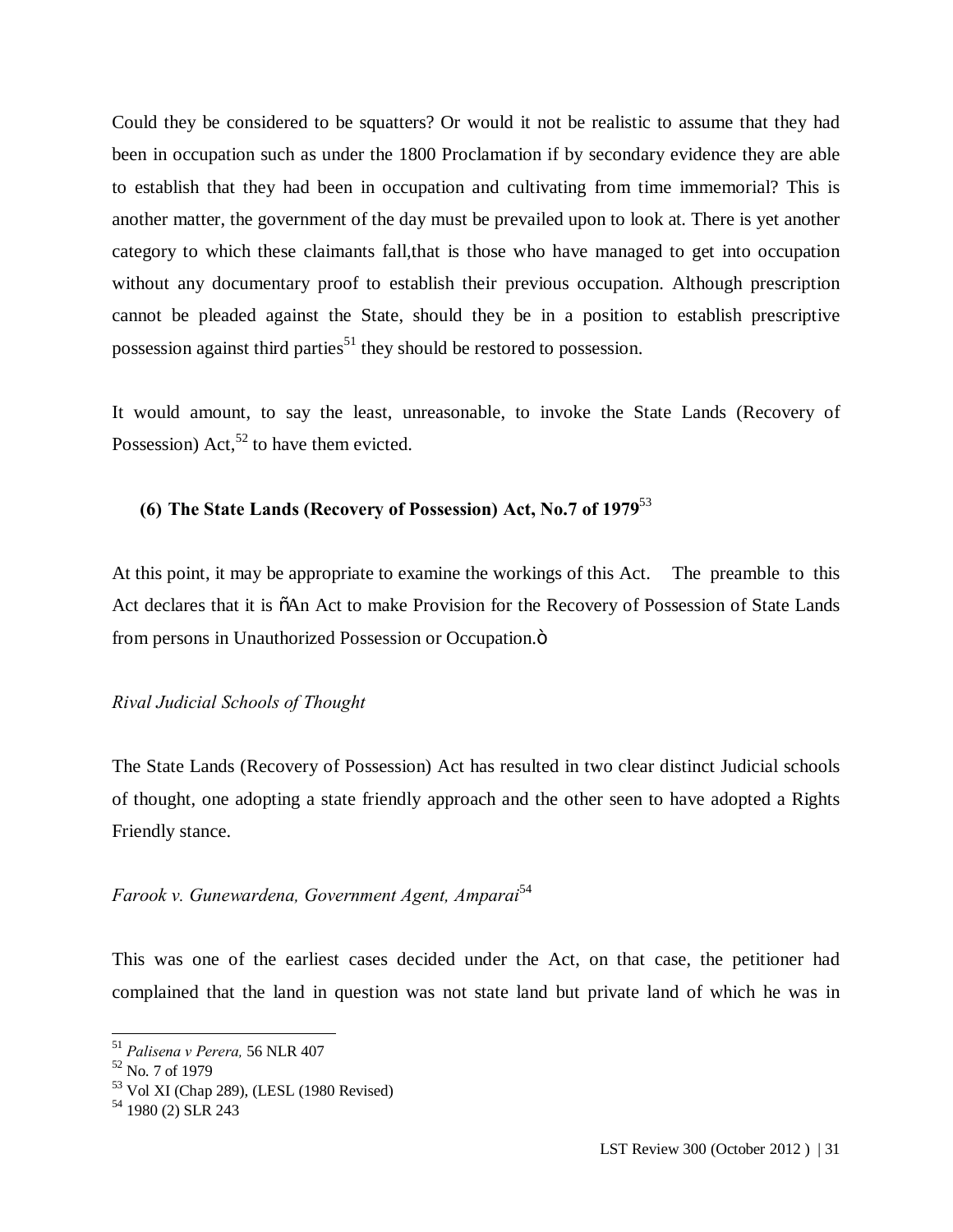possession on deeds ranging for the years 1934-1967 and that he was not given an opportunity of placing those facts before the government agent prior to the notice to quit being served on him, which he alleged amounted to a violation of natural justice and the principle of *audi alteram partem.*

Section 3(1) of the Act provides thus:-

"Where a competent authority is of opinion that any person is in unauthorized possession or occupation of any Sate land the competent authority may serve a notice on such person in possession or occupation thereof, or where the competent authority considers such service impracticable or inexpedient, exhibit such notice in a conspicuous place in or upon that land requiring such person to vacate such land with his dependents, if any, and to deliver vacant possession of such land to such competent authority or other authorized person as may be specified in the notice on or before a specified date. The date to be specified in such notice shall be a date not less than thirty days from the date of the issue or the exhibition of such notice<sub>o</sub>.

Relying on this provision the Court of Appeal having held that, öthe functions of the competent authority was not quasi 6 judicial, but administrative, $\ddot{\mathrm{o}}^{55}$  went to the extent of even in holding that, the structure of the Act would also make it appear that owhere the competent authority had formed the opinion that, any land is state land, then the magistrate is not competent to question his opinion. $\ddot{\mathrm{o}}^{56}$ 

Suffice it to say, not only did the Court fail to address precedents beginning with *Ridge v. Baldwin*<sup>57</sup> which in 1964 had rejected the distinction between quasi - judicial and administrative functions, the effective criterion being whether rights of an aggrieved party had been affected as a result of functionary purporting to exercise statutory power and approved in Sri Lanka by the Supreme Court<sup>58</sup> but also statutory interpretation principles relating to whenever an opinion is

 <sup>55</sup> *id.* at p.246

<sup>56</sup> *id.*

<sup>57</sup> 1964 AC 40

<sup>58</sup> *Fernandopulle v.Minister of Lands and Agriculture*, 1979 (2) NLR 115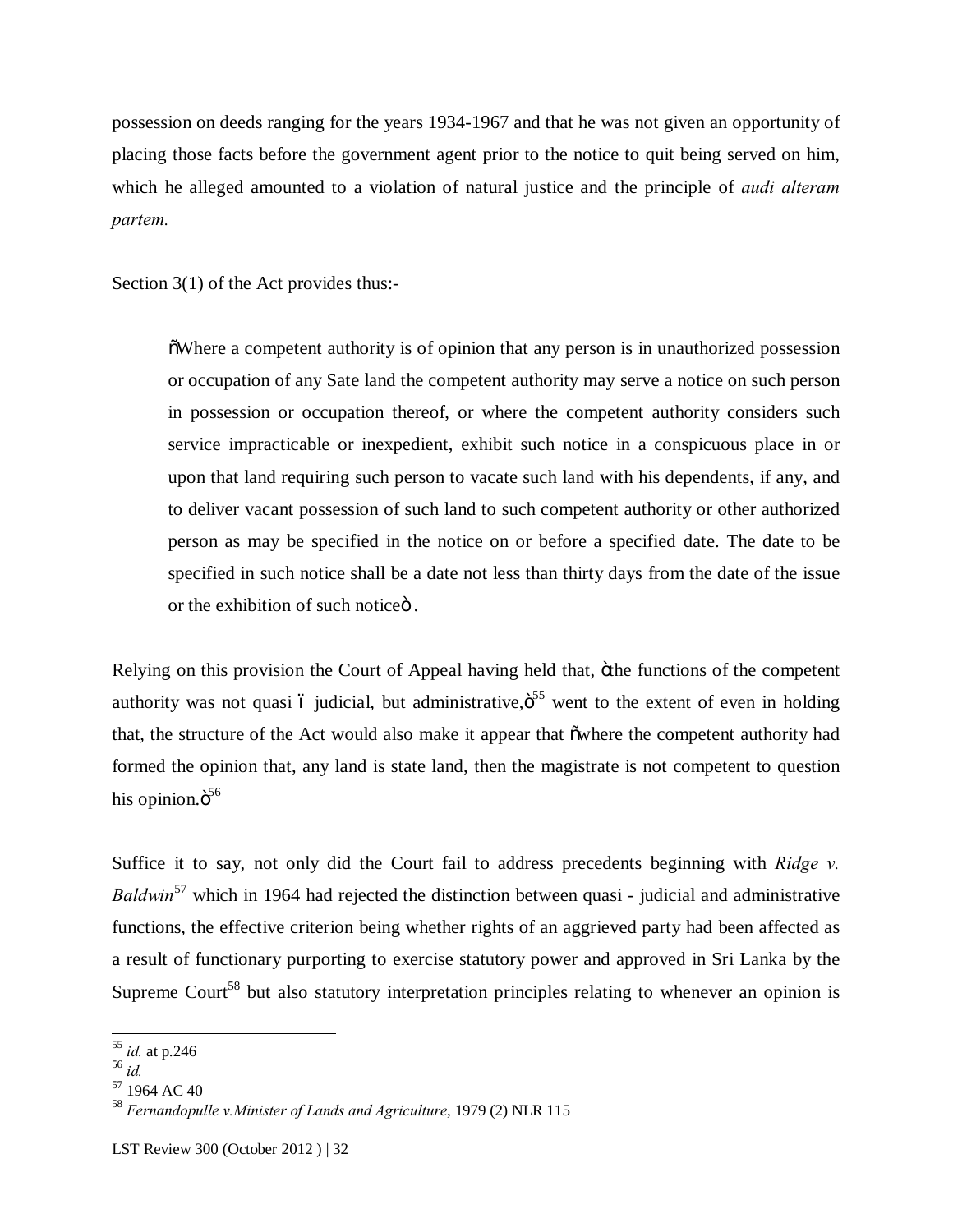formed the same must be formed on objective grounds but can never be accepted as a subjective power.59

Yet again the most astounding feature in the judgment, with the highest respect is when the Court of Appeal is seen relying on Section 12 of the Act which empowers any person claiming to be the owner of a land to institute action against the State for the vindication of title within six months from the date of the order for ejectment and Section 13, where it decrees that, in such action,  $\tilde{o}$  a decision is made in favour of that person, he will be entitled to recover reasonable compensation for the damage sustained by reason of his having been compelled to deliver possession of the lando.

Interpreting these sections of the Act, the Court of Appeal is seen holding that:-  $\delta$ It is significant that there is no provision in these two sections to place the person ejected in possession of the land when the action has been decided in favour of the person ejected, even though that person has vindicated his title to the land. It appears, therefore, that the intention of the legislature was that once the competent authority had decided that any land was State land even after the person claiming to be the owner vindicates his title to the land, he was not to be restored to possession of the land, but only entitled to recover reasonable compensation for the damage sustained including the value of the land by reason of his having been compelled to deliver up possession of such a land. $\ddot{o}$ 

## *Reflections on the said decision of the Court of Appeal*

- 01. The upshot of this ruling is that, the ipse dixit of the competent authority that, the land in question:
	- a) Is state land,
	- b) It is required as a matter of urgency, is conclusive except at the ensuing magisterial inquiry where an affected person  $\tilde{o}$  may establishí .rendered invalid $\tilde{o}^{60}$

<sup>&</sup>lt;sup>59</sup> Wade & Fosythe, Administrative Law,  $(9<sup>th</sup> Ed)$ 

 $60$  Section 9 of the Act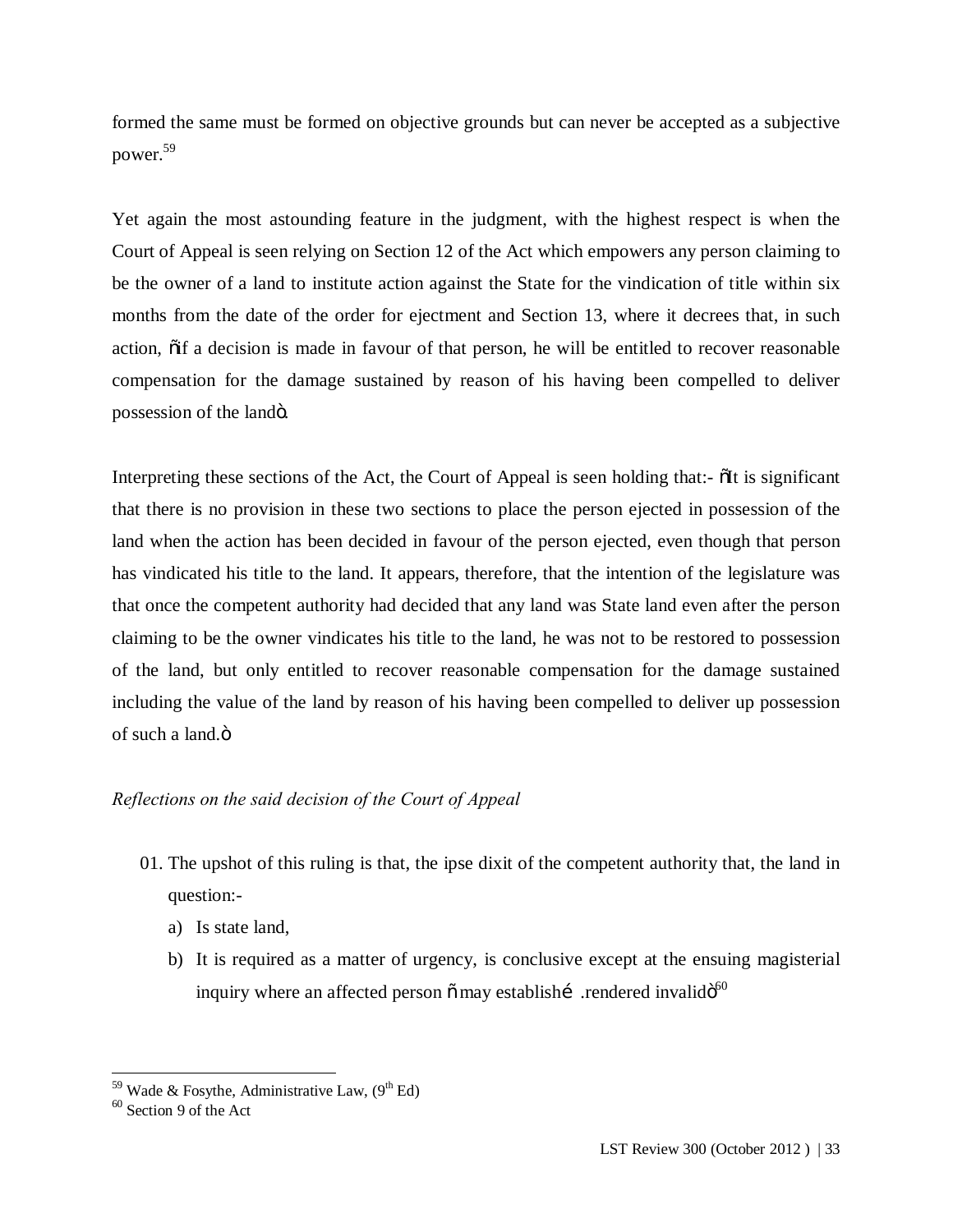02. So, on the terms of that Section 9 (1), an affected person cannot even place in evidence at such magisterial inquiry, the deeds he is relying on to establish that it is private land. Only a valid permit or other written authority of the State granted in accordance with any written  $law<sup>61</sup>$ 

How could an affected party place in evidence such permit or grant which he does not possess? And , why should he rely on such evidence where in, his claim is on the basis of the land being a private land, but, which he is prevented from placing in evidence? And when he places the same in a civil action and vindicates his title, still he is told he is only entitled to compensation but not a right to regain possession, notwithstanding, such action being a *reivindicatio* action.

## *Senanayake v. Damunupola (Supreme Court)*<sup>62</sup>

That case involved, principally, a dispute between two claimant private landowners. A small portion of land (1-4 purchases in extent) appears to have belonged to the State. Two neighbours complained to the Government Agent (who was the competent authority) under the Act, that the petitioner had encroached on state land, by building on it. The competent authority issued notice under the Act requiring him to quit.

On the petitioner seeking an order in the nature of certiorari to quash the said notice, and the Court of Appeal refusing the same, the Supreme Court held its ratio thus:-  $\delta$ That the State Lands (Recovery of Possession) Act was not meant to obtain possession of land which the State had lost possession of by encroachment or ouster for, a considerable period of time by ejecting a person in such possession. Section 3 should not be used by a competent authority to eject a person who has been found by him to be in possession of a land where there is doubt whether the State had title or where the possessor relies on a long period of possession. $\ddot{o}^{63}$ 

<sup>&</sup>lt;sup>61</sup> presumably under the State Lands Ordinance, Land Development Ordinance or Land Grants (special provisions) Act

 $62$  1982 (2) SLR 621

<sup>63</sup> *id.* at p.622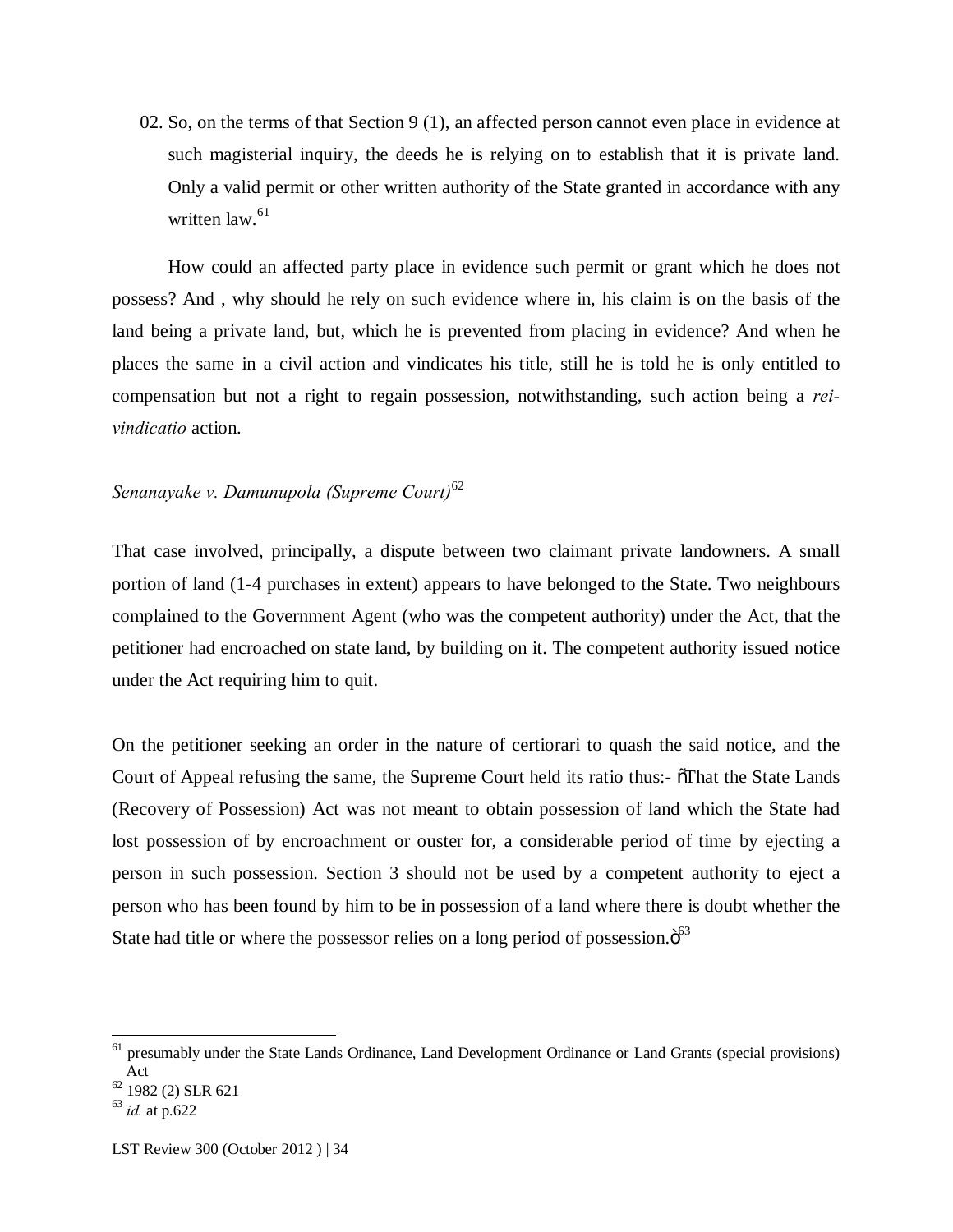Several features of the ruling are noteworthy and several recommendations are made in this study in consequence thereof.

 $(A)$ Scope of the Act  $\acute{o}$  a matter of Judicial Interpretation

That, the Act was not meant to obtain possession of land which the State had lost possession of

- (a) by encroachment
- (b) by ouster.

(B) Need for the amendment of the Prescription Ordinance<sup>64</sup> per se

This interpretation of the Act demands an amendment to the Prescription Ordinance,<sup>65</sup>though it may look controversial, the same stands justified on the basis of the judicial intervention in the ruling under consideration-for even if a private party is found to have encroached, if long possession by such party could be established, the State not taking any steps to effect resumption or regain possession, that would constitute ouster, a well established principle in the realm of private land law between private persons but never being thought as being applicable against the State in view of Section 3 of the Prescription Ordinance which decrees that:-

 $\tilde{\sigma}$  Proof of the undisturbed and uninterrupted possession by a defendant in any action, or by those under whom he claims, of lands or immovable property, by a title adverse to or independent of that of the claimant or plaintiff in such action (that is to say, a possession unaccompanied by payment of rent or produce, or performance of service or duty, or by any other act by the possessor, from which an acknowledgment of a right existing in another person would fairly and naturally be inferred) for ten years previous to the bringing of such action, shall entitle the defendant to a decree in his favour with costs. And in like manner, when any plaintiff shall bring his action, or any third party shall

 $\frac{64 \text{ Vol IV}}{(\text{Chap } 81)}$ , (LESL, 1980) (Revised Edition)

<sup>&</sup>lt;sup>65</sup> See later the section on recommendations in this Study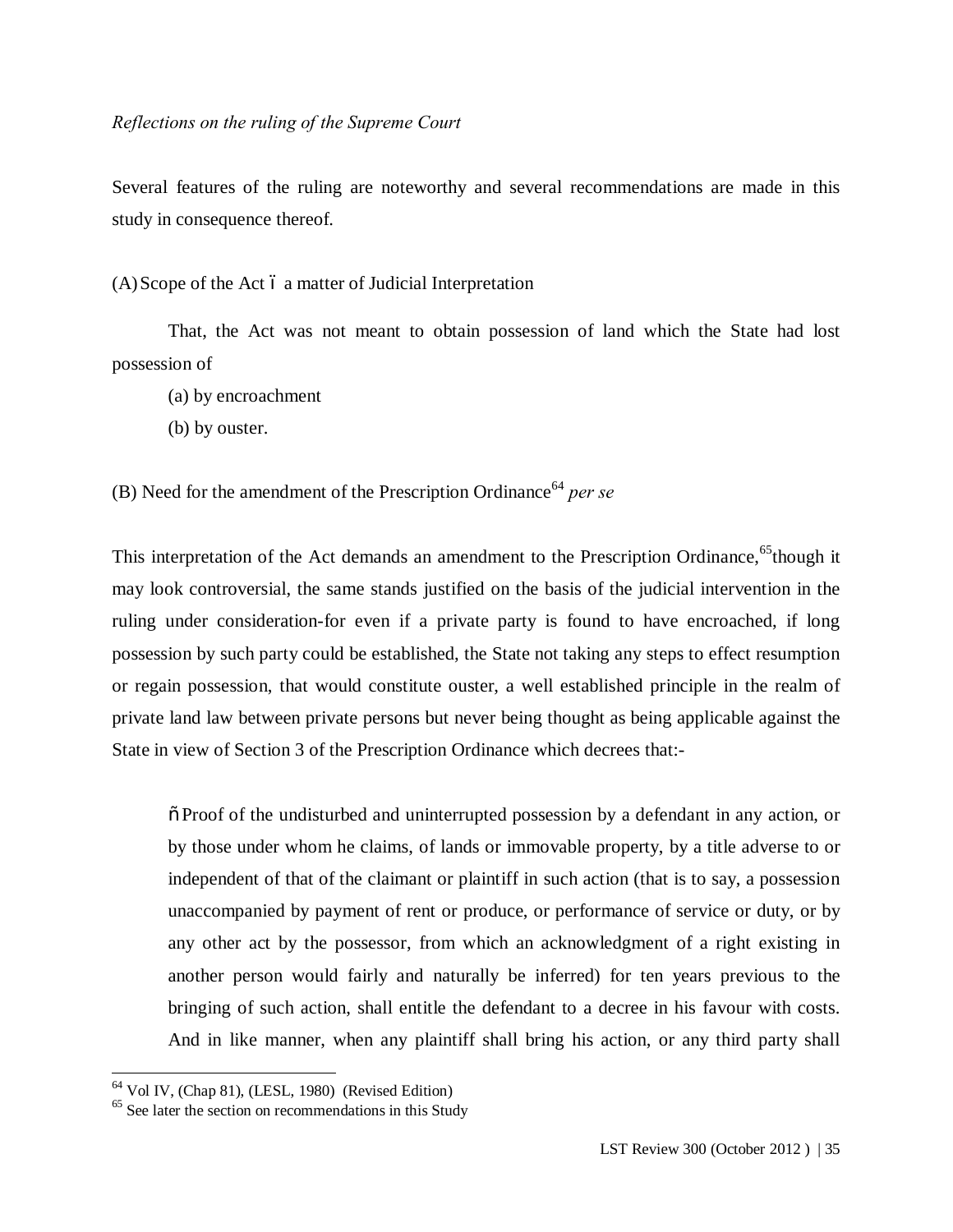intervene in any action for the purpose of being quieted in his possession of lands or other immovable property, or to prevent encroachment or usurpation thereof, or to establish his claim in any other manner to such land or other property, proof of such undisturbed and uninterrupted possession as herein before explained, by such plaintiff or intervenient, or by those under whom he claims, shall entitle such plaintiff or intervenient to a decree in his favour with costs: Provided that the said period of ten years shall only begin to run against parties claiming estates in remainder or reversion from the time when the parties so claiming acquired a right of possession to the property in dispute. $\ddot{\rm o}$ 

(C) The scope of Section 3 of the Act 6 a matter impacting on the jurisdictional competence of the competent authority.

The Court had ruled, that, Section 3 should not be used by a competent authority to eject a person who has been found by him to be in possession of a land where:-

- (a) there is doubt whether the State possesses a title or
- (b) where the possessor relied on a long period of possession<sup>66</sup>

(D) Ground breaking aspect in the ruling

- 01. What is significant in the ruling is its reference to the alternative basis for its said ruling, that, where, possession relies on a long (considerable) period of possession, Section 3 of the Act cannot be regarded as being conclusive of the matter even if there would appear to be no doubt as to whether the State possesses title.
- 02. The Supreme Court went on to hold that,  $\delta$ The opinion to be formed is not whether the property is 'state land' but, whether the occupation or possession of such state land as defined in the Act is authorized,  $\frac{1}{2}$  State Land being defined in the Act as  $\delta$ land to which the State is lawfully entitled or which may be disposed of by the State with any buildingsö<sup>67</sup>

<sup>&</sup>lt;sup>66</sup> Which of course, must necessarily be at least 10 years if not more.

 $^{67}$  1982 (2) SLR 621 at p.628, per Victor Perera J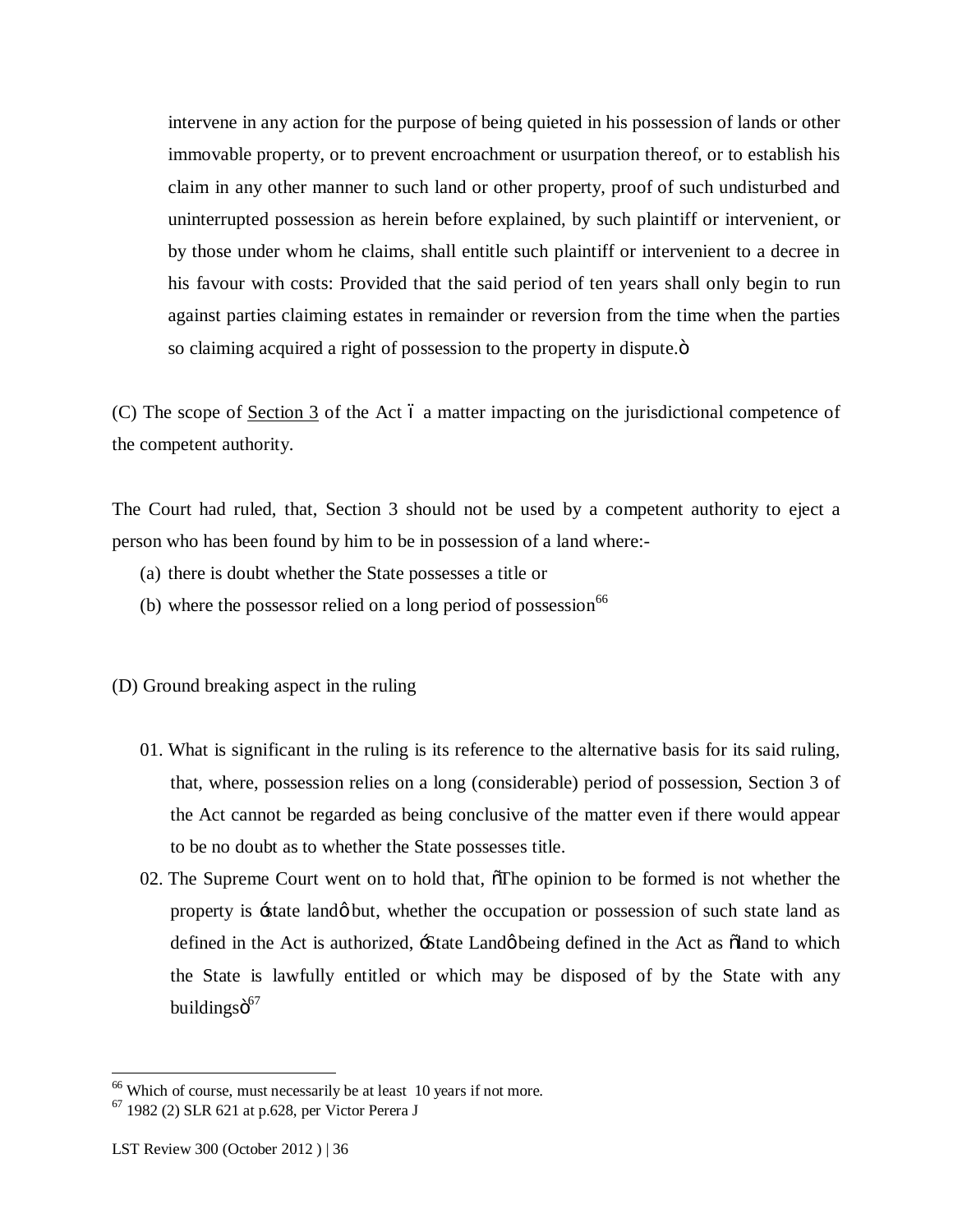03. The aggrieved party in the said case had established that, in fact, he had constructed a house (building) with approval from the Municipal Council<sup>68</sup>

(E) The Relevance or Otherwise of the Land Surveys Ordinance and the Crown Lands Encroachment Ordinance

Plans prepared under the Land Surveys Ordinance and the evidence that, there had been an encroachment in putting up the building in issue by the aggrieved party stood relegated to the background, for in those circumstances, even if any doubt existed as to whether, the land in question was -State Landg and even if it could have been resolved in favour of the State, the occupation and possession of the land by the aggrieved party could not have been regarded as being unauthorized.

(F) The Final Impact of the Ruling

- (a) In the facts and circumstances of the case, the possession or occupation by the aggrieved party could not be regarded as being unauthorized.
- (b) In failing to take in to consideration the relevant background facts and circumstances, the competent authority had acted *ultra vires* in seeking to have the said occupier/possessor ejected.
- (c) Consequentially, the competent authority has assumed jurisdiction, which assumption *was ultra – vires*, and his opinion, submitted to court was not immune from being reviewed. Its ipse dixit was not to be acted upon *per se.*

*The Amending Act No 29 of 1983*

Within a few months of the Supreme Court decision in *Senanayake v. Damunupola*<sup>69</sup> which had interpreted the powers of the State restrictively in resorting to the procedure laid down in the Act, the law was amended in 1983 and the opinion of the competent authority in the notice that,

 <sup>68</sup> *id.* at p.623

 $69$  1982(2) SLR 621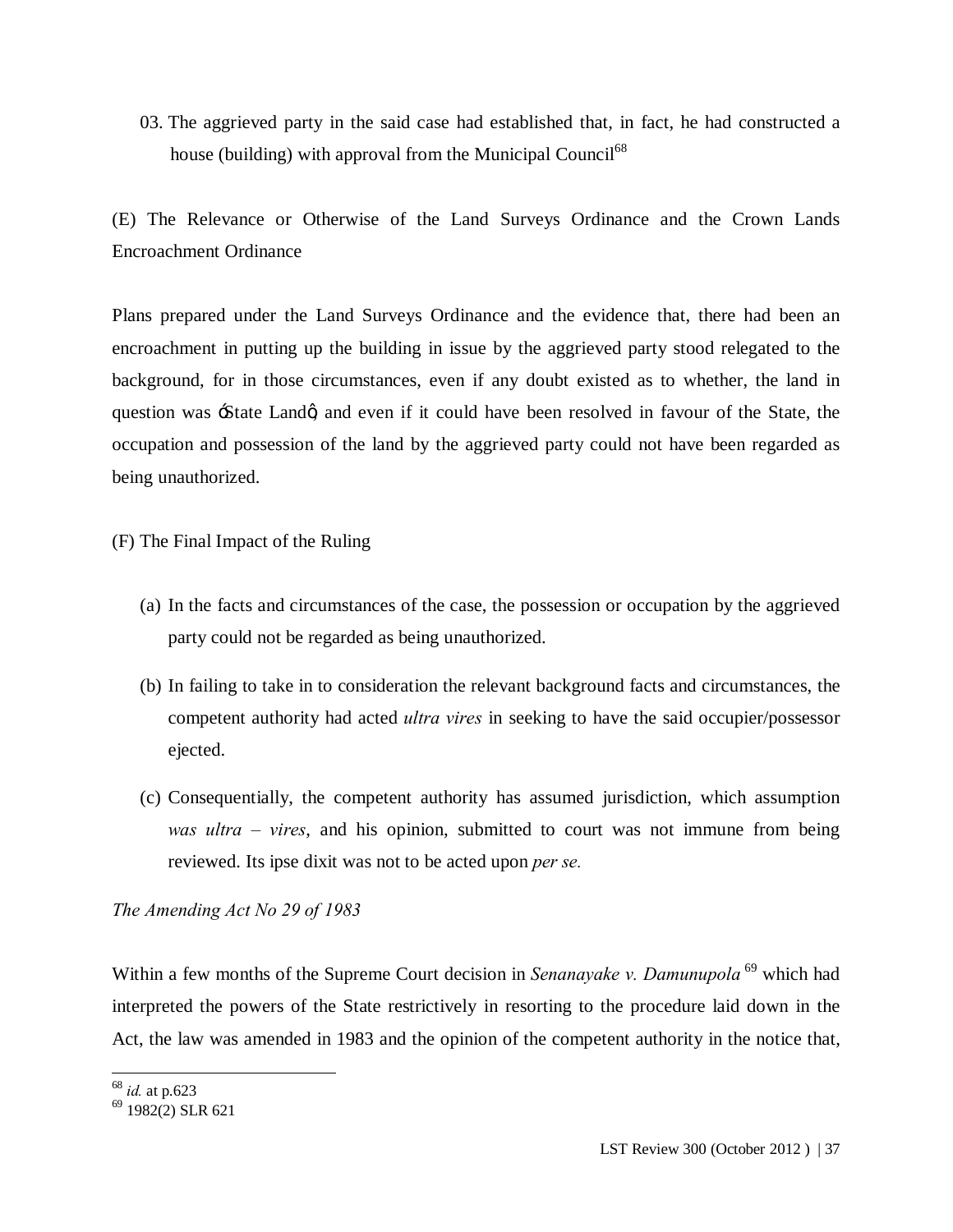the land was state land (it was stated) could not be questioned. As has been observed a definition of  $\ddot{\text{o}}$ unauthorized occupation or possession $\ddot{\text{o}}$  was also introduced which limited the available defences (covering in its wake) encroachments as well. $\ddot{\mathrm{o}}^{70}$ 

### *Examination and Analysis of Judicial Precedents after the 1983 Amendment*

# *Kandiah v. Abeykoon*<sup>71</sup> *(Court of Appeal)*

In this case, though acknowledging the purport of the Amending Act of 1983, which negated the ruling of the Supreme Court in the *Damunupola Case* in declaring legislatively that, the conclusiveness that was to be attached to the opinion of the competent authority was not only in regard to that whether any land was State land but also that the person sought to be ejected is in unauthorized occupation or possession of such land.

Nevertheless, the Court of Appeal proceeded to hold that, the affidavit, containing the competent authority to opinion was not in accordance with the legislatively decreed provision by the said Amending Act of 1983. The court held that,  $\delta$ The operation of the Act and its provisions could well have a serious impact upon proprietary rights. Upon a time construction of the statute as a whole, the form of notice, application and affidavit had therefore to be in strict compliance with those which the legislature has thought important enough to set out in the schedules before the jurisdiction of the Magistrate to eject a person in possession or occupation could be exercised. $\ddot{\sigma}^2$ 

## *Ihalapathirana v. Director General, UDA*<sup>73</sup>

The petitioner who was Manager of a rest house vested in the Urban Development Authority<sup>74</sup> had fallen into arrears regarding his monthly payments due to the UDA. Upon failure to make good the said arrears his agreement with the UDA was terminated and was informed possession would be taken over of the Rest House on a specified date. The Petitioner invoked the provisions

 $70$  See: R.K.W. Goonesekere, Select Laws on State Lands, (Law and Society Trust), 2006

<sup>71</sup> 1986 (3) CALR 141.

<sup>72</sup> *id.* at p. 141,,Gunawardena,J.(Siva Selliah, J agreeing).

 $^{73}$  1988 (1) SLR 416.

 $74$  Established by Law, No.41 of 1978 (as amended)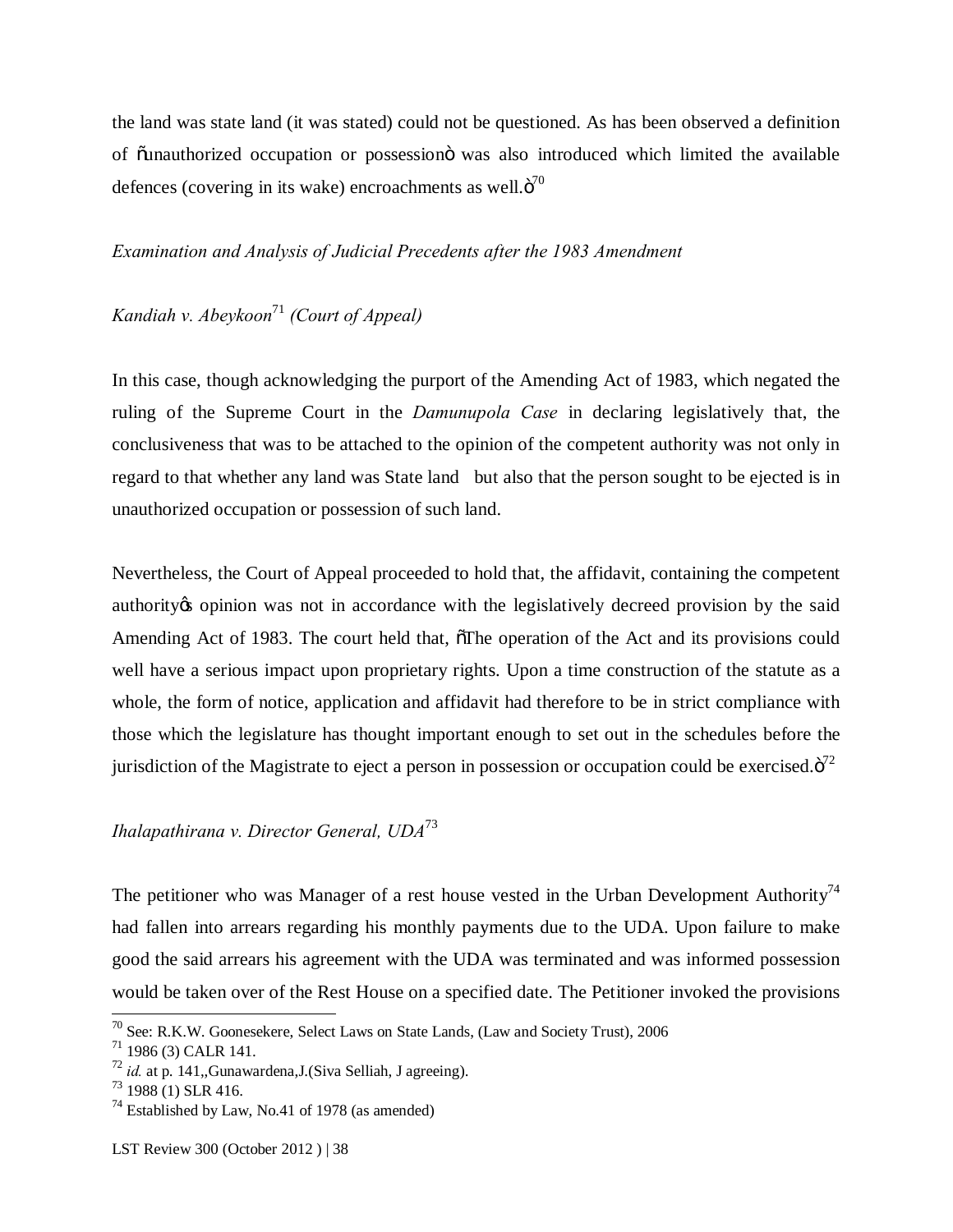of the Primary Courts (Procedure) Act, No28 of 1979 with a quest to remain in possession for there was no dispute that, he had been in possession for more than two months from the date he invoked the provisions of the said Act of 1979.

However, the UDA soon there-after initiated proceeding in the Magistrate of Court in terms of the State Lands (Recovery of Possession) Act having sent a notice to quit as contemplated by the said Act. The petitioner then sought a writ of *certiorari* to quash the said notice to quit issued by the UDA in the Court of Appeal. The Court formulated the issue involved as follows:- that,

 $\delta$ The only question was whether the machinery of the state lands (Recovery of Possession) Act could be invoked against the (petitioner) Manager of a Rest House who was there on the basis of a contract and could be evicted only by a civil action. $\ddot{o}^{75}$ 

It was thereafter held that land vested in the UDA is State land. A Rest House is state property. Possession of it without a permit or written authority<sup>76</sup> is unauthorised possession. The  $\tilde{o}$ Act $\tilde{o}$  can thus be used to secure eviction without recourse to a civil action. Goonesekere,<sup>77</sup>impliedly, seems to agree with that judicial approach, when he opines that:-

"Originally state land for this purpose meant land to which the State was lawfully entitled to or land under the control of any authority charged with the function of developing state land or land vested in a local authority. The definition of state land was extended by a series of amendments to Section 18 and now includes lands vested in or under the control of corporate bodies established by law. $\ddot{\text{o}}$  Section 18 after these amendments presently reads as follows:-

 $\delta$ In this Act, unless the context otherwise requires " competent authority " used in relation to any land means the Government Agent, an Additional Government Agent or an Assistant Government Agent of the district in which the land is situated and includes;

 <sup>75</sup> 1988 (1) SLR 416

 $76$  The only defences permitted under the Act and the petitioner was over-holding even after his written contract had been terminated by the UDA (the State)

<sup>77</sup> See: R.K.W. Goonesekere, Select Laws on State Lands**,** (Law and Society Trust), 2006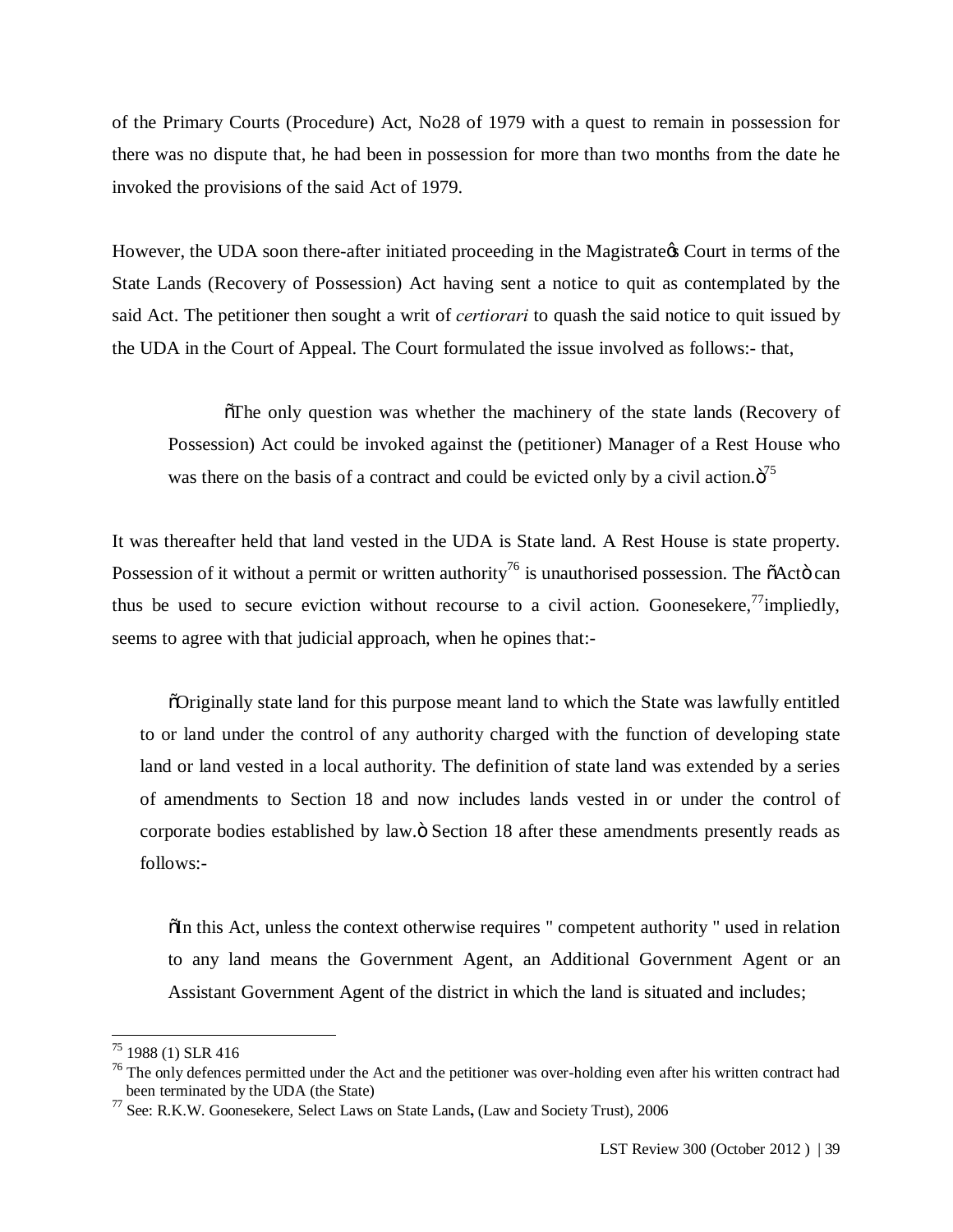(a) the General Manager of Railways, where such land is under the control of the Railway Department;

(b) the Commissioner for National Housing, where such land is under the control of the Department of National Housing ;

(c) the Commissioner of Local Government, where such land is under the control of a local authority ; and

(d)any other public officer authorized by the Government Agent in respect of any matter or provision of this Act;

" Dependant", in relation to a person in possession or occupation of State land, means any person who is dependent on the person in possession or occupation, whether as spouse, child or otherwise, and includes any other person who is permitted by the person in possession or occupation to hold or occupy such land; " local authority " means any Municipal Council, Urban Council, Town Council or Village Council and includes any Authority created and established by or under any law to exercise, perform and discharge powers, duties and functions corresponding to or similar to the powers, duties and functions exercised, performed and discharged by any such Council; "Mahaweli Development Board" means the Mahaweli Development Board established under the Mahaweli Development Board Act, No. 14 of 1970 ; "police officer" means a member of the Police Force established by law and includes any Grama Seva Niladhari empowered in writing by the Government Agent to perform police duties ; " River Valleys Development Board" means the River Valleys Development Board established under the River Valleys Development Board Act; and " State land " means land to which the State is lawfully entitled or which may be disposed of by the State together with any building standing thereon, and with all rights, interests and privileges attached or appertaining thereto, and includes land vested in or under the control of the River Valleys Development Board and the Mahaweli Development Board or any other authority charged with the function of developing State land or any local authority.

Goonesekere continues to observe that Section 18, after these amendments, has given corporate bodies power to appoint competent authorities and law to send out quit notices under the Act, no.7 of 1979.<sup>78</sup> Be that as it may, the amendments to the Act, culminating in the 1983

 <sup>78</sup> See: R.K.W. Goonesekere, Select Laws on State Lands**,** (Law and Society Trust), 2006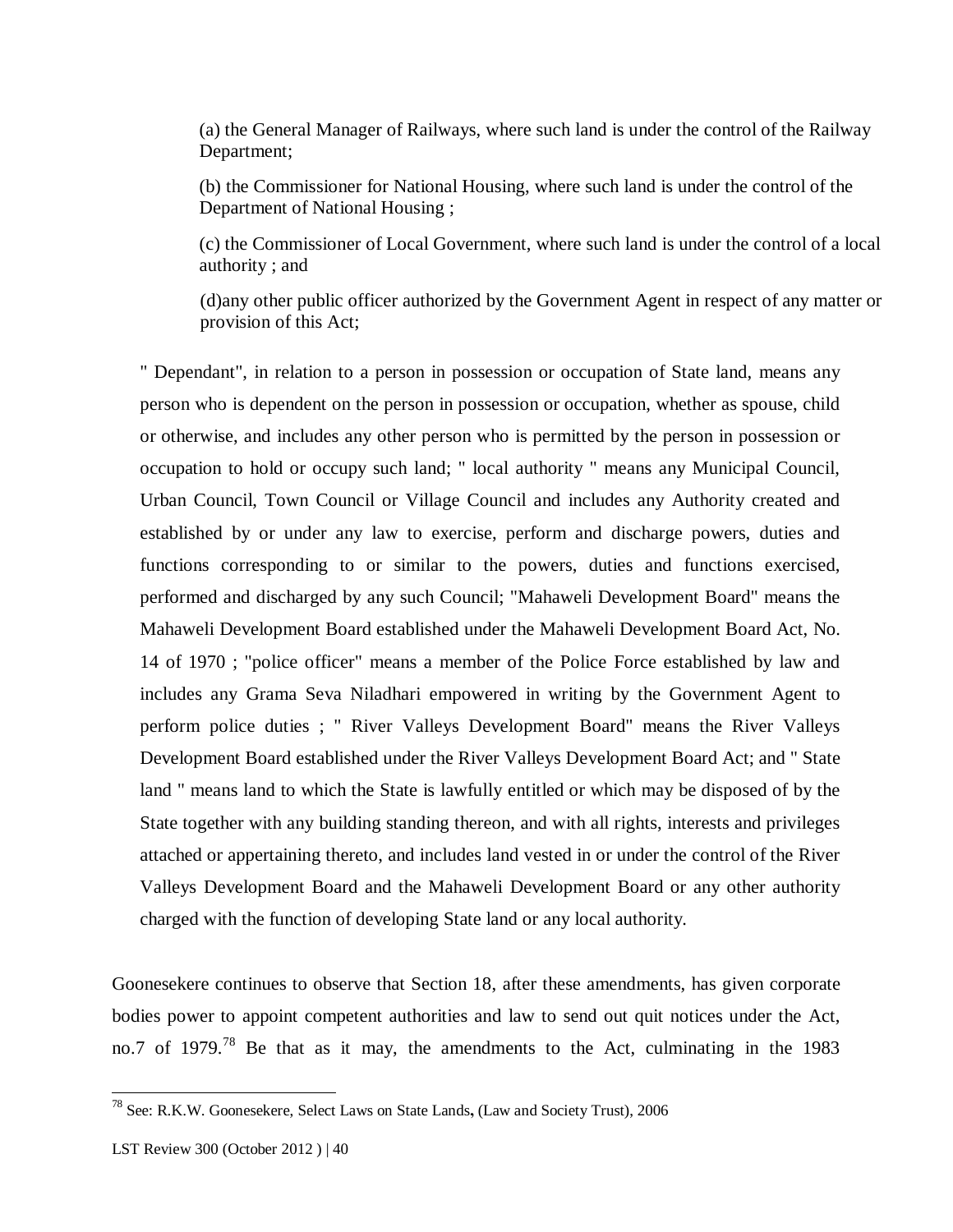Amendment being clearly to get over the Damunupola decision of the Supreme Court, the resulting position as at the time of the Court of Appeal decision in Ihalapathirana $\alpha$  Case<sup>79</sup> was that, unless a person is able to show a valid permit or written authority such person is liable to be evicted under the Act upon the *ipse dixit* of the competent authorities appointed by the several corporate bodies by several laws.

However, the facts of Ihalapathirana & Case may have justified the Court of Appeal & approach in as much as, the Rest House Manager (the petitioner in that case, was clearly an over holding contractual party and the court was not called upon to comment on a situation where (i) a party has been in occupation for a long (considerable) period, the State not taking any steps in the mean-time to regain possession or claiming title *per se* or (ii) even where, such occupants had abandoned their occupied lands, due to the North - East war but who were now desirous of regaining their lost rights.

*Nirmal Paper Converters (Pvt) Ltd v. Sri Lanka Ports Authority & Another (SLPA)*<sup>80</sup> *(Court of Appeal)*

The facts revealed that, although, the petitioner had claimed to be a tenant under the SLPA, he had failed or refused to pay the enhanced rent though demanded which therefore had reduced his status to a licensee. The premises in question were business premises which the Court found as being not governed by the Rent Act. In those circumstances, the Court found that, the need for the Respondent Authority to seek ejectment in the District Court,  $\tilde{\text{o}}$ which ordinarily take at least 5 to 6 years $\delta^{81}$  was not feasible and the recourse the Respondent Authority pursued through the State Land (Recovery of Possession) Act was justified. Thus, on above facts, the Courtes approach stood perfectly justified.

However, the only negative feature in the said ruling came from its pronouncement that, the petitioner would have been entitled to remain on the land only upon a valid permit or other

 <sup>79</sup> 1988 (1) SLR 416

 $80$  1993(1) SLR 219

<sup>81</sup> *id.* at p. 222 per observations of Wijeratne, J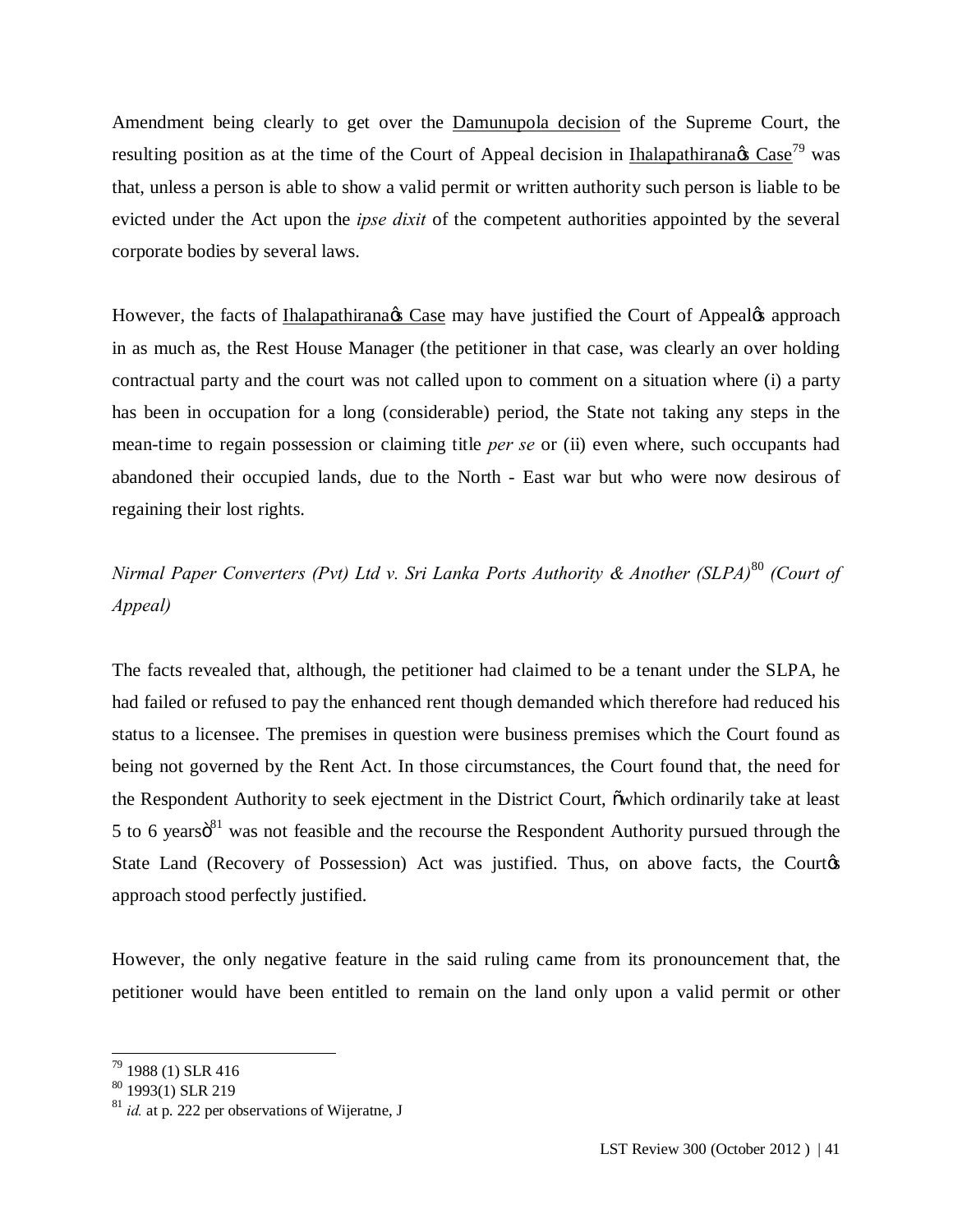written authority of the State as laid down in the  $Act^{82}$ , thus following the previous precedents of the court as referred to earlier, with no reference to the Supreme Court approach in Damunupola¢s Case.<sup>83</sup> However, the Court¢s reference to there not being  $\tilde{o}a$  semblance of such permit or authority may be regarded as a positive feature in the said ruling  $84$ .

*Alwis v. Wedamulla, Additional Director General, UDA (Court of Appeal)*<sup>85</sup>

This was a case where, the Court held that, proceedings under the 1979 Act had not been properly instituted in that:-

- (a) Having regard to the definition of the term  $\tilde{O}$ Competent Authority  $\tilde{O}$  the Urban Development Authority Act, the Additional Director general who had issued the quit notice was not a  $\tilde{\text{o}}$ Competent Authority it had to be issued by the Director  $\acute{o}$  General and there were no averments in his affidavit/ documents that showed the powers of the Director 6 General had been delegated to him.
- (b) More 6 over, proceedings though could be instituted by the UDA, had to be properly authorized and had to have the written approval of the Minister of Housing proof of which was a condition precedent to the institution of proceedings in ejectment.

Thus, the application for ejectment failed but the court reviewed the right of the properly constituted authority, who is the legal competent authority, as defined in the Act to file a properly constituted application.<sup>86</sup> Consequently, the Court of Appeal<sup>87</sup> is seen upholding the petitioner<sub>%</sub> case, though by way of a preliminary objection to the quit notice issued under the Act, which up to that time, after the 1983 Amendment to the present Act, appeared to be judicially acknowledged as being immune from any judicial review. At least to a limited extent this ruling along with the earlier decision *in Kandiah v. Abeykoon*<sup>88</sup> constituted a

<sup>87</sup> Per Jayasuriya, J

 $82$  Vide: Section 9(1) of the Act (as amended)

<sup>83</sup> 1982(2) SLR 621

<sup>&</sup>lt;sup>84</sup> Which will be developed and commented hereinafter.

 $85$  1997 (3) SLR 417

<sup>86</sup> See *id*. at p. 420

<sup>88</sup> 1986 (3) CALR 141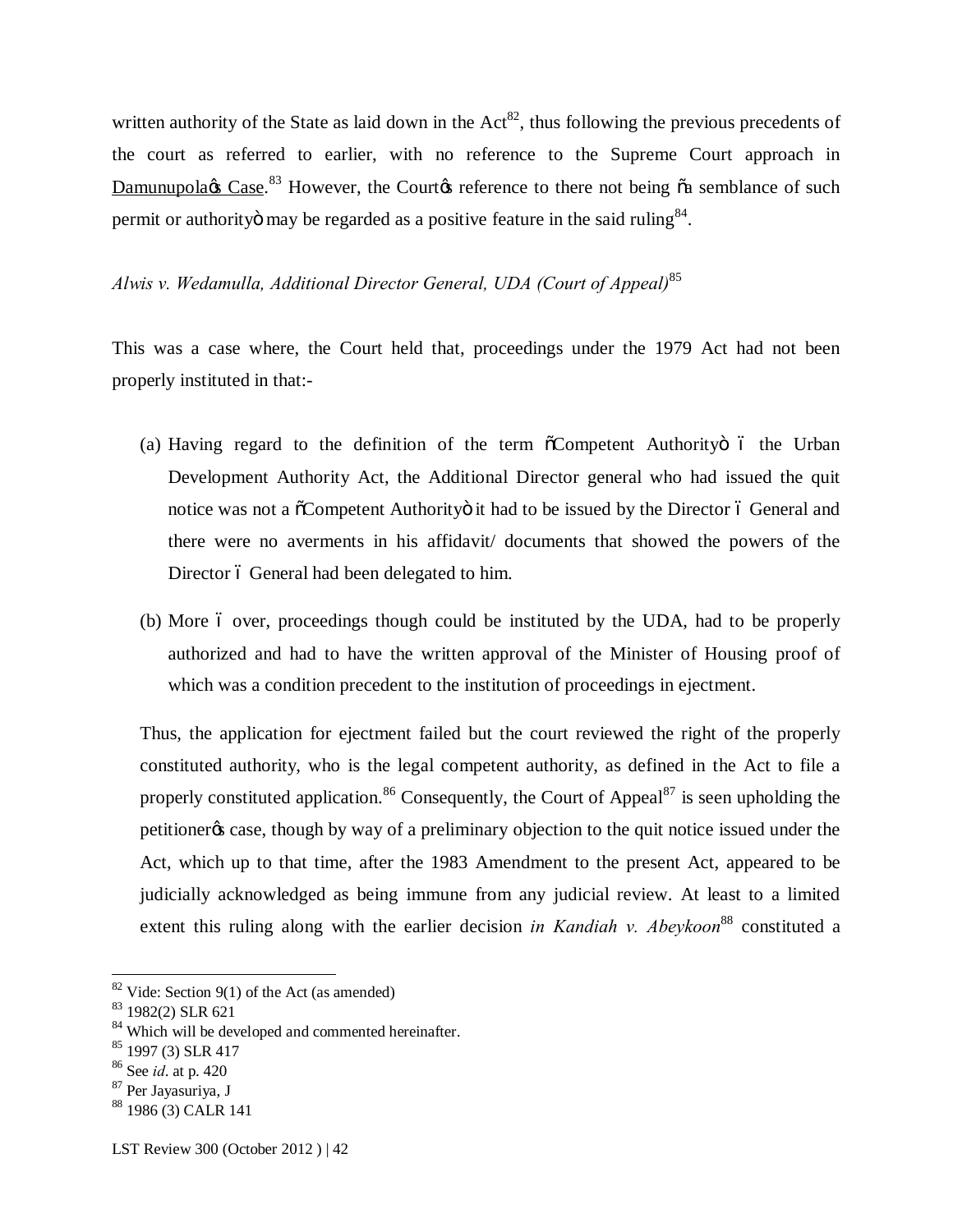judicial discontent with the *ipse dixit* of the purported competent authority who would seek ejectment of a person on the basis of his opinion that,

- a) The land concerned is state land and,
- b) The person sought to be ejected is in unauthorized occupation or possession.

The Supreme Court in Appeal against the Court of Appeal decision in Wedamulla's case<sup>89</sup>

Reversing the Court of Appeal decision the Supreme Court<sup>90</sup> gave a wide interpretation to the term  $\tilde{c}$ Competent Authority envisaged by the Act (as amended) to include an officer generally or specially authorized by a Corporate Body in whom the state land has vested to seek ejectment of a person who, in that officer to opinion, is in unauthorized occupation of possession of such land. It need not be the Director  $\acute{o}$  General of that corporate body<sup>91</sup> or any Additional Director General under delegation.

Furthermore, whether in so far as the Minister to prior approval was concerned, which had weighed with the Court of Appeal, as to whether the same had been obtained or not, the maxim o*mnia praesumuntur rite et solemniter esse acta*<sup>92</sup> could be invoked. This ruling of the Supreme Court virtually endorsed the earlier State friendly precedents following the amendments that had been effected to the Act referred to earlier in this paper which had nullified the decision of the Supreme Court in *Senanayake v. Damunupola.*<sup>93</sup>

This is how the state of the law had stood *viz* once the competent authority forms an opinion that, the land in question is state land and the person in occupation or possession is in unauthorized occupation or possession, the magistrate would have no option but to order the ejectment of such person unless, the person is able to show that, he is in occupation or possession under a permit or some written authority,

 <sup>89</sup> 1999 (3) SLR 26

 $90$  Per Justice Amarasinghe (with Gunewardane, J, and Gunasekara, J agreeing)

<sup>&</sup>lt;sup>91</sup> The UDA in the instance under consideration

 $92$  That all official steps had been taken could be presumed to have been taken

<sup>93 1982(2)</sup> SLR 621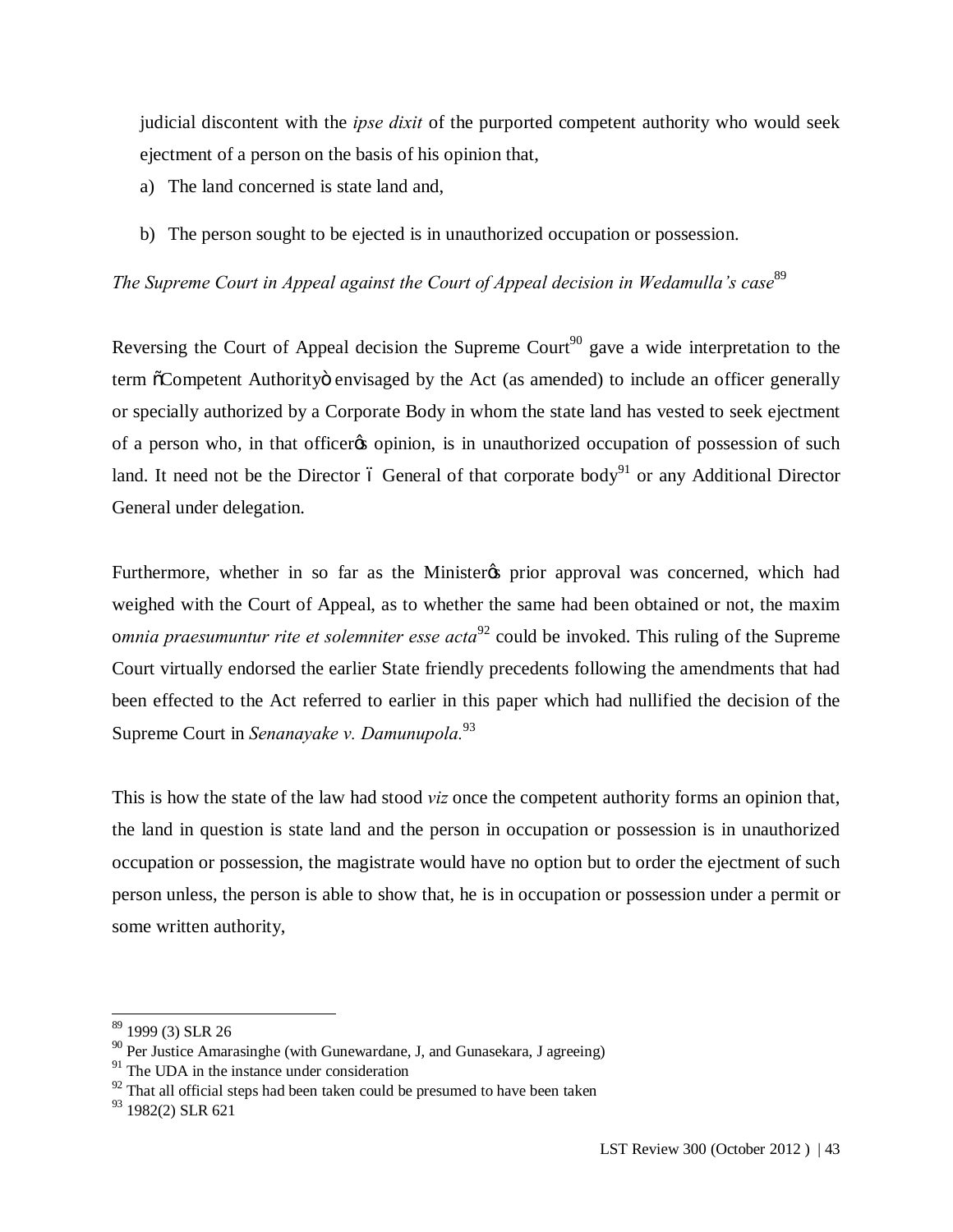# *The Supreme Court ruling in Karunawathie Jayamaha & others v. Janatha Estate Development Board & Others*<sup>94</sup>

This was on an appeal to the Supreme Court against the decision of the Court of Appeal which refused to issue a writ of Certiorari to quash the notice to quit on the basis that, acting on part precedents, the Appellants (petitioners in the Court of Appeal) had failed to show any valid permit or written authority to claim to be in lawful occupation or possession. Thus, *prima facie***,**  the decision of the Court of Appeal appeared to be in order<sup>95</sup>, while holding that, the competent authority (in issuing the quit notice) exercised a power that lacked a public element (for a writ of Certiorari to be issue). That added factor was unfortunate. It was common ground that, the land was state land and the person issuing the quit notice was a competent authority to have issued the same.

The facts revealed that, the Appellants had been paying rentals to the respondent authority which the said authority had accepted for a long period of time. The Supreme Court having noted that,  $\delta$ Section 3(1) of the Act contemplates a situation where the person who is noticed to vacate the land is in unauthorized possession or occupation of the said land, $\ddot{\sigma}^{96}$  but  $\ddot{\sigma}$ having regard to the important fact that, namely, the payment and acceptance of rentals, $\ddot{\sigma}^{97}$  the Court held that,  $\ddot{\text{o}}$ it cannot be said that, the appellants are in unauthorized possession or occupation of the said land $\ddot{\sigma}^{98}$  and accordingly set aside the Court of Appeal decision and issued certiorari quashing the  $\tilde{q}$  caunt notice  $\ddot{\text{o}}$  holding that, they were *ultra vires*, invalid and void in law<sup>99</sup>

*Final reflections on the Supreme Court Decision in Senanayake v. Damunupola and Karunawathie Jayamaha v. JEDB and the Comments/Recommendations ensuing thereon* 

<sup>&</sup>lt;sup>94</sup> 2003 (1) ALR 10

<sup>95</sup> CA/174/95, Court of Appeal Minutes of 14.05.1996 per Ranaraja, J

<sup>&</sup>lt;sup>96</sup> 2003 (1) ALR 10 at p. 12

<sup>97</sup> *id.*

<sup>98</sup> *id.*

<sup>99</sup> *id.* per S.N. Silva (C.J)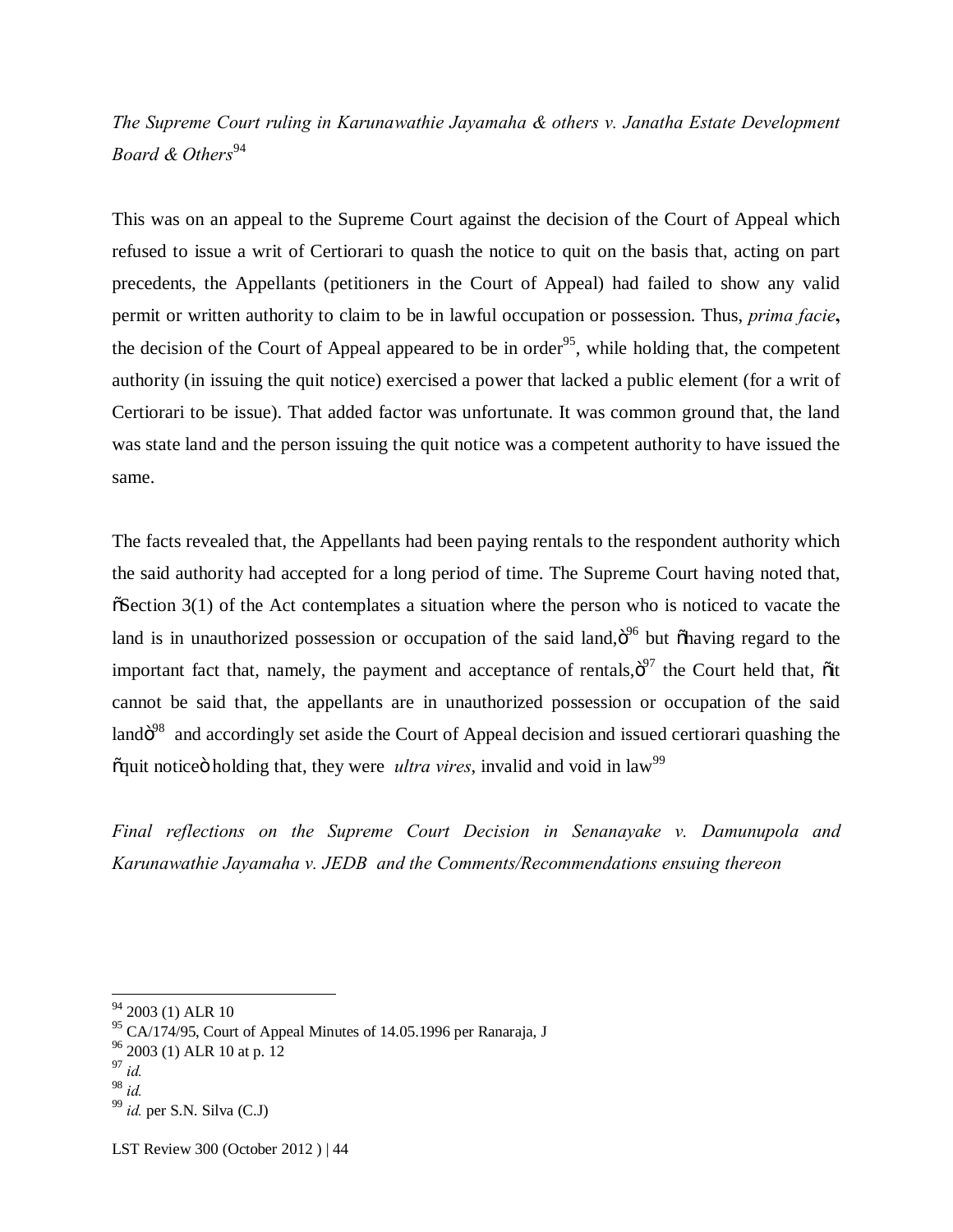(A) General Reflections

- a) To begin with, the earlier Court of Appeal decision in *Fernando v. Gunawardena et al*  must be regarded as being bad law.
- b) Where, a party is able to establish that
	- i) Whether or not there is doubt that, the land from which the ejectment is sought is state land, is land, which he has been in occupation for a long (considerable) period, the state not taking any steps in the meantime to regain possession or claiming title per se, thus constituting the nature of  $\tilde{\text{c}}$  ouster $\ddot{\text{o}}$

Or

ii) Where, there being no doubt that, the land in question is state land, but, where, the state through its agents and/or functionaries have acquiesced in his possession or occupation by the acceptance of rents or other payments, the State or its functionaries ought not be permitted to invoke the provisions of the Act to have such a person ejected.

Therefore, immediate amendments to the State Lands (Recovery of possession) Act **and** the prescription Ordinance need to be introduced towards that end.

*(B) Re: State Officials resorting to the State Lands (Recovery of Possession) Act – Strictures by the Court of Appeal on Officialdom.*

It would be appropriate at this juncture to refer to what the Court of Appeal said in the case of *Mohamed v. Land Reform Commission* <sup>100</sup> where the Court of Appeal quashed by way of Certiorari the Quit Notice, affidavit and report filed by the relevant statutory authorities under the State Lands (Recovery of Possession) Act. The Court stated:

> $\delta A$  Court of law is the only bastion and forum to which a humble and innocent litigant could resort to obtain redress against tyrannical officialdom of this nature

 <sup>100</sup> 1996 (2) SLR 124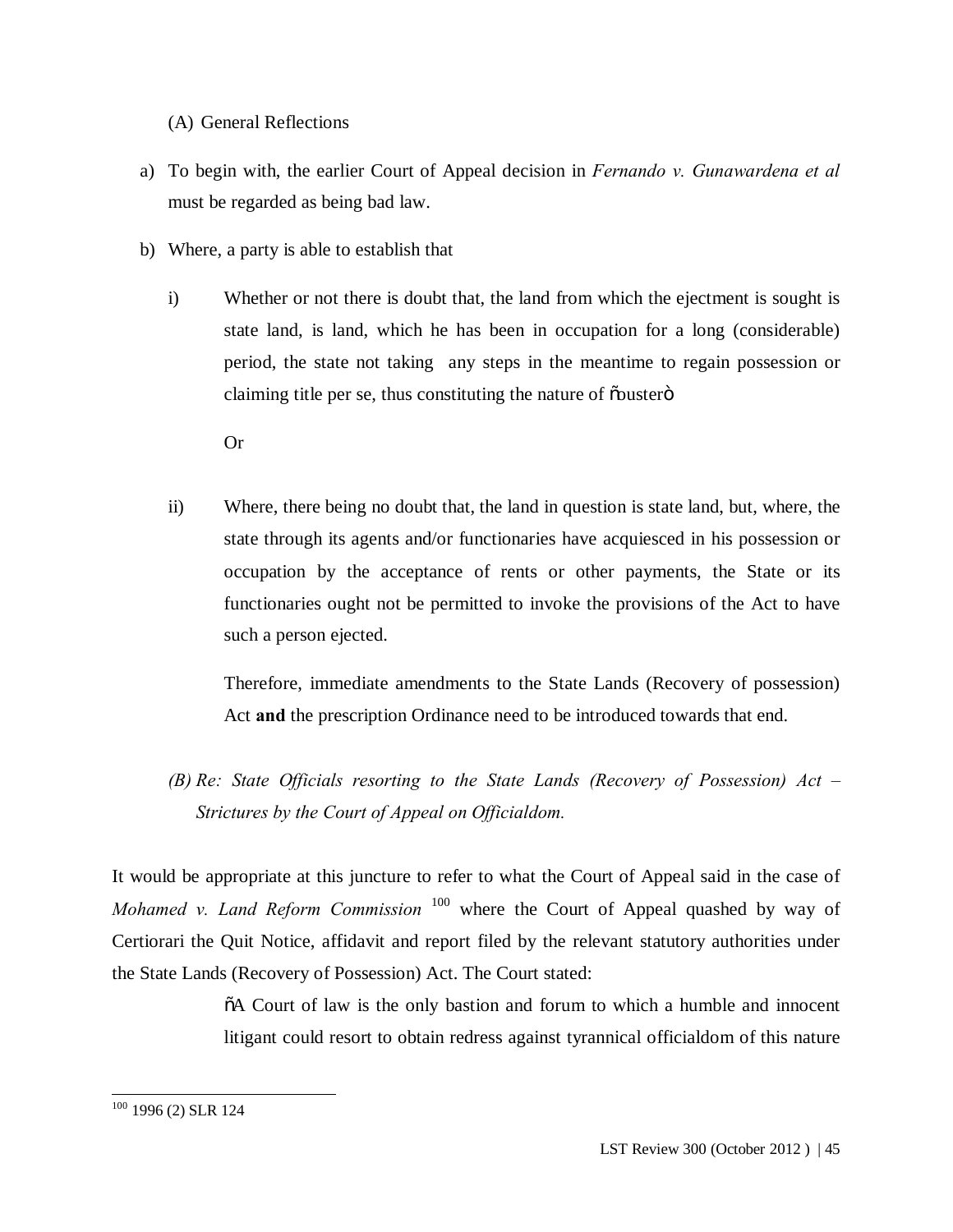which is actuated by improper motives generated by persons having at their disposal political influence $\ddot{\mathrm{o}}^{101}$ 

In so stating, the Court of Appeal invoked the principle of unreasonableness<sup>102</sup>, a principle well entrenched in the area of Public Law as a ground to impeach an unreasonable decision on the part of public authorities in resorting to the provisions of the State Lands (Recovery of Possession) Act, rendering such decision ultra 6 vires. The said judicial stricture so passed should apply with more force to the plight of internally displaced persons.

# (C) *Re: Relevance of the aforesaid recommendations in regard to problems of land ownership faced by internally displaced persons in Sri Lanka*

The plight of persons, who had been cultivating state land for time immemorial (at least for a long period) but who had had to abandon the lands and to flee from the same owing to the decades long conflict in the North and East is a main focus of this Study. As observed, these internally displaced persons wish to regain possession now that, the war ended in 2009 but are faced with difficulties put in their way, mostly technical in nature in that, they are unable to produce documentary evidence as to their previous possession, prior to their abandoning lands due to the war situation.

Notwithstanding the absence of documentary evidence (as being primary evidence), this issue must be addressed by the State in making provisions for such persons to establish their long possession, in order to regain their lands, though they had been compelled to abandon the same due to the war situation by secondary evidence towards which objective,

a) Not only, amendments as suggested above to the State Lands (Recovery of Possession) Act 1979 and the Prescription Ordinance but also, special legislation may be warranted, given the fact that, insistence on a permit or written authority by other precedents has been jettisoned.

<sup>&</sup>lt;sup>101</sup> Per F N D Jayasooriya, J, (vide: at P 125 of the Report) <sup>102</sup> At P 129 ibid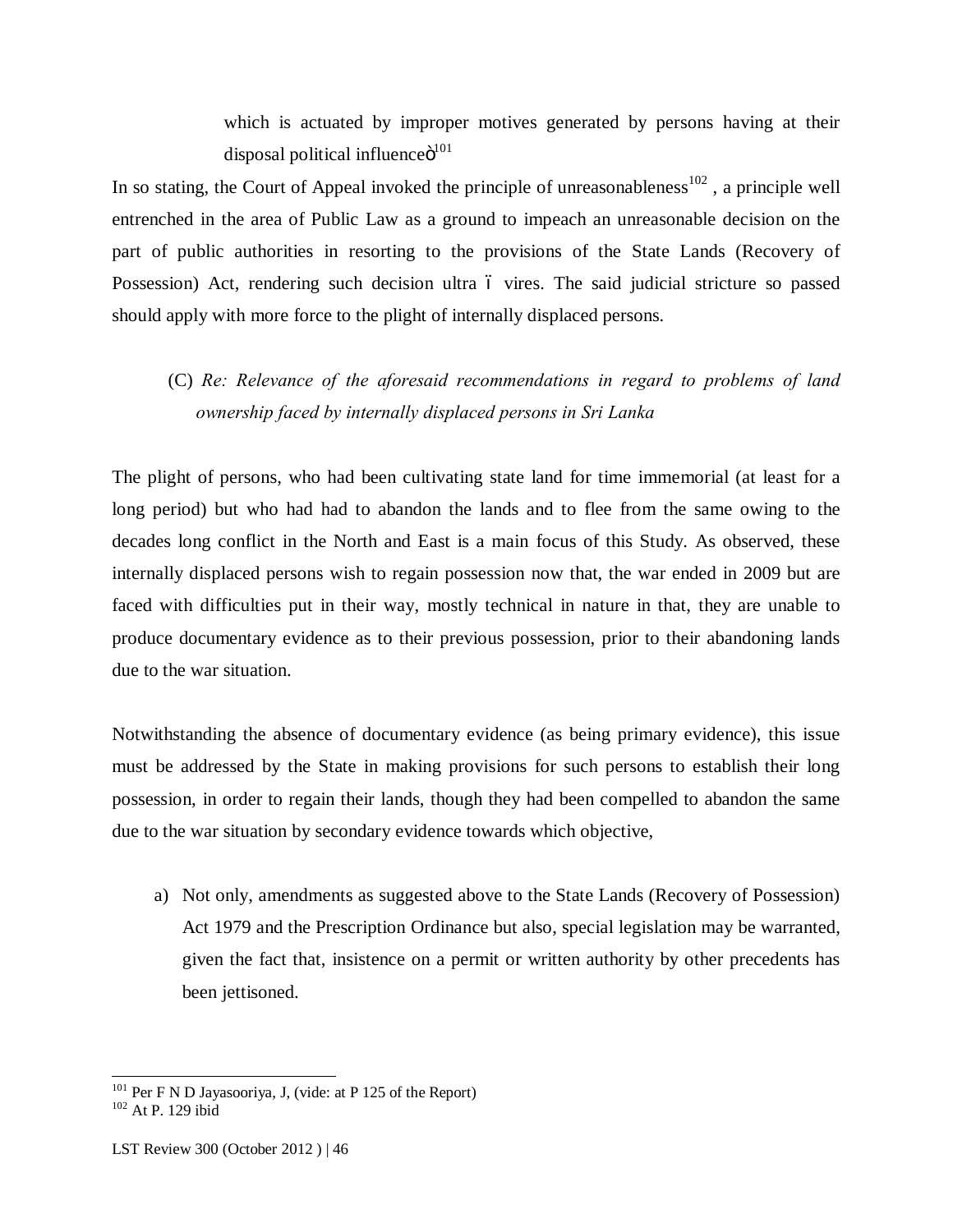## **(7) Acquisition of Private land for Planning Purposes**

The acquisition of private land for public purposes involved an examination principally of;

- (a) The Land Acquisition Act, 1950 (as amended)
- (b) The Land Redemption Ordinance (No 61 of 1942)

Yet a distinction may be appropriately drawn between

- (a) Acquisition of private land for public purposes and
- (b) Acquisition of private land for planning purposes.

Several statutes are relevant for the purpose of (b) above.<sup>103</sup>

## **(i) Re: The Thoroughfares Ordinance No. 10 of 1861**

- 01. This Ordinance which empowers the particular Minister in charge of the subject to declare principal thoroughfares for which purpose he is vested with statutory authority to order any road to be stopped or diverted, and substitute shorter or more commodious course and order any such road to be widened and enlarged<sup>104</sup> for which purpose private land may be taken and building or part of it, any boundary wall or gateway may have to give  $\text{wav}^{105}$ .
- 02. If agreement cannot be reached between owners of such land and the authorities regarding the acquisition or compensation payable the provisions of the land acquisition Act would be required to be set in motion.

However, the field research carried out in the present study revealed in the Batticaloa district, nearing the main city, road widening has been and is being done with just a notice being sent to the landowners without recourse to the Land Acquisition Act. While those residents in the

 <sup>103</sup> See: R.K.W. Goonesekere, Select Laws on State Lands**,** (Law and Society Trust), 2006.

<sup>&</sup>lt;sup>104</sup> Vide: Section 5 & 6 of the said Ordinance taken cumulatively.

 $105$  Section 27 (a)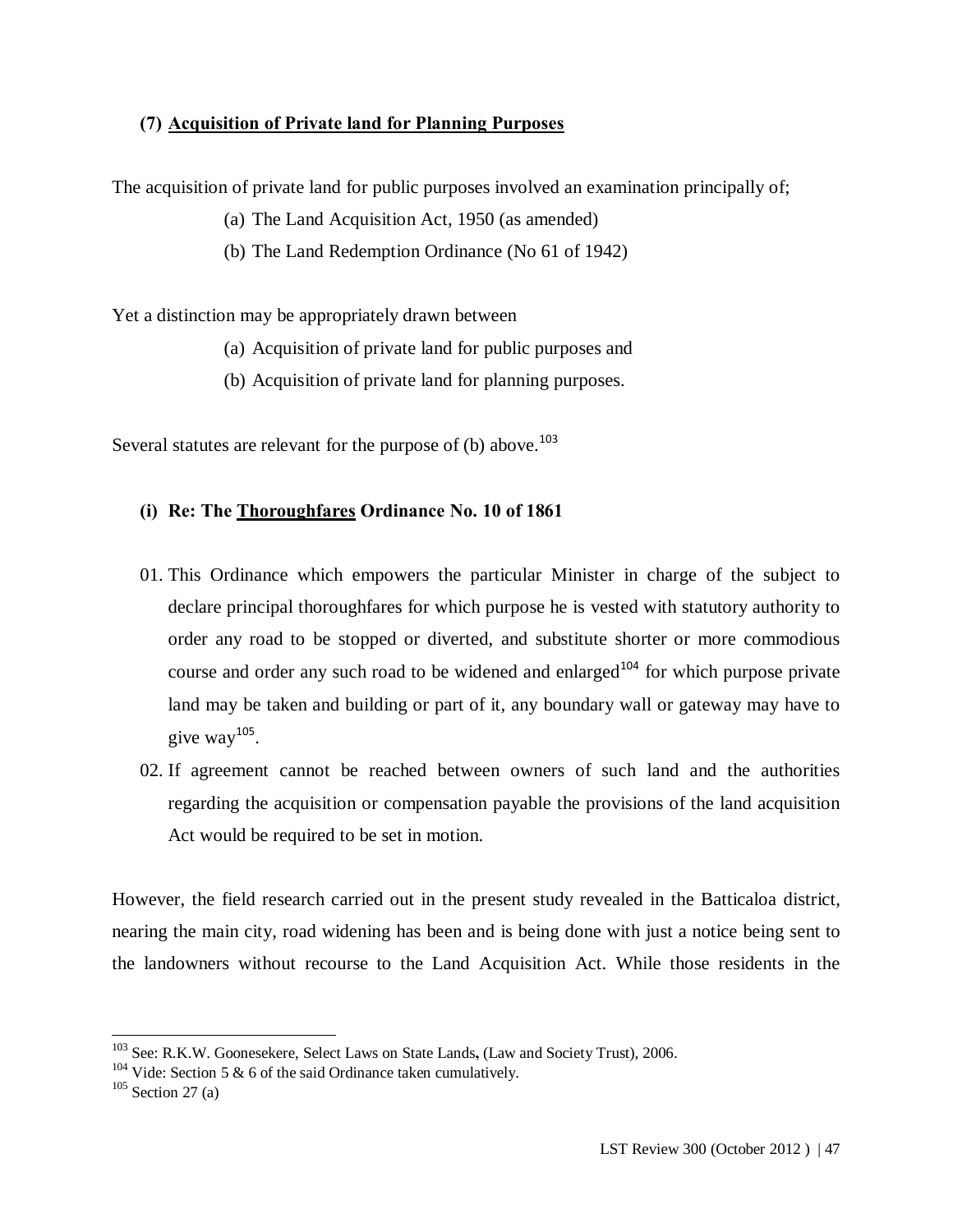Batticaloa district have not gone into litigation for fear of governmental reaction, those in the Dambulla town however have resisted the same in facing a similar process.

## **(ii) The Flood Protection Ordinance No.4 of 1924**

This Ordinance carries similar provisions to the Ordinance of 1861

## **(iii)Special Areas (Colombo) Development Ordinance No. 40 of 1947**

Section 2(1) of this declares that:-

"Where the Minister is satisfied any area within the town of Colombo, consisting of one or more lands on which demolition operations have been carried out under emergency powers or of one or more such lands together with any road or roads adjacent thereto and any other land or lands contiguous to any such land or any such road, should, in the interests of the public health or safety or of the amenities of the neighbourhood, be laid out and developed afresh, he may, by Order published in the Gazette, declare the area to be a special area for the purposes of this Ordinance. $\ddot{\text{o}}$ 

Section 3(1) decrees that, upon such a special area being identified by gazette the same shall be deemed to be land needed for a public purpose and be liable to compulsory acquisition and accordingly the (Divisional secretary) shall -  $\tilde{0}$  forthwith take order for the acquisition of the land or each of the lands in that special area on which demolition operations have been carried out under emergency powers;  $\ddot{o}$  and

Section 5(1) makes the land acquisition act provisions applicable save for the exemption that, the acquisition may be postponed upon the owner undertaking to carry out any development scheme that is contemplated by the ordinance<sup>106</sup>.

<sup>&</sup>lt;sup>106</sup> Section 10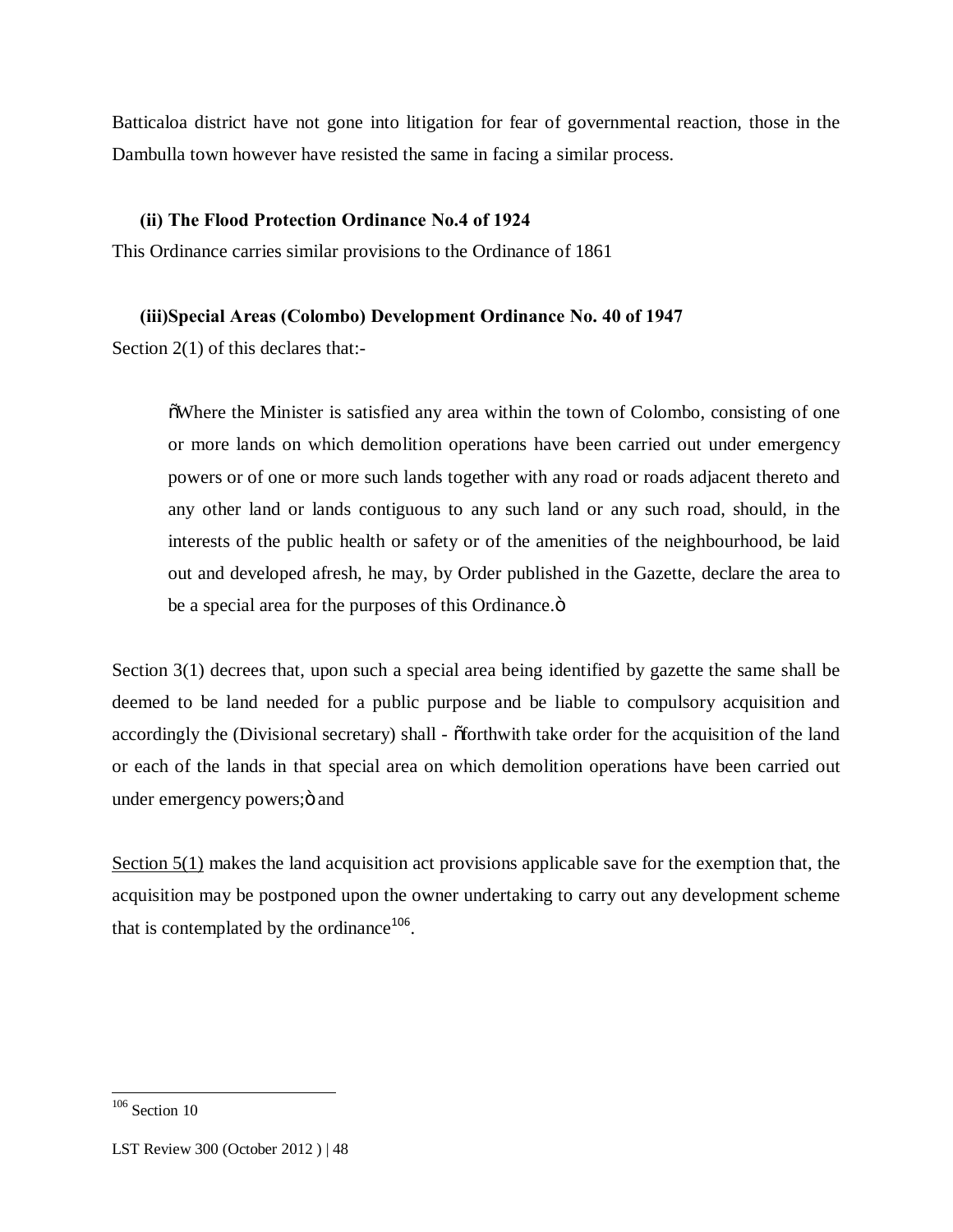#### **Issue of Compensation**

In so far as compensation payable under the above mentioned Ordinances is concerned, the fact that, there is no pre-requirement to pay compensation before land is acquired or possession thereof is taken over, an observation made in this study under the analysis done in relation to the land acquisition Act (as Amended) would be relevant although the special areas (Colombo) Development Ordinance No.40 of 1947 in section 5(1) does make reference to

"any sum of money which may, under this Ordinance or under such provisions, be required to be paid or deposited $\ddot{\text{o}}$ 

Suffice it to say at this point that, similar provisions are contained in, and the same consideration and concerns experienced earlier in relation to the aforesaid statutes would be relevant in the context of,

- (a) The Sri Lanka Reclamation and Development Corporate Act No 15 of 1968
- (b) The Town and Country Planning Ordinance No. 18 of 1946 (as amended) and,
- (c) The Road Development Authority Act, No. 73 of 1981.

#### **(iv)Recent Governmental Initiatives**

To the abovementioned list of statutes may be added the **Strategic Development Projects Act**, **No.14 of 2008 as amended by Act No.12 of 2011.**

The Board of Investment of Sri Lanka established by Law No.4 of 1978 is conferred with the power to identify in consultation with the relevant line ministries proposed strategic development projects.<sup>107</sup> The objectives behind the Act as spelt out in Section 6 cannot *prima facie*, be faulted and in fact must be commended.

 $107$  Section 3(1) of the parent Act.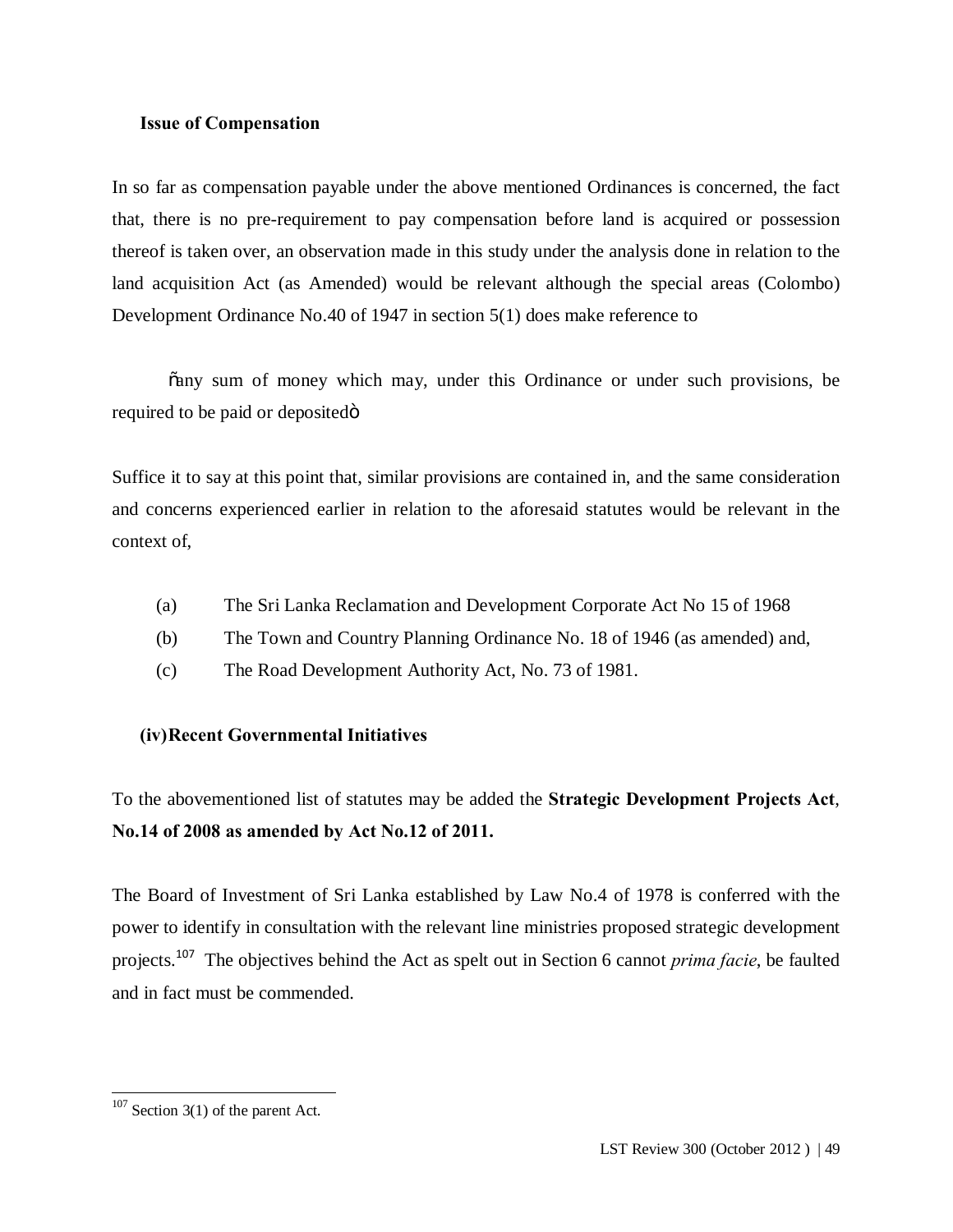*Re: Acquisition of private land for purposes of strategic projects vis a vis the Tourism Statutes.*

- 1. Section  $6(b)$  of the Act No. 14 of 2008 identifies  $\delta$ The substantial inflow of foreign exchange to the country. $\ddot{\text{o}}$
- 2. Tourism has always been a pet subject of successive governments over decades which has gathered momentum since the war ended as a source of earning foreign exchange to the country. Section 30 of the Ceylon Tourist Board Act No. 10 of 1966 specially empowers the Tourist Board.

"to acquire, hold, take or give on lease or hire, mortgage, pledge, and sell or otherwise dispose of, any immovable or movable property.ö

- 3. Needless to say, the Tourist Board thus would be expected, in order to promote Tourism require land for the purpose of :-
	- (a) Setting up Rest Houses to be given on lease or hire to individuals or companies
	- (b) Granting of land for the purpose of building hotels by way of sale.
- 4. The several ordinarily applicable statutes but which have been exempted in relation to strategic projects under the Strategic Development Project Act makes sense in this context. The Tourist Development Act, No. 14 of 1968 exemplifies this where in Section 2 (1) of the said Act decrees thus:-

"Where the acquisition of any land is necessary so as to make it available to the Board for the purpose of any tourist development project, whether such project is to be carried out by the Board or by any other person under the general direction and control of the Board,, and the Minister by Order published in the Gazette approves the proposed acquisition so as to make such land so available,-

(a) the purpose of that project shall be deemed to be a public purpose, and such land may be acquired under the Land Acquisition Act for the purpose of that project, and may be subsequently vested in the Board in the manner provided by subsection (2);and

(b) accordingly, no such Order, acquisition and subsequent vesting shall be deemed to have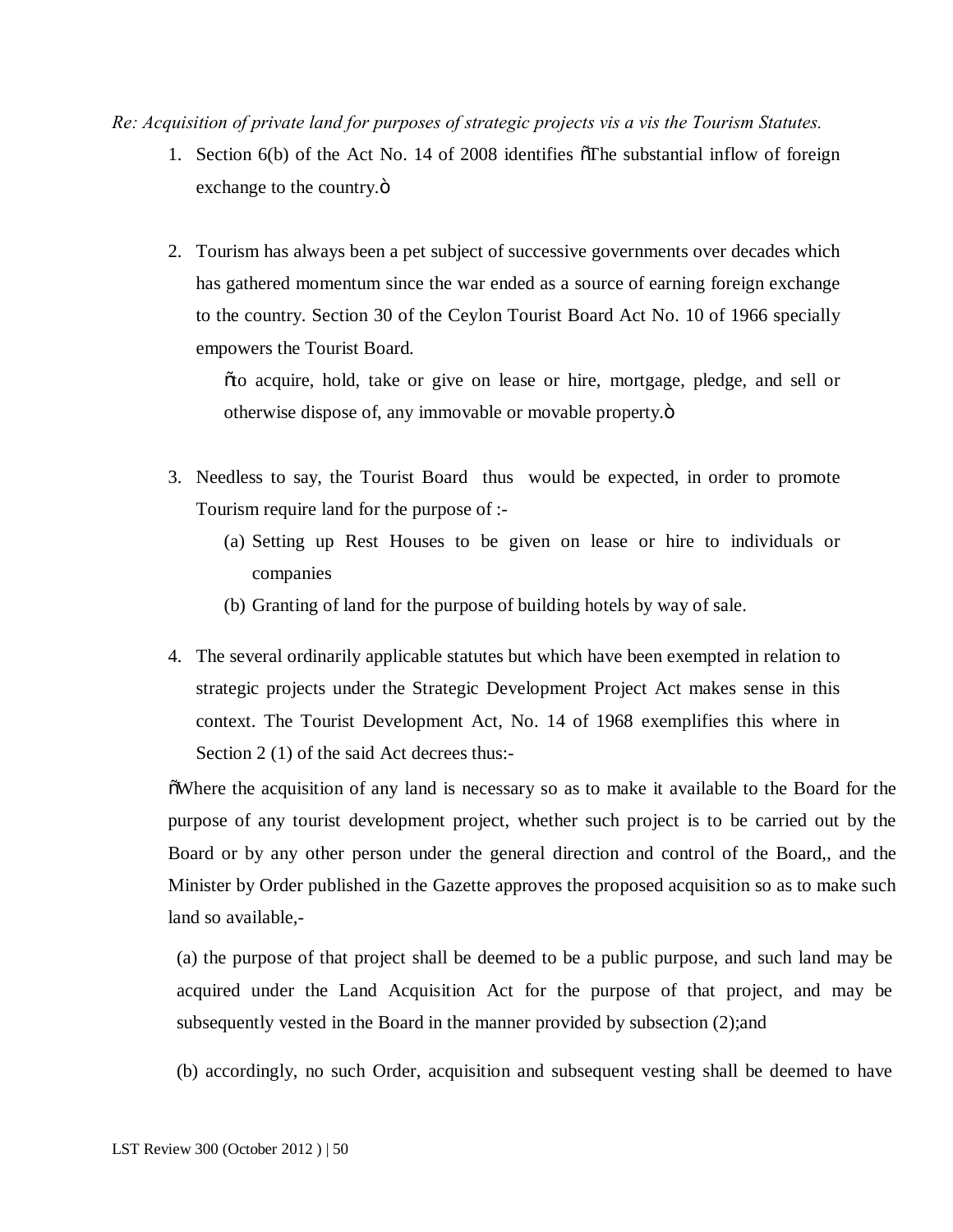been, and to be, invalid by reason only of the fact that such land is subsequently alienated by the Board to any other person for the purpose of carrying out that project under and in accordance with the provisions of this Act. $\ddot{o}$ 

5. Although, the Land Acquisition Act must be involved for such compulsory acquisition<sup>108</sup>, what is stunning to note is when section 6 of the said act decrees that, no compensation is payable by the board in respect of such compulsorily acquired land. The proviso to the section states that, an affected private owner of land however could claim compensation from the State or any other person....  $\ddot{o}$ 

*The final impact of the Tourist Development Act, No 14 of 1968 read in conjunction with the Strategic Development Projects Act No. 14 of 2008 (as amended by act No. 12 of 2011 on land rights of private owners)*

The impact of these statutes thus becomes apparent. Properties of private landowners are to be acquired without prior payment of compensation for strategic development purposes such as Tourist Development. When claimed against the State, where a considerable period of time may have also ensued, the State may well submit, that, the Treasury has said and the Cabinet of Ministers has expressed regret that, there are no funds to defray such compensation. Would the judiciary in the country be able to compel the State to pay such compensation?

## *Development as against private rights*

This brings into the focus of discussion the fact that development in the national interest *per se* to the exclusion of private rights is not what is required by good governance and the Rule of law. A balance ought to be struck.  $\tilde{\alpha}$ Sustainable Developmento is what is required. The land so acquired for a tourist development project as being a Strategic Development Project may well have been land, the private owner might have been using for business purposes which he would find deprived of. The Tourism Authority Act, No 33 of 2008, vests such lands, in the Tourist Board.

 <sup>108</sup> Section 6 of Act No. 14 of 1968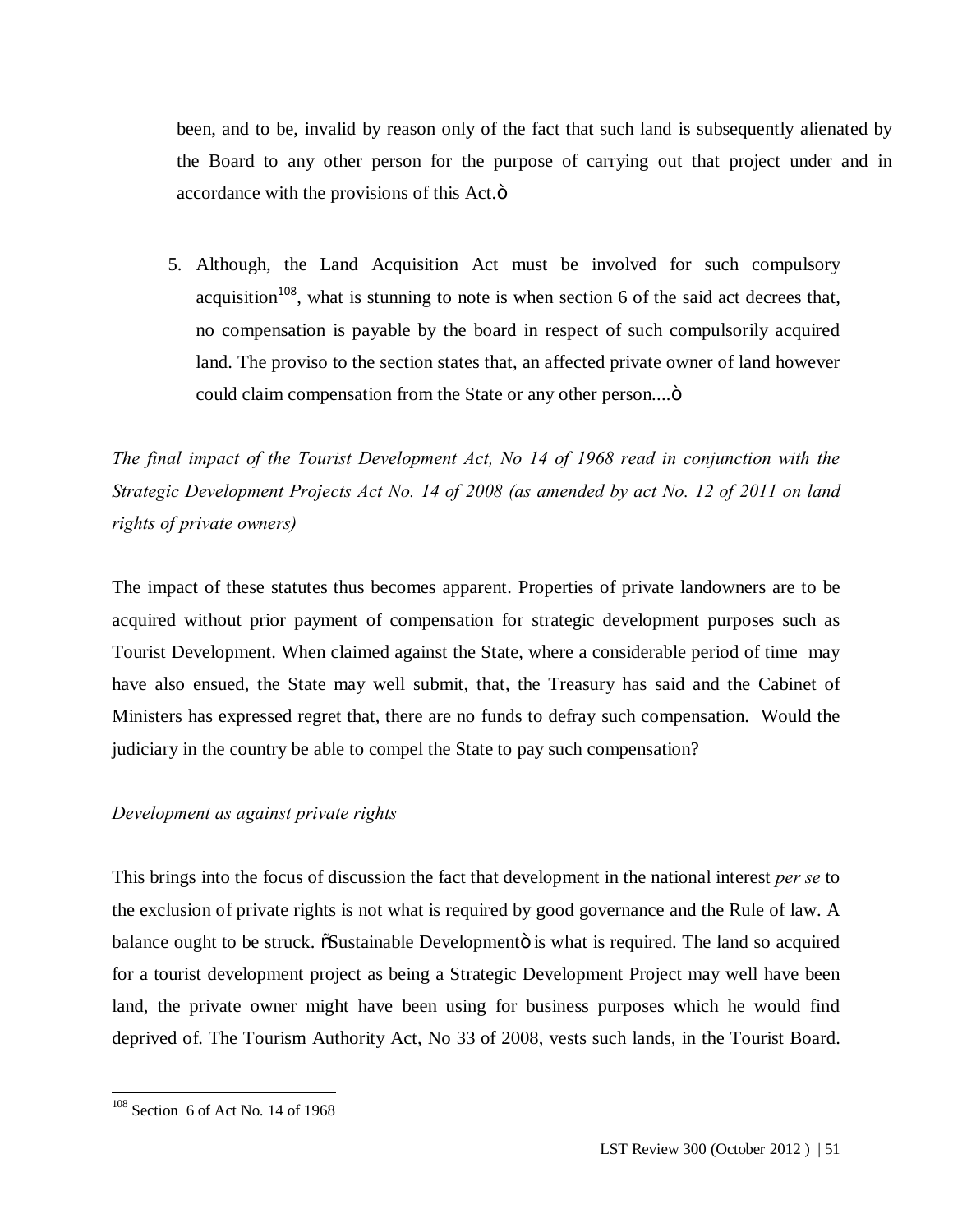The President is empowered to give outright grants of even state land for such projects.<sup>109</sup> These state lands may well have been in the occupation of citizens for long years who would find that, they are left with no remedy given the immunity afforded to the President & actions under Article 35 of the Constitution of Sri Lanka<sup>110</sup>

## *The National Physical Plan*<sup>111</sup>

This plan (NPP) is to be implemented over a period of 20 years (2011-20030) in relation to the project proposals envisaged therein.<sup>112</sup>Project proposals contemplate development areas for

- a) Road development including four expressways (one being the extension of the southern express way)
- b) The Tourist industry
- c) Two new international airports (the Mattala airport being already built) and a second runway in Katunayake; 10 runways expanded and 6 New Domestic Airports.
- d) Agricultural development in (identified as) high productive commercial plantation and agricultural areas.
- e) Disaster management by directing the development of coastal towns to the inland areas.
- f) Reforestation
- g) Industrial development creating industrial estates and export processing zones.
- h) The North Central Metro Region physical plan
- i) Uva Regional plan which include new urban settlements under a new plan, agriculture Development, tourism development, a new northern entrance to the Yala National Park on the same or similar lines as (h) and (i) above.
- j) Sabaragamuwa Regional plan which is on the same or similar lines as (h) and (i) above.
- k) The Eastern and Northern Regional plans similar to (h), (i) and (j) above.

<sup>&</sup>lt;sup>109</sup> See: Section 27(3) of the said Act

<sup>110</sup> Note in this context

a) The Sampoor land acquisitions and

b) The Oluvil acquisitions referred to later in this Study

<sup>&</sup>lt;sup>111</sup> Approved on 03/07/2007 by the national physical planning council chaired by the President as per Section 3 (1) of the Tourist Country Planning (Amendment) Act No 49 of 2000

 $112$  Approved on  $11<sup>th</sup>$  January, 2011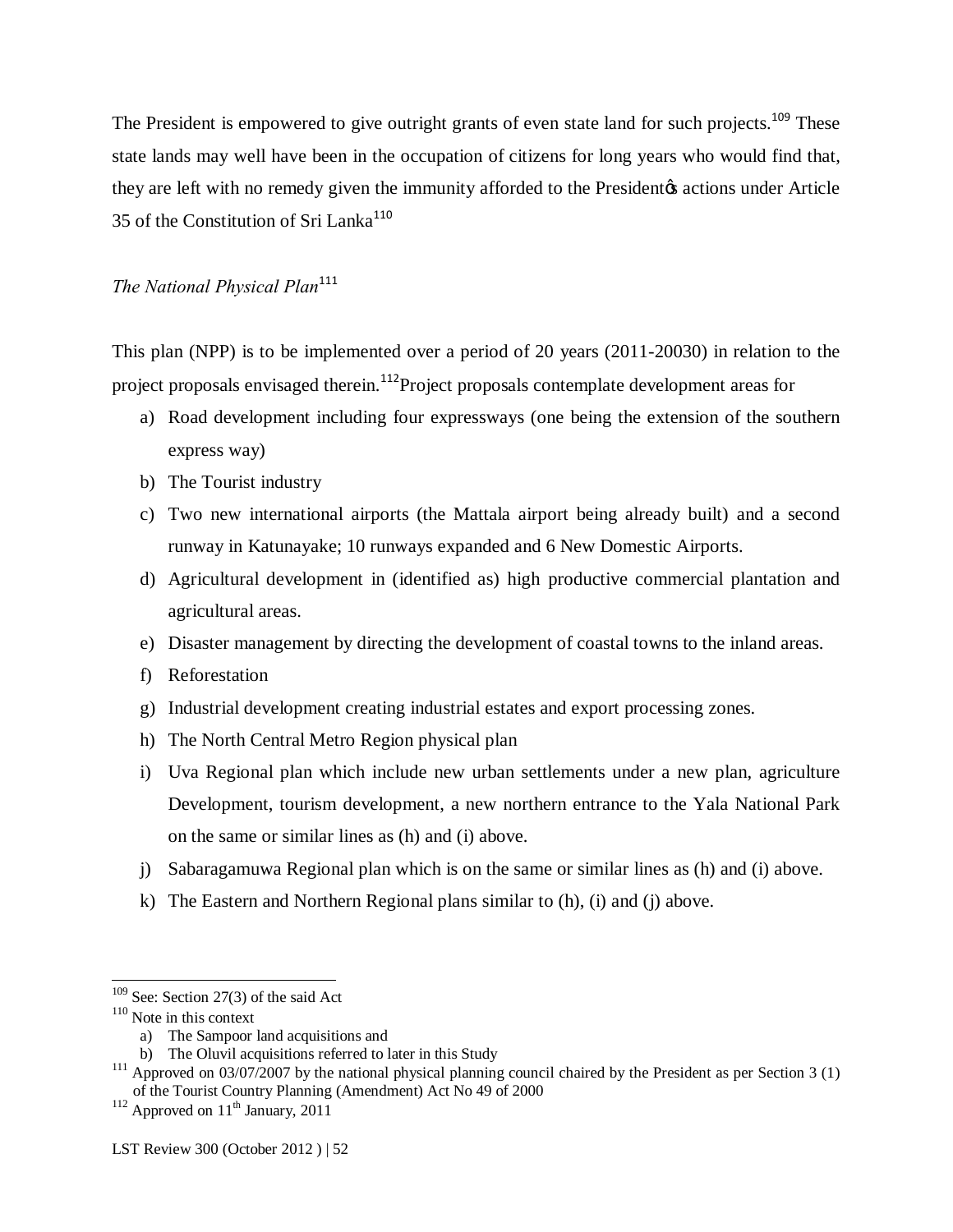No doubt on paper, hardly could one find any fault in the plan. But, for all these projects and the development drive, the State would surely need land and the available land resources at the disposal of the State would certainly not be adequate. Those owners and/or occupiers of land would inevitably be affected. These persons would broadly speaking fall into two categories.

- a) Private land owners in regard to whose lands, the Land Acquisition Act and related statutes would have to be resorted to.
- b) Those who are (i) on state lands on permits, written authority or on some basis which may not be construed as unlawful occupation or on the basis of expectant rights such as those who have had to abandon their lands on account of the North  $\acute{o}$  East conflict.

#### *Proposed Settlement/ Resettlement Plan*

Comparing the ancient settlement pattern and the existing population distribution pattern as at the year 2008 (and not even at 2013) the projected settlement pattern in 2030 is based on several presuppositions that :-

- a) There are  $\delta$ fragile areaso
- b) For which the population will voluntarily migrate to
- c) What have been identified as metro 6 regions.

## *Fragile Areas*

What are fragile areas? Have they been scientifically established as such? Does it mean that, these are infertile land? Is the proposed plan to re 6 forest land to include such lands in the central region as well? Would the effect of it be to replace the tea plantations as well for purposes of commercial projects? The British did this to the rich coffee plantation during their rule by replacing the same with tea plantation. Would the same kind of strategic plan be justified to replace the existing tea plantations with a new industrial and commercial proposal as apparent from the NPP?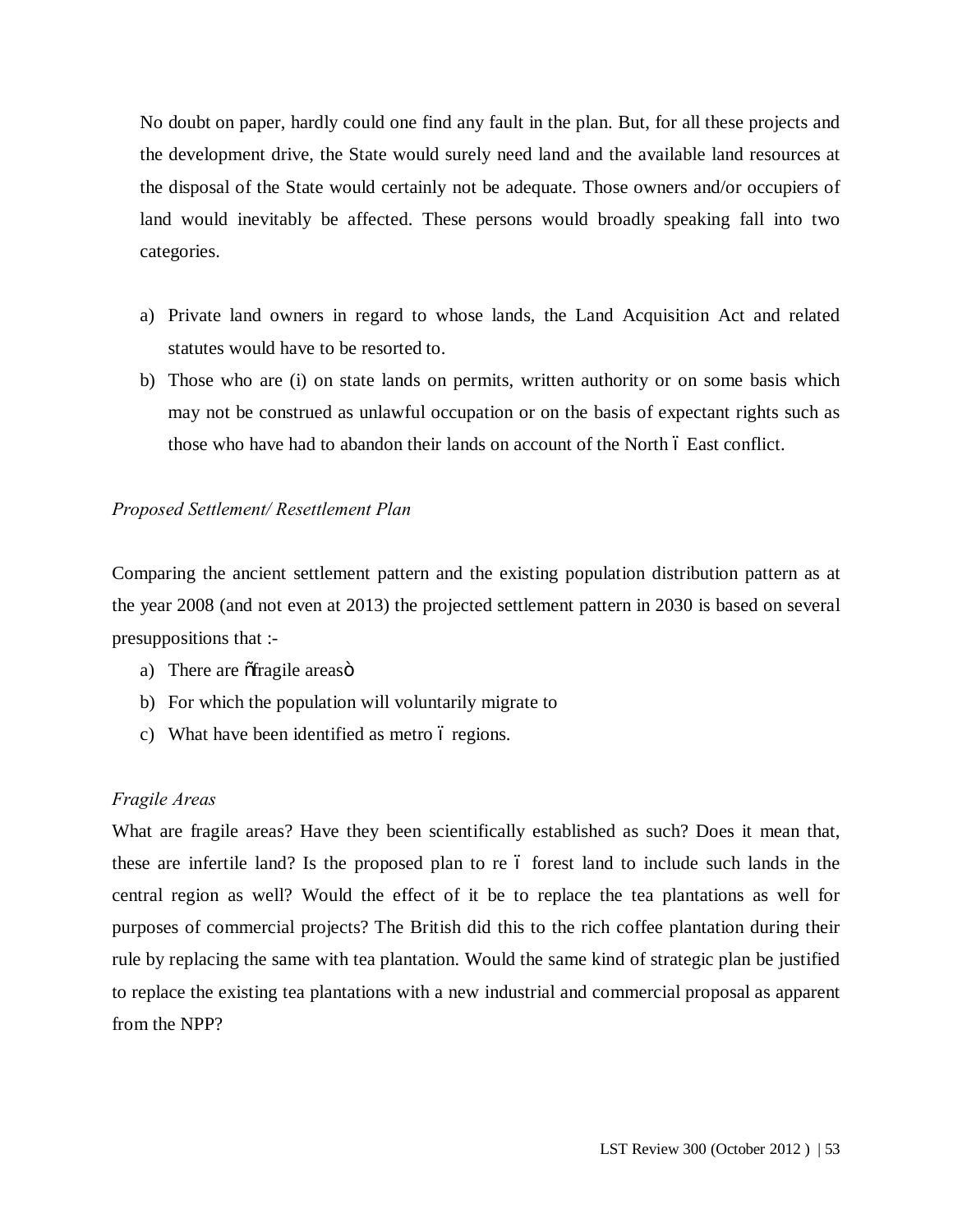#### *Voluntary migration for the so called fragile areas to proposed metro regions*

What if such voluntary migration is not forthcoming? This brings into focus what has been dealt with in this study in the context particularly of the State Lands (Recovery of Possession) Act, 1979, the Land Resumption Ordinance and other related legislation for it needs no imagination to ponder over the fact that, notwithstanding the people's friendly judicial precedents encountered in this Study, the State would submit that, these projects under (the NPP) being for planning and/or public purposes in the national interest for development, the courts would have no role to play to subject the same for review whether under Article 140 of the Constitution by way of orders in the nature of writs; under Article 126 by way of a fundamental rights applications or under section 217 (g) of the civil procedure code in the context of civil actions. The State would no doubt rely on the contrary precedents which have held that,  $\ddot{\text{op}}$  purpose cannot be judicially reviewed.

#### *Metro – Regions – Metro Projects*

It is also noted that the North Central metro region as shown in the maps referred to in the NPP is composed of 100% of the Anuradhapura/Polonnaruwa Districts, 30% of Dambulla and 100% of the Trincomalee District. Item No 10 identified as a metro project is an amendation of the North 6 Central Metro Region (of the Eastern Province) as well as the North 6 East Boundaries.

#### *A clear plan to obliterate and/or re – define Administrative Districts*

In the context of what is being reflected upon in regard to land rights and/or expectations of the people of this country, to whatever, ethnicity or area of residence they belong to, (the NPP) as it presently stands ought not to be implemented in its present form without modification, addressing the aforesaid concerns, lest the government of the day does not care for the same on the assumption that, with the initiatives taken by the Defence Ministry, the military (muscle) power that goes with it and the government  $\alpha$  more than  $2/3$  majority in Parliament where even special legislation could see the light of day with the apprehension that, even the Supreme Court in the exercise of its constitutional jurisdiction may not decree a Referendum, such as what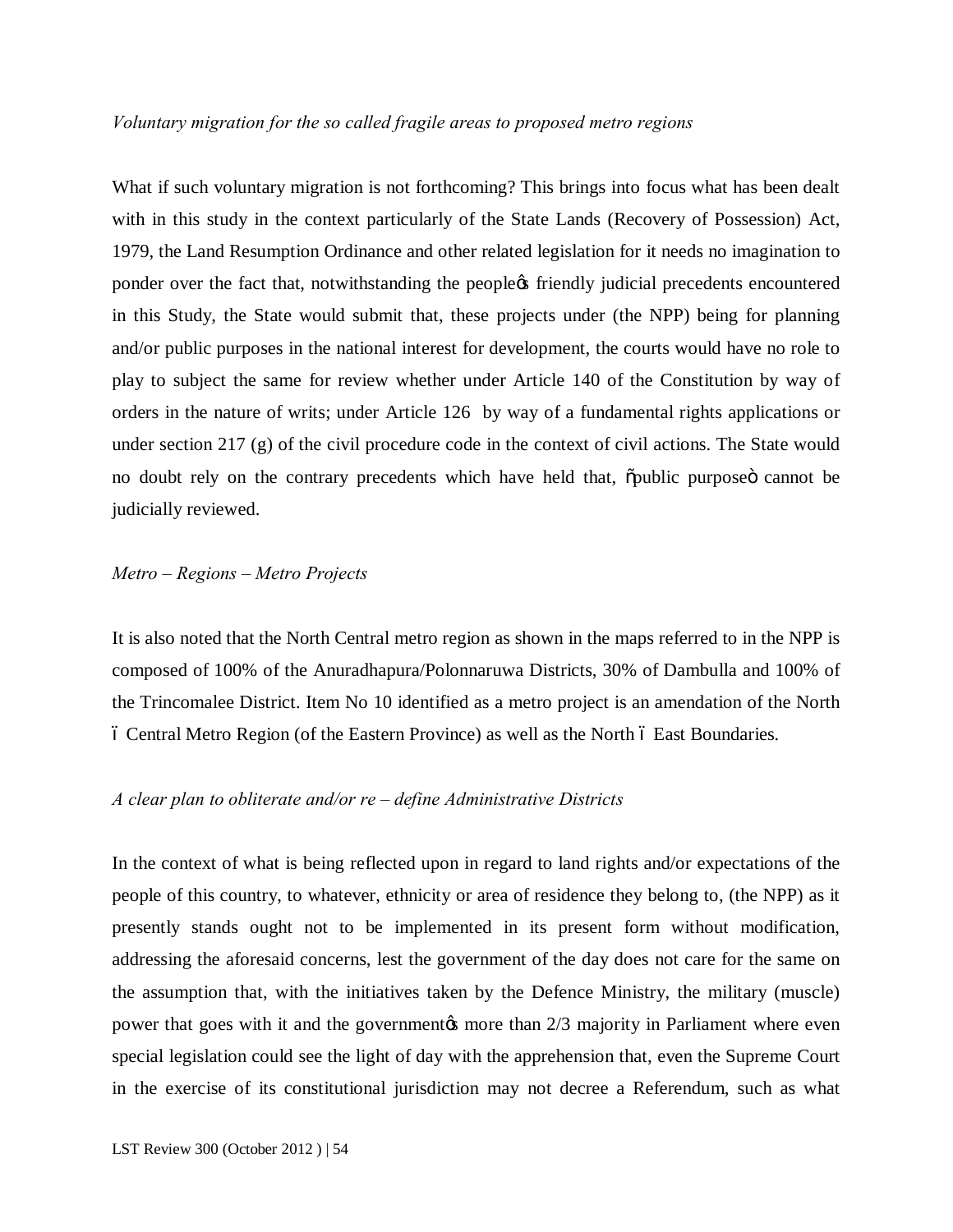happened in relation to the Divineguma Bill which even cost a Chief Justice her right to office, which is part of the Constitutional history of the country.

### *Constitutional Impact of the NPP*

The  $13<sup>th</sup>$  Amendment to the Constitution would be rendered a dead letter in as much the involvement of the provincial councils appear to be destined to be circumvent in regard to the subject of land use. Agricultural and agrarian services, land settlement,<sup>113</sup> etc. As long as the said 13<sup>th</sup> Amendment stands, could it be circumvented obliquely through administrative initiatives termed an (NPP)?

*Relevance of the Recommendations made in this study in regard to (a) The land Acquisition Act in the context of private lands and (b) state land occupied and possessed by citizens' of this country*

If all the projects contained in the said NPP are to be gone through, those citizens who are expected to, for the said purposes, migrate within the country to other areas giving up their statutory rights under such laws such as the Land Development Ordinance etc. and the expectant rights to regain possession, after the end of the war, then there must be an adjunct plan to be put in to order which the NPP, does not appear to make even a token reference thereto.

The NPP must necessarily be modified addressing the settlement/re 6 settlement factor without leaving it to possible litigation but to be addressed as a compensation issue which would be in consonance with such persons being deprived of their lands, having to move out from presently occupied lands, state lands, (no doubt), but being the only formula the government could offer in that regard in its quest for development in the context of its purported plan in development projects. Indeed, towards that objective, strong civil rights organizational initiatives would be necessary.

<sup>&</sup>lt;sup>113</sup> See:  $9<sup>th</sup>$  Schedule, List I, items No 9 and Appendix II thereof of the constitution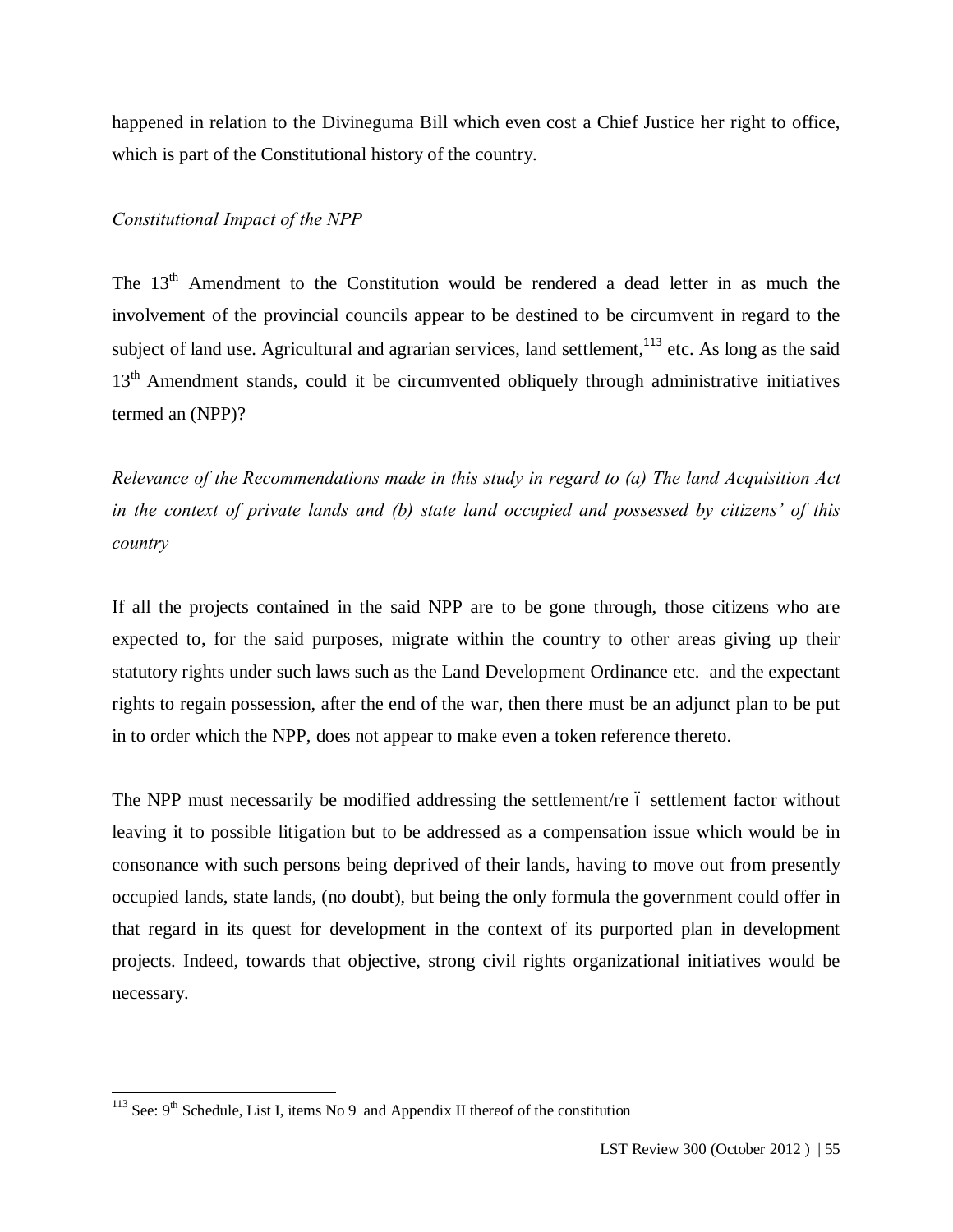#### **(8) Evictions from State Lands**

#### **(A)Under the Forest Ordinance and the Irrigation Ordinance**

There are many situations where any person is liable to be evicted from State occupied lands. There are the situations where any such person is found to have no right whatever to be in state land. For instance, under the Forest Ordinance,  $114$   $\tilde{a}$  any person i i i i. Who in a reserved forest - erects any building whether permanent or temporary, or occupied any building so erected shall be guilty of an offence and be liable on conviction to  $\tilde{i}$  i  $\tilde{j}$  (inter alia) imprisonment which may extend to one year or to a fine or both.<sup>115</sup> At the other end of the spectrum one sees where under the Irrigation Ordinance<sup>116</sup> an irrigation rate is imposed for state land that has been given for cultivation by a grant, lease, held or occupied by an instrument Under the requisite legislation such as under the State Lands Ordinance<sup>117</sup>, the Land Settlement Ordinance<sup>118</sup>, the Land Development Ordinance<sup>119</sup>, Land Grants (Special Provision) Act No. 43 of 1979 and where such  $\div$ allotteeø (meaning an owner of a holding or a permit holder under any such statute) or a tenant cultivator is found to be in default, the land is liable to be seized.

These two ordinances, it is to be noted, appear to have functioned without difficulty for the terms of the said statutes and the legislative intent behind them.

## **(B)The State Lands Ordinance and the Land Development Ordinance**<sup>120</sup>

By and large, the disputes that have arisen in the context of these two statutes have been between private parties. Where, the particular State functionaries have taken decisions affecting either party, the same have been put in issue in the appropriate courts to be resolved.<sup>121</sup> There have been instances however, where the Courts themselves have not been able to resolve due to the

 <sup>114</sup> Vol 11 (Chap. 283), (LESL,1980) (Revised Edition)

 $115$  Section 7 (g)

<sup>116</sup> 2A. Vol 11 (Chap 285) (LESL, 1980) (Revised Edition)

<sup>117</sup> Vol 11 (Chap 286), (LESL,1980) (Revised Edition)

<sup>118</sup> Vol 11 (Chap 299), (LESL,1980) (Revised Edition)

 $119$  Vol 11 (Chap 300) (LESL, 1980) (Revised Edition)

 $120$  Vol 11 (Chap 286) (LESL, 1980) (Revised Edition), Vol 11(Chap 300) (LESL, 1980) (Revised Edition)

<sup>&</sup>lt;sup>121</sup> See 6 the study by R.K.W. Goonesekere, Select Laws on State Lands, (Law and Society Trust),2006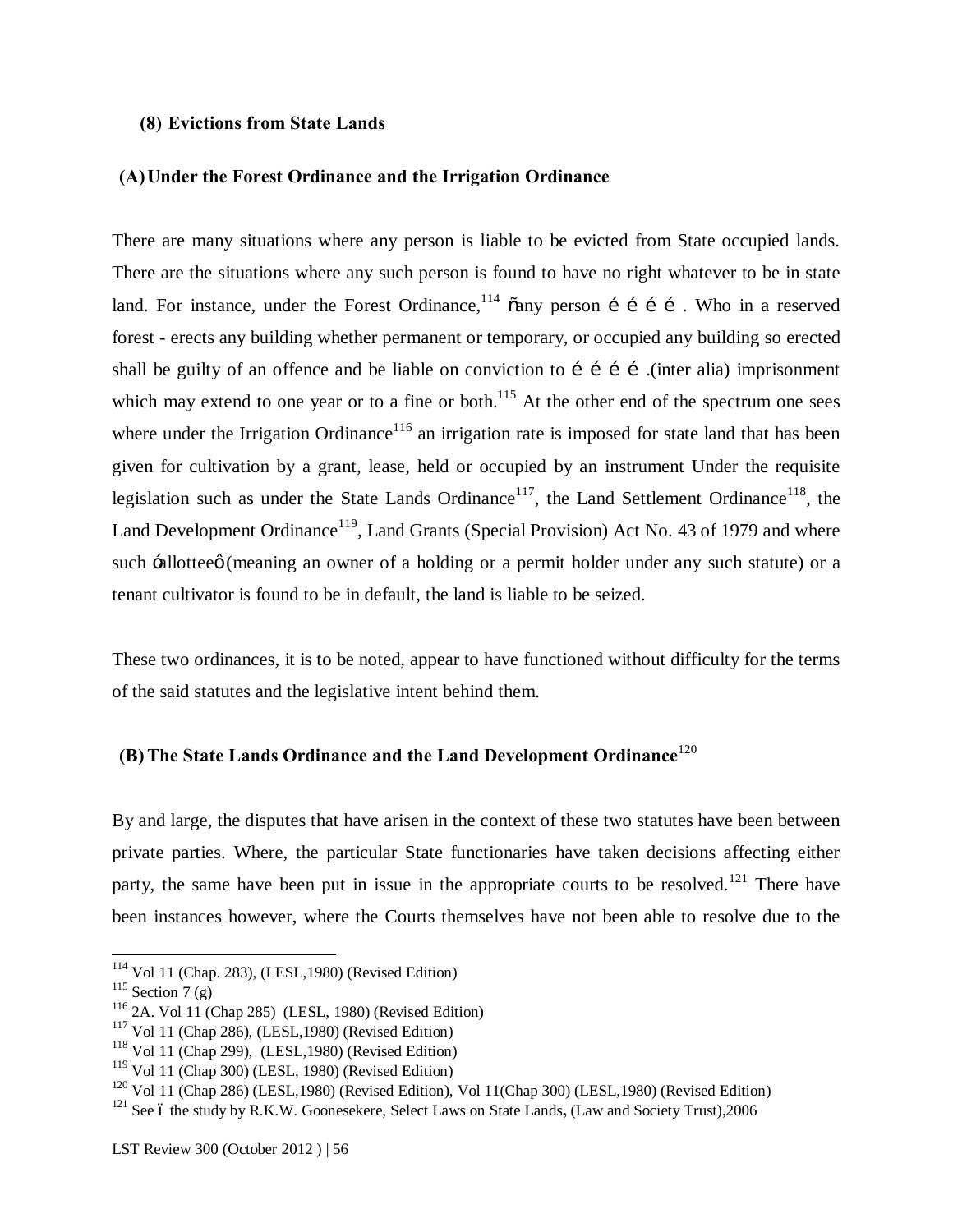intricacies and technicalities of the law and consequently these problems have been retransferred to the administrative authorities. One such illustration may be cited as transpired in a recent Supreme Court decision.

## *Kurukuladeniya and Another v. Ramasamy Balan*<sup>122</sup>

In that case  $\div$  X $\emptyset$  who had a valid permit, purportedly, under the States Lands Ordinance had given an informal lease to  $\mathcal{H}\phi$  for three years but without obtaining prior approval from the Divisional Secretary. X was therefore in breach of the conditions stipulated in the permit. Before the said three year period lapsed,  $\div X\phi$  became deceased. After the expiry of the said three year period,  $\exists X$  theirs (children) sought ejectment of  $\exists Y$  on the basis that  $\exists Y$  of was an overholding licensee and therefore was a trespasser. The District Court as well as the High Court of Civil Appeals dismissed the action on the ground that, in terms of Section 16 of the State Lands Ordinance, a permit being a personal right conferred, it stood extinguished upon the death of the permit holder and the heirs of  $\div X\phi$  could not have therefore maintained an action to eject  $\div Y\phi$ . The Supreme Court affirmed both the District Court and the High Court of Civil Appeal¢ judgments, deriving support from a Court of Appeal ruling in *Dharmalatha v. De Silva.*<sup>123</sup>

## **The Impact of the Supreme Court Ruling**

The Supreme Court held that, the informal leave given by  $\div$   $\phi$  was illegal (because it was contrary to the conditions of the permit 6 the said lease being given without prior approval from the Divisional Secretary<sup>124</sup>). As noted earlier,  $\pm X\alpha$  heirs also could not maintain an action to eject  $\div Y$  *o* for, with the death of  $\div X$ <sup>*g*</sup> the permit stood extinguished.

 $122$  Sc/Appeal/153/11 6 SC Minutes of 21.02.2013

 $123$  1995 (1) SLR 259

<sup>&</sup>lt;sup>124</sup> For which reason the Supreme Court, rejecting Counselys argument held that *Palisena v. Perera* (56 NLR 407) stood distinguished.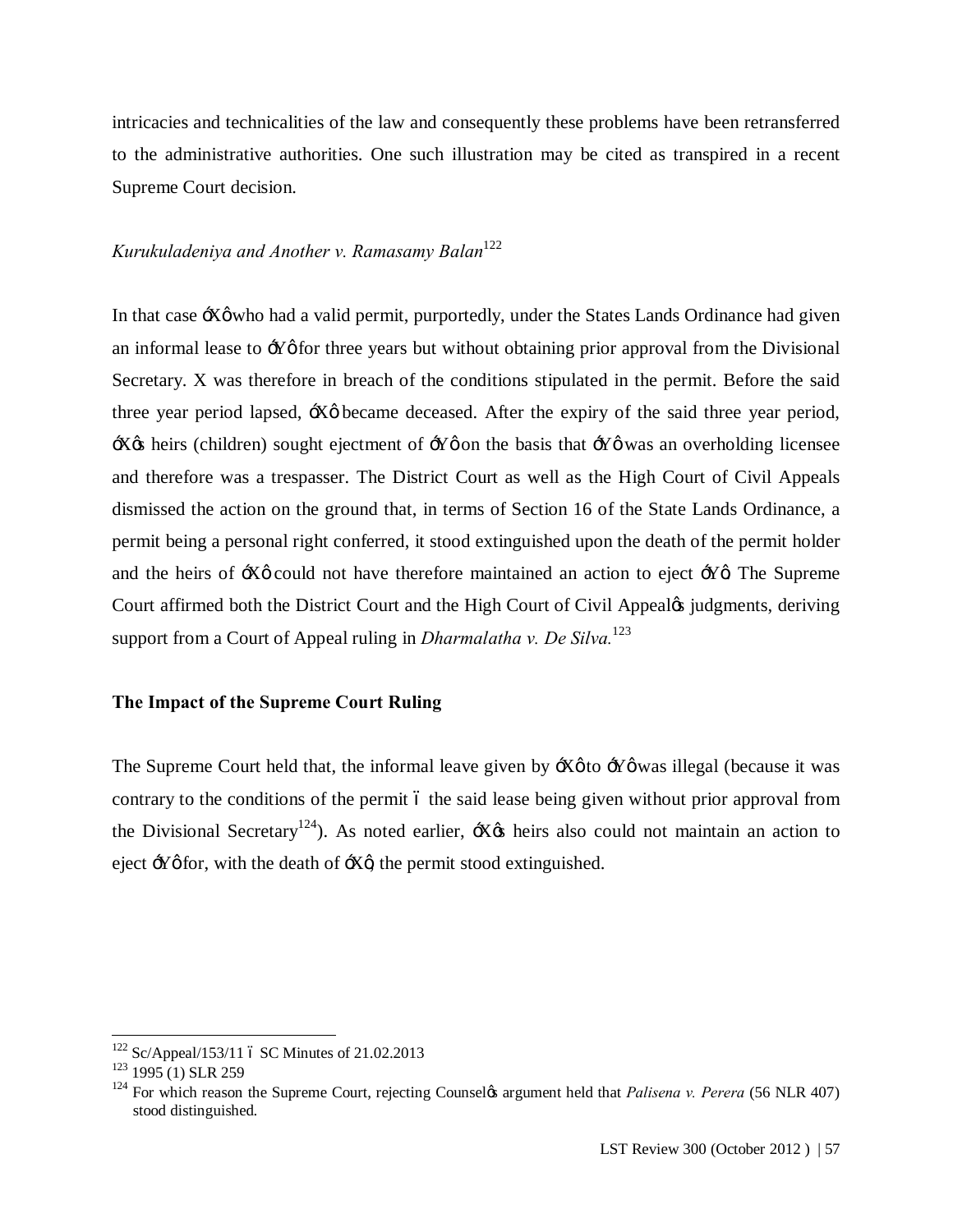#### **What was the impact of the Decision of the Supreme Court?**

Was then,  $\mathcal{Y}$ g who was also a party to an informal lease, obtained in breach of the conditions contained in the permit  $\ddot{\mathcal{X}}\phi$  had obtained to remain in occupation? What was the status of  $\ddot{\mathcal{Y}}\phi$ ? a definite positive aspect of the ruling is seen when the court is seen holding that,  $\tilde{\text{o}}$  ...the Respondent (Y) is an unauthorized occupant of state land, the District/Divisional secretary or any other competent authority of the State could take steps to recover the possession of state land which is the subject matter of this case. $\ddot{\mathrm{o}}^{125}$ 

## **How then are the authorities to act?**

On the rationale employed by the Court in all probability, should  $\frac{1}{10}$  heirs seek a writ of mandamus, it may well be held that, they lack *locus standi t*o maintain such an application under Article 140 of the Constitution. If so, and should the heirs of  $\div$  X $\phi$  not seek a *mandamus*, are the authorities to condone the continued unlawful occupation of  $\div$  perhaps even regularising his occupation by granting him a permit? Ought not the heirs of  $\frac{1}{10}$  be given consideration notwithstanding Section 16 of the State Lands Ordinance and its interpretation?<sup>126</sup>

Perspectives emerging from a workshop conducted by the CPR research team held in the Badulla District are also relevant in this regard. When the above question was put to the functionaries present<sup>127</sup> the response was most salutary and commendable. Led by the Assistant (Provincial) Commissioner, it was opined by the land officers that  $\ddot{\text{o}}$  in such a situation<sup>128</sup>, we would recover possession from  $\div Y\phi$  and act according to the legislative intent reflected in the State Lands Ordinance and the Land Development Ordinance contained in the schedules of the said enactments, as being the more equitable decision because, the way we see it, it is a dispute between a Trespasser as against the heirs of the original permit holder. Of course, this is in the

<sup>&</sup>lt;sup>125</sup> At p.7 of the judgment, per Priyasath Dep, J (Thillekewardene, J and Imam, J agreeing)

<sup>&</sup>lt;sup>126</sup> 1995 (1) SLR 259

 $127$  The aforesaid Commissioner and several land officers

<sup>&</sup>lt;sup>128</sup> The reference was to the facts and circumstances of the Supreme Court case under discussion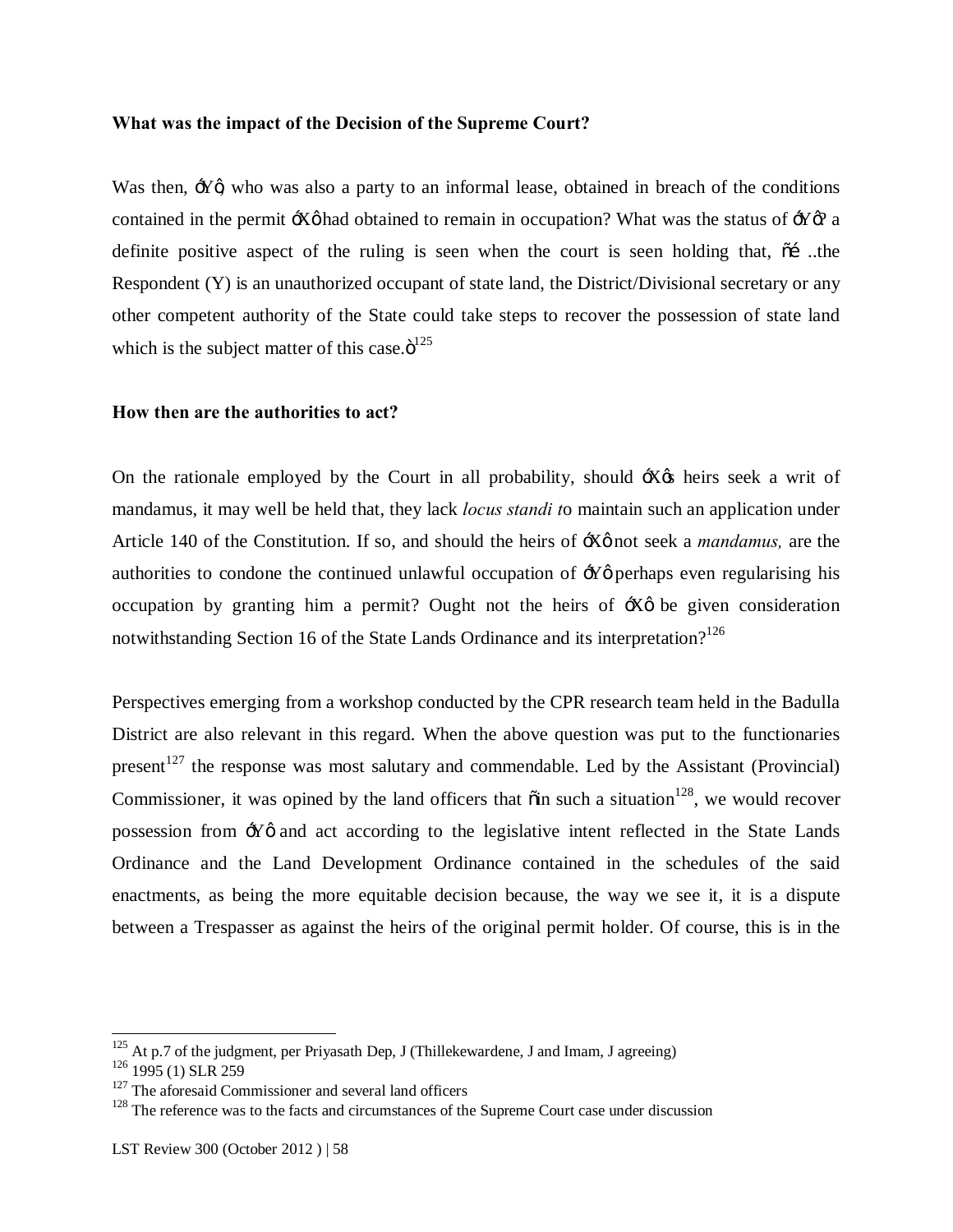Badulla District and how the authorities in the Nuwara  $\acute{o}$  Eliya District would act, we cannot say. $\ddot{o}^{129}$ 

#### **Need for Legislative Reform**

That view expressed by the resource personnel in the Badulla District told a story. Inconsistency in decisions relating to State Land alienation in the several provinces must surely be obtained, notwithstanding, the wisdom depicted in the State Lands Ordinance as per Section 16 thereof and judicially interpreted as well, introducing provisions to the State Lands Ordinance in situations where, an original permit Holder as well as an informal lessee are found to be in breach of the law, the heirs of the original permit holder must have a preferential right over a person who is in un authorized occupation of State land subject to the authorities discretion to hand over the land to neither.

## **(C)The Land Resumption Ordinance**<sup>130</sup>

Section 2(1) of this Ordinance states as follows.

"When any land in Sri Lanka which has been or which may hereafter be alienated by or on behalf of the State shall appear to the Government Agent to have been abandoned by the owner thereof for eight years or upwards, and such owner or any person lawfully claiming under him cannot be ascertained, notwithstanding all reasonably diligent inquiry made by such Government Agent, it shall be lawful for such Government Agent, with the sanction of the Land Commissioner, to declare by a notice to be published and to be posted on such land in the manner provided in subsection (2), that if no claim to such land is made to him by or on behalf of any person able to establish a title thereto within the period (not being less than twelve months) specified in such notice, such land shall be resumed by the State. $\ddot{o}$ 

 $129$  The Supreme Court decision being the subject matter of a state land in the Nuwara 6 Eliya District.

<sup>130</sup> Vol 11 (Chap 290), (LESL, 1980) (Revised Edition)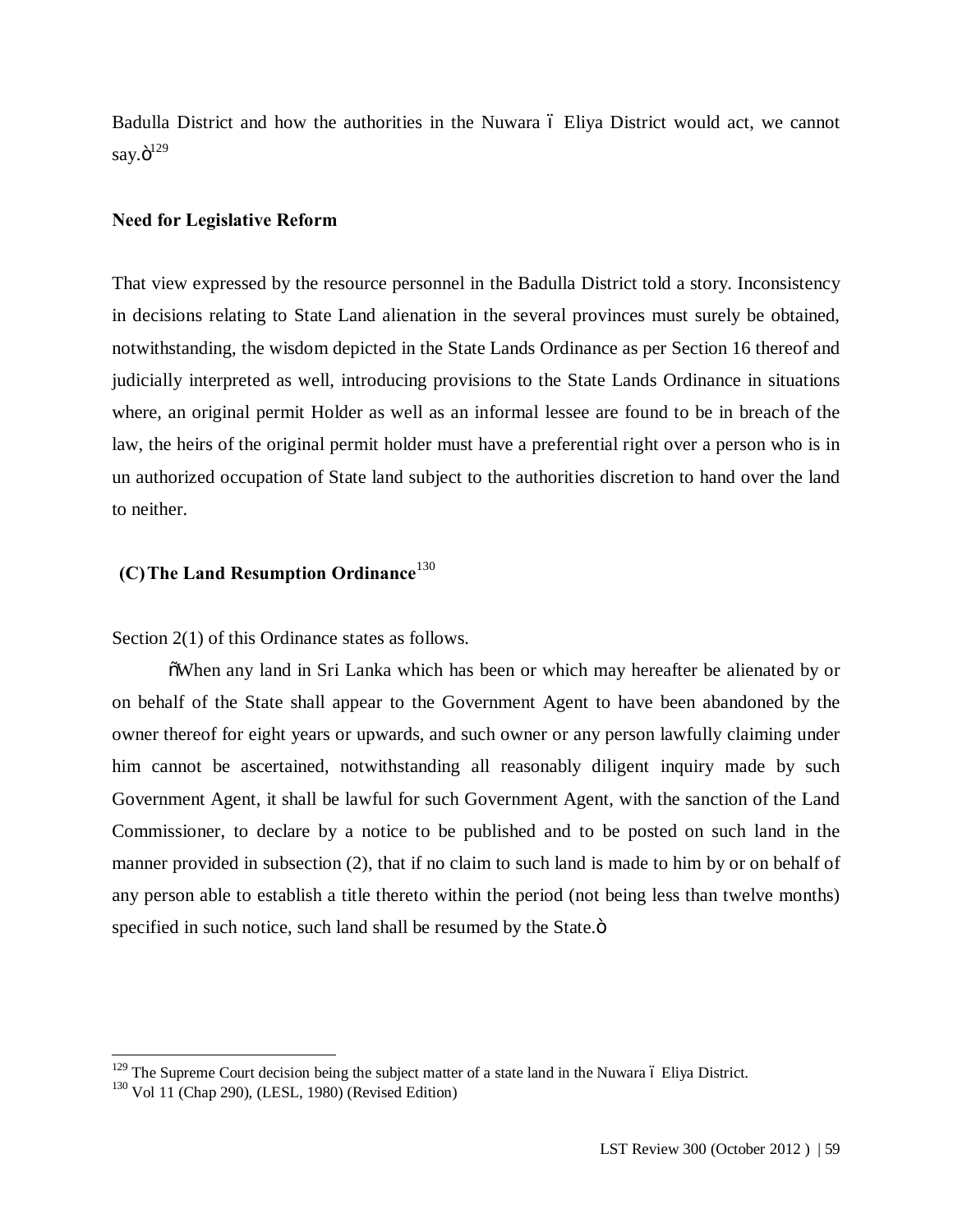#### **Was this Ordinance used in the post conflict years in the North and East?**

Relevantly, Sri Lanka $\alpha$ s Lessons Learnt and Reconciliation Commission (LLRC) has recommended, in its 2011 report, several measures to the government to resettle those people who had lost the lands that they had been in possession of. The government itself has issued official statements that several thousands have been resettled. There is no reason to doubt those statements.

However, as this Study would reveal, from the fieldwork carried out by the research team, many still find themselves unable to return to their previously occupied lands. Apart from those lands that have been requisitioned for security purposes $131$  or development purposes $132$  where different consideration may apply there are several lands which fall outside those categories. What meaningful and practical measures ought the government to take in regard to the same? In his study on  $\delta$ Select Laws on State Landö, R.K.W. Goonesekere<sup>133</sup> has noted thus:

 $\ddot{\text{o}}$  the Land Commission (1958) commented that the ordinance is not being used although there are large extents of land in the Kandyan provinces which are being in Patna or forest or are abandoned coffee estates without any apparent cultivation or the exercise of any right of ownership. $\ddot{\mathrm{o}}^{134}$ 

The same observation would apply to those lands which thousands of people lost or were forced to abandon due to the three decade long war in the North and the East. The fieldwork carried out by the research team in the context of this study has revealed that, the Ordinance has not been used. It is recommended that, the government must be prevailed upon to set in motion the Land Resumption Ordinance with suitable amendments particularly in regard to the time limits contemplated in the present Section 2(1), ideally, by the enactment of new legislation titled  $\delta$ The Land Resumption (Special Provisions) Acto to deal with the situation that arose some thirty years ago.

<sup>&</sup>lt;sup>131</sup>Several High Security Zones are still in operation in the north and the east.

 $132$  See: For example  $\check{\text{o}}$ the Sampurö issue discussed dealt later in this document.

<sup>&</sup>lt;sup>133</sup> See: R.K.W. Goonesekere, Select Laws on State Lands, (Law and Society Trust), 2006

<sup>134</sup> See: R.K.W. Goonesekere, Select Laws on State Lands**,** (Law and Society Trust), 2006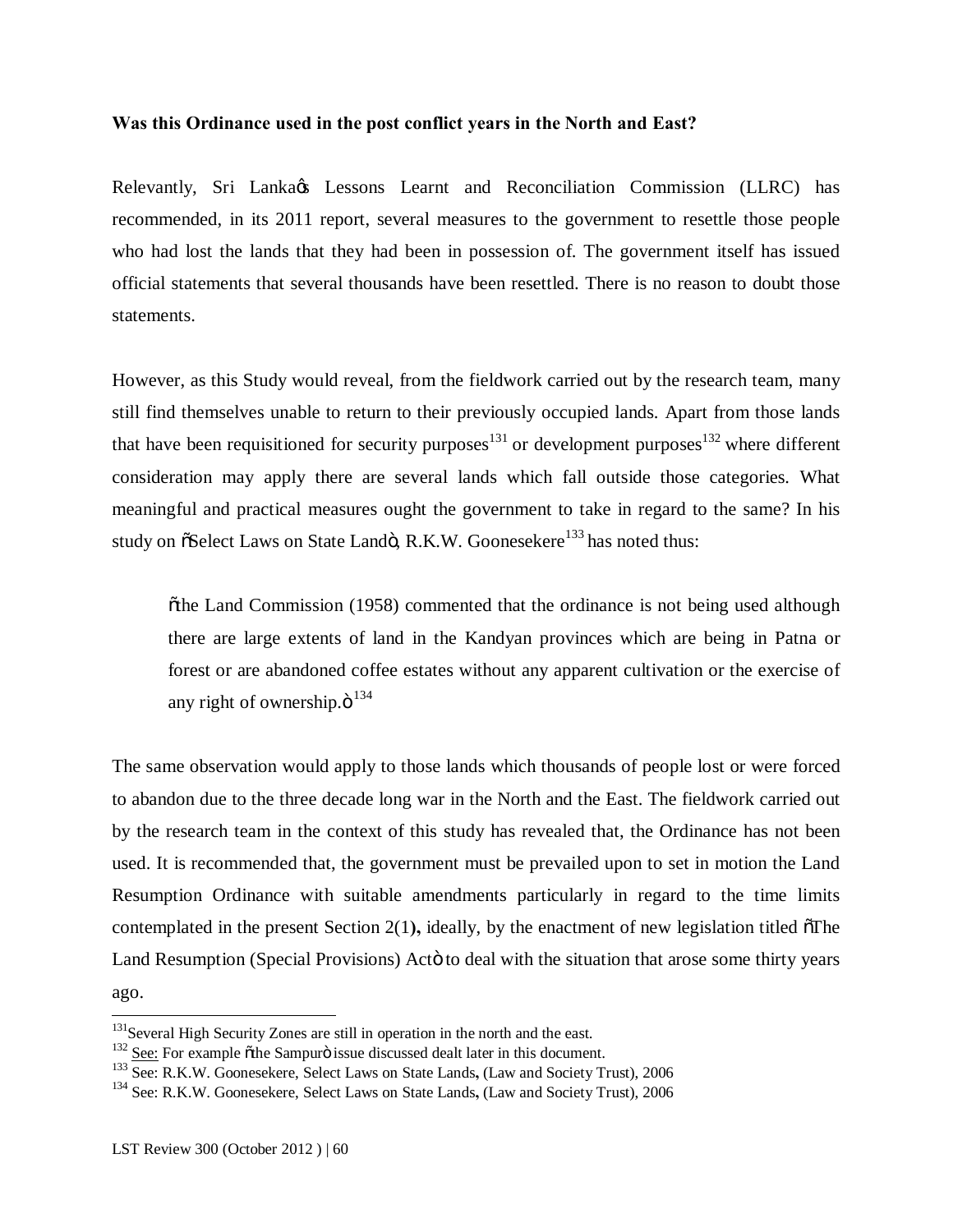#### **i. Where owners of abandoned lands prefer claims**

How are they to establish such claims? The best evidence no doubt would be title deeds. The fieldwork carried out by the research team pertaining to the present study revealed that, thousands find themselves without any such title deeds or permits owing to the fact that, the relevant Kachcheries or land registration offices had been destroyed. Procedure as contemplated by Section 4 as the Ordinance presently stands needs to be amended for the establishing of any such claim.

Evidence by *Grama Seva Niladharies*, present and past together with whatever other supporting documents or oral evidence must be entertained by the government agent (contemplated in the said section, to be read as the divisional secretary) (and the reference to the land commission being amended to read as the Provincial Land Commissioner).<sup>135</sup> Where, there are no rival claimant the strict proof should not be required in the context of Section 5 of the ordinance. Prima facie proof under the said section should suffice which should result in a deed of disposition being given to any such claimant.

#### **ii. Where there are rival claimants**

It is recommended that, only where (the Divisional Secretary) finds there are rival claimants that, and where a doubt is (after he reports to the land commissioner) entertained as envisaged in Section 5 that, the invocation of the courts should be required as stipulated in the subsequent provisions of the ordinance.

#### **iii. Where no claim is made by any**

Section 3 envisages this situation which should not therefore pose a problem to the authorities and the acts contemplated therein could be put in motion.

 $135$  In consequence of the  $13<sup>th</sup>$  Amendment to the Constitution of Sri Lanka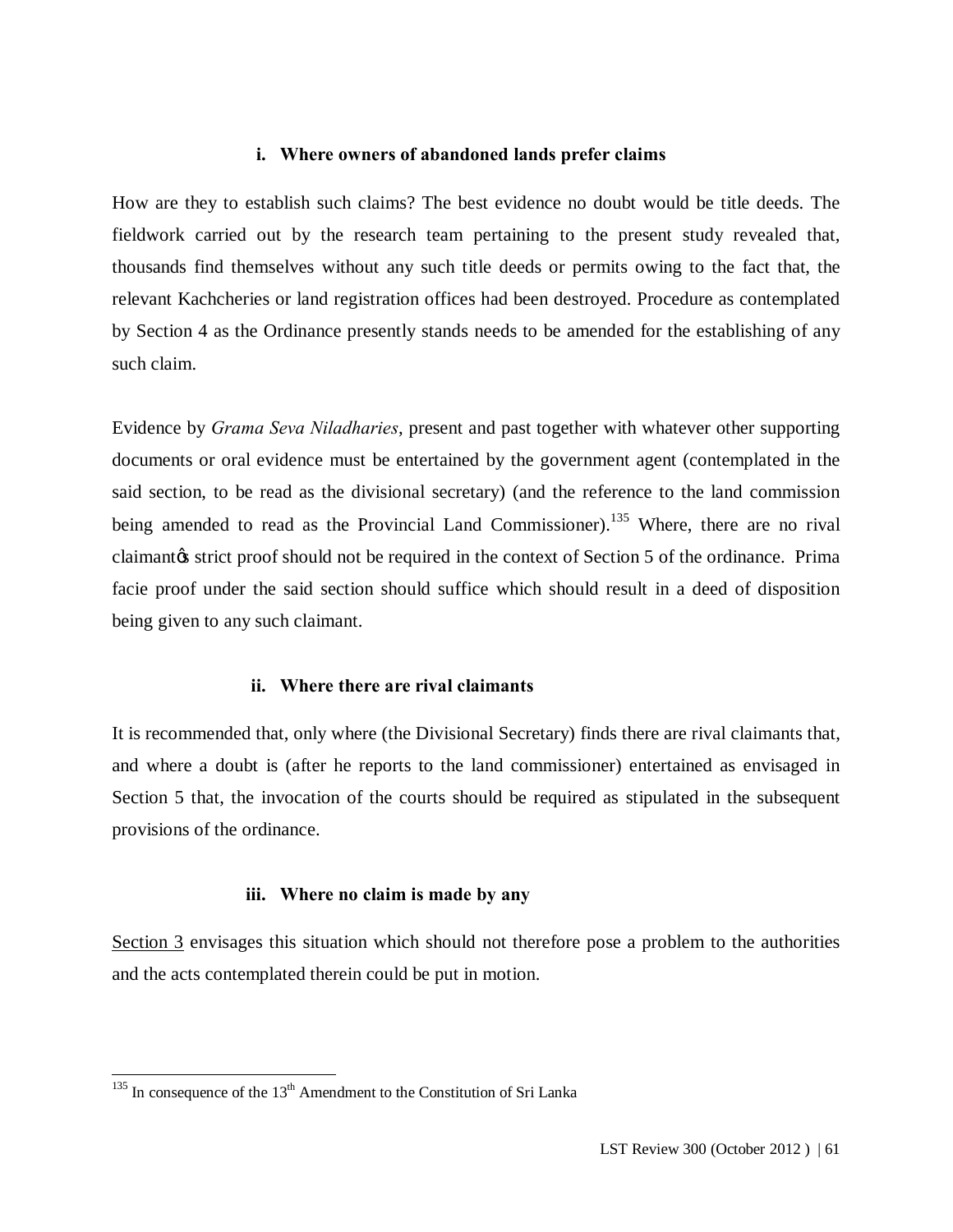# **iv. Abandoned lands which presently stand requisitioned for Defence (security) purposes.**

One other matter needs to be addressed in this context. And that is where,

- a) (abandoned) lands have been requisitioned for defence (security) purposes.
- b) (abandoned) lands have been put to use for public purposes.

#### **Re. (a)**

It is recommended and the government must be prevailed upon to make available alternative land to such claimants (and upon failure to do so) to pay adequate monetary compensation, where after inquiry by the Divisional Secretary, the Claimant has established prima facie proof of such claim. It will be noted that, this would have to be done by amendment to the ordinance or, ideally through new legislation in the form of a special provisions enactment.

#### **Re. (b)**

A qualitative distinction needs to be drawn here, in that, land in question, taken over by the State physically, and not under the Land Acquisition Act, for public purposes, the same rationale should be applied where the taking over by the state of such lands has not been challenged 6 that is, offering alternative land **or** upon such failure, paying adequate compensation.

## **(D)The State Landmarks Ordinance**<sup>136</sup>

The preamble to the statute states:- it is  $\tilde{\alpha}$  and Ordinance to provide for the eviction and maintenance of permanent landmarks to define the boundaries of the land alienated by the State. $\ddot{o}$ 

Section 4 of this Ordinance decrees that :-

 $I$  of the duty of the owner or the person for the time being in possession or occupation of any land, the boundaries of which have been defined by State landmarks, to keep such landmarks

 <sup>136</sup> Vol 11, (Chap 291), (LESL, 1980), (Revised Edition)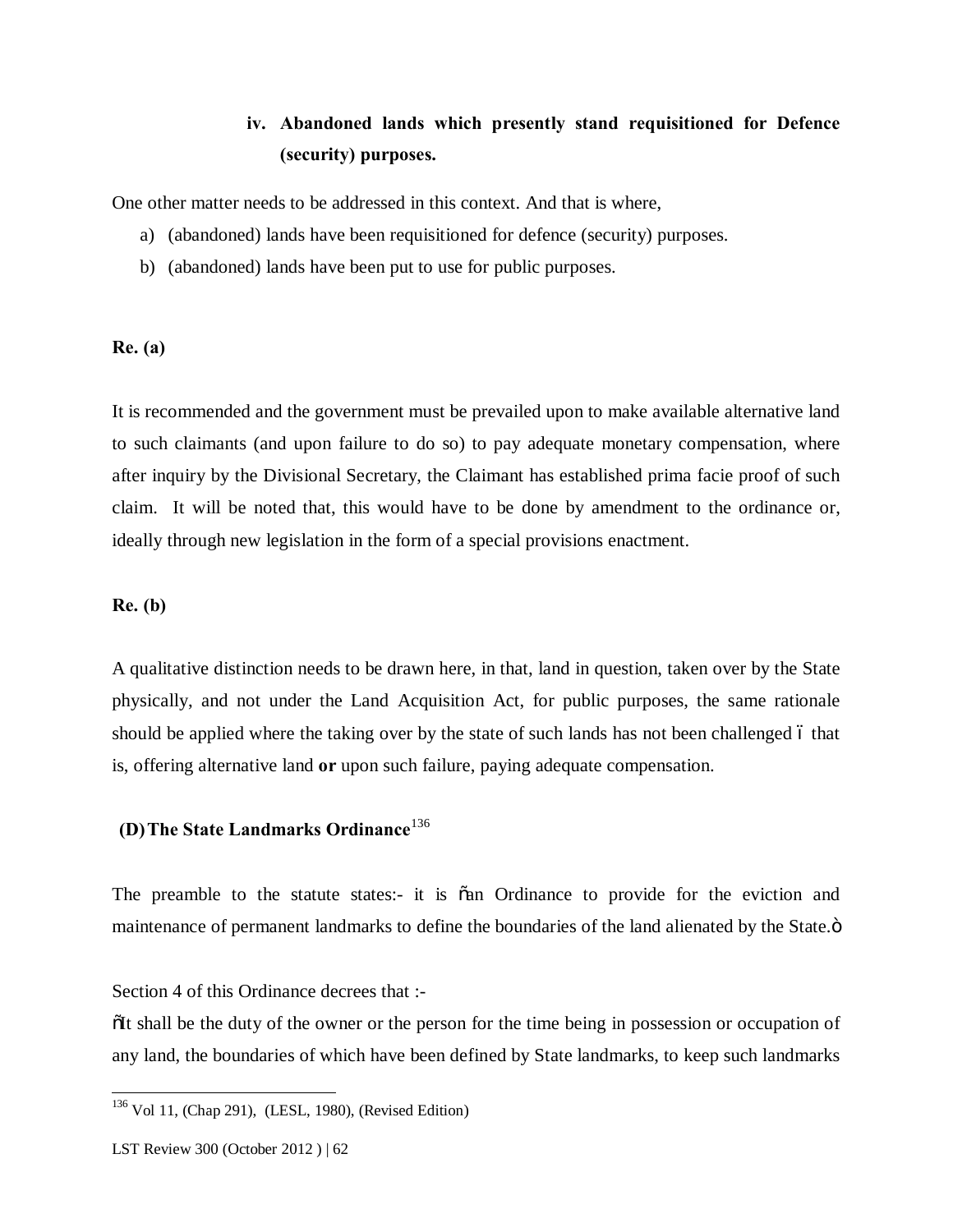in good repair, and also to define the boundary line connecting the several landmarks by keeping the same clear of vegetation. $\ddot{o}$ 

Section 5 (1) in its terms exemplifies further this duty which reads thus:-

"Whenever it appears that any State landmark has been removed, or is out of repair, or that the owner or occupier has failed to define or keep defined the boundary line between the landmarks, the Government Agent may call upon the owner or occupier to replace or repair such State landmark or to define the boundary line  $\ddot{\mathrm{o}}$ 

The question may be asked, how could a person who has had to abandon the land in question owing to the war, be expected to have complied with those provisions?

Consequently, therefore, whether through amendment to the Land Resumption Ordinance **or** new legislation by a special provision enactment, a provision must necessarily be added to the effect, that;

 $\ddot{\text{o}}$ Notwithstanding the provisions of the State Landmark Ordinance (as amended) í .ö The said proposed amendments **or** new (special) legislation would apply  $\ddot{o}$ 

It is also apt to note the terms of Section 9 of the said Ordinance which reads as follows:-

 $\delta$ The person on whom a notice to replace or repair State landmarks or to define boundaries is served may request the Government Agent to cause such landmarks to be set up or repaired, and the Government Agent may require the Surveyor-General to have such landmarks set up or repaired, and the cost shall be certified and recovered as hereinafter providedö

It is clear therefore, where there had been obliteration of the State Landmarks or definition of boundaries, the statutory duty primarily falls on the Government Agent (or the Divisional Secretary) to put that right.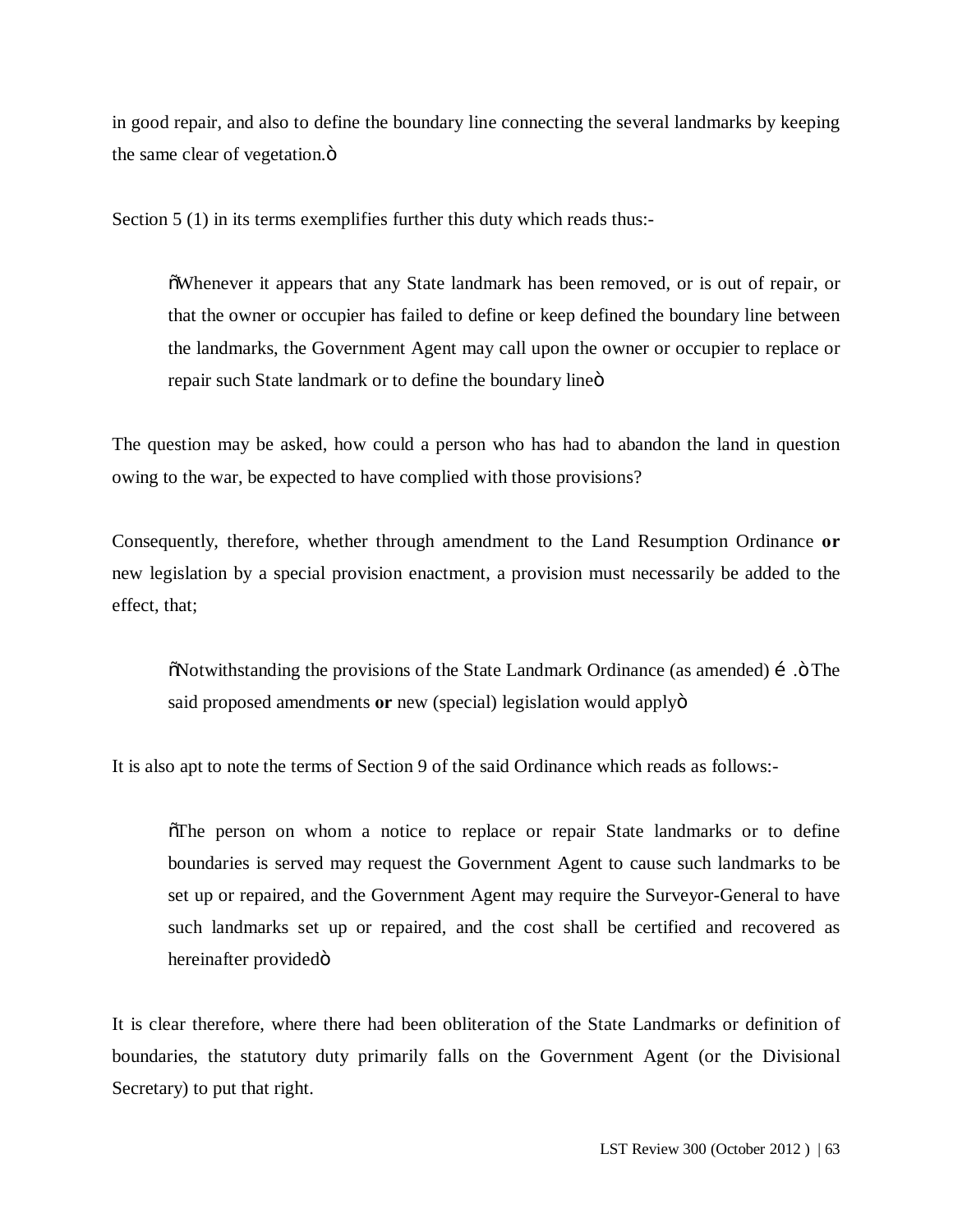#### *The innocence or ignorance of the community*

During the war in the North and East, obliteration of the State Landmarks and/or the definition of boundaries had necessarily come into play. No request, up to date, had come up from an affected land owner on the said issue. The question is, could such a person in the war torn areas (in the North and East) have made such a request? Even if such a request had been made, where a dispute would have arisen as to the portion in which any State Landmark shall be placed, during the war time conditions, would it be rational to expect an aggrieved person to have called upon and expected the Surveyor General of Lands to intervene as contemplated by **Section 10** of the said Ordinance? which decrees thus:-

 $\tilde{\text{d}}$  any dispute shall arise as to the position in which any State landmark shall be placed, the same shall be settled by the Surveyor-General, who may direct the land to be resurveyed. The expense of any such survey shall be borne by the landowner, and shall be recovered in manner provided by section 12 $\ddot{o}$ 

Thus, the imperative need to, bring in new legislation by way of a Special provisions enactment, not only, amending the Land Resumption Ordinance but also the State Landmarks Ordinance in the terms proposed hereinbefore.

## **(E)The Definition of Boundaries Ordinance**<sup>137</sup>

There is another enactment that has a bearing on the issue under discussion. Section 2 of the Definition of Boundaries Ordinance (as amended) decrees thus:-

 $\delta$ It shall at any time be lawful for the Government Agent of the administrative district to demand in writing of any person claiming to be the owner of any land within the same the production of every deed, document, and instrument upon which such person founds such claim; and if the occupier or person having the superintendence or management of any such land, not being himself the alleged owner thereof, shall refuse to give full

 <sup>137</sup> Vol 11 (Chap 292), (LESL, 1980 ) (Revised Edition)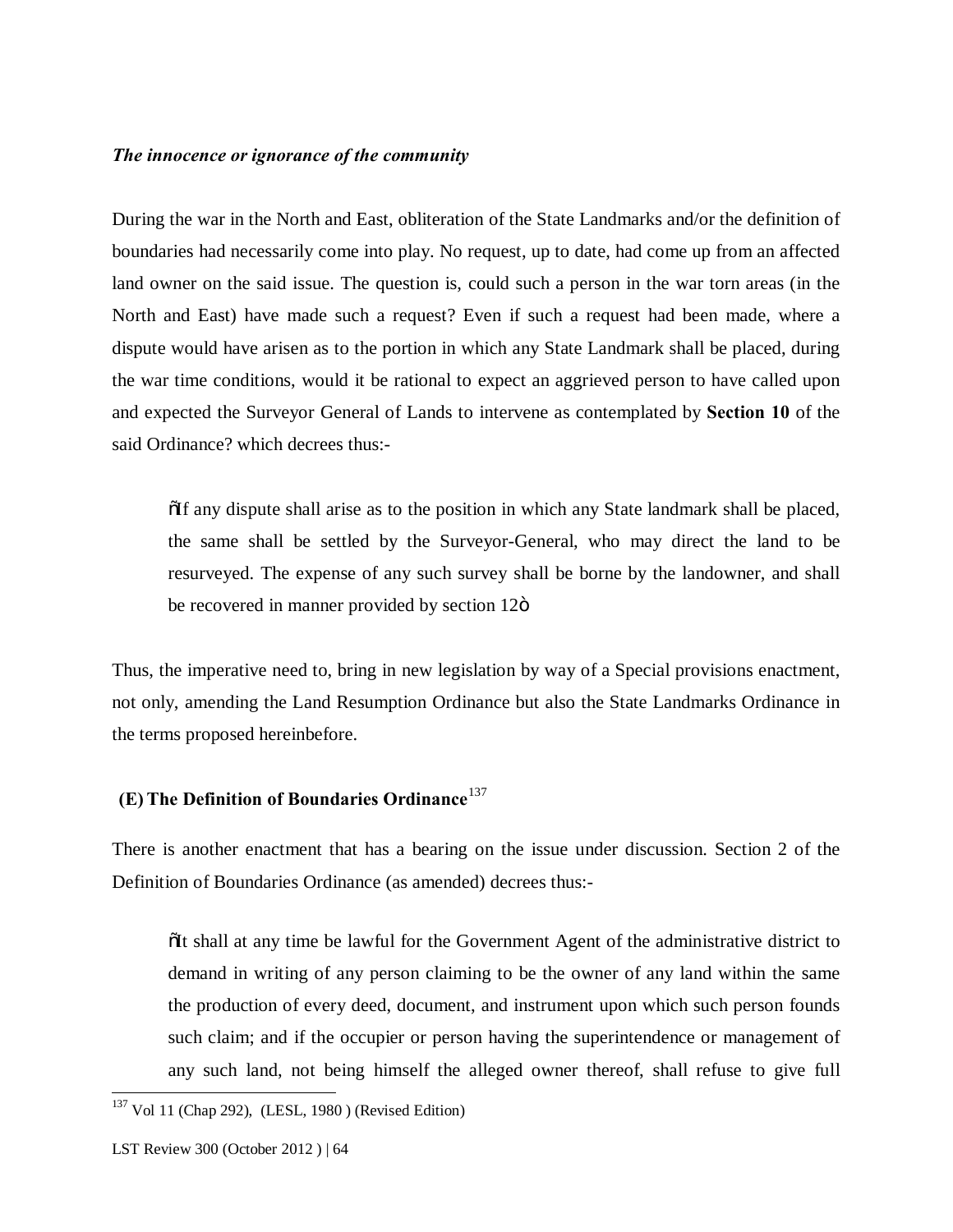information respecting the name and residence of such alleged owner, upon being requested so to do by the Government Agent, or if such alleged owner shall refuse to produce to the Government Agent, within ten days after being requested so to do, every deed, document, and instrument upon which he founds his claim to the said land, and which shall be in his possession, or if any such deed, document, or instrument shall not be in his possession, shall refuse fully to inform the Government Agent, upon application, in whose possession they are, or if any person having in his possession any such deed, document, or instrument shall refuse to produce the same within ten days after having been requested so to do in writing by the Government Agent, every such occupier, superintendent or manager, alleged owner, and person so refusing shall be guilty of an offence, and be liable, on conviction thereof, to any fine not exceeding fifty rupees. $\ddot{o}$ 

Suffice it to say that the same considerations as were articulated in regard to the Land Resumption Ordinance and the State Landmarks Ordinance would be relevant in the context of the Ordinance under discussion as well.

## **(F) The Land Surveys Ordinance**<sup>138</sup>

Similar considerations would apply in the context of this ordinance as well read together with the State Land (claims) Ordinance<sup>139</sup>

# **(G)Proposed Formula for the resettlement of persons to abandoned lands in the post conflict years**

Beginning with the Land Resumption Ordinance of 1887, the State Landmarks Ordinance of 1909 preceded by the Definition of Boundaries Ordinance of 1844 and the Land Surveys Ordinance of 1866, leading to the State Land (Claims) Ordinance in 1931 culminating in an amendment to the Land Resumption Ordinance in the year 1955, shows a clear legislative philosophy in addressing the question of those persons to whom state land had been alienated but who had abandoned them for whatever reason over the years. Consequent to the North  $\acute{o}$  East

 <sup>138</sup> Vol 11 (Chap 293) (LESL, 1980 Revised)

<sup>139</sup> Vol 11 (Chap 294) (LESL,,1980 Revised)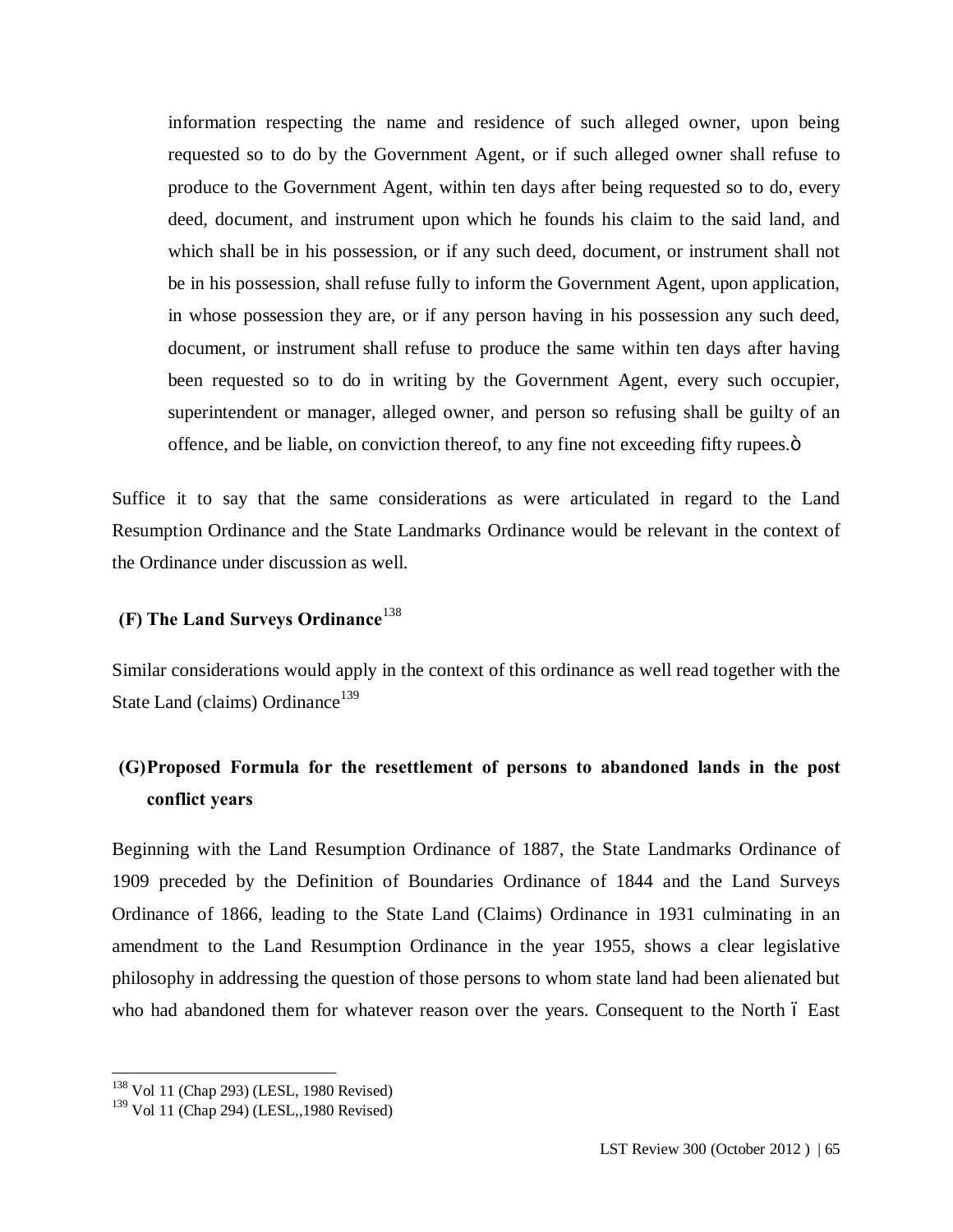war, the problem of those who had left (abandoned) their lands needs no further mention. The problem needs to be addressed with a genuine commitment towards finding a solution thereto.

- a) Granted, the said Ordinances impacting on the rights of persons to regain re 6 settlement are presently governed by statues dating back more than a  $1 \frac{1}{2}$  century, and therefore perhaps could be described as archaic, nevertheless, the legal regime as constituted by the existing legal framework still carries potential, with appropriate modifications and/or amendments to cater for those who have lost their lands in the post 6 war conflict as suggested earlier in this part of the paper.
- b) The LLRC has come and gone. A National Land Commission, which undoubtedly will result in further delays and may not be the ideal solution to address the problem.
- c) Rather, looking at the statutory functionaries vested with power in the context of the problem, it would be more expedient, to constitute an *ad hoc* committee on the initiative of the minister of lands or better, at the aegis of the president himself, comprising the divisional secretaries, the Provincial Land Commissioners and the surveyor general to entertain and inquire into claims of those who have lost (or abandoned) their lands in consequence of the 30 year old war situation.
- d) Such inquiries should be conducted sans upon the insistence of deeds or other comparable instruments or documents in the nature of primary evidence. Secondary evidence must suffice given the background to the problem as articulated earlier in this paper as constituting Prima facie proof of claims in question unless, there are rival claims *inter se* in which event, after inquiry, the said committee could be advised to refer the matter to the courts for resolution.
- e) In conclusion, therefore, these reflections and concerns show the need for special legislation perhaps in the form of and titled a Land Resumption (special Provisions) statute, taking in the several aspects surfacing, being out of step with the existing provisions of the Land Resumption Ordinance itself read with the State Landmarks Ordinance, the Definition of Boundaries Ordinance, the Land Survey Ordinance and the State Lands (claims) Ordinance.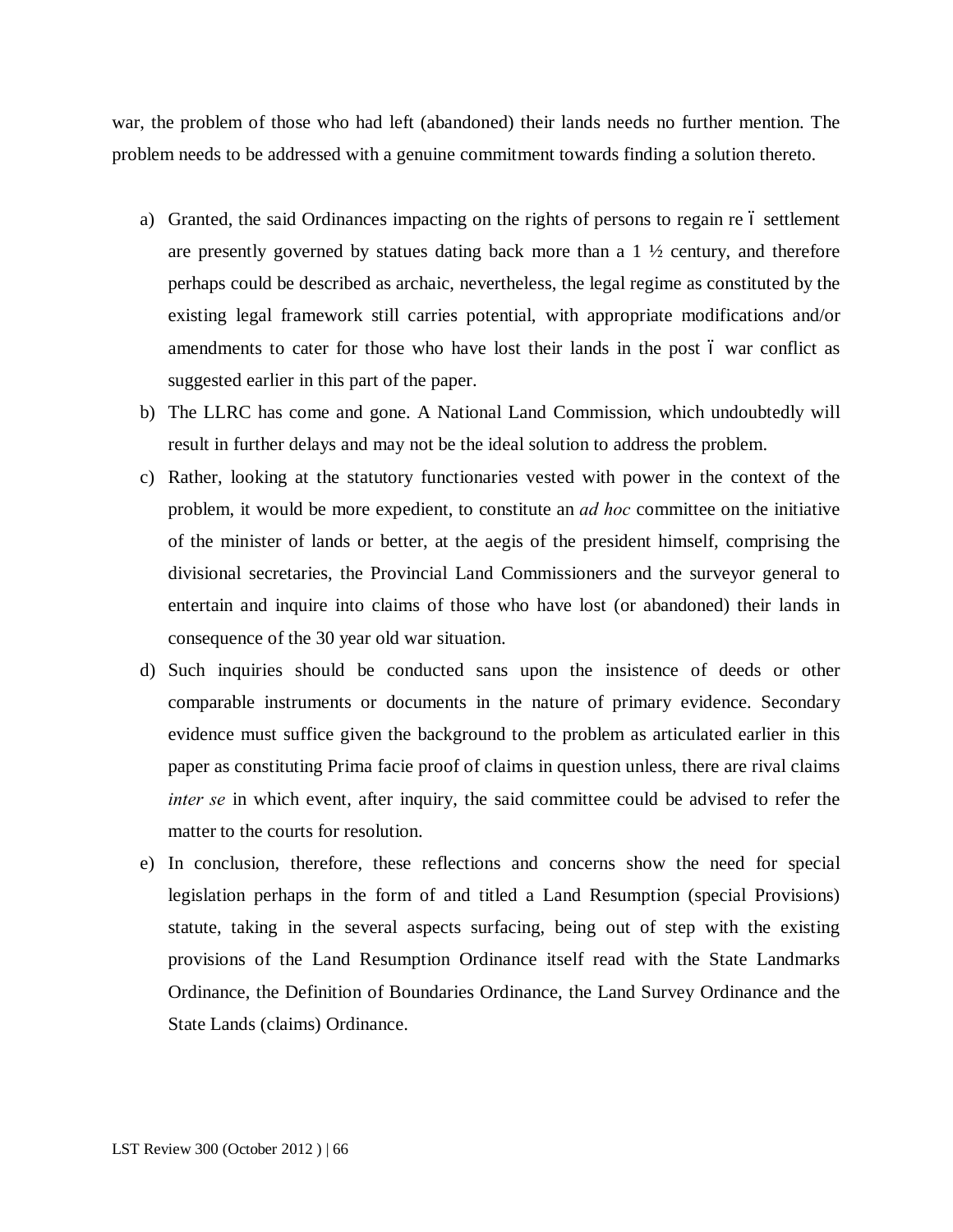It is consequently recommended that, a special law be enacted consolidating the said enactments for which purpose, strong, public awareness initiatives be taken by civil society groups in the public interest to prevail upon the government to do so.

## **(H)The Land Settlement Ordinance**<sup>140</sup>

Before parting with this segment, it is apt to reflect on yet another statute in this context which is the Land Settlement Ordinance. This Ordinance, in its preamble boasts as being an Ordinance to amend and consolidate the law relating to land settlement. Section 4 of this Ordinance ascribes a statutory role to who are referred to therein as  $\delta$ Settlement officers otio call for notice of claims by Gazette. Section 5 thereof refers to the powers and duties of settlement officers when any claim is or is not made. This part of the Study will focus on when a claim is made.

It is to be noted that, this Ordinance was brought in to operation in 1931 at a time when the Definition of Boundaries Ordinance (1844), Land Surveys Ordinance (1866), Land Resumption Ordinance (1887), were all in operation. Accordingly, the exercise of  $\div\text{set}$ tlement officers $\varphi$ powers and duties contemplated by the land settlement ordinance must be viewed as a preliminary stage inquiry before the other hierarchically higher functionaries such as the Divisional Secretary, Surveyor General, the Provisional Land Commissioner and the Minister are required to take decisions under those other enactments.

A fresh look needs to be taken as regards the role and functions of the said  $\ddot{\text{os}}$ ettlement officers  $\ddot{\text{o}}$ in the present hierarchical structure particularly in consequence of the  $13<sup>th</sup>$  Amendment to the constitution bearing particularly in mind this issue is raised in the context of those persons who have lost their occupied lands due to abandonment on account of the war that prevailed for three decades in the North and the East.

 <sup>140</sup> Vol. 11 (Chap 299) (LESL, 1980), (Revised Edition)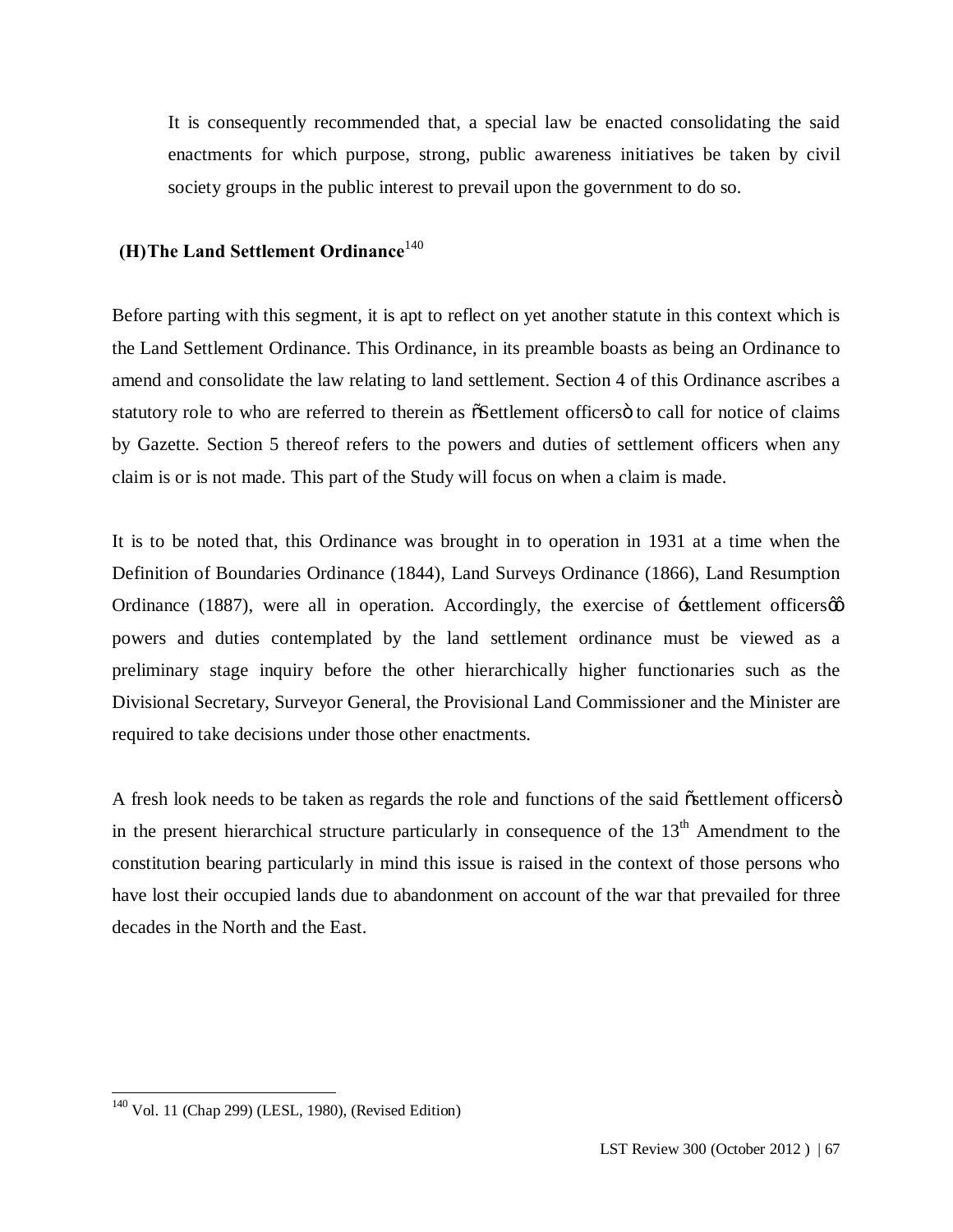# **1.2 Judicial Precedents in the context of the Land Settlement Ordinance – Available (Reported) Case Law.**

## *1. Hethuhamy v. Botheju*<sup>141</sup>

It was held in this case that, under Section 8 of the Ordinance, the effect of a Settlement order is to declare the Crown (State) or any person to be entitled to a land or such share of interest in the land free from all encumbrances and to the exclusion of all ounspecified interestso. In interpreting the words -unspecified interests o it was laid down that, the said words refer to unspecified interests in the title and they do not deprive the right of a *bona fide* possessor of the land to compensation for improvements.

# **Need to amend the Ordinance to restore persons who are found to have abandoned lands due to the war situation**

This study accounts thousands of persons who have had to abandon possession of the lands they had been possessing or had been in occupation due to the conflict period. They are not claiming title in as much as the lands no doubt are State Land. They are not claiming any compensation by way of improvements either. Even if they had effected any improvements they would not be able to show the same. The war would have wiped out any evidence. They are merely re 6 claiming the lands they have had to abandon. Are they not entitled to regain possession? If due to State intervention, they are to be denied such possession ought not they be at least entitled to some monetary compensation on the basis that, their interests could not be regarded as  $\ddot{\text{o}}$ unspecified interests $\ddot{\text{o}}$  within the meaning of Section 8 of the Ordinance at least as an alternative option? It is recommended that, the Ordinance be amended in the context under consideration to treat a person who has had to abandon land due to a conflict situation (being a cause not within such persongs control or beyond such persongs control) as being not an õunspecified groundö entitling such person to :-

<sup>&</sup>lt;sup>141</sup> 43 NLR 83 (1941)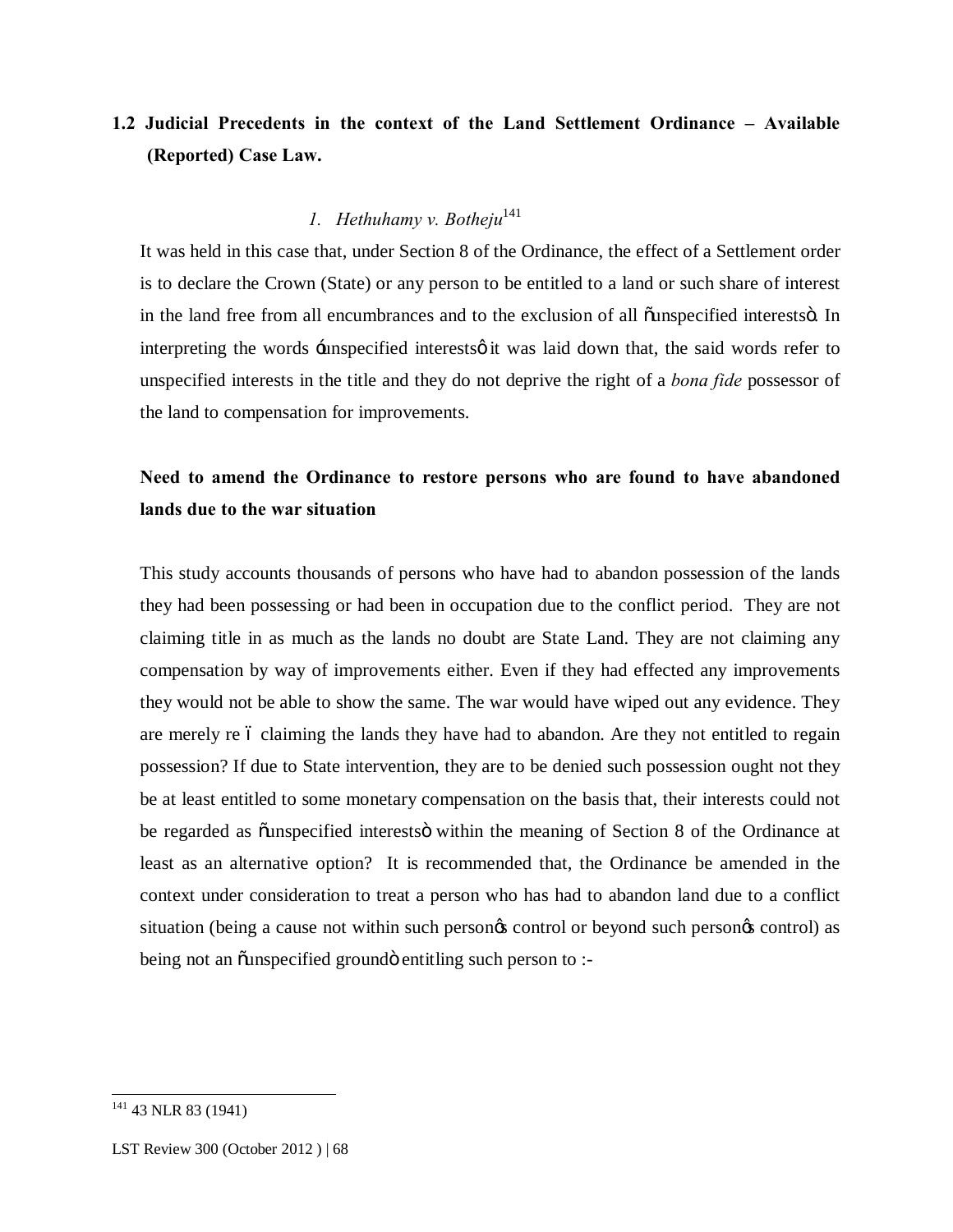#### a) As the first option, to regain possession of the land or at least

If through State intervention the land in question has been resumed by the State, entitling such person for adequate monetary compensation.

# *(9) Relevance of the Town and Country Planning Ordinance No. 13 of 1946- The Amendment Bill*

The objects of the parent statute, passed prior to Independence, read as follows in its preamble:-

 $\delta$ An Ordinance to authorize the making of schemes with respect to the planning and development of land in Sri Lanka, to provide for the protection of natural amenities and the preservation of buildings and objects of interest or beauty, to facilitate the acquisition of land for the purpose of giving effect to such schemes, and to provide for matters incidental to or connected with the matters aforesaid. $\ddot{\mathrm{o}}$ 

The following principles featured in the statute are noteworthy.

1<sup>st</sup> Principle - For the purpose of the Town and Country Planning in concordance with the preamble as afore-noted the towns compositing the country are clarified into

- (a) Urban Development Areas
- (b) Truck Road Development Areas

 $2<sup>nd</sup>$  Principle - Any town, would come under such areas upon the Minister issuing a gazette to that effect.

3<sup>rd</sup> Principle - Schemes to Gazette are open to objection by the majority of owners or occupants or persons having inheritance over land affected by the said proposed Schemes sanctioned by the minister by gazette, and if the minister still considers the schemes with proposed modification or alteration as being necessary to be proceeded with, the decision would be kept open for judicial challenge by virtue of an application for a fundamental rights violation in term of Chapter 3 of the Constitution and/or Article 140 of the Constitution by the way of an order in the nature of the Writ and/or under Section 217(g) of the Civil Procedure Code by the way of a declaratory order.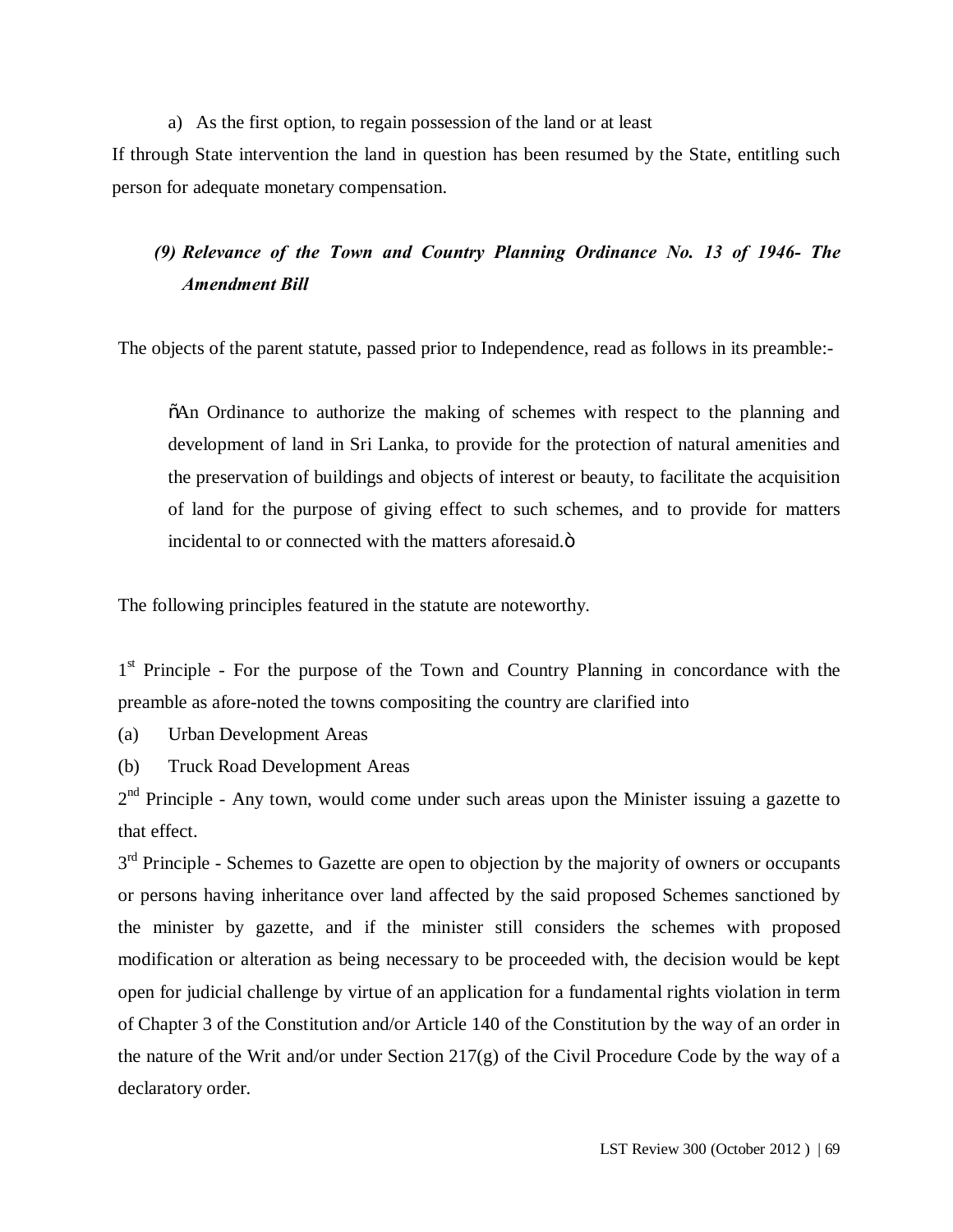The Proposed Amending Bill merely states that it is a Bill to amend the Parent Statute. In Clause 2 of the Bill, it states thereof,

'An Act to provide for the formulation and implementation of a National Physical Planning Policy with the objectives of promoting, preserving, conserving and regulating a system of integrated planning in relation to the economic, social, historic, environmental, physical and religious aspects of land in Sri Lanka; for the preparation of a national physical plan for the purpose of giving effect to the objectives; and to provide for matters connected therewith or incidental thereto. $\ddot{\text{o}}$ 

*Formulation and implementation of a National Physical Planning Policy (NPPP) and Preparation of a National Physical Plan (NPP)- The Objectives* 

Clause 2 mentions the main legislative intention which is for the stated objective therein, namely the promoting, preserving, conserving and regulating a system of integrated planning in relation to the economic, social, historic, environmental, physical and religious aspects of land.

## *Acquisition of Land*

The said clause further revealed as would be obvious, that, in order to achieve the said objective, land would be required and therefore the formulation and the consequent implementation of the said policy and plan would be dependent on facilitation of the acquisition of land.

(D) Land with buildings and the Minister to powers to declare Protection, Conservation. Agricultural (or Historic) and Sacred Areas

The power to declare by Gazette defined areas within any Municipal, urban development or trunk road development area was to be conferred on the Minister whether or not there were buildings therein (vide: Clause 3(2))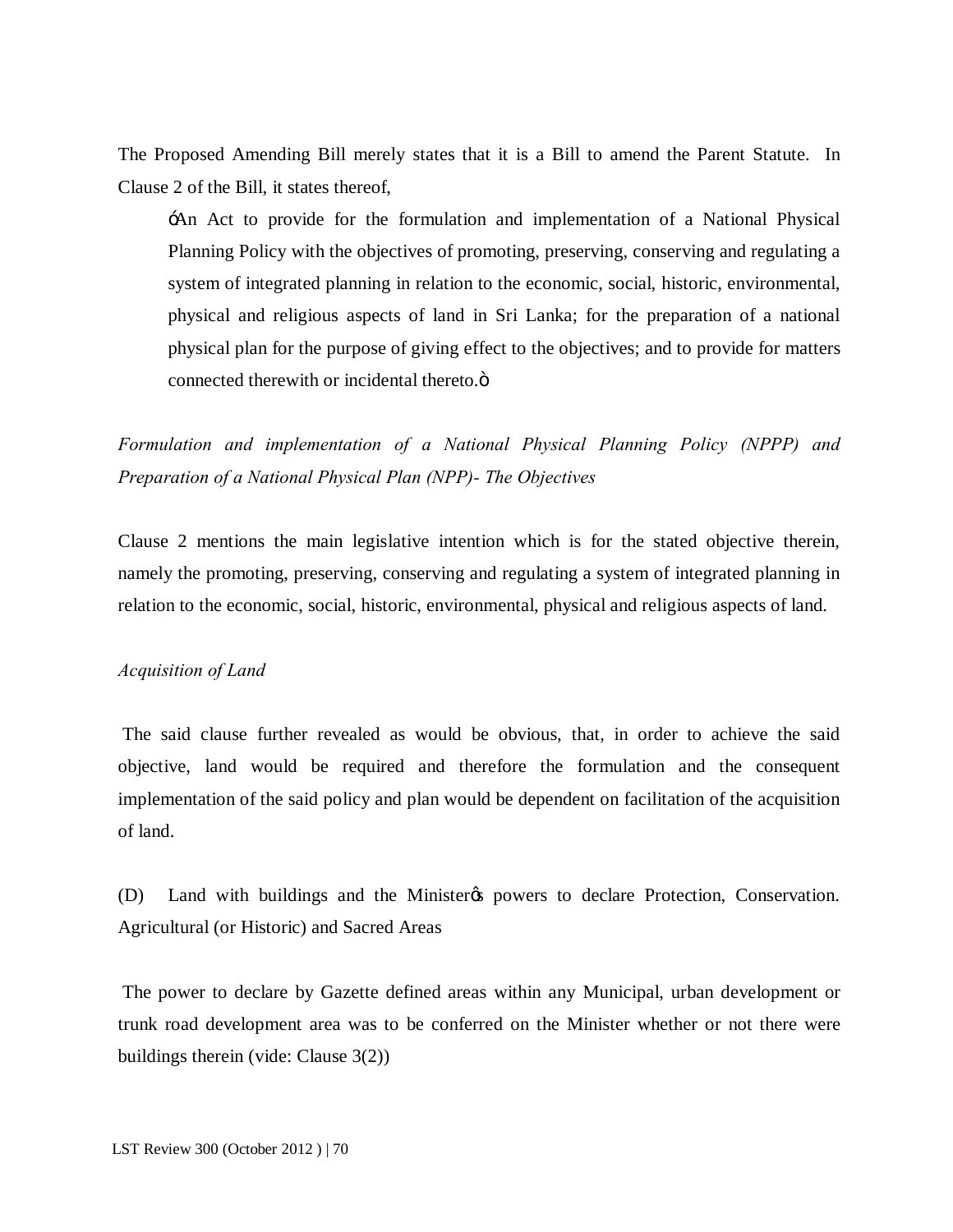(E) Sacred Areas 6 Some initial observations

(1) The  $\pm$ Ministerg contemplated in Clause 3(2) is not defined. This problem stands further evidenced in Clause 5, in so far as the declaration of  $-\frac{1}{2}$ Sacred Areas  $\phi$  is concerned, the Minister of Buddha Sasana and Religious Affairs is to be conferred with power to declare by Gazette -Sacred Areasø after notifying the Minister of Physical Planning.

(2) The Bill does not state how such land is to be acquired for the stated objective. However, it must be reminded that it would have to be done under the provisions of the Land Acquisition Act of 1950 (as amended) or the Urban Development Authority Act 1978 (as amended).

(3) Formulation of Policy and Plan to implement the same would not require legislation. It is at the implementation stage that right of individuals would be affected for which purpose the Land Acquisition Act or the Urban Development Authority needs to be activated.

(4) Accordingly, by mere declaration of a specified  $\pm$ areag any attempt by whatever Statutory functionary without activating the machinery of either the Land Acquisition Act or the Urban Development Authority Act to take over possession of privately owned land (the Bill stated with or without buildings therein) would be arbitrary and not in accordance with the Law and consequently would have been obnoxious to Article 12 of the Constitution as well Article  $14 \left( \frac{1}{9} \right)$  and  $(h)$ .

(5) Apart from the aforesaid aspects, the Minister of Buddha Sasana and Religious Affairs alone was to be conferred with powers to declare -Sacred Areas of If he were to declare in pursuance of an undisclosed plan calling it a National Plan for ethnic integration or such, such a plan would be obnoxious to Article 9 of the Constitution.

(6) On the other hand, had that Bill, for purposes of declaring areas as  $\pm$ sacred areas $\varphi$ sought to confer power on, for example, the other ministers assigned with the subject of Muslim, Hindu and Christian Affairs, there would have dawned the day where the whole country would have had to be designated as a  $\pm$ Sacred Area gquite apart from pointing the way for religious rights.

(7) Consequently, the Bill contains several provisions inconsistent with the Constitution and relevant Statutes, the upshot of it being, the attempted taking over possession of privately owned land without having recourse to existing legislation, a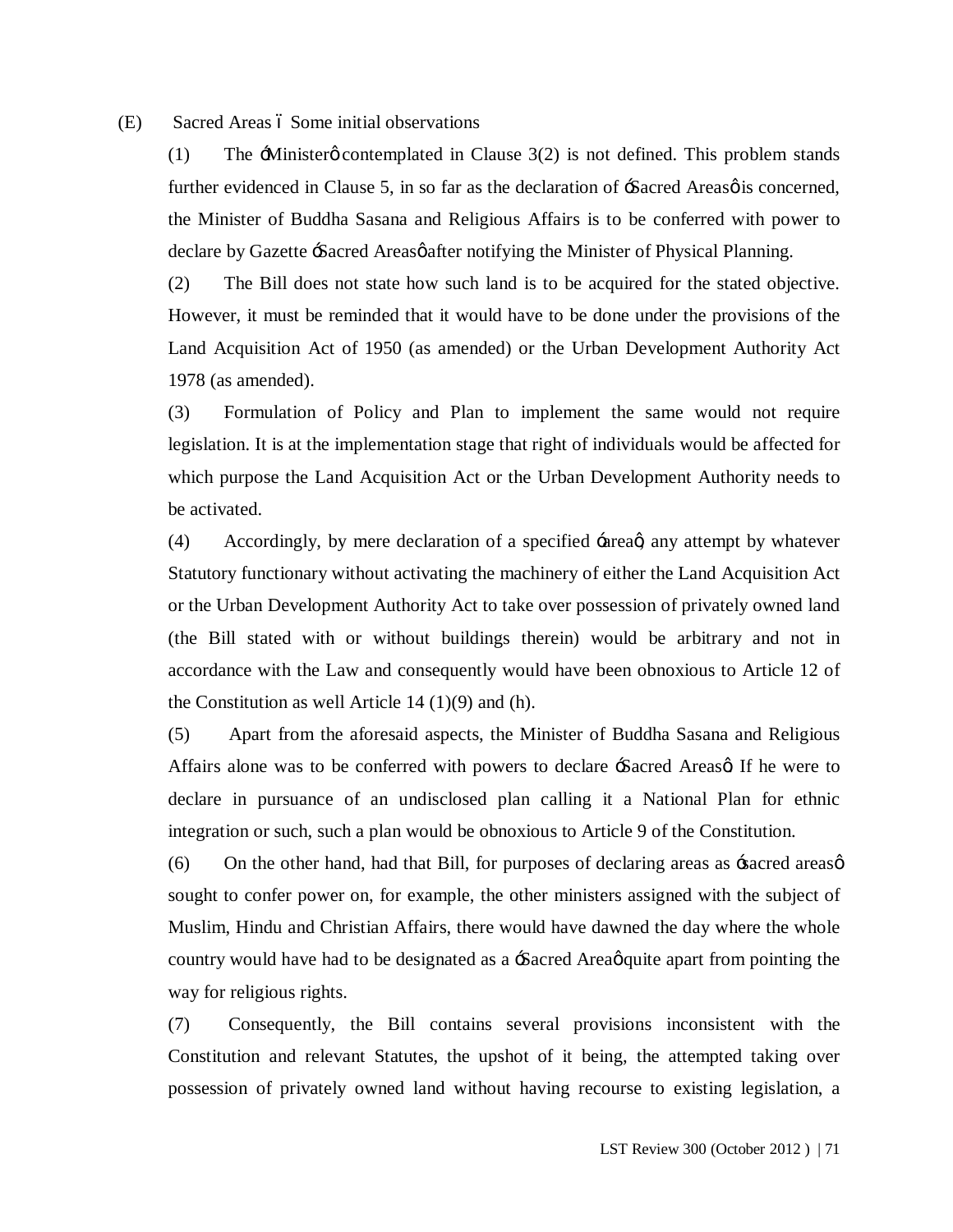specific plan and without stating a specific purpose such as constructing a temple or the like by the mere declaration of an area of land as being a -Sacred Area $\alpha$ .

#### *The Supreme Court Determination and the Reasons Stated Therein*

The premises on which the Supreme Court based its determination may be summarized as follows:-

(a) That, on an examination of the Contents of the Bill, although the words 'National Physical Planning Policy and -National Physical Planning on had been used, the purpose and objective of the Bill was used to establish a National Physical (Planning) Council in order to prepare the National Physical Plan with no mention regarding a National Policy for the subject of Town and Country Planning which therefore brought the Bill under the Reserved List of the Ninth Schedule of the Constitution (that is, a subject reserved for parliament *per se* to legislate on).

(b) That, consequently, the objective of the Bill was to deal with the subject of land for the stated purpose which in terms of item 18 List 1 of the Ninth Schedule fell within the purview of the Provincial Counciles (vide; the Provincial Council List), in regard to right in or over land, land tenure, transfer and alienation land, land use, land settlement and land improvement etc.

(c) Accordingly, having regard to the concept of devolution of power brought by the 13th Amendment of the Constitution, in as much as it was evident on the material placed on record that, the proposed Bill appearing on the Order Paper had been referred to the Provincial Council as required by Article 154 (G) (3) of the Constitution, the Court determined that, the Bill shall not become law until due compliance is first made to that effect.

#### *Reflections on the Supreme Court Determination*

It is to be noted that the Supreme Court, in its Determination refrained from making any determination on the other grounds challenging the Bill and the provisions contained in Articles 9, 12(1) and 10 of the Constitution. Should there be another attempt to place the said Bill before Parliament, after compliance with Article  $154(G)(3)$  as  $\pm$ advised $\emptyset$  by the Court, still, there would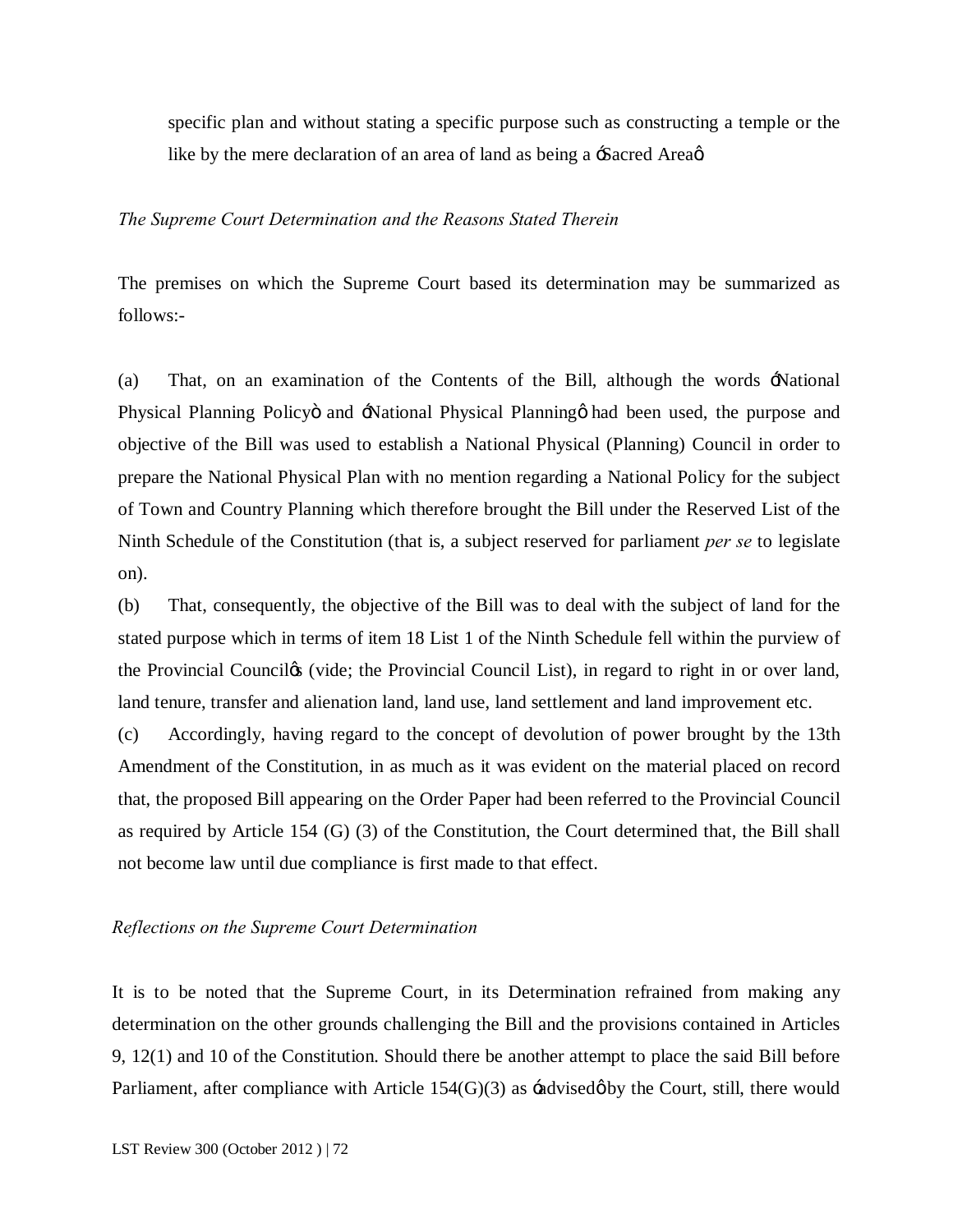be the procedural requirement that would have to be complied with in term of Article 154G(3)(b) which requires the proposed Bill to be passed by the special majority by Article 82 of the Constitution.

The ground realities and perspectives in that context and perspective are that,

- (1) The government of the day presently commands that special majority in parliament to enact such Bill in to Law,
- (2) But, there is no Provincial Council in the Northern Province without whose concurrence the Bill (if it was to be brought again and placed on the Order Paper of Parliament) could not have found its passage in to law in the first instance, explaining the reason why the president in the abortive Bill did not refer the same to the Provincial Councils.
- (3) Assuming the Northern Provincial Council is established and its concurrence with the other council is obtained, nevertheless, (some if not all) those other constitutional grounds of challenge referred to above would remained to be determined on, which, if found to be in favor of anyone coming forward to challenge the Bill would then require not only a special majority (under Article 82) but also a referendum (under Article 83 (a)).
- (4) Consequently, on a constitutional analysis, the reason why the abortive Bill (withdrawn) was not restored to the Order Paper of Parliament stands explained.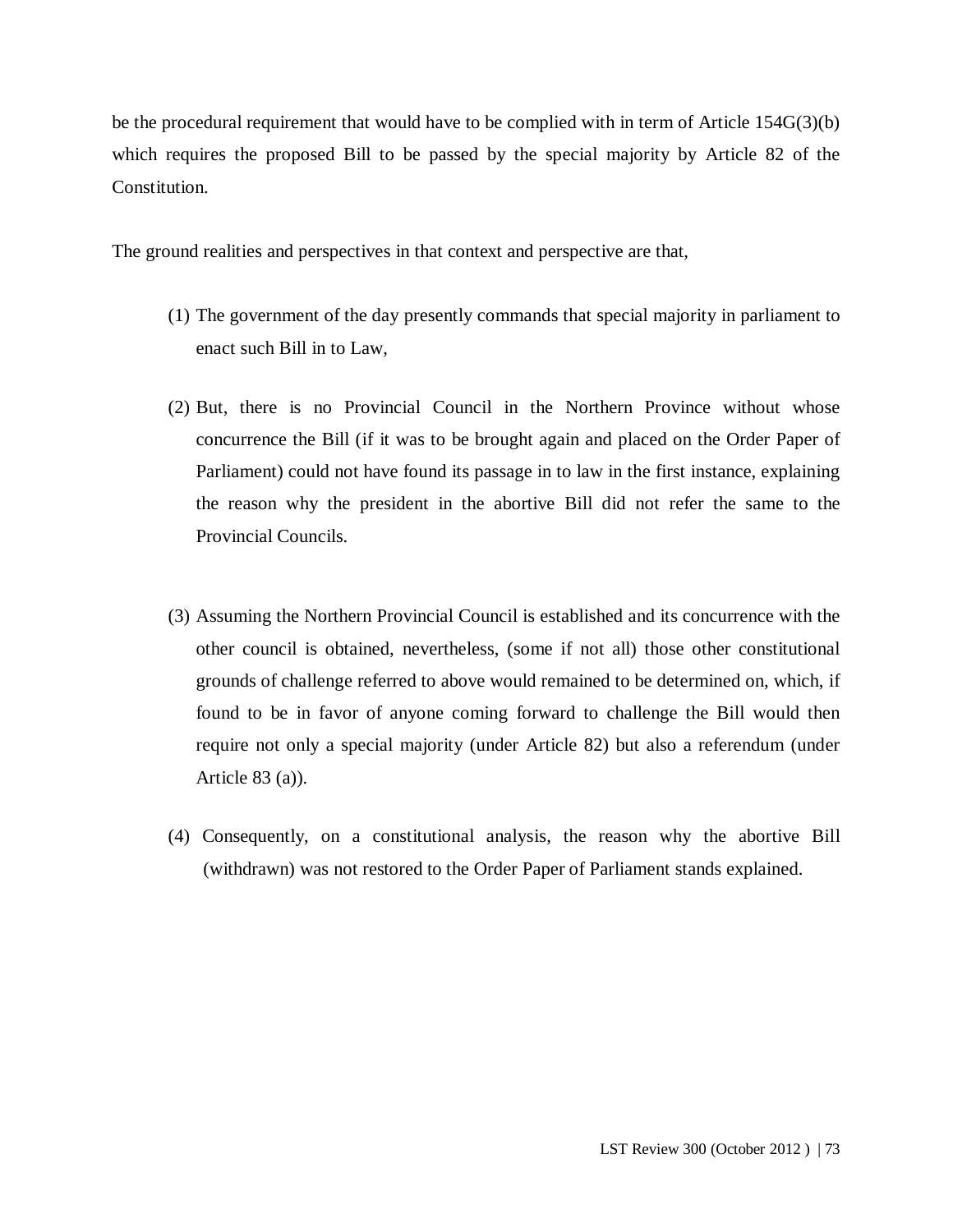#### **(10) CONCLUSION AND RECOMMENDATIONS**

In the course of this Study, several key issues that relate to the State to forcible acquisition of land in Sri Lanka were addressed. At the outset, constitutional provisions, legislative history as well as the statutory provisions present in legislation such as the Land Acquisition Act and the Land Grants Act was analysed. Subsequently, we examined the impact of the 13th Amendment to the Constitution together with the Lands Bill presented in 2003 and declared in a Supreme Court Determination as being violative of the 13th Amendment as well as associated legislation such as the Town and Country Planning Ordinance.

This was supplemented by an analysis of the National Lands Policy and a comparative perspective of the position of law relating to land acquisition in neighbouring countries, Nepal and India. Herein, the basic acquisition legislation were studied and supplementary policies were detailed as well. Field studies engaged in by the LST/CPR team in the South, Uva, Central, Northern and Eastern Provinces in regard to ongoing state practices of land acquisitions were then comprehensively detailed in order to add the required empirical perspectives to the theoretical analysis.

The problem of land acquisition was viewed from a particularly critical perspective in the context of the militarization of the North East region of Sri Lanka. These issues were also viewed in the context of other regions particularly where environmental regulations were violated or where there was abuse of power by state officials. Through the paper, in order to garner an in- depth understanding of the issues, specific case studies of arbitrary land acquisition were analyzed. This included the land grabbing in the North, the acquisition of land for the Southern Railway Development Project and the Sardar Sarovar Dam in Gujarat, India.

At this juncture, it is pertinent to question whether there is any violable solution to the predicament that Sri Lanka is currently facing regarding land acquisition. It is urged that there are several methods by which land acquisition can be made more acceptable and sensitive to those citizens who are most affected.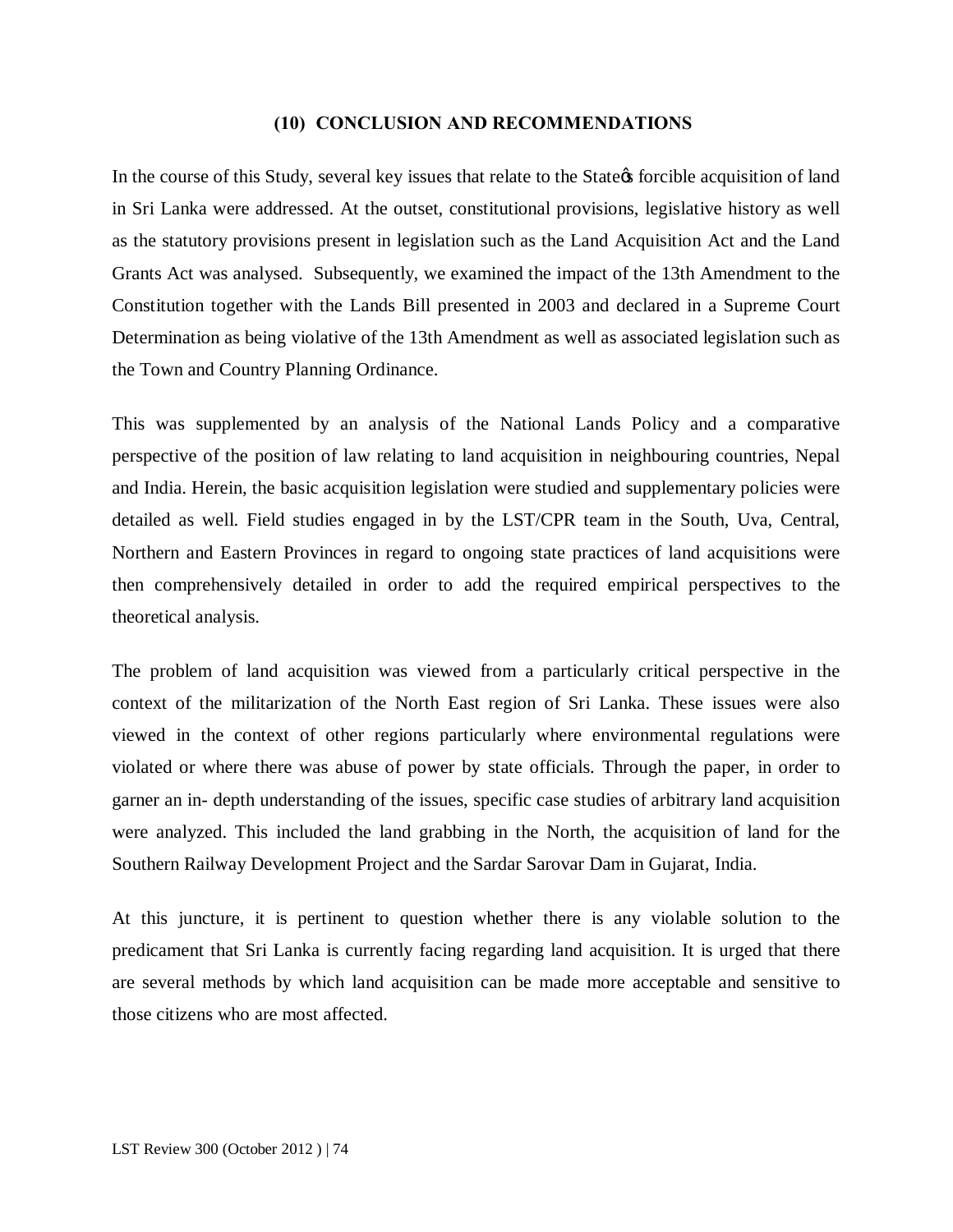### **Overarching principles**

Although there is a protective constitutional framework that governs land acquisition, it is also important that there be broad, generally accepted principles that govern acquisition procedures. Examples of such principles include  $\pm$  no forced displacement and  $\pm$  free, informed consent  $\alpha$ . Although these principles may not serve as legal provisions that are enforceable in courts of law, they will play an important role in interpreting legal stipulations and in creating a framework that supports the interests of the affected displaced persons. Additionally, an agreed set of principles will aid the court in interpreting provisions beneficially when the law is either silent or ambiguous.

#### **Due Process**

In this paper, pertinent decisions of the courts of law in Sri Lanka (such as the *Manel Fernando Case*)<sup> $142$ </sup> were looked into, wherein the disclosure of the nature of public purpose and the justiciability of the decision of the State in acquiring land for a public purpose was questioned. The *Heather Terese Mundy Case*. <sup>143</sup> was analyzed in- depth for its expansion of the jurisprudence in the field through its propagation of the public trust doctrine and for the Supreme Court is unique position in deciding a question of rights on appeal.

In *the Mundy Case*<sup>144</sup>, the court limited itself to either granting relief or dismissing the petition, there are no concrete due process requirements in the jurisprudence today. This has been the grievance in regard to several countries. We have observed this in the case of India and Nepal. Even in Malaysia, there has been a practice of acquisitions being conducted on an *ad hoc* basis because the wording of the legislation is too wide.<sup>145</sup> However, the rights of those whose lands are acquired can be protected if compensation offers are made to landowners prior to the

<sup>&</sup>lt;sup>142</sup> 2000(1) SLR 112

<sup>&</sup>lt;sup>143</sup> *Heather Mundy v. Central Environmental Authority and Others* SC Appeal 58/03, SC Minutes of 20.01.2004. SC Appeal 58/2003.

Appeal 58/2003. <sup>144</sup> *id*. <sup>145</sup> *Land Grab, Malaysian Style* [online] Available at http://www.freemalaysiatoday.com/category/opinion/2012/10/06/land-grab-malaysian-style/ [Accessed on 13 January 2013].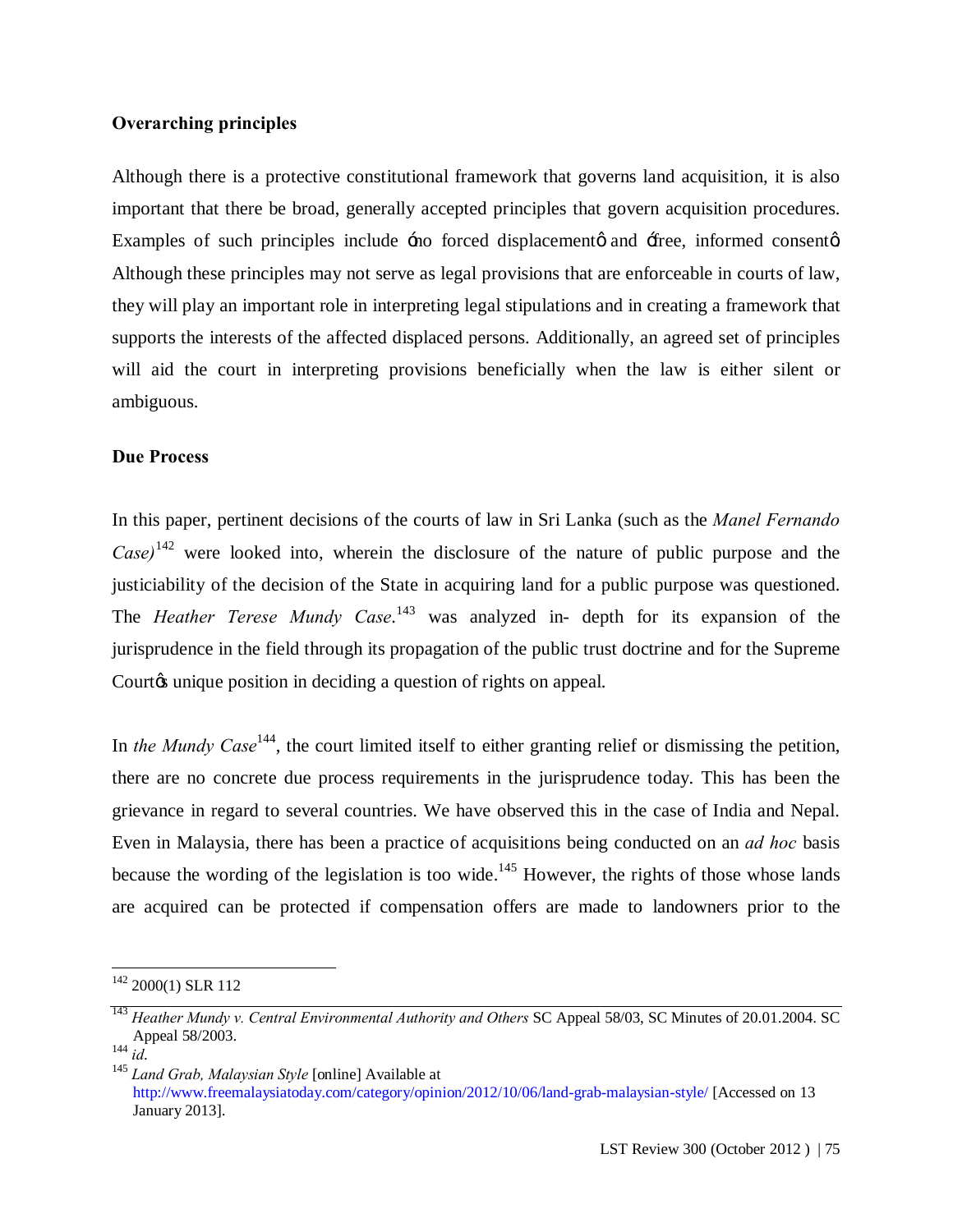acquisition taking place. This has been the case in Australia.<sup>146</sup> Such provisions should be considered in Sri Lanka as well as recommended below

The issue of whether due process must be followed in land acquisition procedures must be determined in the affirmative at the earliest. This will resolve important issues concerning when acquisition is permissible, whether the discretion of the relevant officer in determining public purpose is justiciable and in ensuring timely and adequate compensation for those most deeply affected by the acquisition. In addition, as has been pointed out in India, it is necessary to develop principles for arriving at a suitable procedure of calculating compensation. In Indian jurisprudence, several problems have been identified with utilising market price as the basis of calculation. It is important for this issue to be debated in the Sri Lankan context as well.

## **Proposed Amendments to the Constitutional and Statutory Regime**

## *Amendments to the Constitution*

It is proposed that the below be included as components of a new fundamental right in the Constitution;

1) Every citizen has a right to own property alone or in association with others. Everyone has the right to own property alone as well as in association with others.

2) Any person shall not be arbitrarily deprived of the persones property except as permitted by law for a public purpose or in the public interest and subject to the payment of fair compensation secured before eviction of an individual from the land

3) The State must take appropriate and reasonable legislative and other measures, within its available resources, to achieve the progressive realization of this right.

4) No person shall be evicted from the person $\alpha$  property except as by permitted by law. No legislation may permit arbitrary evictions from property.

 <sup>146</sup> *Chapter 6 – Acquisition and Compensation* [online] Available at http://www.dpcd.vic.gov.au/\_\_data/assets/pdf\_file/0003/41277/Chapter\_6\_-\_Acquisition.pdf [Accessed on 13 January 2013].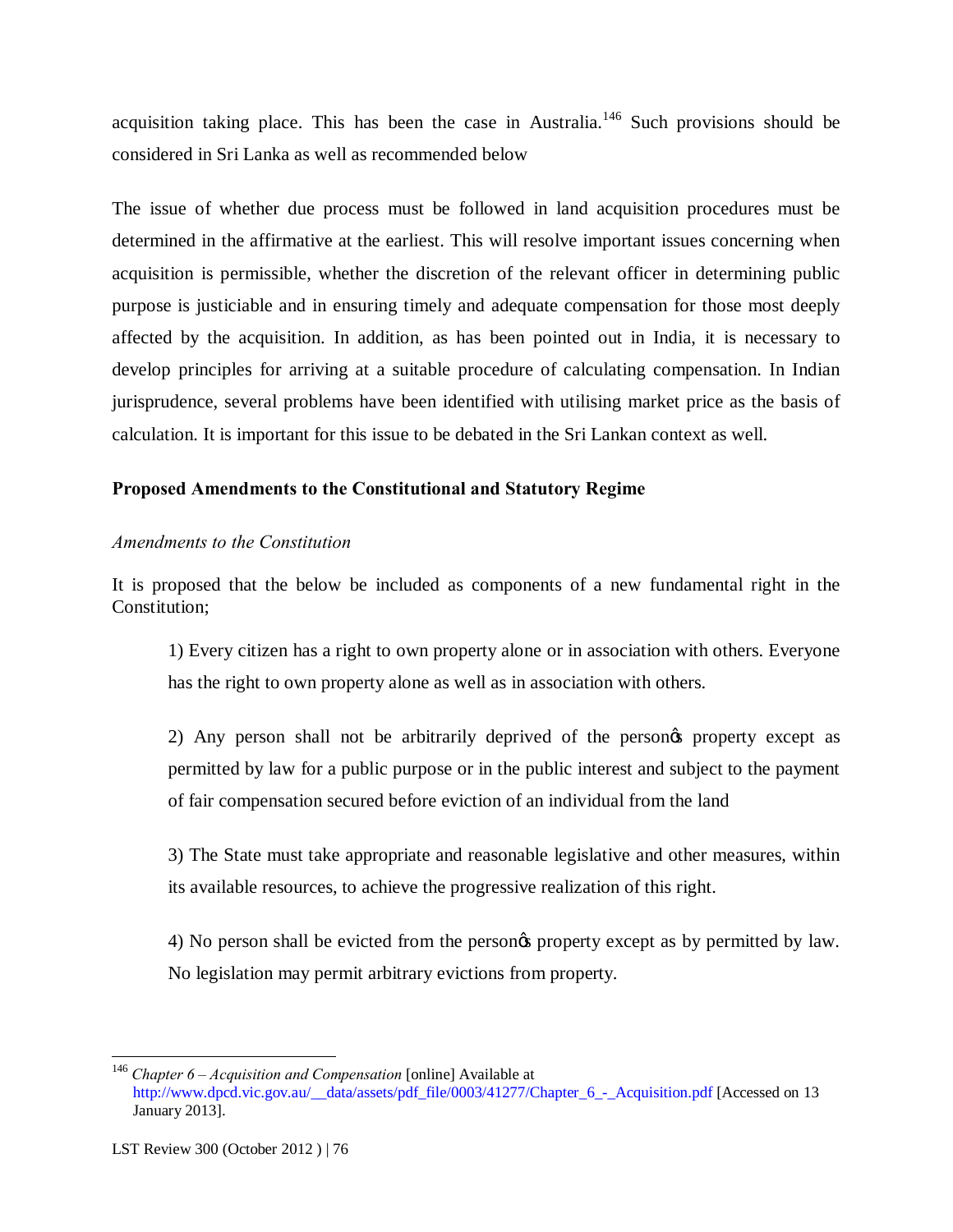### **1. Imperatives for Rehabilitation and Resettlement in the former conflict areas**

In view of the fact that thousands of people in the North and East had been compelled to abandon lands earlier possessed by them owing to the war situation and who are now desirous of resuming their possession that special pro 6 active legislation is enacted on account of present provisions of the Land Resumption Ordinance, the Forest Ordinance and other allied statutes which appear to stand in their way (as analysed in this Study), added to the fact that, new parties are now found to have gained possession or occupation of the said lands condoned by State Authorities. Those displaced thousands have lost whatever documents they may have had earlier in their possession. They must be allowed to establish their earlier possession prior to abandonment by other extrinsic evidence such as through *Grama Sevekas'* records, registers of residence, in the absence of which even by oral evidence, acceptable to a court in the event of litigation. Appropriate provisions must be made in such proposed special legislation to that effect.

It is recommended that, in keeping with the Supreme Court ruling in *Senanayake v. Damunupola*<sup>147</sup>, the Prescription Ordinance be amended. Section 3 of the State Lands (Recovery of Possession) Act, No:7 of 1979 (as amended by Act No: 29 of 1983) be further amended taking in the terms contained *in the Supreme Court de*c*is*ion in *Karunawathie Jayamaha v. JEDB et al.*. 148

## **2. Requirement of Public Purpose**

The Land Acquisition Act as it presently stands could pave the way for abuse of power<sup>149</sup> due to the fact that until recently the Appellate Courts have been consistently holding that, whether it be under Section 2, Section 4 or Section 5, the  $\delta$ Public Purpose or referred to in those sections cannot be the subject of judicial review. In other words the Minister the set dixit was to be accepted as being in the area of policy and therefore not questionable with the further judicial

 <sup>147</sup> *1982 (2) SLR 621)*

<sup>&</sup>lt;sup>149</sup> Ratwatte v. Minister of Lands (72 NLR 60) per the observations of Samarawickrema J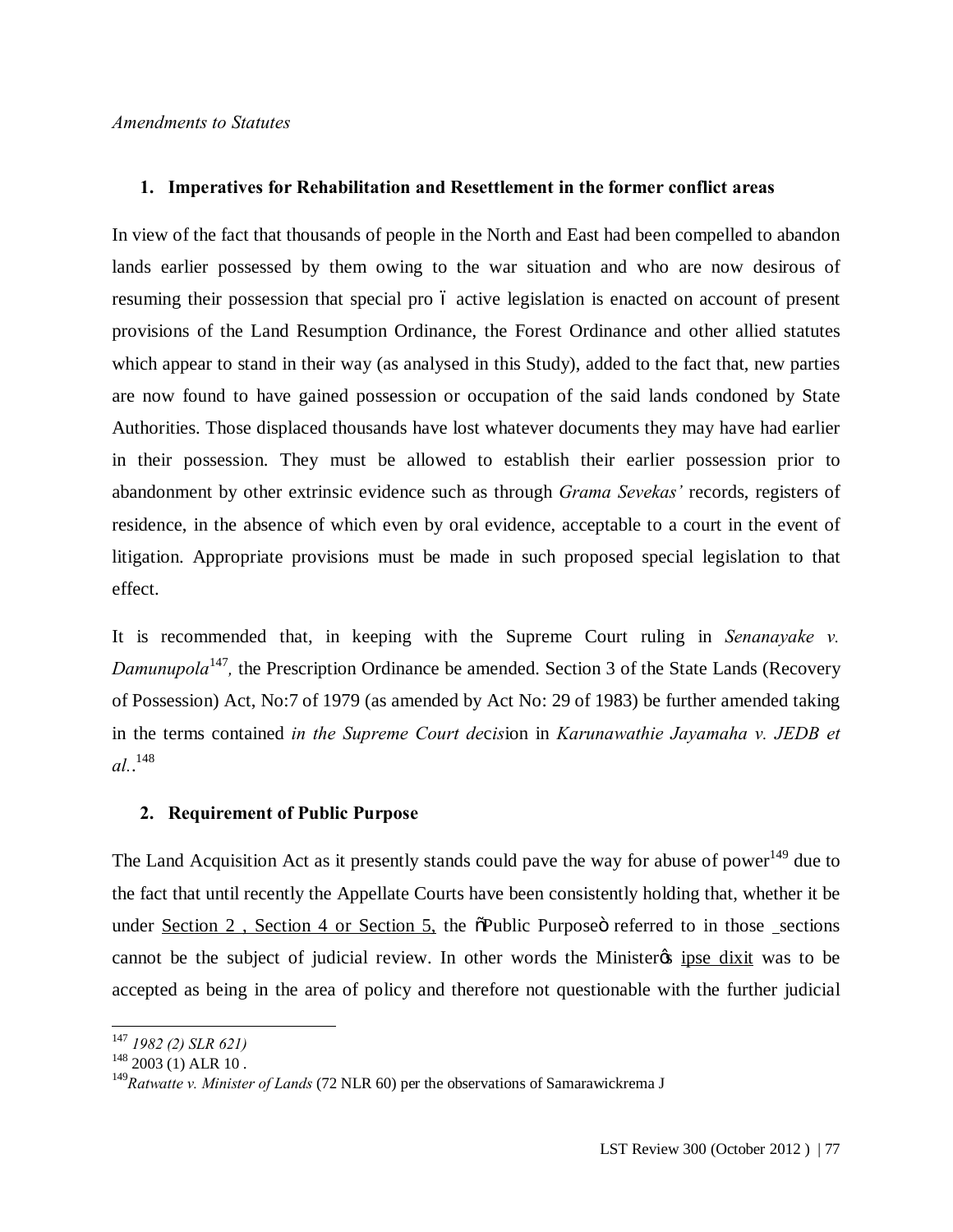view that "Public Purpose" could change at any time with the consequential judicial acceptance that, though acquired for purpose A, the land could in fact be utilized for purpose B.

While in a context where there is no constitutional guarantee of the right to property, the said judicial attitude *per se* might have been defensible, but where sovereignty is declared as residing in the citizen under the present Constitution of Sri Lanka<sup>18d</sup> read with the right to equality<sup>150</sup> which in its wake implies non-arbitrariness and the Rule of  $Law<sup>151</sup>$ , a more  $\tilde{O}$ due process $\tilde{O}$ oriented judicial response became the need of the times. The following amendments are suggested consequentially. The requisite notices under the Land Acquisition Act must state the public purpose and it shall be no defence for the Minister to plead that, connected correspondence may reveal the purpose of acquisition. Payment of compensation must be made a condition precedent to the state taking over possession of any land whether in pursuance of a 38(a) proviso notice or otherwise.

Even at the stage of the publication of a Section 2 notice, if a particular land has been identified as being required for a public purpose which would then make such notice, in effect, a Section 4 notice, an affected person shall not be precluded from invoking the jurisdiction of the appropriate Court to have the same annulled through an appropriate remedy on appropriate grounds. Even in a case of a need of taking over possession on the ground of urgency, the term of Section 12(2),(3) and (4) of the Ordinance of 1876 should be incorporated by way of amendment to the present Land Acquisition Act 1950 (as amended).

Given the fact that the Court of Appeal, has, within the framework of the provisions of the Land Acquisition Act, gone on the form of a Section *2 notice per se in holding that." The d*irection of the Minister under Section 2 or the act of the acquiring officer under this Section is not a decision affecting the rights of a person  $\tilde{\sigma}^{152}$  (which if one stops there) with the highest respect the proposition would be beyond complaint. However, legislative intervention is imperative to address the apparent contradiction in issuing a Section 2 notice in form but which amounts to a Section 4 notice. As observed in *Bandula v Almeida and Others<sup>153</sup>* once a <u>Section 2 not</u>ice under

<sup>&</sup>lt;sup>150</sup>Article 12 of the Constitution.

<sup>151</sup>*Premachandra v. Jayawickrema* (1994 ) 2 SLR 90

 $152$  at page 5 of the judgment, ibid

<sup>&</sup>lt;sup>153</sup> [1995] 1 SLR 309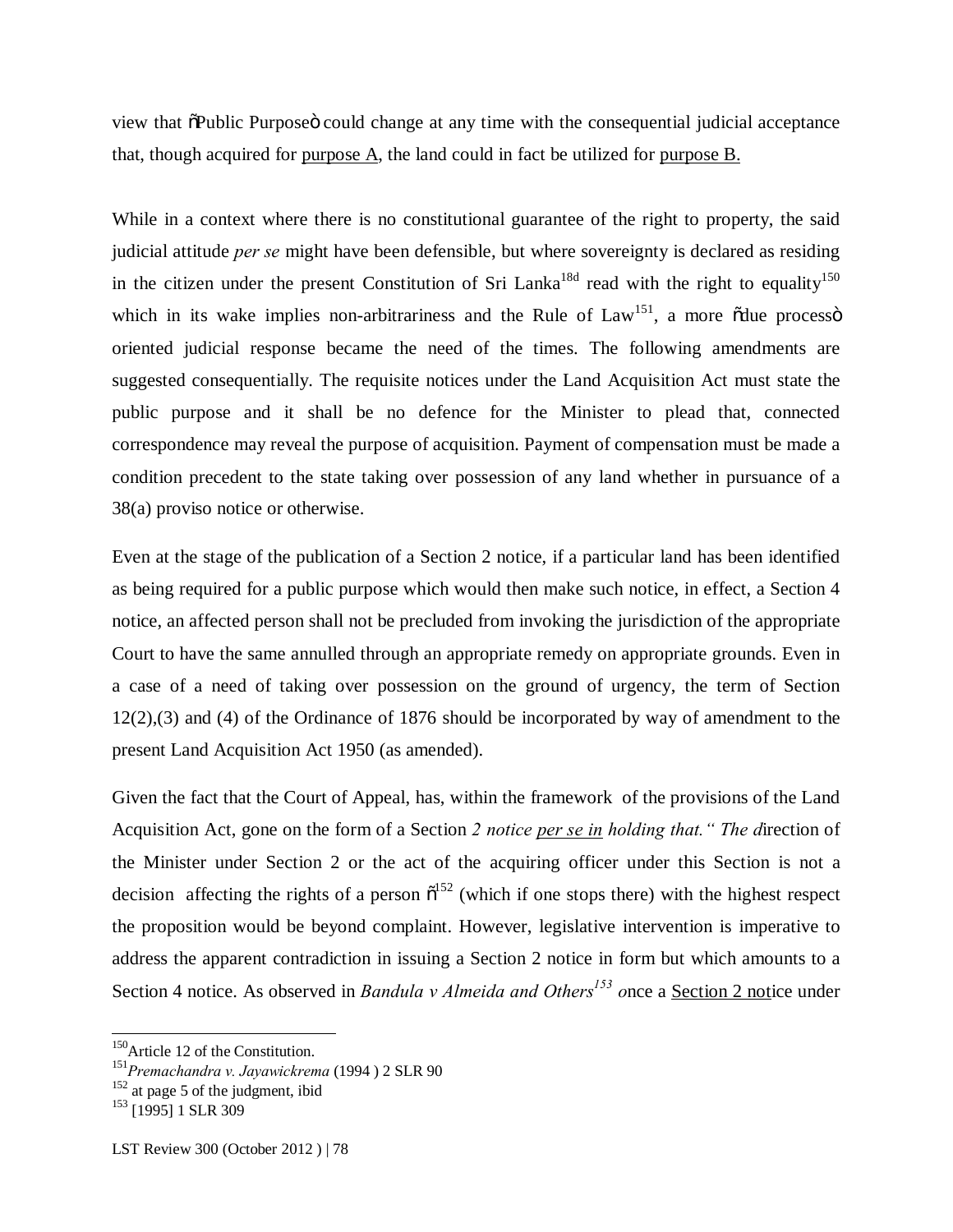the Land Acquisition Act is published in respect of a particular person  $\tilde{\text{o}}$  It was always possible for the State to acquire the land immediately utilizing the proviso to section 38. Given the conflicting nature of the judicial precedents as would be apparent, it is imperative that, the legislature intervenes to resolve the same by amending the Land Acquisition Act.

Suggested Amendment - A provision after Section  $4A$  in the following terms viz:  $\tilde{o}$ Notwithstanding the preceding Sections, whenever a notice under Section 2 is issued identifying a particular land belonging to a particular person it shall be deemed to be a notice under Section 4, $\ddot{o}$  may suffice to resolve the issue.

In the absence of such a provision, an affected person would either have to wait until a Section 5 notice or as it usually happens a Section 38 (a) proviso notice is issued, to challenge a proposed acquisition. This is all the more imperative given the fact that, at a future date, our appellate Courts could well hold that, though in form a notice purports to be a Section 2 notice, but in effect being a Section 4 notice, (and therefore property rights being affected), the affected party had delayed in invoking the jurisdiction of the court in challenging the proposed acquisition.

## **3. Payment of Compensation for Expropriated Land**

## *Need for Amendment of Section 7*

At present, the relevant date for the computation of compensation payable under and in terms of the provisions of the Land Acquisition  $Act^{154}$  cumulatively work out as being the date on which the government valuer makes his valuation. In the meantime, the owner of the land (and other persons interested) are made to state not only the nature of his/her interests but also the particulars of his/her claim for compensation the amount of compensation and the details of the computation of such amount. $\ddot{\text{o}}^{155}$ 

 $154$  Section 9 read with section 17

<sup>&</sup>lt;sup>155</sup> Section 7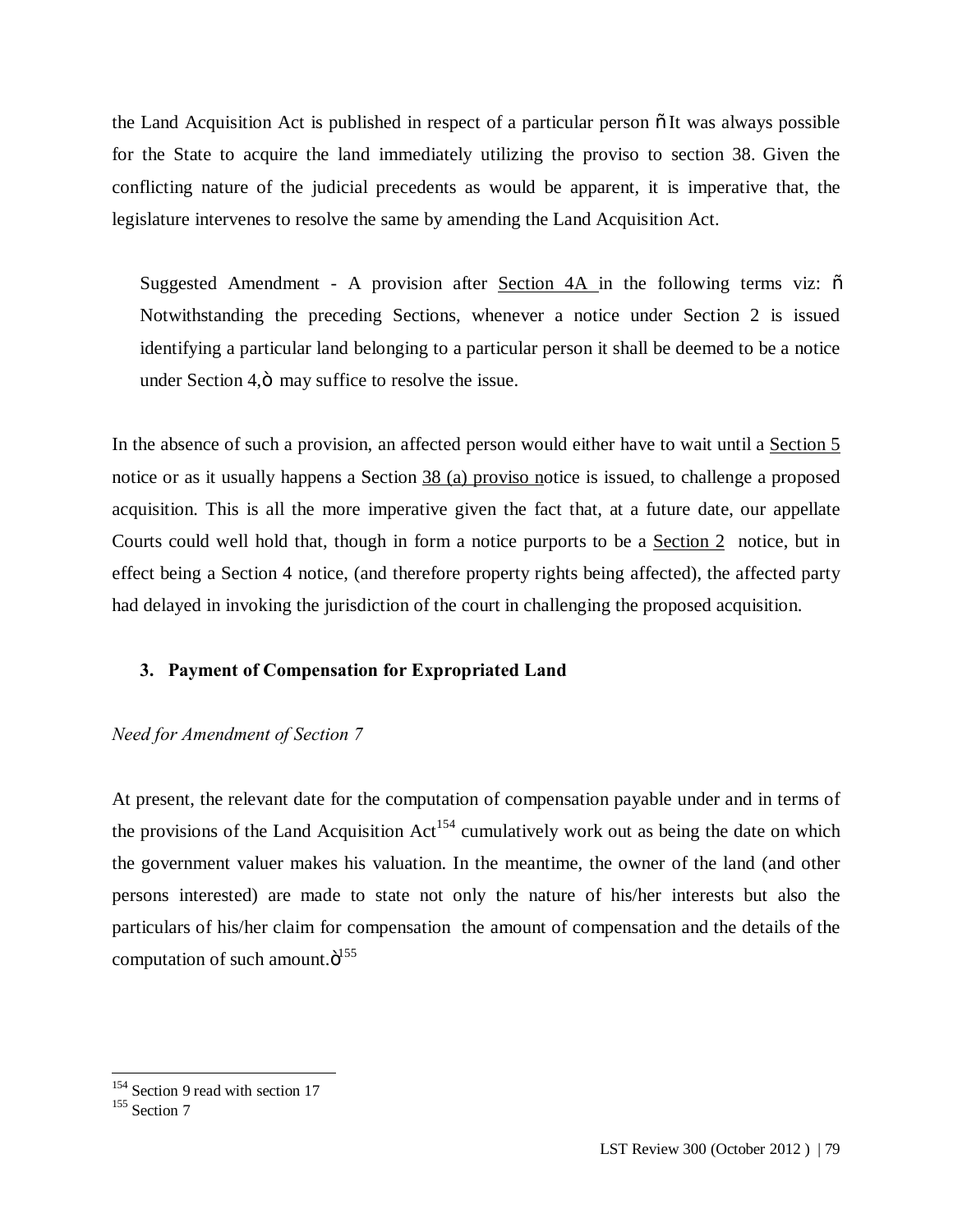The award of the acquiring officer follows thereafter at the conclusion of the inquiry conducted by him.<sup>156</sup> In order to provide the said particulars and details, the landowner (and other persons interested) would have to incur considerable expense in procuring the services of valuers and lawyers in the said exercise of having to value his property, whereas, it may well be that, at least in some cases, the property owner may be satisfied with the government valuation, particularly those property owners who may fall into the less financially affluent category. In such cases unnecessary expenses as articulated above could be obviated if the acquiring officer is made to obtain the government valuation prior to the inquiry contemplated by Section 9 and indicate the offer of compensation in the Section 7 notice Itself.

The procedure contained in the Act for objections, inquiry and then the appeal to the Board of Review<sup>157</sup> followed by further appeal to the Court of Appeal<sup>158</sup> and to the Supreme Court therefrom as provided by the Constitution of Sri Lanka<sup>159</sup> would be meaningful only to those persons dissatisfied with the award of the acquiring officer<sup>160</sup>, which, given the procedure adopted by him/her, is invariably the government valuation, reducing his/her inquiry to look into the market value of the land to a mere farce, a fact judicially noted and commented upon in no uncertain terms. $^{161}$ 

For these reasons Section 7 of Land Acquisition Act needs immediate amendment in requiring the acquiring officer to obtain the government valuation prior to the Section 9 inquiry and to indicate in the Section 7 notice, the quantum offered as compensation.<sup>33a</sup>

<sup>&</sup>lt;sup>156</sup> Section 9

<sup>157</sup> Section 22

<sup>158</sup> Section 28

<sup>159</sup> Article 28

<sup>&</sup>lt;sup>160</sup> Section 17

<sup>161</sup> See Weeramantry J. In *Suriyabandarav.Defransz*(73 NLR 134) and Sirimanne J. in *Gunasekera v.A.G.A.* 

<sup>&</sup>lt;sup>33a</sup> See Further Report on Land Acquisitions of the Law Commission of Sri Lanka (1980) by M.D.H. Fernando (Commissioner, as he then was, later Supreme Court Judge)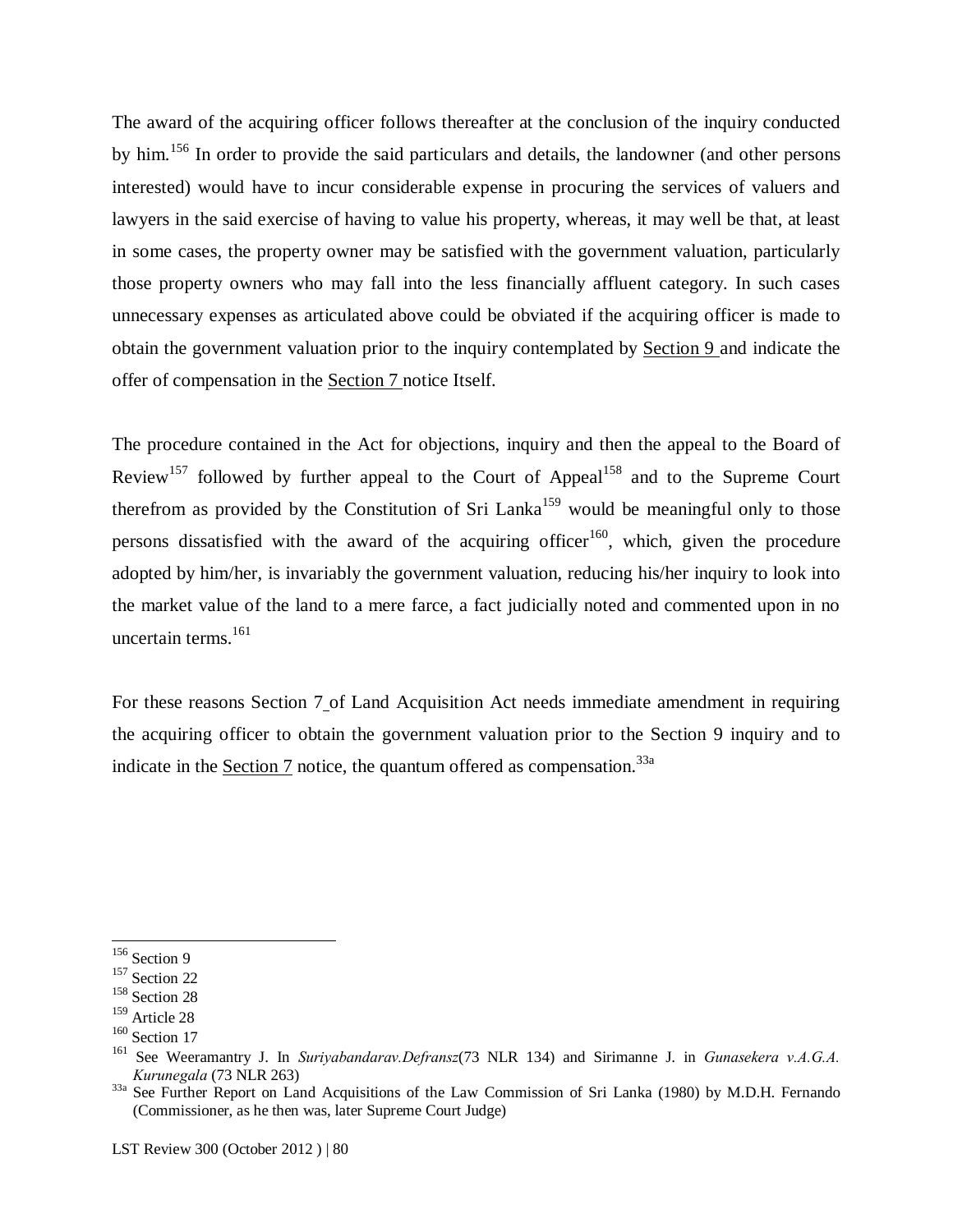## *Relevant date in regard to the assessment of Compensation*

Although neither title nor possession passes to the State as at the date of the Section 7 notice, the cumulative effect of the several provisions in the  $Act^{162}$  reveals that, the assessment of compensation is with reference to the said notice but the award itself<sup>163</sup> is made only after the order for taking possession of the land is made<sup>164</sup> when the land would vest in the State, with the consequence that the quantum of compensation the owner receives for his land would be less than at the time he actually loses title to it.

Perhaps, this reveals the reason why the State more often than not resorts to the provisions contained in the Act to take over immediate possession of land on the ground of urgency<sup>165</sup>which has been judicially upheld<sup>166</sup>, although the Supreme Court in that case noted the shortcomings in the working of the administrative machinery of the State in the context of Land Acquisitions in general. Consequently, it is imperative that a via media be struck, given the state of affairs which the existing Act paves the way for, which may impact negatively on the rights of property owners. It is imperative that the existing Act be amended providing for the assessment of compensation with reference to the date on which the owner of the land is divested of his title given also the fact that, as the Act presently provides, once a notice is issued in terms of Section 2 or Section 4, his/her right to deal with the property stands encumbered. 167

## *Date on which payment of compensation takes place*

Quite apart from the aspects highlighted above, payment itself of any compensation could take place only after the inquiry held under Section 9 by the acquiring officer, quite apart from a possible reference to the District Court where the title of the claimant of the land Section 4A is

<sup>&</sup>lt;sup>162</sup> Section 7 read with Sections 9 and 17 particularly section 45 (1)

<sup>&</sup>lt;sup>163</sup> Section 17

<sup>164</sup> Section 38

<sup>&</sup>lt;sup>165</sup> Proviso (a) to Section 38

<sup>166</sup> *Fernandopullle v. Minister of Lands and Agriculture* 79 (II) NLR (SC)

<sup>&</sup>lt;sup>167</sup> Section 4A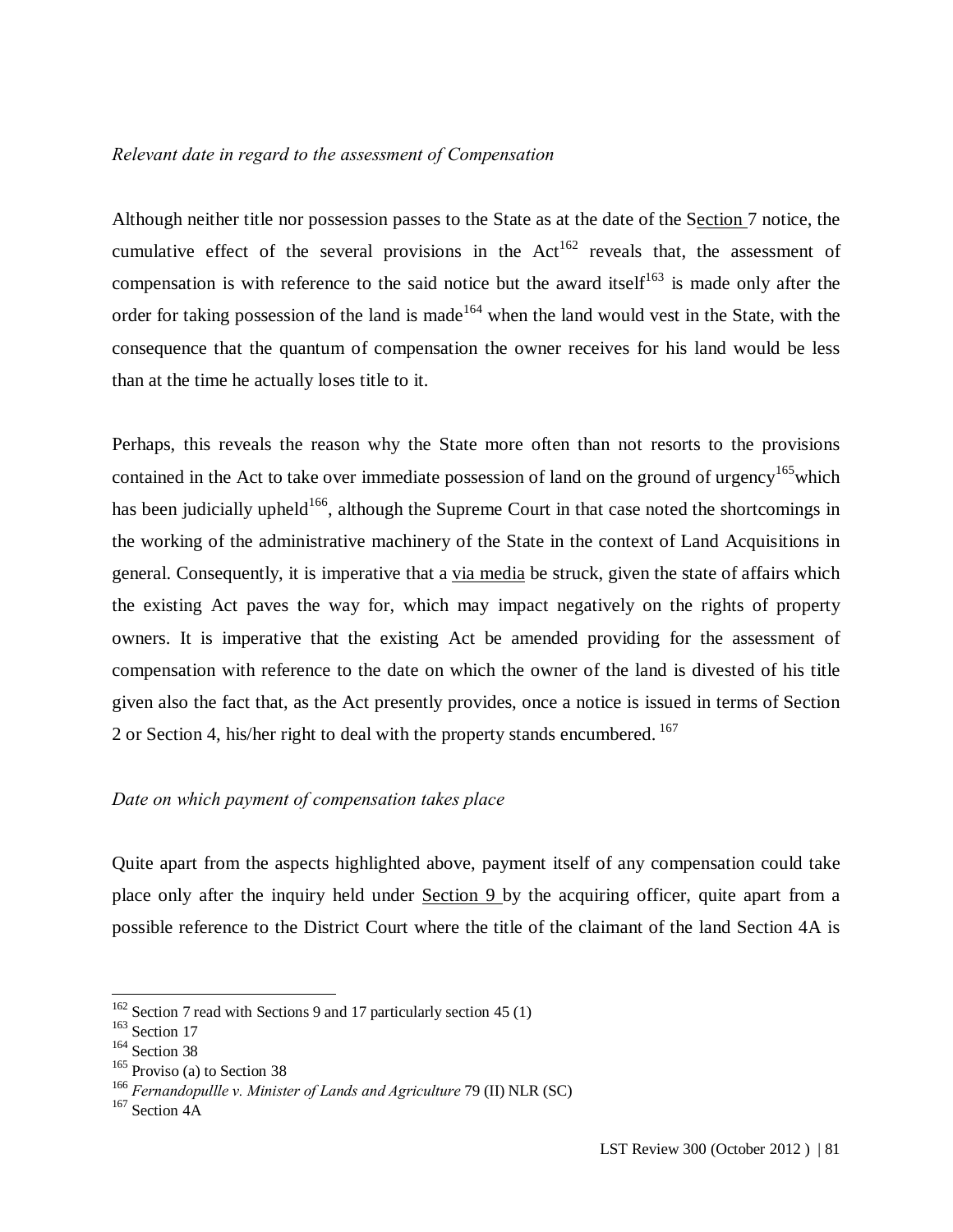disputed<sup>168</sup> followed by an appeal to the Court of Appeal therefrom<sup>169</sup> and a further appeal to the Supreme Court after obtaining leave.<sup>170</sup> This would be independent of an appeal to the Board of Review, (where there is no dispute in regard to the title of the owner of the land),  $^{171}$  and thereafter further appeals to the Court of Appeal<sup>172</sup> and to the Supreme Court.<sup>173</sup> During this period, the owner of the land is prevented from dealing with his property.

The several provisions of the Land Acquisition Act as they are presently structured would, in addition, disentitle him from invoking the appellate procedure in the latter context highlighted above although under Article 140 of the Constitution, through the jurisdiction vested in the Court of Appeal to grant  $\tilde{\text{o}}$  rders in the nature of writs  $\tilde{\text{o}}$  the same is being presently tested. <sup>174</sup>

Given these provisions, contained as they are in the Land Acquisition Act as it presently exists, it is necessary from a socio-economic perspective, (bearing in mind that the expropriated land may sometimes be the only land owned by the affected person, sometimes with his or her residing house thereon),<sup>175</sup> that compensation must be paid to a statutorily provided fund upon the publication of a notice under Section 2 or Section 4 with adequate provisions for interest to be accrued thereon which the landowner would be entitled to receive in the event of any challenge on his part to pending acquisition of his land in court fails and in any event, if the landowner has been made to relinquish possession under Section 38 proviso (a) to the Act.

.

<sup>&</sup>lt;sup>168</sup> Section 10 read with section 628 of the Civil Procedure Code which provides for interpleader actions.

<sup>&</sup>lt;sup>169</sup> Section 14

<sup>170</sup> Article 128 of the Constitution of Sri Lanka

<sup>&</sup>lt;sup>171</sup> Section 22 of the Land Acquisition Act

<sup>&</sup>lt;sup>172</sup> Section 28 of the Act

<sup>173</sup> Article 128 of the Constitution of Sri Lanka

 $174$  vide CA/969/99 and the interim orders issued by the Court of Appeal

<sup>&</sup>lt;sup>175</sup> *Heather Mundy v CEA and Others* (SC/58/03 6S.C Minutes, 20-01-2004)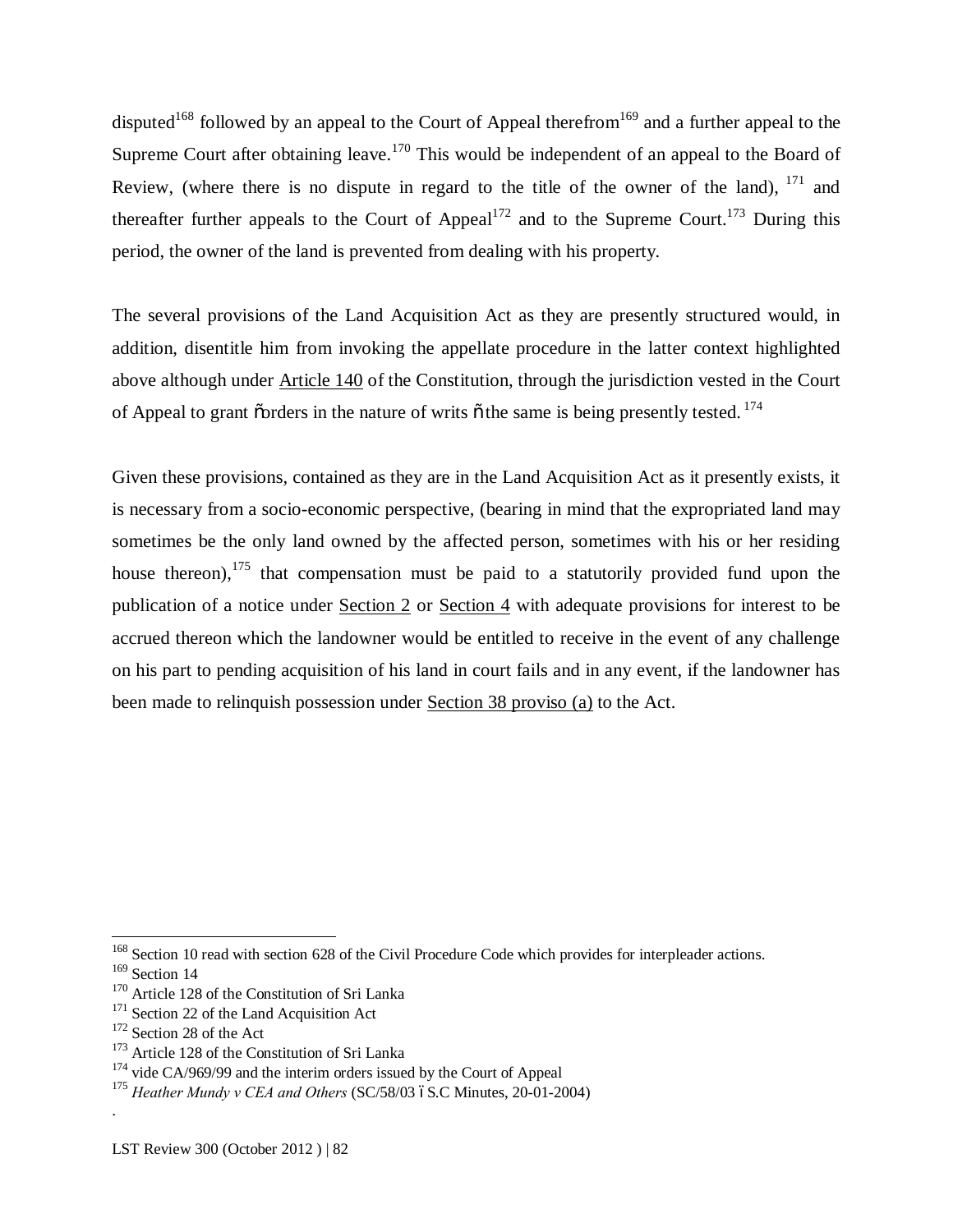Section 45 (1) of the Land Acquisition Act provides thus:

"for the purposes of this Act, the market value of a land in respect of which a notice under Section 7 has been published shall, subject as hereinafter provided, be the amount which the land might be expected to have realised if sold by a willing seller in the open market as a separate entity on the date of publication of that notice in the gazette  $\hat{i}$  i  $\hat{o}$ 

#### *Willing Seller*

As noted above, the moment that a Section 2 or a Section 4 notice is issued, the owner of the land which is sought to be acquired is prevented from dealing with his/her property.<sup>176</sup> Being mindful of the fact that his/her land is sought to be acquired, the owner would be sanguine of selling this land as an unencumbered property, but would be prevented from doing the same for the lack of a willing buyer as well. It is only then that, the reference to othe open marketo could be regarded as being realistic. Is it conceivable that, there would be a willing buyer of a land that is imminently in danger of being acquired by the state? This makes the present Section 45 (1) a mockery and even could very well influence the government valuer in his valuation, although he is ideally required to take into account comparable contemporaneous sales<sup>177</sup>. As articulated earlier, this exposes the provisions in the present Act relating to the date of payment of compensation.

Thus, it is imperative that, Section 45 (1) and consequentially Section 46 be amended to bring into the concept of market value, the dual elements of  $\tilde{\text{owilling}}$  seller and a willing buyero regarding the land as  $\delta$ being unencumbered  $\delta$  at the time the government valuation is made subject to the other considerations highlighted above.

 $176$ section 4A

<sup>177</sup> see *Public Trustee v.Rajaratnam* (75 NLR 391)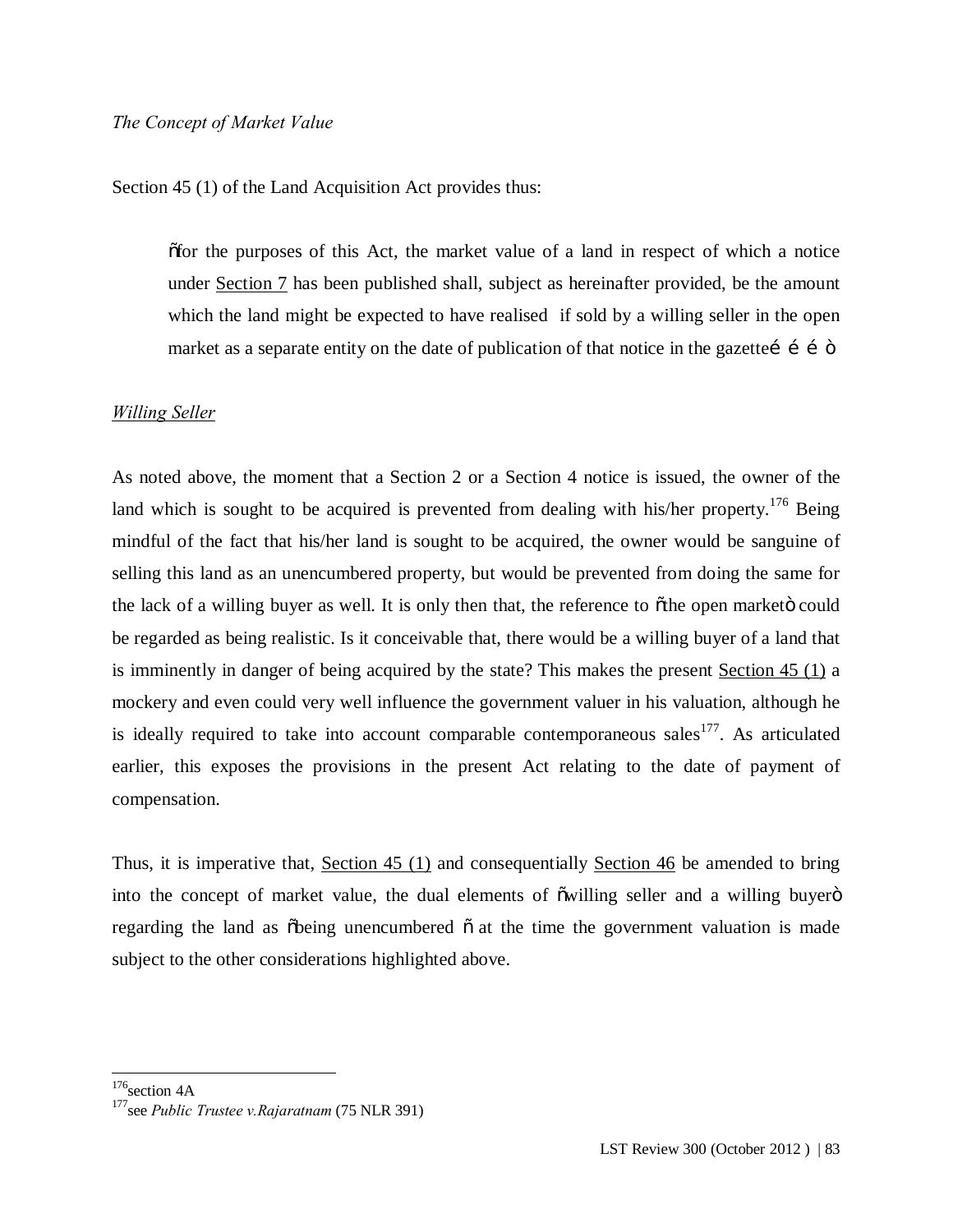## **Reflections on** *Stevens v. Munasinghe*<sup>178</sup>

It would be pertinent at this point to recall the judicial reasoning in a pre 6 1950 Supreme Court decision on the determination of the concept of  $\tilde{c}$  market value In that case, it was held that, where it is claimed that the market value of a land acquired by the (State) should be determined by the best use to which it could be put (but) there must be evidence to that effect, that, there would be a demand for the land when put to such use having regard to its nature and situation.

Two important issues warrant reflection arising from the said decision (viz:)  $\acute{o}$ 

- 1) The entitlement of the land owner to demand enhanced payment for compensation for the land he/she is going to be deprived of on the basis that, he/she could have put into better use having regard to the nature and situation of the land, though, not put to such use at the time of the acquisition by the state.
- 2) Procedurally, such a landowner would be required to place evidence to the said effect as envisaged in (1) above.

#### **Need for Amendment to the Land Acquisition Act**

It is submitted that, there is a need therefore to amend the Land Acquisition Act as it presently stands incorporating therein the elements articulated **in (1) and (2)** above.

#### *Concepts of Severance and Injurious Affection*

The compensation package offered to an owner of expropriated land finds expression in Section  $\frac{46}{10}$  of the Land Acquisition Act and comprise inter alia (a) the market value of the land<sup>179</sup> (b)compensation for any damage sustained by reason of the severance of the land from his other land<sup>180</sup> and (c) compensation for any damage sustained by reason of acquisition of the land injuriously affecting , in any manner, other than (b) , his adjoining land or any immovable property thereon.<sup>181</sup> Thus, a clear distinction is drawn between compensation payable for severance from any land (in effect) held with the land acquired whether that land was adjoining

 <sup>178</sup> 42 NLR 446 (1941)

 $179$  Section 46 (1) (a)

 $180$  Section 46 (1) (i)

 $181$  Section 46 (1) (ii)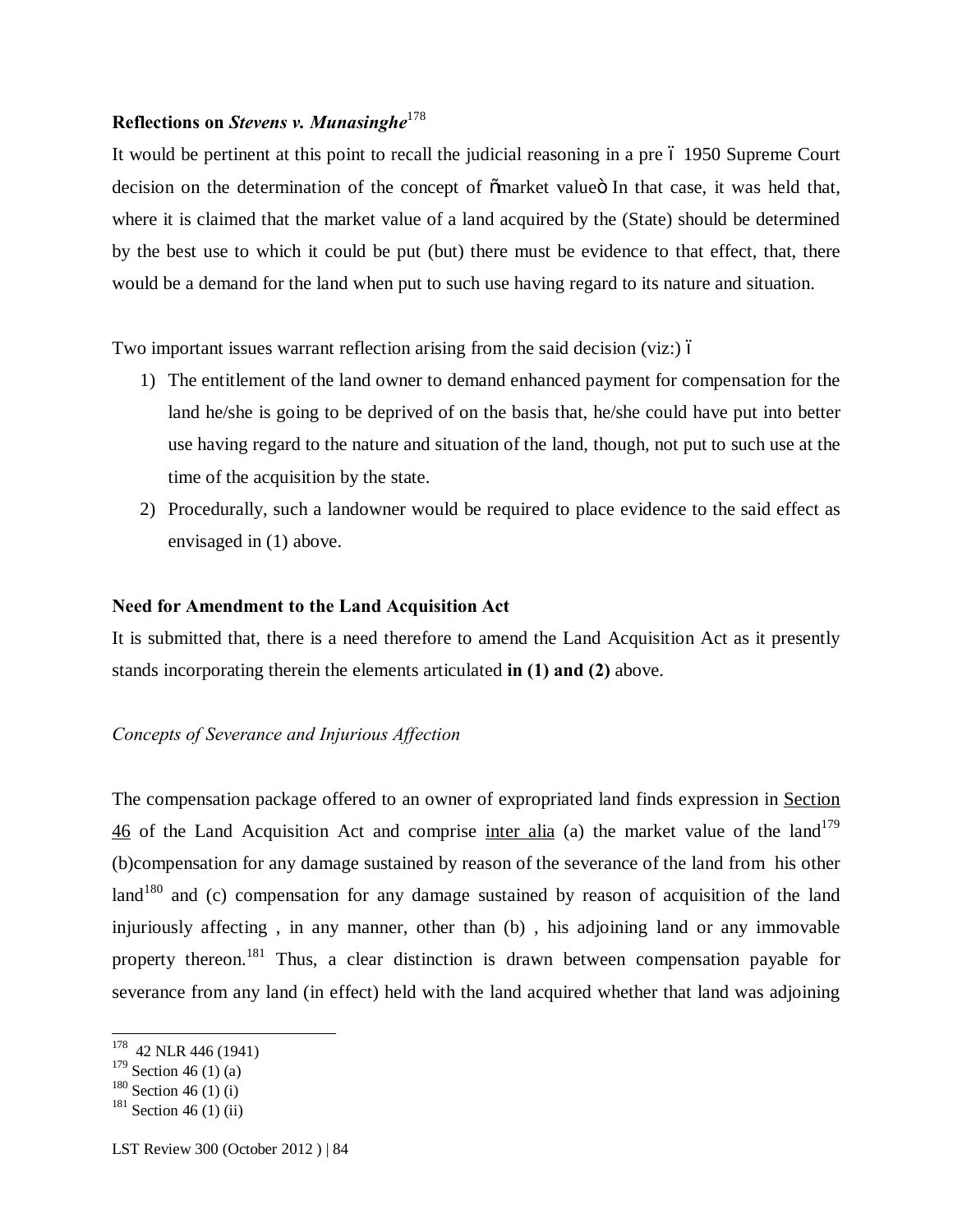or not and compensation for injurious affection being payable only if the land acquired was a land adjoining the acquired land.

The rationale for drawing such a distinction is not clear.<sup>182</sup> In any event, if a landowner  $\alpha$  other land could be shown to have been affected on account of his now State acquired land  $\ddot{\text{o}}$  in any manner. $\ddot{\text{o}}^{183}$  such as his bargaining power to avail himself of bank loans or other credit facilities or investments that he had been contemplating on account of his ownership of all the lands prior to the acquisition, would not his other land, whether adjoining the acquired land or not, be injuriously affected?

Such possibilities or contingencies would stand covered in the English Land Clauses Consolidation Act.<sup>184</sup> by its reference to  $\tilde{\text{other}}$  land $\tilde{\text{O}}$  in the context of both the concept of  $\tilde{\text{c}}$  severance and  $\tilde{\text{c}}$  injurious affection  $\ddot{\text{c}}$  without drawing any distinction between them which the Land Acquisition Act of Sri Lanka has departed from. The said English Act gives expression to the  $\ddot{\text{a}}$  unit of ownership held by a land owner with all lands owned by him as a whole which would carry the potential of commanding his bargaining power, whether it be in regard to credit assurances ,investment making ability or as security for bank loans. It is that bargaining power which he stands to lose on account of the acquisition by the state of a particular land whether his  $\ddot{\text{o}}$  cother land is adjoining to it or not.<sup>185</sup> The Land Acquisition Act demonstrably fails to take in the scope and content of the concept of  $\ddot{\text{o}}$  injurious affection. $\ddot{\text{o}}^{186}$ 

Accordingly, it is submitted, for the reasons adduced above that, section 46 (1) (ii) needs to be amended by deleting the words other than that mentioned in Paragraph (i), his adjoining lando and substituting therefor immediately after the words  $\ddot{o}$  in any manner $\ddot{o}$  appearing in the said provision the words "his other land" which in the result, to read as follows , viz:

<sup>&</sup>lt;sup>182</sup> see the reasoning of M.D.H.Fernando (Law Commissioner (1980), later Supreme Court Justice) in the observations on the Report submitted to the Law Commission of Sri Lanka on Land Acquisitions.

 $183$  As envisaged by section 46 (1) (ii) it self

<sup>184</sup> See Section 7 of the English Land Clauses Consolidation Act , 1845

<sup>185</sup> See the English cases of *Hold v. Gas Light & Coke Co.* (1872 ) (LR (QB) 728 and *Cowper Essex v. Action Local Board* (1889 ) 14 A.C. 153

<sup>186</sup> cf: and Contra the first Land Acquisition Statute of Sri Lanka, viz: Ordinance No.3 of 1876 which appears to have struck a more meaningful chord with the said concepts, presumably deriving inspiration from the English Land Clauses Act of 1845.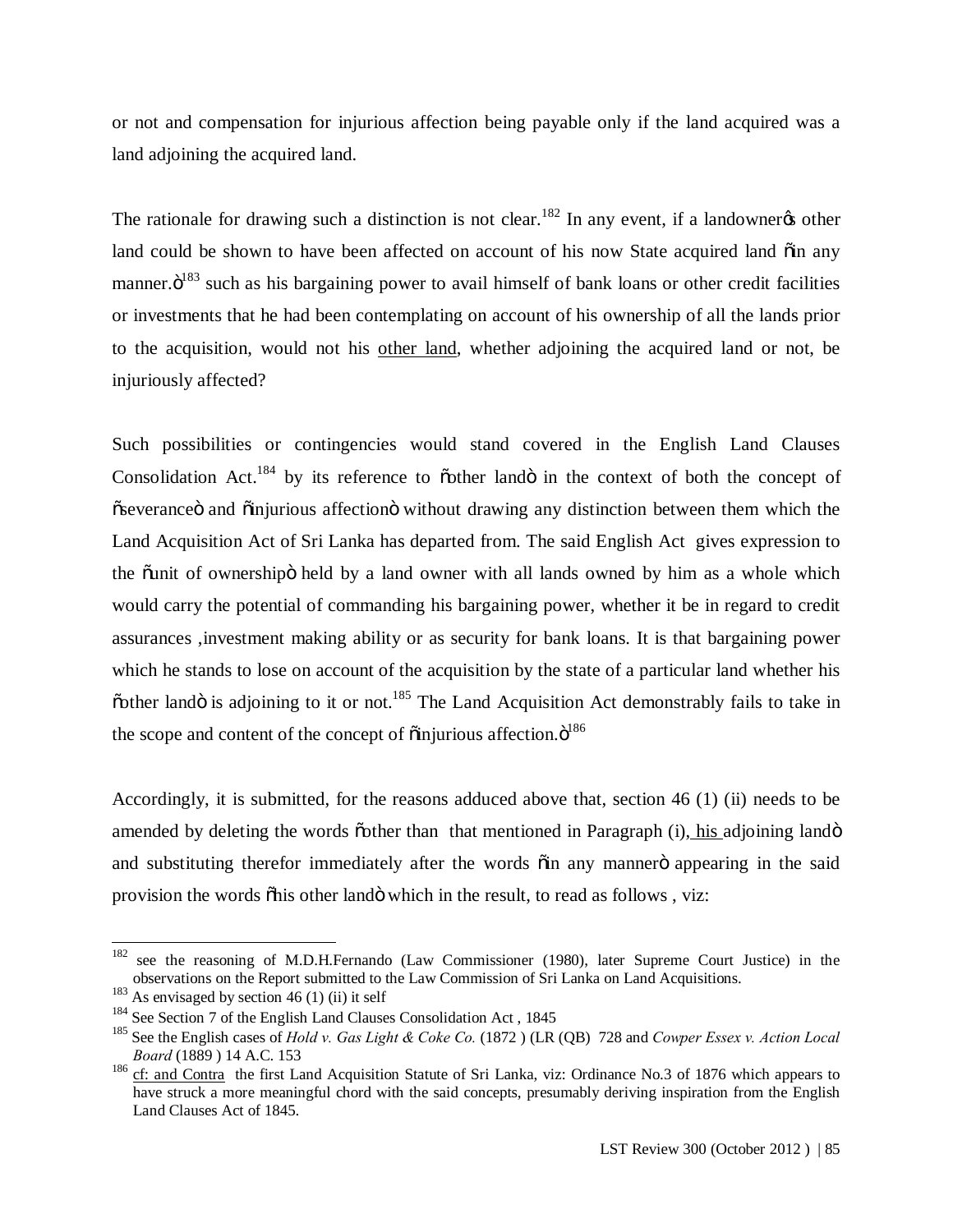"Compensation for any damage sustained by reason of the acquisition of the land injuriously affecting in any manner his other land or any immovable property thereoní í  $\ddot{\text{o}}$ ....

Section 48(e) of the Act be amended adding a proviso in the following terms:-

**"**provided that, if it can be shown that, the acquisition was motivated by an expected increase in the value of the land as a result of development of any adjoining land that fact shall be taken in to consideration in determining such compensation which shall however not annul the acquisition *per se.*

Finally it may be suggested that the provisions of Section 38 of the 1876 Ordinance be incorporated in cases where possession is taken over on the grounds of urgency with appropriate modifications to the percentage and interest rates referred to therein.

#### **Final Concerns**

A recurring theme in the acts of acquisition analyzed in the course of this paper is the absence of transparency in the functioning of state organs. This was true of the actions taken in Nepal and India as well. There is scope for land to be acquired to satisfy the specific interests of certain officials or their friends. Another dangerous consequence of this is that the land acquisition process becomes less participative. In order to establish a democratic system, amendments that empower the persons affected to have a greater say in either the acquisition process or in the resettlement, compensation and rehabilitation process subsequent to the acquisition are necessary.

The lack of transparent procedures can be seen as the root cause of protests in Northern and Eastern Sri Lanka that have been outlined in- depth in the course of this paper. In this light, it is important that maximum protection be given to the voices of vulnerable groups. This includes those tenants without security of tenure, women and children who do not have title documents to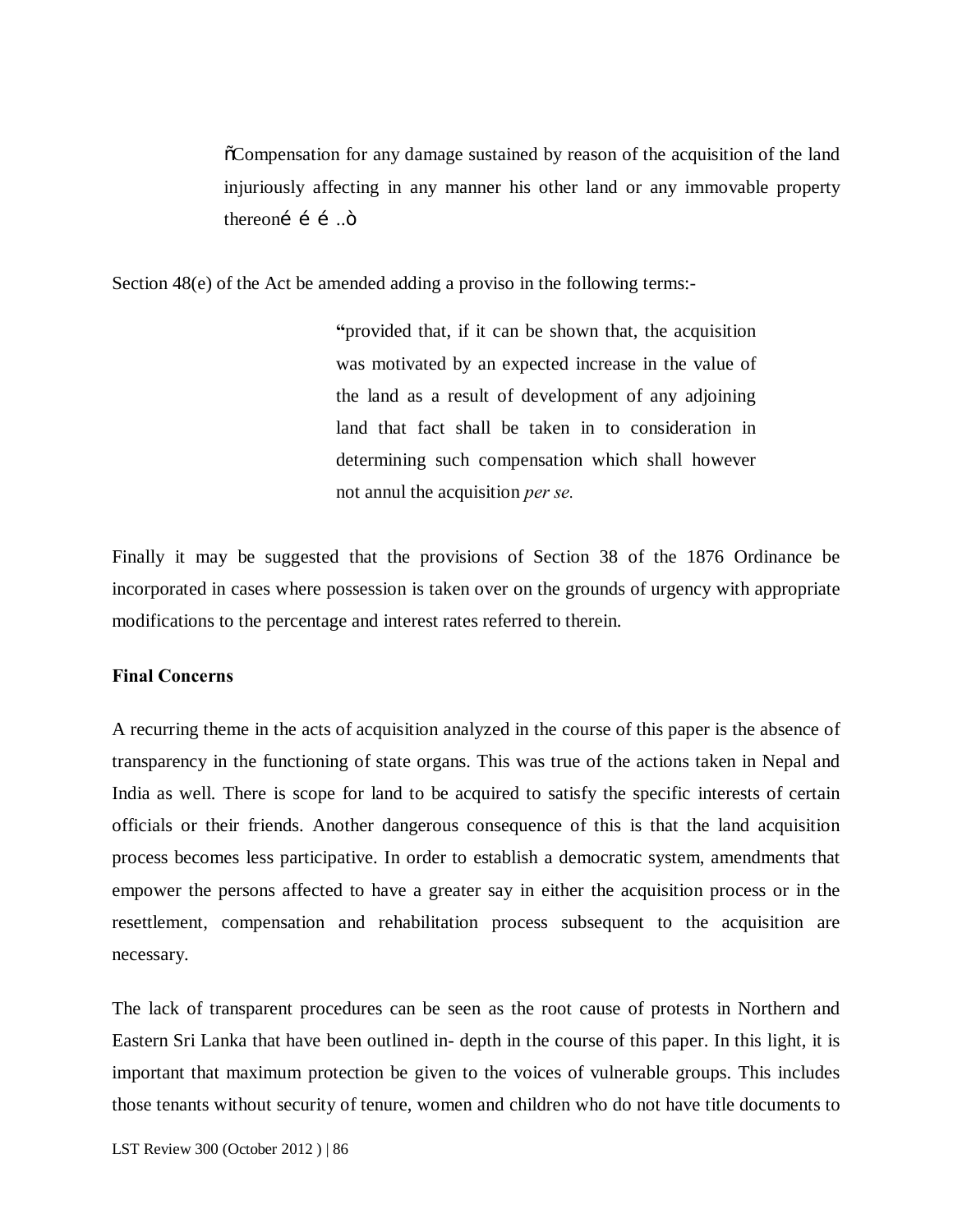land and marginalised ethnic groups as these groups are most likely to be adversely affected by arbitrary acquisitions.

For around a century, colonial land acquisition legislation in India was not accompanied by corresponding legally enforceable resettlement and rehabilitation norms. Today, there is a drafted bill pending before the Indian Parliament that concerns resettlement and rehabilitation. Nepal too has no concrete law concerning rehabilitation. The R&R processes even for a project of the scale of the Irrigation and Water Resources Management Project was completely *ad hoc*. In Sri Lanka, there exists a Ministry of Resettlement. However, the Ministry does not work towards enforcing a law passed by parliament with specifically outlined objectives. The Rehabilitation Bill introduced in 2008 has not moved forward. Much like India and Nepal, Sri Lanka too requires a separate law governing resettlement and rehabilitation that in addition to being comprehensive, must also be period-neutral so as to be pertinent even to acquisitions that take place in the future. In order to make this process more accurate, a social impact assessment, in addition to the environmental impact assessment should be made mandatory.

In conclusion, it may be said that Justice indeed must be done according to law. But, is justice currently being done according to law in the context of acquisition of privately owned land, i.e.the Common Law of the land being the Roman Dutch Law. Granted, the State is entitled to make inroads to that concept in the larger public interest for purposes of development as against a private land owner the right to property. The same question applies in regard to hasty evictions from state lands occupied by individuals whose families have been living in those lands for generations.

What indeed is contemplated by the concept of sustainable development? Would that concept be satisfied if a land owner is required to vacate his land without first being at least monetarily adequately and reasonably compensated? While the more privileged enjoy express ways should the less privileged live in hope that someday, they could be compensated for their lost lands and residing houses ? Should the said less privileged, marginalized *per se* be kept to their fate, further surrendering their fate to State action which would be in the mouth of the State to submit that, it has no financial resources in the state coffers to compensate them for their lands ?